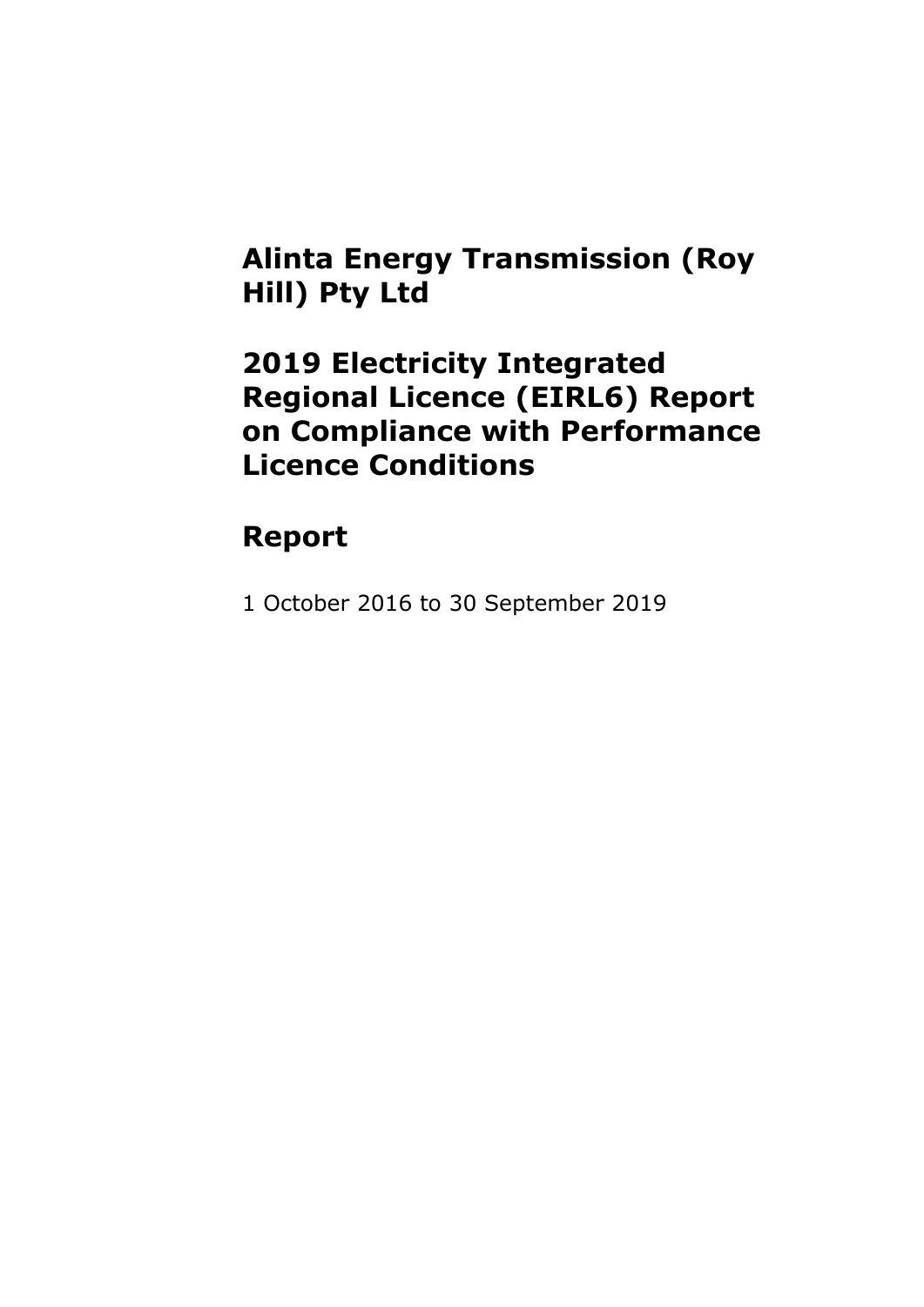

Deloitte Touche Tohmatsu ABN 74 490 121 060

Tower 2, Brookfield Place 123 St Georges Terrace Perth WA 6000 GPO Box A46 Perth WA 6837 Australia

Tel: +61 8 9365 7000 Fax: +61 8 9365 7001 www.deloitte.com.au

Ms Catherine Rousch Manager Regulatory Compliance Alinta Sales Pty Ltd, trading as Alinta Energy Level 18 Raine Square 300 Murray Street Perth WA 6000

17 December 2019

Dear Catherine

#### **Alinta Energy Transmission (Roy Hill) Pty Ltd: 2019 EIRL6 Performance audit**

We have completed the 2019 EIRL reasonable assurance engagement on Compliance with the Performance Licence Conditions of Alinta Energy Transmission (Roy Hill) Pty Ltd for the period 1 October 2016 to 30 September 2019 and are pleased to submit our report to you.

If you have any questions or wish to discuss anything raised in the report, please contact me on 0456 585 247.

Yours sincerely

#### **DELOITTE TOUCHE TOHMATSU**

**Vincent Snijders** Partner Chartered Accountants Perth

Liability limited by a scheme approved under Professional Standards Legislation.

Member of Deloitte Asia Pacific Limited and the Deloitte Network.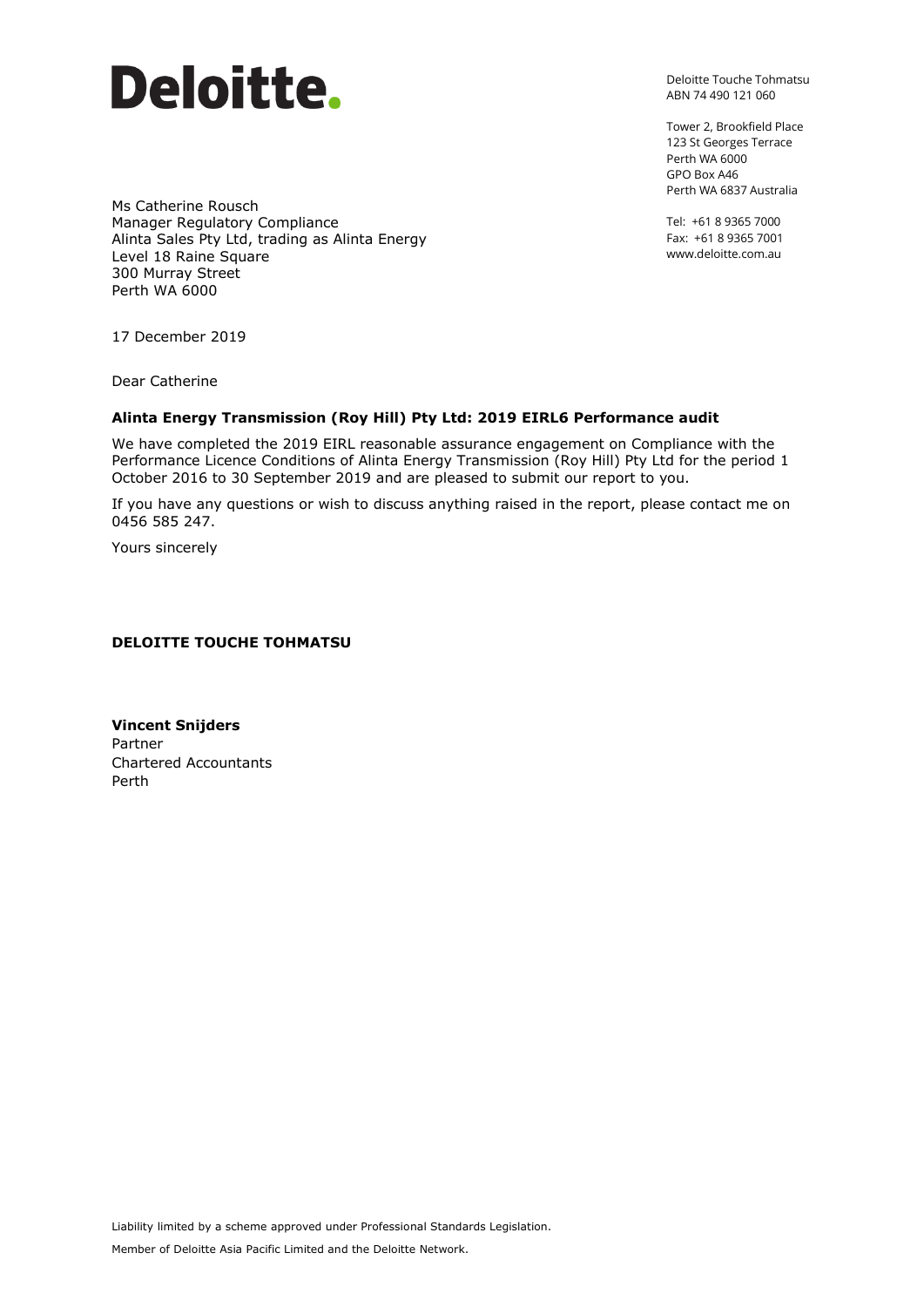# **Contents**

| $1 \ \overline{\ }$ | Independent assurance practitioner's report                        | $\overline{4}$ |
|---------------------|--------------------------------------------------------------------|----------------|
| $\mathbf{2}$        | Executive summary                                                  |                |
| 3                   | Summary of findings                                                | 15             |
| 4                   | Detailed findings, recommendations and action plans                | 19             |
| 5                   | Follow-up of previous audit non-compliances and recommendations 55 |                |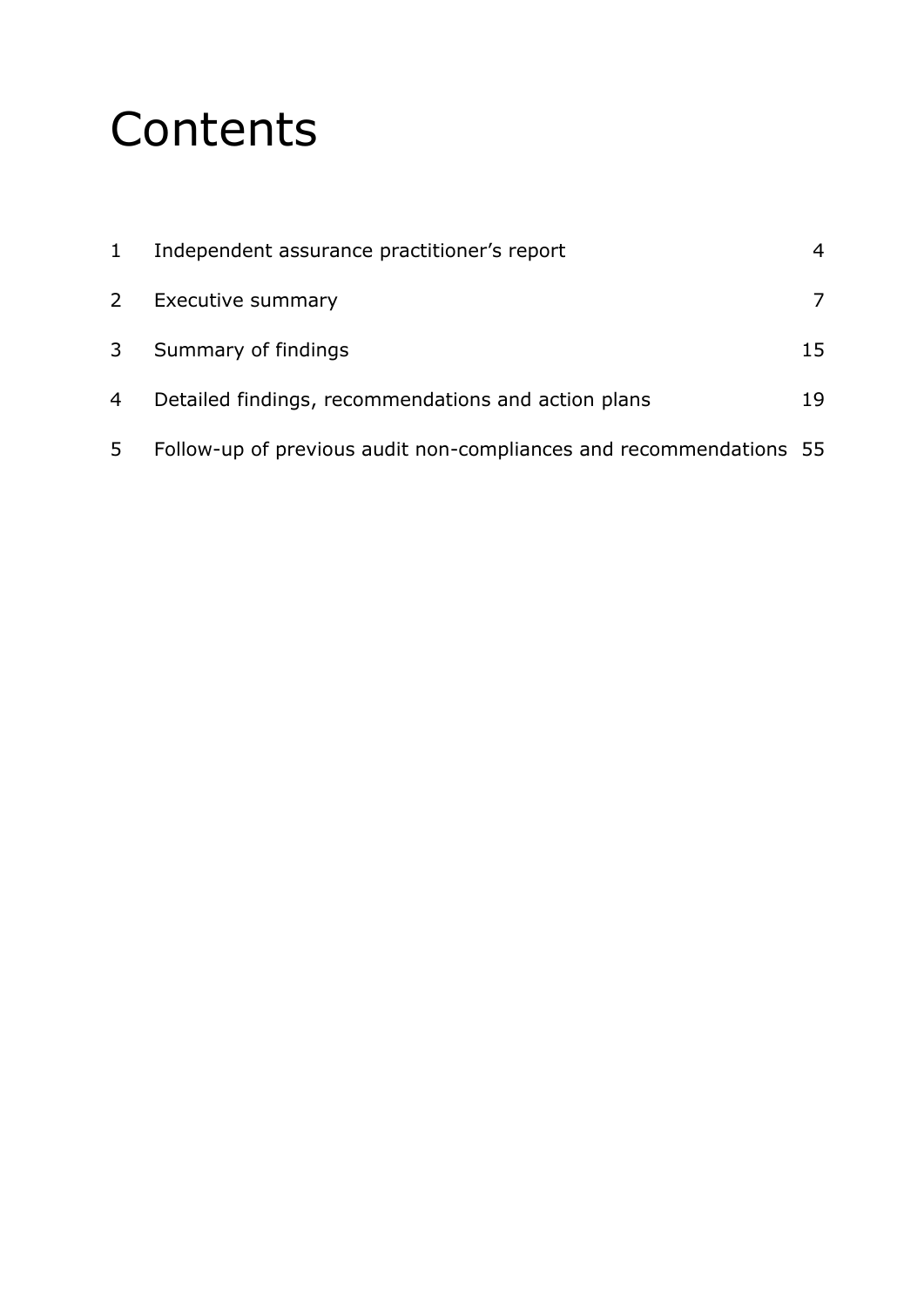## 1 Independent assurance practitioner's report

#### **Qualified opinion**

We have undertaken a reasonable assurance engagement on Alinta Energy Transmission (Roy Hill) Pty Ltd's (**AETRH**) compliance, in all material respects, with applicable obligations from the Electricity Compliance Reporting Manual released July 2018 (**Licence Obligations)**, as evaluated against its Electricity Integrated Regional Licence (EIRL6) (the **Licence**) (together referred to as the "**Licence Conditions**") for the period from 1 October 2016 to 30 September 2019, for the purpose of assisting AETRH comply with its reporting obligations to the Economic Regulation Authority (the **ERA**).

In our opinion, except for the effects of the matters described in the Basis for qualified opinion paragraph below, AETRH has complied, in all material respects, with the Licence Obligations as evaluated against its Licence Conditions for the period from 1 October 2016 to 30 September 2019.

#### **Basis for qualified opinion**

During the period from 1 October 2016 to 30 September 2019, AETRH did not comply with applicable obligations within the Licence Conditions in the following instances:

|                                                                    | <b>Reporting Manual number and Licence obligation</b>                                                                                                   | <b>Issue</b>                                                                                                                                                                                                                                                                                                                                                                                                                                                                                                                                               |  |
|--------------------------------------------------------------------|---------------------------------------------------------------------------------------------------------------------------------------------------------|------------------------------------------------------------------------------------------------------------------------------------------------------------------------------------------------------------------------------------------------------------------------------------------------------------------------------------------------------------------------------------------------------------------------------------------------------------------------------------------------------------------------------------------------------------|--|
| 370                                                                | The standing data for a metering point must<br>comprise at least the items specified<br>Metering Code clause 4.3(1)                                     | Clause 4.3(1) of the Metering Code requires<br>that AETRH's metering database contains<br>the 30 specified standing data items.<br>AETRH's metering database contains the<br>prerequisite standing data item headings of<br>clause 4.3(1), but does not provide<br>commentary on the following six standing<br>data items where the columns in the<br>database were left blank:<br>(4) Voltage at metering point<br>(5) Distribution loss factor<br>(14) NMI meter<br>(20) Summation scheme values and<br>multipliers<br>(21) Data register coding details |  |
|                                                                    |                                                                                                                                                         | (27) Algorithms.                                                                                                                                                                                                                                                                                                                                                                                                                                                                                                                                           |  |
| 319<br>320<br>326<br>327<br>336<br>340<br>342<br>343<br>344<br>357 | Metering installation design requirements<br>Metering Code clause 3.1, 3.2(1), 3.5(1), (2)<br>and (3), 3.10, 3.11(1), 3.12(1) to 3.12(4) and<br>3.21(1) | AETRH has not finalised its metering<br>management plan, meaning it cannot<br>demonstrate compliance with the metrology<br>procedure requirements to:<br>Install and maintain meters in<br>$\bullet$<br>accordance with an applicable<br>metrology procedure, the specifications<br>of the National Measurement Institute<br>under the National Measurements Act;<br>and the functionality and testing<br>requirements outlined in Part 3 of the                                                                                                           |  |
| 422                                                                |                                                                                                                                                         | Metering Code (obligations 319, 320,<br>326, 327, 336, 337, 340, 342-344,<br>357)                                                                                                                                                                                                                                                                                                                                                                                                                                                                          |  |
| 447                                                                | Energy data validation<br>Metering Code clause 5.22(1)                                                                                                  | Manage validated energy data in<br>$\bullet$<br>accordance with the metrology<br>procedure (obligation 422)                                                                                                                                                                                                                                                                                                                                                                                                                                                |  |
| 448A                                                               |                                                                                                                                                         | Comply with all applicable agreements,<br>$\bullet$<br>rules, procedures, criteria and<br>processes outlined in Part 6 of the                                                                                                                                                                                                                                                                                                                                                                                                                              |  |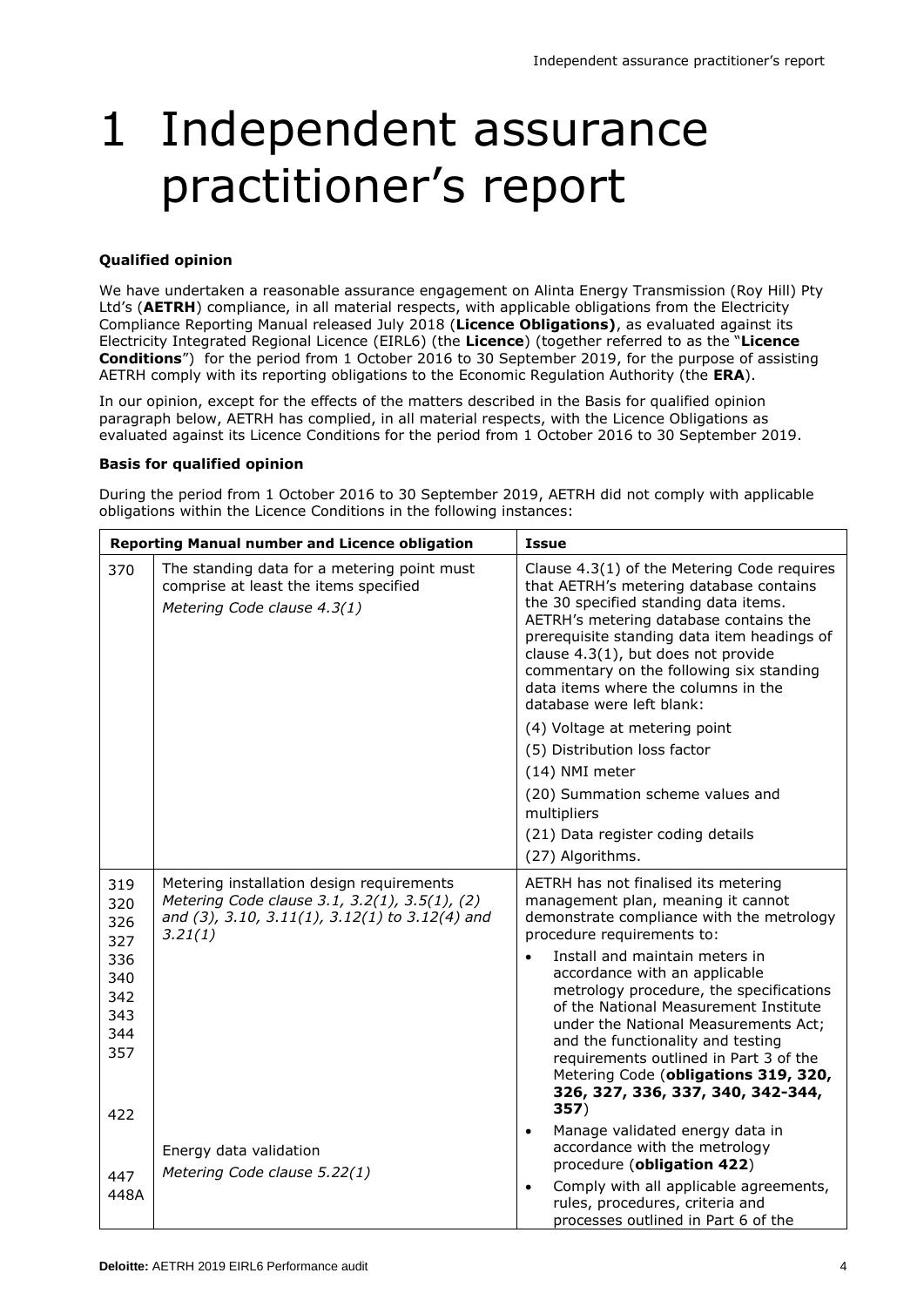| Reporting Manual number and Licence obligation                         | <b>Issue</b>                                 |
|------------------------------------------------------------------------|----------------------------------------------|
| Part 6 of the Metering Code Metering Code<br>clause $6.1(1)$ and $6.2$ | Metering Code (obligations 447 and<br>448A). |

We conducted our engagement in accordance with Standard on Assurance Engagements ASAE 3100 *Compliance Engagements* (**ASAE 3100**) issued by the Auditing and Assurance Standards Board.

We believe that the evidence we have obtained is sufficient and appropriate to provide a basis for our qualified opinion.

#### **AETRH's responsibilities for compliance with the conditions within the Licence**

AETRH is responsible for:

- (a) Compliance with the Licence as evaluated against the conditions within the Licence, for the period 1 October 2016 to 30 September 2019
- (b) Identifying risks that threaten the conditions within the Licence identified above being met
- (c) Identifying suitable compliance requirements as specified by the ERA
- (d) Identifying, designing and implementing controls to enable the conditions within the Licence to be met and to monitor ongoing compliance.

#### **Assurance practitioner's independence and quality control**

In conducting our engagement, we have complied with the independence and other relevant ethical requirements relating to assurance engagements, which are founded on fundamental principles of integrity, objectivity, professional competence and due care, confidentiality and professional behaviour. The firm applies Auditing Standard ASQC 1 Quality Control for Firms that Perform Audits and Reviews of Financial Reports and Other Financial Information, and Other Assurance Engagements, and accordingly maintains a comprehensive system of quality control including documented policies and procedures regarding compliance with ethical requirements, professional standards and applicable legal and regulatory requirements.

#### **Assurance practitioner's responsibilities**

Our responsibility is to express an opinion on AETRH's compliance, in all material respects, with the licence obligations as evaluated against its Licence Conditions for the period 1 October 2016 to 30 September 2019. ASAE 3100 requires that we plan and perform our procedures to obtain reasonable assurance about whether, AETRH has complied, in all material respects, with the licence obligations as evaluated against its Licence Conditions for the period from 1 October 2016 to 30 September 2019.

An assurance engagement to report on AETRH's compliance with the licence obligations as evaluated against its Licence Conditions involves performing procedures to obtain evidence about the compliance activity and controls implemented to meet the conditions within the Licence. The procedures selected depend on our judgement, including the identification and assessment of risks of material noncompliance with the licence obligations as evaluated against its Licence Conditions.

Our procedures included the following:

- Utilising the March 2019 issue of the Audit and Review Guidelines: Electricity and Gas Licences and the July 2018 issue of the Electricity Compliance Reporting Manual (**Reporting Manual**) issued by the ERA as a guide for development of a risk assessment and document review to assess controls
- Development of an Audit Plan for approval by the ERA and an associated work program, set out in Appendix A
- Interviews with relevant AETRH and Alinta staff to gain an understanding of process controls
- Review of documents and walkthrough of processes and controls to assess the overall compliance and effectiveness in accordance with Licence obligations
- Sample testing where relevant for obligations rated as an audit priority 3 and above in the approved Audit Plan.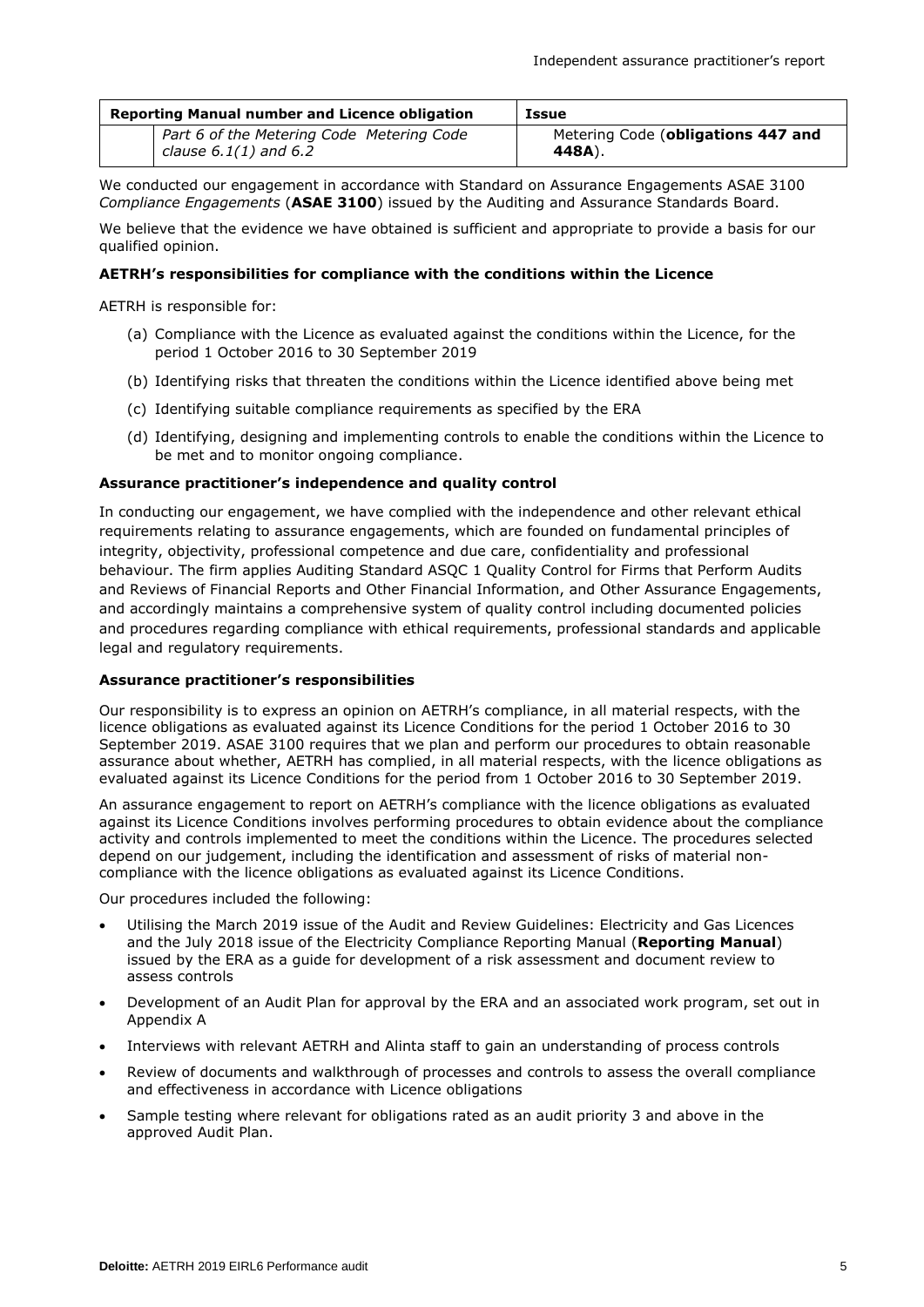#### **Inherent limitations**

Because of the inherent limitations of an assurance engagement, together with the internal control structure, it is possible that fraud, error or non-compliance with compliance requirements may occur and not be detected.

A reasonable assurance engagement relating to the period from 1 October 2016 to 30 September 2019 does not provide assurance on whether compliance with the Licence will continue in the future.

#### **Restricted use**

This report has been prepared for use by AETRH for the purpose of satisfying its obligation under section 13 of the Electricity Industry Act 2004. We disclaim any assumption of responsibility for any reliance on this report to any person other than AETRH, or for any purpose other than that for which it was prepared. We understand that a copy of the report will be provided to the ERA for the purpose of reporting on AETRH's compliance with the Licence obligations as evaluated against its Licence Conditions. We agree that a copy of this report will be given to the ERA in connection with this purpose, however we accept no responsibility to the ERA or to anyone who is provided with or obtains a copy of our report

#### **DELOITTE TOUCHE TOHMATSU**

**Vincent Snijders** Partner Chartered Accountants 17 December 2019, Perth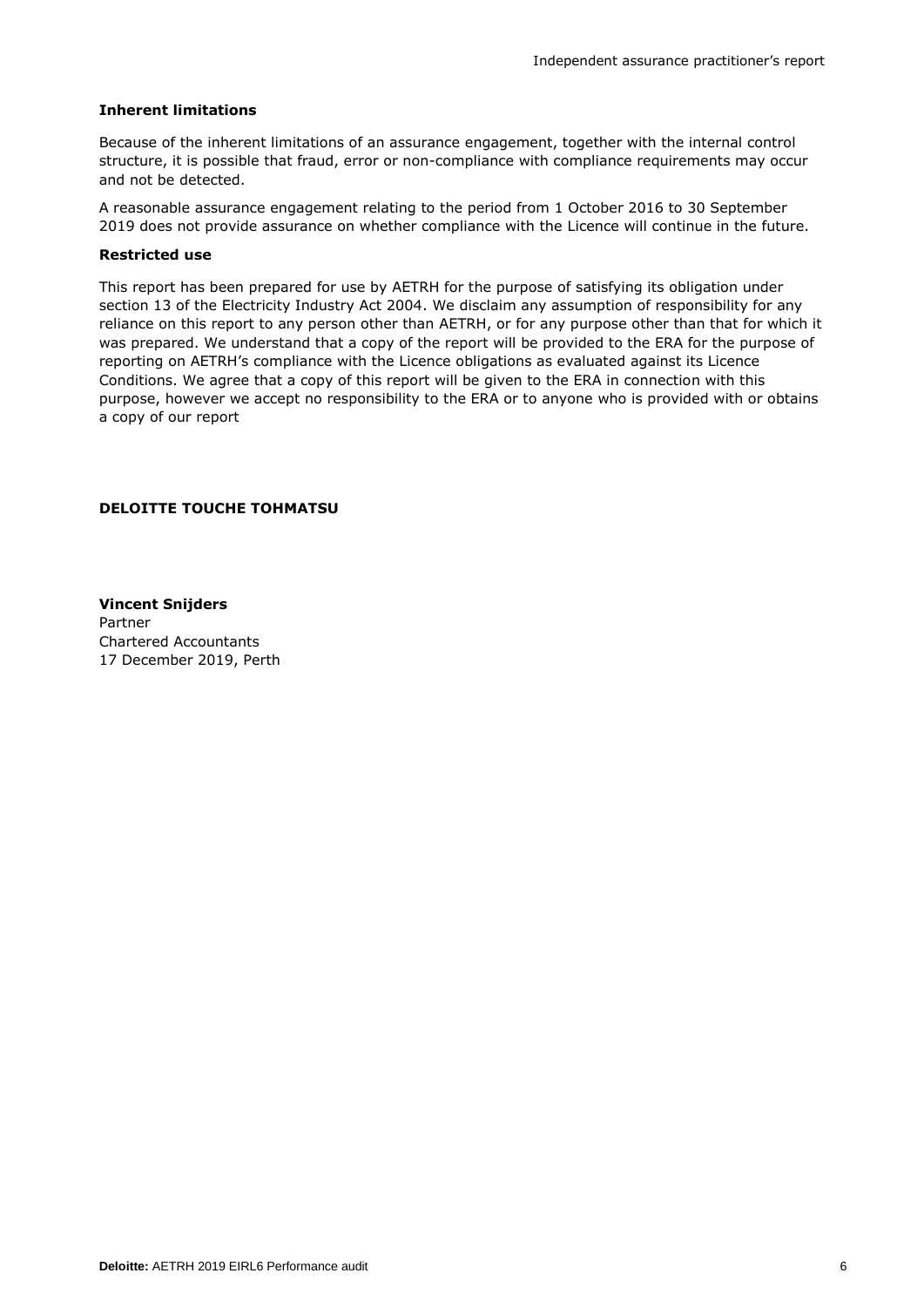# 2 Executive summary

### **2.1 Introduction and background**

The Economic Regulation Authority (the **ERA**) has under the provisions of the Electricity Industry Act 2004 (the **Act**), issued to Alinta Energy Transmission (Roy Hill) Pty Ltd (**AETRH or Alinta**) the Electricity Integrated Regional Licence (EIRL6) (the **Licence**).

The Licence relates to AETRH's generation, transmission and retail activity in relation to its Newman power station located in the Pilbara region of Western Australia.

Section 13 of the Act requires Alinta to provide the ERA with a performance audit (the **audit**) conducted by an independent expert acceptable to the ERA not less than once in every 24 month period unless otherwise approved by the ERA. With the ERA's approval, Deloitte Touche Tohmatsu (**Deloitte**) has been appointed to conduct the audit for the period 1 October 2016 to 30 September 2019 (**audit period**).

The audit has been conducted in accordance with the March 2019 issue of the Audit and Review Guidelines Electricity and Gas Licenses (**Guidelines**).

#### **2.2 Observations**

In considering AETRH's internal control procedures, structure and environment, its compliance culture and its information systems specifically relevant to those licence obligations subject to audit, we observed that AETRH has:

- Has maintained an internal compliance reporting process
- Is in the process of addressing technical metering matters relating to its role as a network operator, which had previously been reported as minor non-compliances with the Metering Code

#### **2.3 Findings**

The following tables summarise the assessments made during the audit on AETRH's compliance and the adequacy of controls in place for AETRH to manage its compliance with the relevant obligations or conditions of the Licence.

**Table 1** sets out the rating scale defined by the ERA in the Guidelines for the assessment of the level of compliance with the conditions of the Licence. For the highest possible compliance rating to be achieved, AETRH was required to demonstrate it has maintained mature processes and controls, which facilitate compliance with relevant obligations.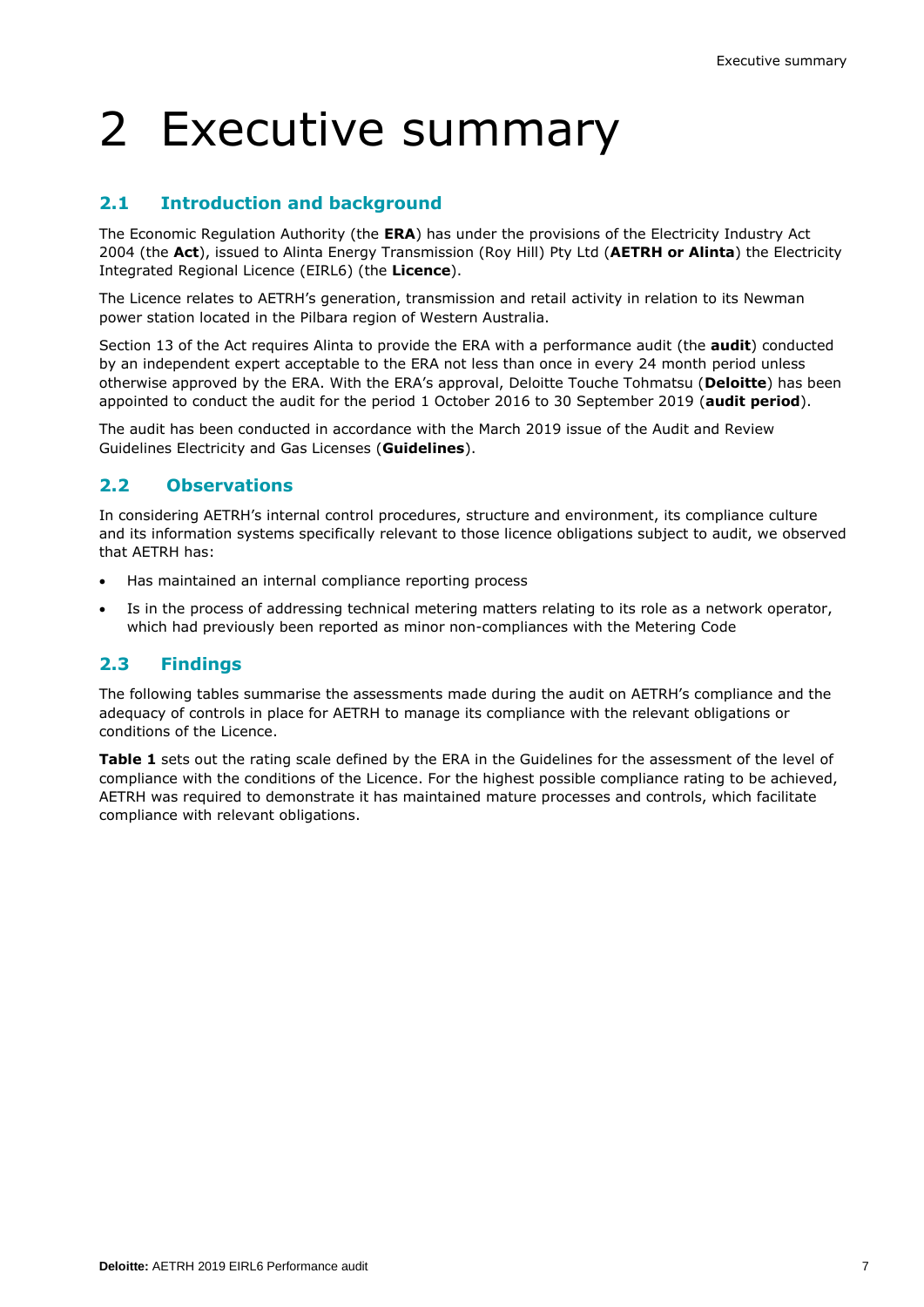| Adequacy of Controls Rating |                                                           |               | <b>Compliance Rating</b>                                         |
|-----------------------------|-----------------------------------------------------------|---------------|------------------------------------------------------------------|
| Rating                      | Description                                               | Rating        | Description                                                      |
| A                           | Adequate controls - no<br>improvement needed              | $\mathbf{1}$  | Compliant                                                        |
| B                           | Generally adequate controls -<br>improvement needed       | $\mathcal{P}$ | Non-compliant – minor impact on<br>customers or third parties    |
|                             | Inadequate controls - significant<br>improvement required | 3             | Non-compliant - moderate impact<br>on customers or third parties |
| D                           | No controls evident                                       | 4             | Non-compliant - major impact on<br>customers or third parties    |
| N/P                         | Not performed $-$ A controls rating<br>was not required   | N/R           | Not rated - No activity took place<br>during the audit period    |

#### Table 1: Control adequacy and compliance rating scale

**Table 4** at section 3 of this report provides further detail on the control adequacy and compliance rating scales. The above rating scale is defined by the Guidelines.

| Table 2: Summary of findings, by audit priority and control adequacy |  |  |  |
|----------------------------------------------------------------------|--|--|--|

| <b>Audit</b>      |   |    | <b>Control adequacy rating</b> |   | NP <sup>1</sup> |       |
|-------------------|---|----|--------------------------------|---|-----------------|-------|
| <b>Priority</b>   | A | В  | C                              | D |                 | Total |
| <b>Priority 1</b> |   |    |                                |   |                 |       |
| <b>Priority 2</b> | 4 |    |                                |   |                 | 5     |
| Priority 3        |   |    |                                |   |                 |       |
| Priority 4        | 4 | 14 |                                |   | 106             | 124   |
| Priority 5        |   |    |                                |   | 32              | 33    |
| <b>Total:</b>     | 8 | 16 |                                |   | 139             | 163   |

Table 3: Summary of findings, by audit priority and compliance rating

| <b>Audit</b>      |    | <b>Compliance rating</b> |   |   |           |       |
|-------------------|----|--------------------------|---|---|-----------|-------|
| <b>Priority</b>   | 1  | 2                        | 3 | 4 | <b>NR</b> | Total |
| <b>Priority 1</b> |    |                          |   |   |           |       |
| Priority 2        |    | 5                        |   |   |           | 5     |
| Priority 3        |    |                          |   |   |           |       |
| Priority 4        | 27 | 16                       |   |   | 81        | 124   |
| Priority 5        | 11 |                          |   |   | 21        | 33    |
| <b>Total:</b>     | 38 | 22                       |   |   | 103       | 163   |

Note that, in accordance with the Guidelines:

- Obligations assessed as being ''not applicable" to AETRH's operations have not been included within this report
- A control rating is only provided for those obligations with a Priority 1, 2 or 3 rating, where an obligation is assessed as non-compliant, or where a control improvement opportunity is identified.

1

 $1$  Refers to the obligations for which a control assessment was not required to be performed (obligations with an audit priority of 4 or 5 and a compliance rating of 1, or which were not rateable).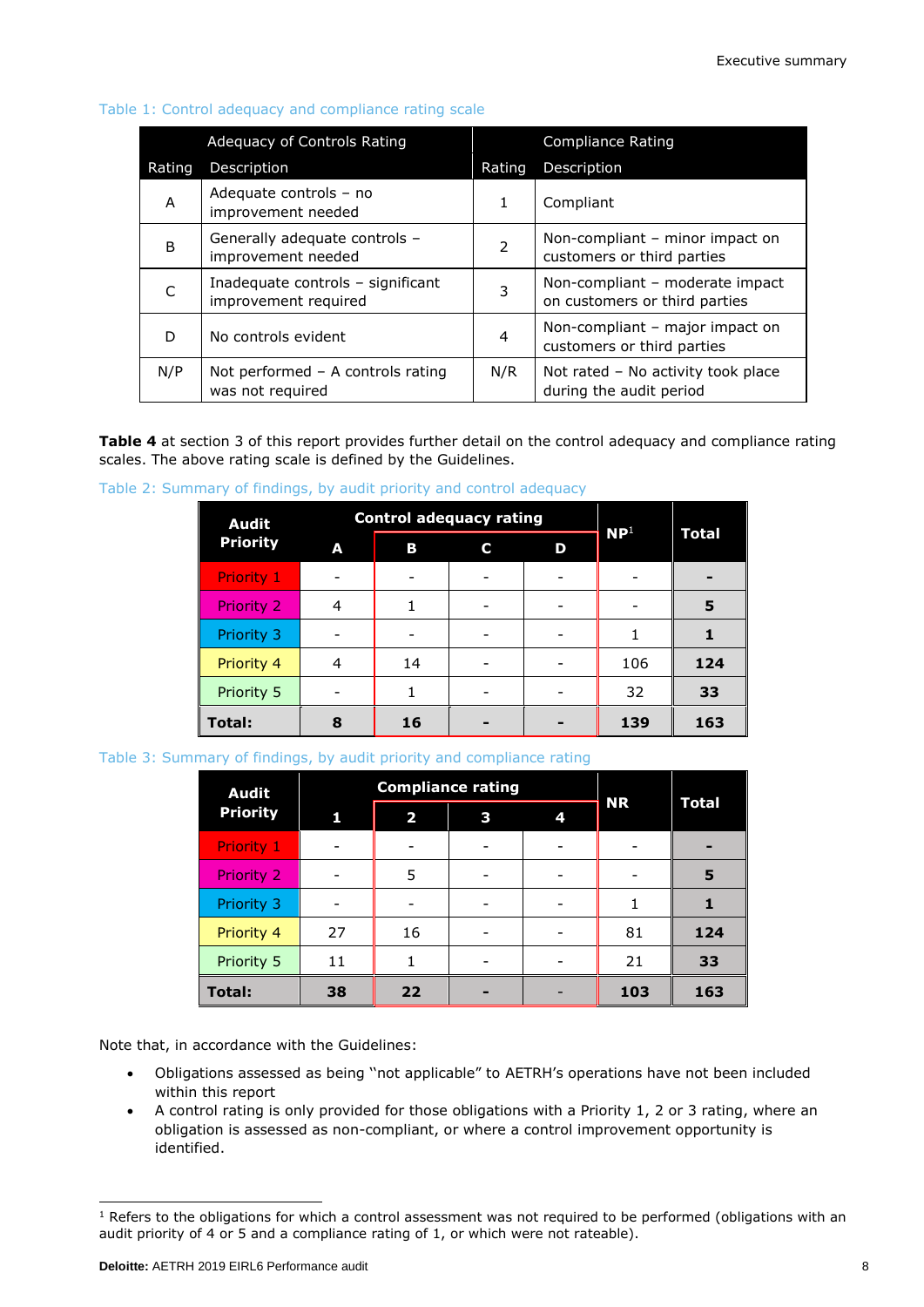Specific assessments for each Licence obligation are summarised at **Table 4** in the ''Summary of findings" section of this report.

Detailed findings, including relevant observations, recommendations and action plans are located in section 4 "Detailed findings, recommendations and action plans".

#### **2.4 AETRH's response to previous audit recommendations**

This audit considered AETRH's progress in completing the action plans detailed in the 2016 performance audit report.

Based on our examination of relevant documents, discussion with staff and consideration of the results of our testing against the associated licence obligations, we determined that AETRH has completed one of the two action plans detailed in the 2016 performance audit report.

Refer to section 5 "Previous audit non-compliances and recommendations" for further detail.

Management's responses are not within the scope of our assurance report.

#### **2.5 Current audit non-compliances, recommendations and action plans**

#### **A. Resolved during current audit period**

| <b>Reporting manual</b><br>no. and Licence<br>obligation ref                                                                                                    | <b>Non-compliance / Controls</b><br><b>improvement (Rating / Details</b><br>of non-compliance or<br>inadequacy of controls)                                                                                                                                   | Date resolved and management action<br>taken                                                                                                                                                                                                                                                                                                                                                                                             | <b>Auditor's</b><br>comments      |
|-----------------------------------------------------------------------------------------------------------------------------------------------------------------|---------------------------------------------------------------------------------------------------------------------------------------------------------------------------------------------------------------------------------------------------------------|------------------------------------------------------------------------------------------------------------------------------------------------------------------------------------------------------------------------------------------------------------------------------------------------------------------------------------------------------------------------------------------------------------------------------------------|-----------------------------------|
| <b>Obligation 103</b><br>Electricity<br><b>Industry Act</b><br>section $14(1)(b)$                                                                               | A <sub>2</sub><br>Until September 2017, AETRH<br>did not update its Management<br>of Change procedure to include<br>the definition of substantial<br>change in the Asset<br>Management System and the<br>requirement to notify the ERA<br>of any such change. | <b>Resolved September 2017</b><br>AETRH updated and approved the<br>$\bullet$<br>Management of Change<br>procedure to incorporate the<br>requirements of the prior audit<br>recommendation.                                                                                                                                                                                                                                              | No further<br>action<br>required. |
| <b>Obligation 105</b><br>Electricity<br>Industry Act<br>section $17(1)$<br>Economic<br>Regulation<br>Authority<br>(Licensing<br>Funding)<br>Regulations<br>2014 | A <sub>2</sub><br>Alinta did not make the<br>payment to the ERA in the<br>prescribed time for the<br>2018/19 quarter 1 standing<br>charge.                                                                                                                    | <b>Resolved January 2019</b><br>Alinta implemented the following<br>process improvements to help<br>manage its obligation to make annual<br>licence fees and quarterly licence<br>charge payments to the ERA in the<br>prescribed timeframes :<br>Regulatory affairs diarises the<br>payment dates for licence fees<br>and charges<br>Sends reminder emails to ensure<br>$\bullet$<br>invoices are paid in the<br>prescribed timeframes. | No further<br>action<br>required. |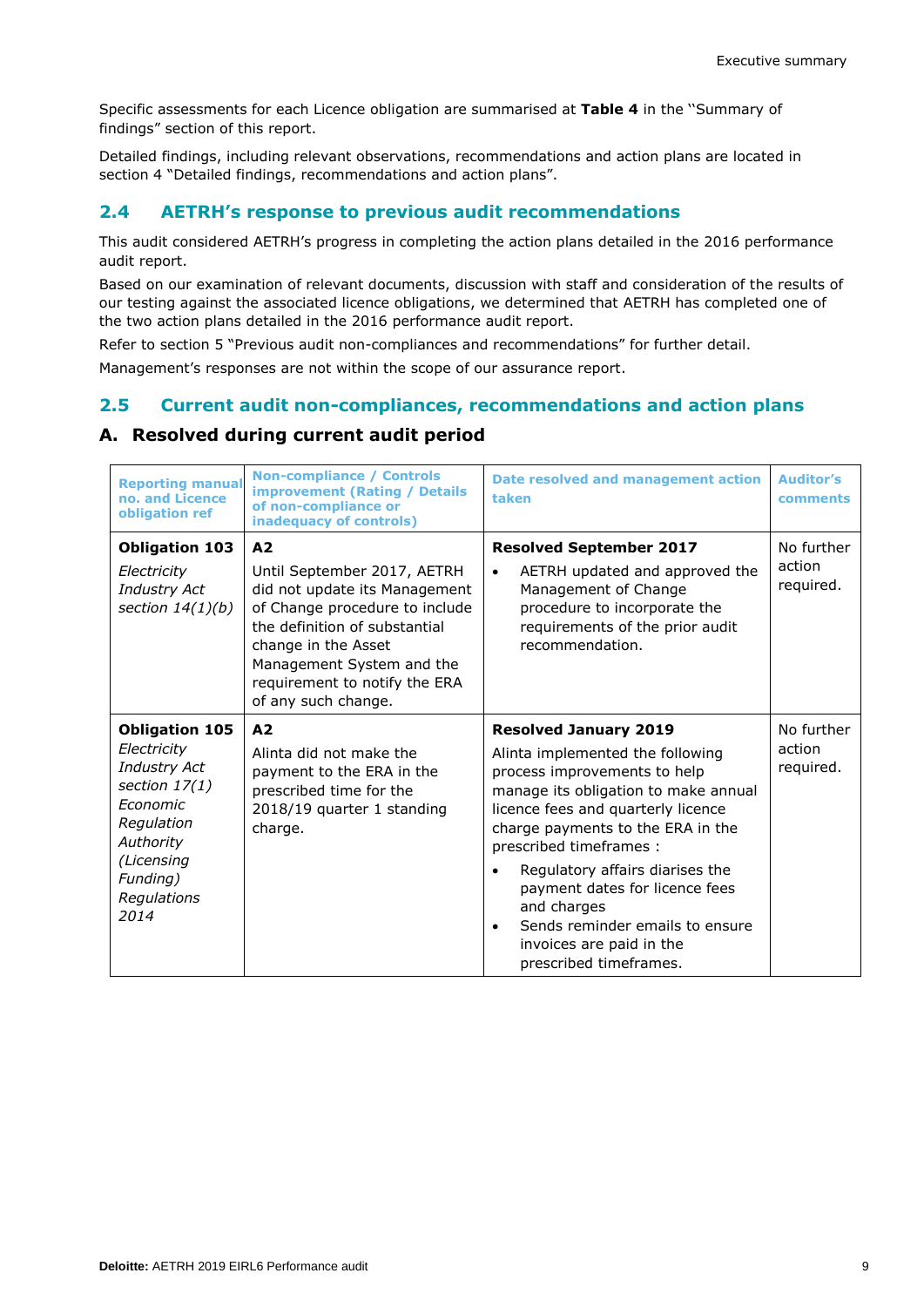| <b>Reporting manual</b><br>no. and Licence<br>obligation ref | <b>Non-compliance / Controls</b><br><b>improvement (Rating / Details</b><br>of non-compliance or<br>inadequacy of controls)                                                                                                                                                                                                                                                                      | Date resolved and management action<br>taken                                                                                                                                                                                                                                                                                                                                                                                              | <b>Auditor's</b><br>comments     |
|--------------------------------------------------------------|--------------------------------------------------------------------------------------------------------------------------------------------------------------------------------------------------------------------------------------------------------------------------------------------------------------------------------------------------------------------------------------------------|-------------------------------------------------------------------------------------------------------------------------------------------------------------------------------------------------------------------------------------------------------------------------------------------------------------------------------------------------------------------------------------------------------------------------------------------|----------------------------------|
| <b>Obligation 331</b><br>Metering Code<br>clause 3.7         | N/P N/R<br>AETRH's meters are currently<br>not supported by equipment<br>which is connected to a<br>telecommunications network.<br>However, in the event of such<br>equipment being installed,<br>AETRH has not established a<br>clear metering management<br>plan or framework for ensuring<br>its compliance with the<br>Metering Code and applicable<br>State and Commonwealth<br>enactments. | N/A<br>AETRH's meters operate with internal<br>communication systems only and<br>therefore have not triggered the<br>requirement to comply with the<br>external communication regulations<br>as specified in clause 3.7.                                                                                                                                                                                                                  | No further<br>action<br>required |
| <b>Obligation 332</b><br>Metering Code<br>clause 3.8         | A1<br>Although AETRH has<br>demonstrated that it has<br>installed and maintained its<br>meters to the satisfaction of its<br>customers throughout the<br>period subject to this audit, it<br>has not established a clear<br>metering management plan or<br>framework for demonstrating<br>its compliance with all<br>requirements outlined in Part 3<br>of the Metering Code                     | <b>Resolved July 2016</b><br>AETRH's meters have been secured<br>through physical and logical means to<br>prevent and/or detect unauthorised<br>access.                                                                                                                                                                                                                                                                                   | No further<br>action<br>required |
| <b>Obligation 333</b><br>Metering Code<br>clause 3.9         | <b>B2</b><br>Although AETRH has<br>demonstrated that it has<br>installed and maintained its<br>meters to the satisfaction of its<br>customers throughout the<br>period subject to this audit, it<br>has not established a clear<br>metering management plan or<br>framework for demonstrating<br>its compliance with all<br>requirements outlined in Part 3<br>of the Metering Code              | <b>Resolved January 2018</b><br>AETRH's metering database contains<br>calibration tables that applied to each<br>metering installation to achieve<br>installation accuracy in accordance<br>with the accuracy requirements in<br>Part 3 of the Metering Code<br>(Appendix 1, Table 3). All metering<br>installations meet the requirements<br>under the Metering Code for Type 1<br>installations (annual throughput<br>above 1,000 GWh). | No further<br>action<br>required |
| <b>Obligation 341</b><br>Metering Code<br>clause $3.11A(2)$  | N/P N/R<br>Although AETRH has<br>demonstrated that it has<br>installed and maintained its<br>meters to the satisfaction of its<br>customers throughout the<br>period subject to this audit, it<br>has not established a clear<br>metering management plan or<br>framework for demonstrating<br>its compliance with all<br>requirements outlined in Part 3<br>of the Metering Code                | N/A<br>AETRH had not identified any of its<br>meters as failing during the audit<br>period. Hence it has not triggered the<br>requirement of this recommendation.                                                                                                                                                                                                                                                                         | No further<br>action<br>required |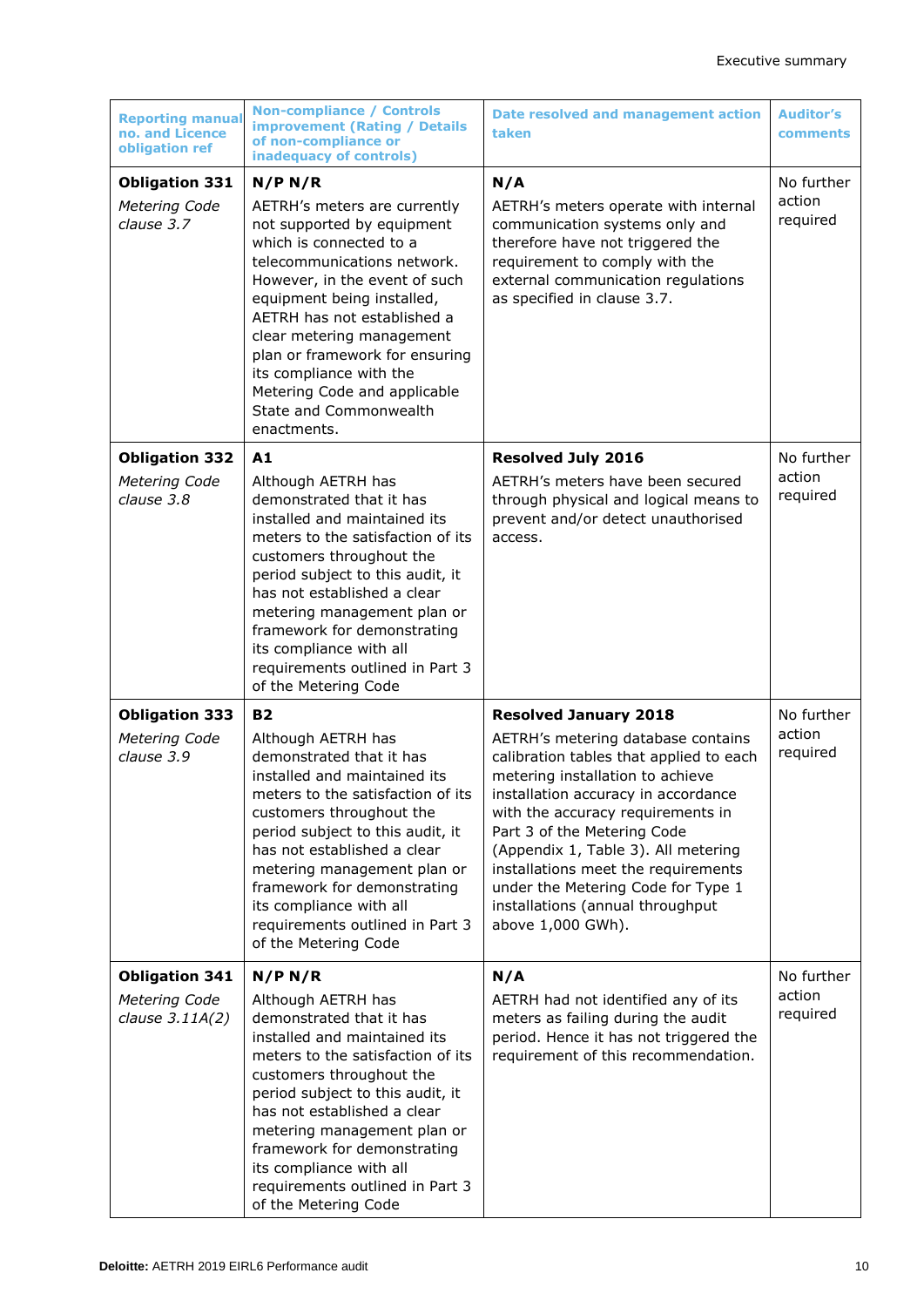| <b>Reporting manual</b><br>no. and Licence<br>obligation ref                                             | <b>Non-compliance / Controls</b><br><b>improvement (Rating / Details</b><br>of non-compliance or<br>inadequacy of controls)                                                                                                                                         | <b>Date resolved and management action</b><br>taken                                                                                                                                                                                                                                                                                                                           | <b>Auditor's</b><br>comments      |
|----------------------------------------------------------------------------------------------------------|---------------------------------------------------------------------------------------------------------------------------------------------------------------------------------------------------------------------------------------------------------------------|-------------------------------------------------------------------------------------------------------------------------------------------------------------------------------------------------------------------------------------------------------------------------------------------------------------------------------------------------------------------------------|-----------------------------------|
| <b>Obligation 345</b><br>Metering Code<br>clause 3.12(4)                                                 | A <sub>2</sub><br>Maintain drawings and<br>supporting information, to the<br>standard of good electricity<br>industry practice, detailing the<br>metering installation for<br>maintenance and auditing<br>purposes                                                  | <b>Resolved January 2018</b><br>AFTRH has:<br>Compiled relevant meter<br>$\bullet$<br>drawings and supporting<br>information, which are stored in<br>the internal document<br>management system, CLM Matrix<br>Drawings show the metering<br>$\bullet$<br>installation arrangements<br>Supporting information contains a list<br>of metering equipment and meter<br>schedule. | No further<br>action<br>required. |
| <b>Obligation 366</b><br>and 369<br>Metering Code<br>clause $4.1(1)$<br>Metering Code<br>clause $4.2(1)$ | A <sub>2</sub><br>Until January 2018, AETRH did<br>not have a formal metering<br>database:<br>Containing standing data<br>$\bullet$<br>and energy data for each<br>metering point on its<br>network<br>Compliant with meter registry<br>requirements clause 4.2(1). | <b>Resolved January 2018</b><br>In January 2018, AETRH created a<br>metering database that:<br>Encapsulates the standing data<br>$\bullet$<br>and energy data requirements of<br>clause $4.1(1)$<br>Is compliant with the meter registry<br>requirement of clause 4.1(2).                                                                                                     | No further<br>action<br>required. |
| <b>Obligation 411</b><br>Metering Code<br>clauses 5.20(1)                                                | A2<br>Until January 2018, AETRH had<br>not established an Energy Data<br>Verification Request form.                                                                                                                                                                 | <b>Resolved January 2018</b><br>In January 2018, AETRH established<br>an Energy Data Verification Request<br>form containing the communication<br>rule requirements prescribed by<br>clause $5.20(1)$ of the Code.                                                                                                                                                            | No further<br>action<br>required. |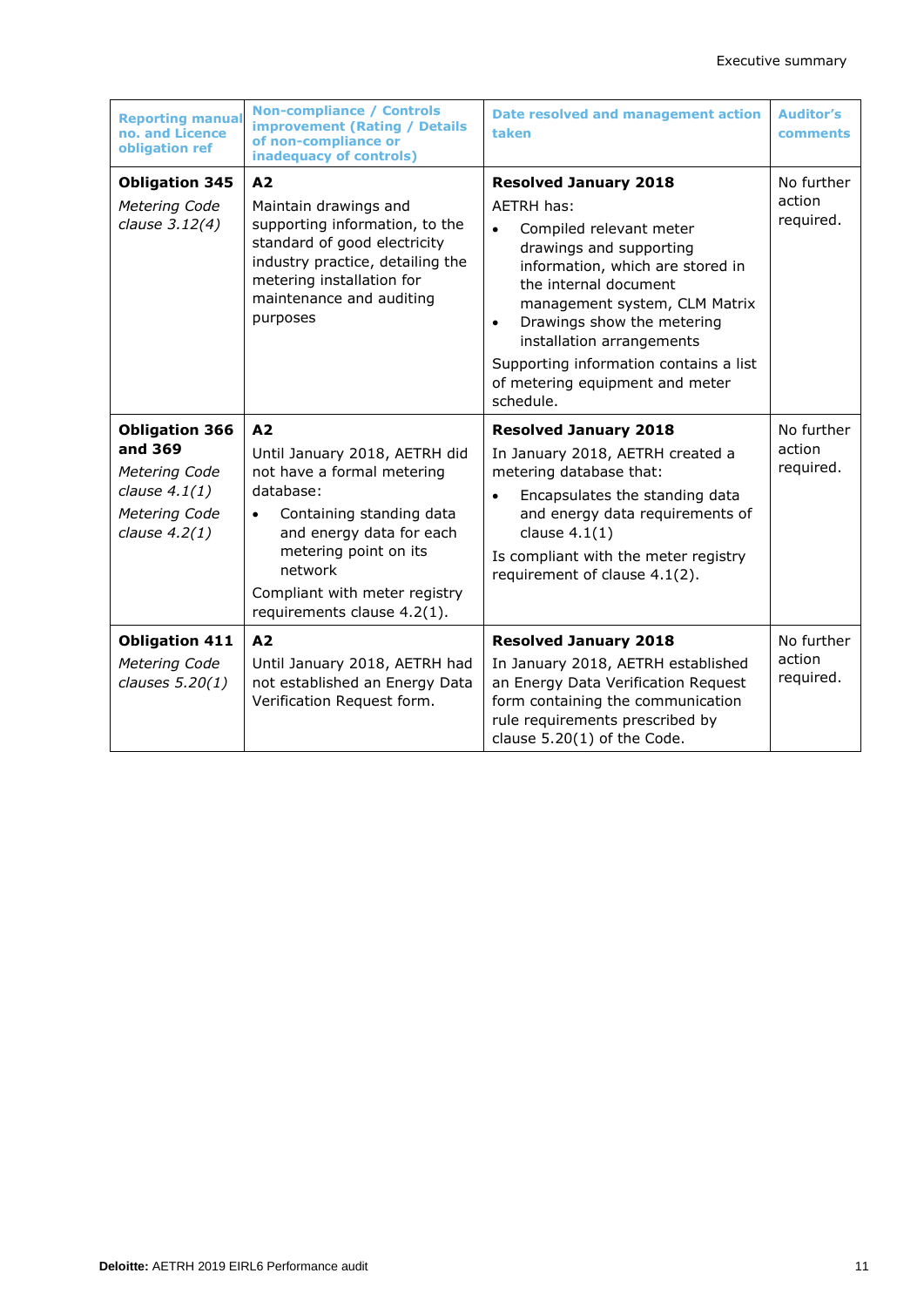| <b>Reporting manual no. and</b><br><b>Licence obligation reference</b>                                                                   | <b>Control adequacy Issue 1/2019</b>                                    |                                                                                                                                                                                        |
|------------------------------------------------------------------------------------------------------------------------------------------|-------------------------------------------------------------------------|----------------------------------------------------------------------------------------------------------------------------------------------------------------------------------------|
| <b>Obligation 370</b><br>Metering Code clause 4.3(1)<br>The standing data for a<br>metering point must comprise                          | Generally<br>adequate controls<br>- improvement<br>needed (B)           | The 2016 Audit reported that AETRH was<br>required to establish a metering database, which<br>includes all relevant metering information.<br>AETRH has implemented the database during |
| at least the items specified.                                                                                                            | <b>Compliance</b><br>rating                                             | the audit period, however examination of the<br>metering database had all the prerequisite                                                                                             |
|                                                                                                                                          | Non-compliant -<br>minor impact on<br>customers or third<br>parties (2) | standing data item headings of clause 4.3(1).<br>However, six columns in the database were left<br>blank:                                                                              |
|                                                                                                                                          |                                                                         | (4) Voltage at metering point                                                                                                                                                          |
|                                                                                                                                          |                                                                         | (5) Distribution loss factor                                                                                                                                                           |
|                                                                                                                                          |                                                                         | (14) NMI meter                                                                                                                                                                         |
|                                                                                                                                          |                                                                         | (20) Summation scheme values and multipliers                                                                                                                                           |
|                                                                                                                                          |                                                                         | (21) Data register coding details                                                                                                                                                      |
|                                                                                                                                          |                                                                         | (27) Algorithms.                                                                                                                                                                       |
| <b>Recommendation 1/2019</b>                                                                                                             |                                                                         | Action Plan 1/2019.                                                                                                                                                                    |
| In its metering database AETRH should provide<br>commentary on the applicability of the following<br>columns, which are currently blank: |                                                                         | AETRH will update the metering database to<br>provide commentary on standing data items 4,<br>5, 14, 20, 21 and 27.                                                                    |
| (4) Voltage at metering point                                                                                                            |                                                                         | Responsible Person: Head of Operations                                                                                                                                                 |
| (5) Distribution loss factor                                                                                                             |                                                                         | Target Date: 31 January 2020                                                                                                                                                           |
| (14) NMI meter                                                                                                                           |                                                                         |                                                                                                                                                                                        |
| (20) Summation scheme values and multipliers                                                                                             |                                                                         |                                                                                                                                                                                        |
| (21) Data register coding details                                                                                                        |                                                                         |                                                                                                                                                                                        |
| (27) Algorithms.                                                                                                                         |                                                                         |                                                                                                                                                                                        |

### **B. Unresolved at end of current audit period**

| <b>Reporting</b><br>manual<br>(obligation)<br>no. | <b>Metering Code</b><br>clause | <b>Control adequacy</b>                                 | <b>Compliance rating</b>                                          |  |
|---------------------------------------------------|--------------------------------|---------------------------------------------------------|-------------------------------------------------------------------|--|
| 319                                               | 3.1                            | Generally adequate controls -<br>improvement needed (B) | Non-Compliant - minor impact on<br>customers or third parties (2) |  |
| 320                                               | 3.2(1)                         | Generally adequate controls -<br>improvement needed (B) | Non-Compliant - minor impact on<br>customers or third parties (2) |  |
| 326, 327                                          | $3.5(1)$ , (2) and<br>(3       | Generally adequate controls -<br>improvement needed (B) | Non-Compliant - minor impact on<br>customers or third parties (2) |  |
| 336                                               | 3.10                           | Generally adequate controls -<br>improvement needed (B) | Non-Compliant - minor impact on<br>customers or third parties (2) |  |
| 337                                               | 3.11(1)                        | Generally adequate controls -<br>improvement needed (B) | Non-Compliant - minor impact on<br>customers or third parties (2) |  |
| 340                                               | 3.11A(1)                       | Generally adequate controls -<br>improvement needed (B) | Non-Compliant - minor impact on<br>customers or third parties (2) |  |
| $342 - 344$                                       | $3.12(1)$ to $(3)$             | Generally adequate controls -<br>improvement needed (B) | Non-Compliant - minor impact on<br>customers or third parties (2) |  |
| 357                                               | 3.21(1)                        | Generally adequate controls -<br>improvement needed (B) | Non-Compliant - minor impact on<br>customers or third parties (2) |  |
| 422                                               | 5.22(1)                        | Generally adequate controls -<br>improvement needed (B) | Non-Compliant - minor impact on<br>customers or third parties (2) |  |
| 447                                               | 6.1(1)                         | Generally adequate controls -<br>improvement needed (B) | Non-Compliant - minor impact on<br>customers or third parties (2) |  |
| 448A                                              | 6.2                            | Generally adequate controls -<br>improvement needed (B) | Non-Compliant - minor impact on<br>customers or third parties (2) |  |
| Issue 2/2019 - refer to next page                 |                                |                                                         |                                                                   |  |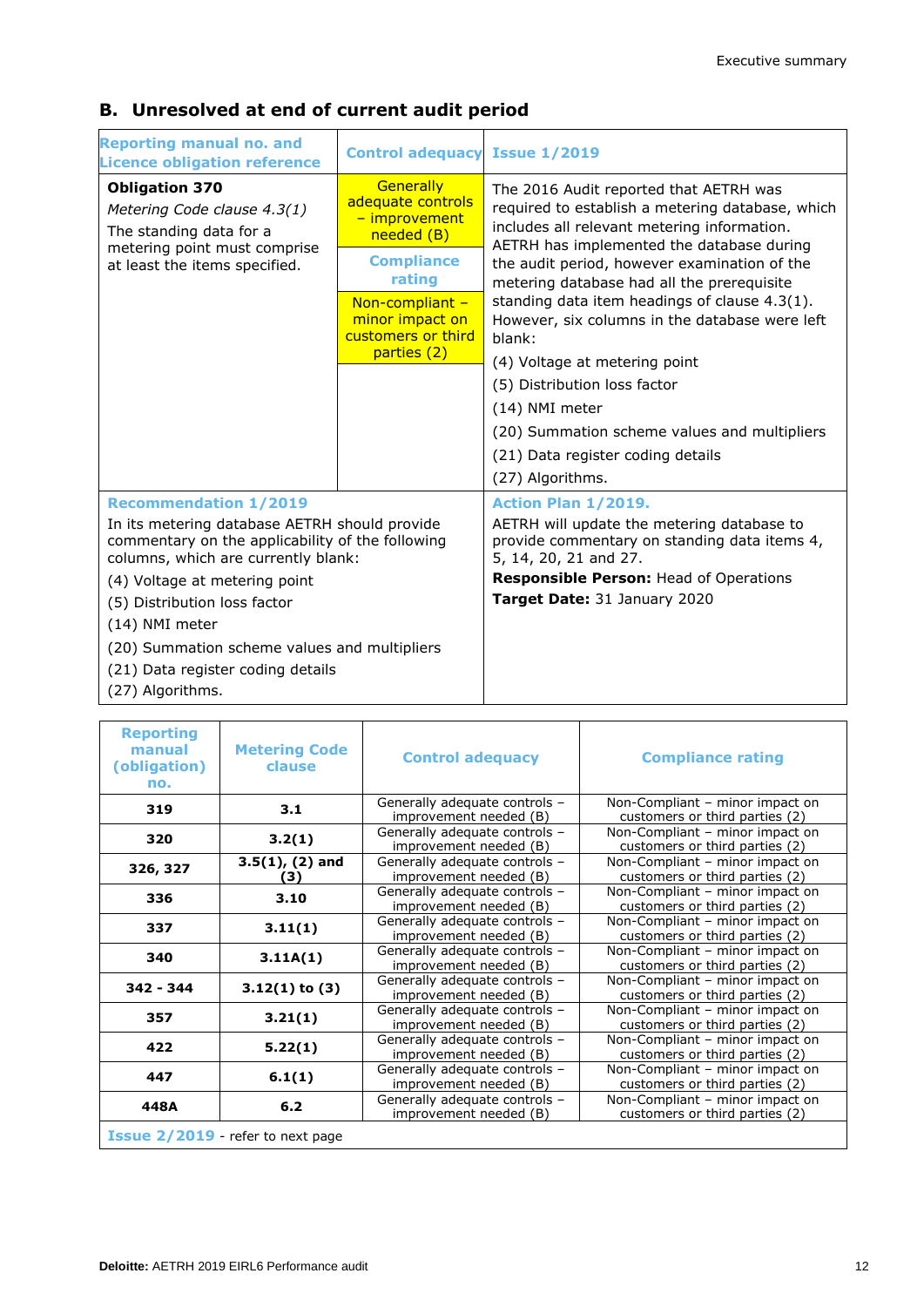#### **Summary findings**

AETRH maintains six meters on its electricity transmission network for measuring and recording energy data relating to electricity transferred to its single customer's delivery points. AETRH's PPA with its customer specifies AETRH's obligations for installing, operating and maintaining metering equipment, including references to the requirements of the *North West Interconnected System Electricity Network Access Technical Rules,* the *Electricity Transmission Regulations 1996 (WA)*, *Good Engineering and Operating Practices* and the Metering Code. All energy data from these meters is captured within Alinta's Honeywell Experion system.

Although AETRH has demonstrated that it has operated its meters and recorded related energy data to the satisfaction of its customer throughout the period subject to this audit, it has not completed the below components of recommendation 2/2016 from the previous audit and is still non-compliant with the below obligations during the audit:

- 1. AETRH has not established a clear metering management plan or framework for demonstrating its:
	- Installation and maintenance of meters in accordance with an applicable metrology procedure, the specifications of the National Measurement Institute under the *National Measurements Act*; and the functionality and testing requirements outlined in Part 3 of the Metering Code (*obligations 319, 320, 326, 327, 336, 337, 340, 342-344, 357*)
	- Management of validated energy data (*obligation 422*)
	- Compliance with all applicable agreements, rules, procedures, criteria and processes outlined in Part 6 of the Metering Code (*obligation 447*).

We also note that AETRH has not complied with clause 6.2 of the Metering Code, which requires a network operator to submit a proposed model service level agreement, metrology procedure and mandatory link criteria to the Authority for its approval. During the 2016 audit, clause 6.2 of the Metering Code was not referenced in the Reporting Manual and was not included in the scope of the audit. However, the reporting manual has been updated during the audit period to create a new obligation referencing the requirements of clause 6.2 of the Metering Code (**obligation 448A)**. The creation of obligation 448A has now triggered the requirement of the Metering Code for such documents to be prepared.

We recognise that AETRH expects to complete the metering management plan and incorporate the technical requirements of clause 6.2 of the Metering Code as part of the NWIS access project, which will include a model SLA and Metrology Procedure. Alinta is currently awaiting the detailed regulatory framework design paper for the NWIS, which it anticipates receiving from the Energy Policy WA (previously Public Utilities Office) in 2020 after review by the Minister for Energy.

The recommendation and action plan below applies to obligations 319, 320, 326, 327, 336, 337, 340, 342-344, 357, 422, 447 and 448A.

| <b>Recommendation 2/2019</b>                                                                                                                                                                                                                                    | <b>Action Plan 2/2019</b>                                                                                                                                                                                                                        |
|-----------------------------------------------------------------------------------------------------------------------------------------------------------------------------------------------------------------------------------------------------------------|--------------------------------------------------------------------------------------------------------------------------------------------------------------------------------------------------------------------------------------------------|
| When the Energy Policy WA detailed<br>regulatory framework design paper for the<br>NWIS is formalised, AETRH will prepare a<br>metering management plan to:<br>Incorporate the requirements of the<br>Metering Code relevant to AETRH's<br>metering operations. | AETRH will:<br>Prepare a metering management plan to incorporate<br>the requirements of the Metering Code relevant to<br>AETRH's metering operations.<br><b>Responsible Person:</b><br>Head of Operations<br><b>Target Date:</b><br>30 June 2020 |

#### **2.6 Scope and objectives**

As described in our letter of engagement with AETRH, dated 20 November 2019, we have conducted a reasonable assurance audit in order to state whether, in our opinion, based on our procedures, AETRH has complied, in all material respects, with the conditions of its Licence as outlined in the approved Audit Plan (dated 27 November 2019) during the period 1 October 2016 to 30 September 2019.

Our engagement was conducted in accordance with Australian Standard on Assurance Engagements ASAE 3100 Compliance Engagements, issued by the Australian Auditing and Assurance Standards Board and provides reasonable assurance as defined in ASAE 3100. The procedures we performed are described in more detail in section 2.7 below.

A reasonable assurance engagement in accordance with ASAE 3100 involves performing procedures to obtain evidence about the compliance with the conditions of the Licences. The nature, timing and extent of procedures selected depend on the assurance practitioner's professional judgement, including the assessment of the risks of material misstatement in compliance with the conditions of the Licences. In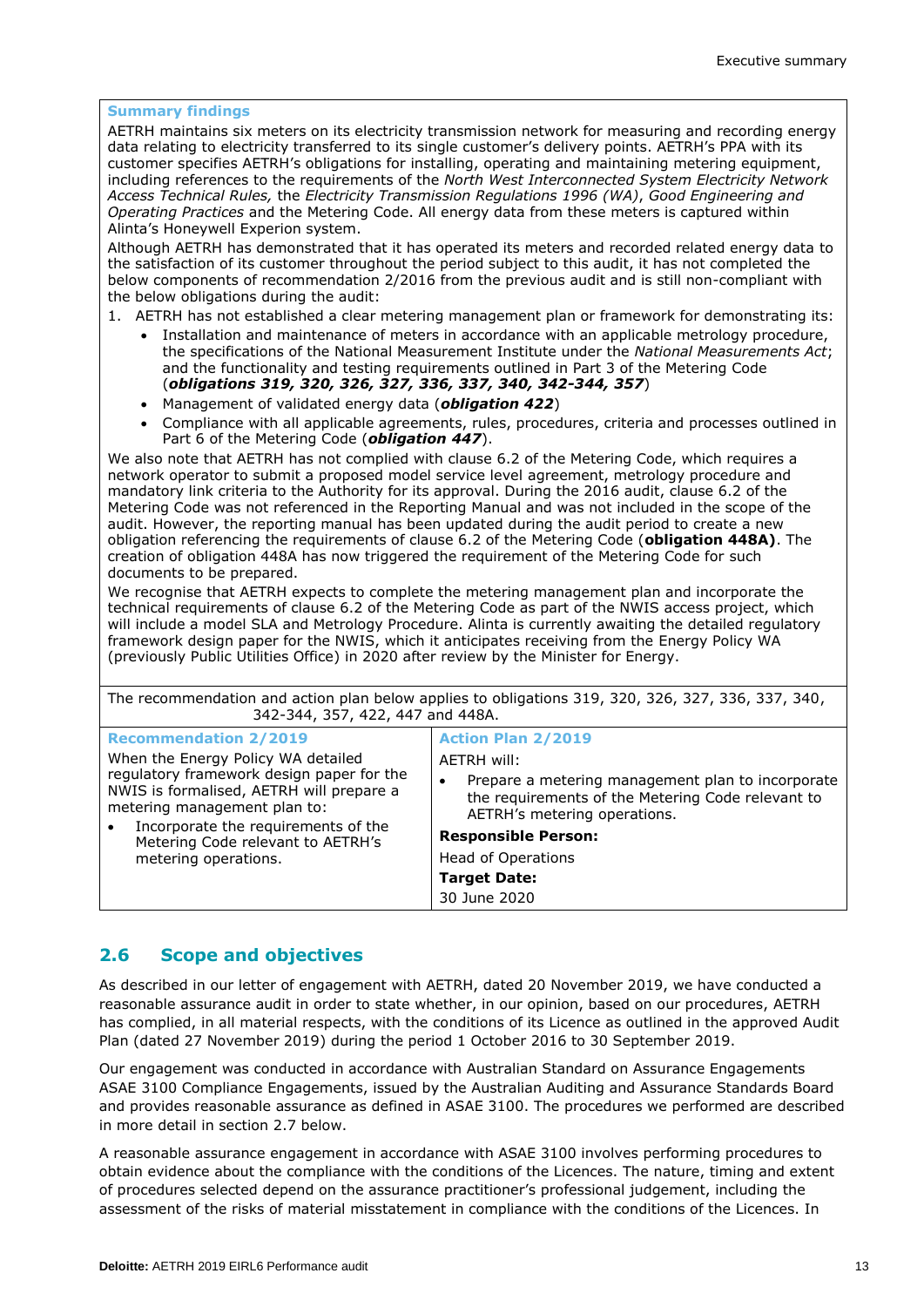making those risk assessments, we considered internal controls in relation to compliance with the conditions of the Licences.

ASAE 3100 also requires us to comply with the relevant ethical requirements of the Australian professional accounting bodies.

The ERA has summarised the requirements of the applicable legislation that it expects to be reported upon and included in the scope of this audit in its July 2018 Electricity Compliance Reporting Manual (**Reporting Manual**).

The Audit Plan approved by the ERA for this audit sets out AETRH's Licence obligations confirmed to be included in the scope of the audit, along with the risk assessments and audit priority assigned to each licence obligation.

#### **Revision to audit scope**

Subsequent to the preparation of the Audit Plan, the audit scope was corrected to remove obligations 339 (*Electricity Industry Metering Code clause 3*.11(3)) and 401 (*Electricity Industry Metering Code clause*  5.16). In each instance, the clause relates to a user's obligations to a network operator. AETRH operates as a network operator and does not operate as a user of any other network.

#### **2.7 Approach**

Our approach for this audit involved the following activities, which were undertaken during the period 1 October 2016 to 30 September 2019 :

- Utilising the Guidelines and Reporting Manuals as a guide, developed a risk assessment, which involved discussions with key staff and document review to assess controls
- Developed an Audit Plan (see **Appendix A**) for approval by the ERA and an associated work program
- Interviewed relevant AETRH staff to gain understanding of process controls (see **Appendix B** for staff involved)
- Reviewed relevant documentation and walked through processes and controls to assess overall compliance and effectiveness in accordance with Licence obligations (see **Appendix B** for reference listing)
- Sample tested relevant obligations (assessed as an audit priority 3 or 2) and where there was relevant activity, determine whether transactions complied with the requirements of the obligation
- Reported findings to AETRH for review and response.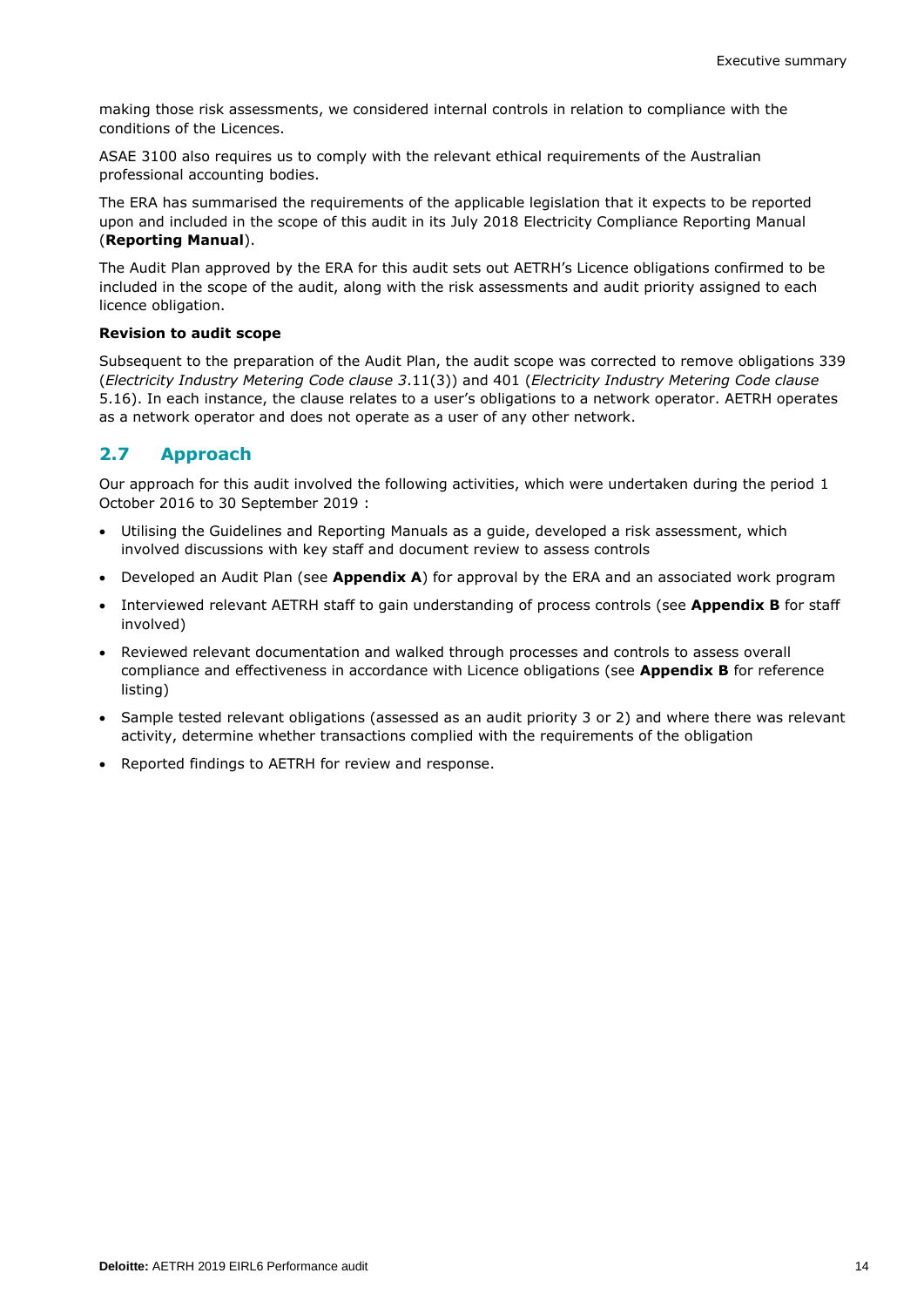# 3 Summary of findings

Table 1 in section 2 above sets out the rating scale defined by the ERA in the Audit Guidelines for the assessment of the level of compliance with the conditions of the Licences. For the highest possible compliance rating to be achieved, AETRH was required to demonstrate it has maintained effective processes and controls, which facilitate compliance with relevant obligations.

The remainder of this report provides:

- A summary of the findings for the compliance obligations (at **Table 4** below)
- Detailed findings, including relevant observations, recommendations and action plans (at **Section 4**).

**Table 4: Compliance Ratings**

*Refer to Detailed Findings at section 4 and Audit Plan at Appendix A for descriptions of the obligations. Note that detailed findings are not presented for those obligations assessed to be not applicable to AETRH's operations for the period subject to audit - refer to the Audit Plan at Appendix A for further explanation.*

|     |                                                                            | <b>Adequacy of controls rating</b>                 |   |  |              |                | <b>Audit</b> | <b>Compliance rating</b> |           |  |  |   |  |
|-----|----------------------------------------------------------------------------|----------------------------------------------------|---|--|--------------|----------------|--------------|--------------------------|-----------|--|--|---|--|
| #   | <b>Obligation reference</b>                                                | <b>Priority</b><br><b>NP</b><br>A<br>B.<br>C.<br>D |   |  | $\mathbf{1}$ | $\overline{2}$ | 3            | 4                        | <b>NR</b> |  |  |   |  |
|     | 12 Electricity Industry Act - Licence Conditions and Obligations           |                                                    |   |  |              |                |              |                          |           |  |  |   |  |
| 101 | Section 13(1)                                                              |                                                    |   |  |              | ✔              | Priority 5   | ✔                        |           |  |  |   |  |
| 102 | Section $14(1)(a)$                                                         |                                                    |   |  |              | ✔              | Priority 5   | ✔                        |           |  |  |   |  |
| 103 | Section $14(1)(b)$                                                         | ✔                                                  |   |  |              |                | Priority 4   |                          | ✔         |  |  |   |  |
| 104 | Section $14(1)(c)$                                                         |                                                    |   |  |              | ✔              | Priority 5   | ✔                        |           |  |  |   |  |
| 105 | Section $17(1)$                                                            | ✔                                                  |   |  |              |                | Priority 4   |                          | ✔         |  |  |   |  |
| 106 | Section 31(3)                                                              |                                                    |   |  |              | ✔              | Priority 5   | ✔                        |           |  |  |   |  |
| 107 | Section 41(6)                                                              |                                                    |   |  |              | ◡              | Priority 4   |                          |           |  |  |   |  |
|     | 13 Electricity Licences - Licence Conditions and Obligations               |                                                    |   |  |              |                |              |                          |           |  |  |   |  |
| 119 | Condition 4.3.1                                                            |                                                    |   |  |              | ✔              | Priority 4   | ✔                        |           |  |  |   |  |
| 120 | Condition 5.2.4                                                            |                                                    |   |  |              | ✔              | Priority 4   |                          |           |  |  | ✔ |  |
| 121 | Condition 5.3.2                                                            |                                                    |   |  |              | ✔              | Priority 4   | ✔                        |           |  |  |   |  |
| 122 | Condition 5.1.5                                                            |                                                    |   |  |              | ✔              | Priority 4   | ✔                        |           |  |  |   |  |
| 123 | Condition 4.4.1                                                            |                                                    |   |  |              | ✔              | Priority 4   |                          |           |  |  | ✔ |  |
| 124 | Condition 4.5.1                                                            |                                                    |   |  |              | ✔              | Priority 4   | ✔                        |           |  |  |   |  |
| 125 | Condition 3.8.1 and 3.8.2                                                  |                                                    |   |  |              | ✔              | Priority 4   |                          |           |  |  | ✔ |  |
| 126 | Condition 3.7.1                                                            |                                                    |   |  |              | ✔              | Priority 4   | ✔                        |           |  |  |   |  |
| 127 | Condition 6.9.1                                                            |                                                    |   |  |              | ✔              | Priority 4   |                          |           |  |  | ✔ |  |
| 128 | Condition 6.9.3                                                            |                                                    |   |  |              | ✔              | Priority 4   |                          |           |  |  |   |  |
|     | 15 Electricity Industry Metering Code - Licence Conditions and Obligations |                                                    |   |  |              |                |              |                          |           |  |  |   |  |
|     | Part 2 Code objectives and arms-length treatment                           |                                                    |   |  |              |                |              |                          |           |  |  |   |  |
| 317 | Clause $2.2(1)(a)$                                                         |                                                    |   |  |              | ✔              | Priority 5   |                          |           |  |  |   |  |
| 318 | Clause $2.2(1)(b)$                                                         |                                                    |   |  |              | ◡              | Priority 4   |                          |           |  |  |   |  |
|     | Part 3 Meters and metering installations                                   |                                                    |   |  |              |                |              |                          |           |  |  |   |  |
| 319 | Clause 3.1                                                                 |                                                    | ✔ |  |              |                | Priority 4   |                          | ✔         |  |  |   |  |
| 320 | Clause $3.2(1)$                                                            |                                                    | ✔ |  |              |                | Priority 4   |                          | ✔         |  |  |   |  |
| 321 | Clause $3.3(1)$                                                            |                                                    |   |  |              | ✔              | Priority 4   |                          |           |  |  | ✔ |  |
| 322 | Clause 3.3(3)                                                              |                                                    |   |  |              | ✔              | Priority 4   |                          |           |  |  | ✔ |  |
| 323 | Clause 3.3A(1)                                                             |                                                    |   |  |              | ✔              | Priority 4   | ✔                        |           |  |  |   |  |
| 324 | Clause 3.3B                                                                |                                                    |   |  |              | ✔              | Priority 4   |                          |           |  |  | ✔ |  |
| 325 | Clause 3.3C                                                                |                                                    |   |  |              | ✔              | Priority 4   | ✔                        |           |  |  |   |  |
| 326 | Clause $3.5(1)$ and $(2)$                                                  | ✔                                                  |   |  | Priority 4   |                | ✔            |                          |           |  |  |   |  |
| 327 | Clause 3.5(3)                                                              |                                                    | ✔ |  |              |                | Priority 4   |                          | ✔         |  |  |   |  |
| 328 | Clause 3.5(4)                                                              |                                                    |   |  |              | ✔              | Priority 4   | ✔                        |           |  |  |   |  |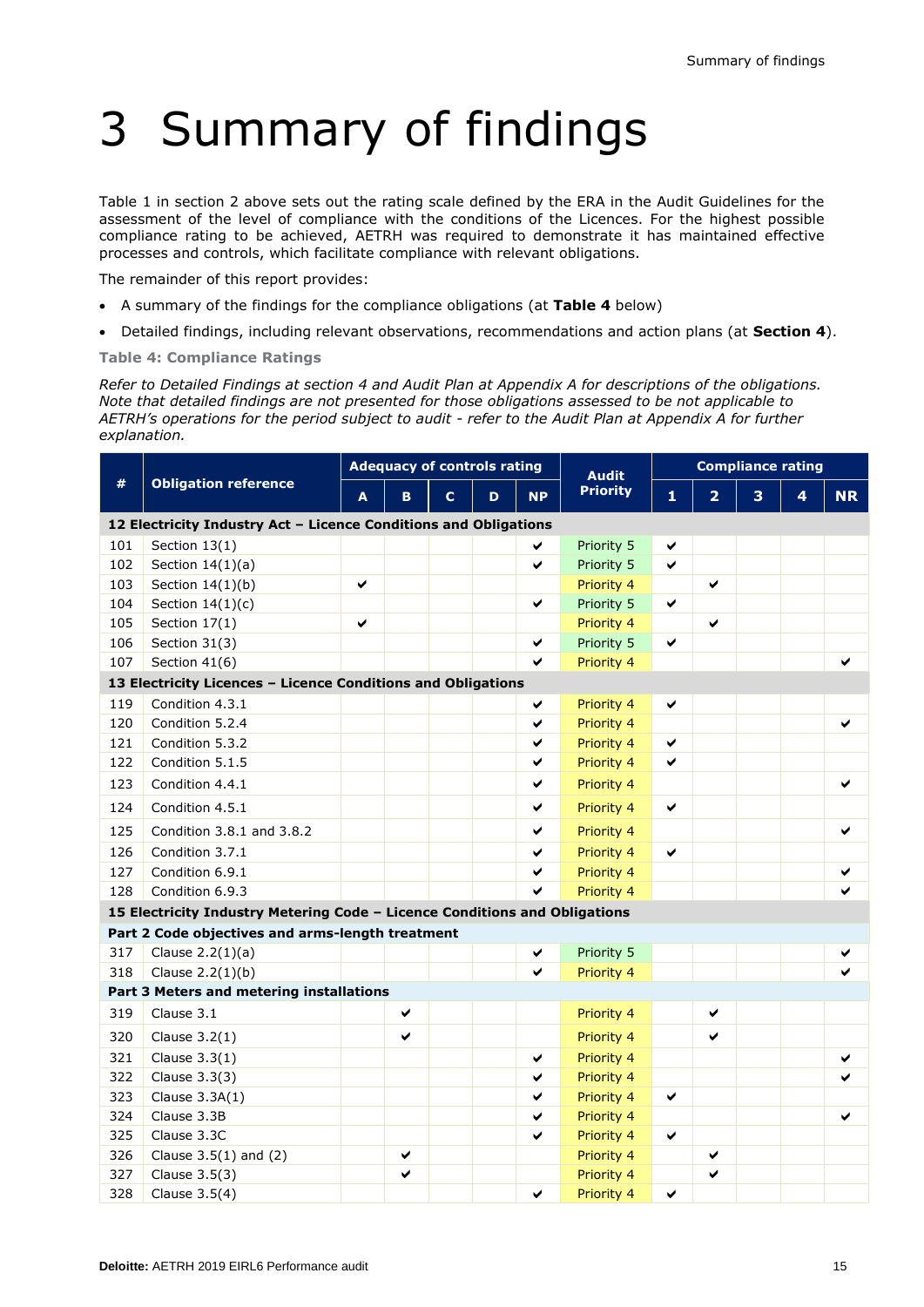|     |                                 | <b>Adequacy of controls rating</b> |              |              |   |              | <b>Audit</b>      | <b>Compliance rating</b> |                |   |   |              |
|-----|---------------------------------|------------------------------------|--------------|--------------|---|--------------|-------------------|--------------------------|----------------|---|---|--------------|
| #   | <b>Obligation reference</b>     | A                                  | $\mathbf{B}$ | $\mathbf{C}$ | D | <b>NP</b>    | <b>Priority</b>   | 1                        | $\overline{2}$ | 3 | 4 | <b>NR</b>    |
| 329 | Clause 3.5(6)                   |                                    |              |              |   | ✔            | Priority 4        |                          |                |   |   | ✔            |
| 330 | Clause 3.5(9)                   |                                    |              |              |   | $\checkmark$ | Priority 4        |                          |                |   |   | ✔            |
| 331 | Clause 3.7                      |                                    |              |              |   | $\checkmark$ | Priority 3        |                          |                |   |   | ✔            |
| 332 | Clause 3.8                      | $\checkmark$                       |              |              |   |              | Priority 4        | $\checkmark$             |                |   |   |              |
| 333 | Clause 3.9(3)                   |                                    | $\checkmark$ |              |   |              | Priority 4        |                          | $\checkmark$   |   |   |              |
| 334 | Clause 3.9(7)                   |                                    |              |              |   | $\checkmark$ | Priority 4        |                          |                |   |   | ✔            |
| 335 | Clause 3.9(9)                   |                                    |              |              |   | ✔            | Priority 4        |                          |                |   |   | ✓            |
| 336 | Clause 3.10                     |                                    | ✔            |              |   |              | Priority 4        |                          | ✔              |   |   |              |
| 337 | Clause $3.11(1)$                |                                    | ✔            |              |   |              | Priority 4        |                          | ✔              |   |   |              |
| 338 | Clause 3.11(2)                  |                                    |              |              |   | ✔            | Priority 4        |                          |                |   |   | ✔            |
| 340 | Clause $3.11A(1)$               |                                    | ✔            |              |   |              | Priority 4        |                          | ✔              |   |   |              |
| 341 | Clause 3.11A(2)                 |                                    |              |              |   | $\checkmark$ | Priority 4        |                          |                |   |   | ✔            |
| 342 | Clause 3.12(1)                  |                                    | $\checkmark$ |              |   |              | Priority 4        |                          | $\checkmark$   |   |   |              |
| 343 | Clause 3.12(2)                  |                                    | ✔            |              |   |              | Priority 4        |                          | ✔              |   |   |              |
| 344 | Clause 3.12(3)                  |                                    | ✔            |              |   |              | Priority 4        |                          | $\checkmark$   |   |   |              |
| 345 | Clause 3.12(4)                  | $\checkmark$                       |              |              |   |              | <b>Priority 2</b> |                          | $\checkmark$   |   |   |              |
| 346 | Clause 3.13(1)                  |                                    |              |              |   | $\checkmark$ | Priority 4        | $\checkmark$             |                |   |   |              |
| 347 | Clause $3.13(3)(c)$             |                                    |              |              |   | ✔            | Priority 4        |                          |                |   |   | ✔            |
| 348 | Clause 3.13(4)                  |                                    |              |              |   | ✔            | Priority 4        | $\checkmark$             |                |   |   |              |
| 349 | Clause 3.14(3)                  |                                    |              |              |   | ✔            | Priority 4        |                          |                |   |   | ✔            |
| 355 | Clause 3.20(1)                  |                                    |              |              |   | ✔            | Priority 4        |                          |                |   |   | ✔            |
| 356 | Clause 3.20(3)                  |                                    |              |              |   | ✔            | Priority 4        |                          |                |   |   | ✔            |
| 357 | Clause $3.21(1)$                |                                    | $\checkmark$ |              |   |              | Priority 4        |                          | $\checkmark$   |   |   |              |
| 358 | Clause 3.21(2)                  | $\checkmark$                       |              |              |   |              | Priority 4        | ✔                        |                |   |   |              |
| 359 | Clause 3.22                     |                                    |              |              |   | ✔            | Priority 4        | ✔                        |                |   |   |              |
| 360 | Clause 3.23(a)                  |                                    |              |              |   | ✔            | Priority 4        |                          |                |   |   | ✔            |
| 361 | Clause 3.23(b)                  |                                    |              |              |   | $\checkmark$ | Priority 4        |                          |                |   |   | ✔            |
| 364 | Clause 3.27                     |                                    |              |              |   | $\checkmark$ | Priority 4        |                          |                |   |   | $\checkmark$ |
| 365 | Clause 3.29                     |                                    |              |              |   | $\checkmark$ | Priority 4        |                          |                |   |   | $\checkmark$ |
|     | Part 4 The metering database    |                                    |              |              |   |              |                   |                          |                |   |   |              |
| 366 | Clause $4.1(1)$                 | ✔                                  |              |              |   |              | <b>Priority 2</b> |                          | ✔              |   |   |              |
| 367 | Clause $4.1(2)$                 |                                    |              |              |   | ✔            | Priority 4        | $\checkmark$             |                |   |   |              |
| 368 | Clause $4.1(3)$                 |                                    |              |              |   | ✔            | Priority 4        | $\checkmark$             |                |   |   |              |
| 369 | Clause $4.2(1)$                 | $\checkmark$                       |              |              |   |              | <b>Priority 2</b> |                          | $\checkmark$   |   |   |              |
| 370 | Clause $4.3(1)$                 |                                    | ✔            |              |   |              | <b>Priority 2</b> |                          | ✔              |   |   |              |
| 371 | Clause $4.4(1)$                 |                                    |              |              |   | ✔            | Priority 5        |                          |                |   |   | ✔            |
| 372 | Clause $4.5(1)$                 |                                    |              |              |   | ✔            | Priority 5        |                          |                |   |   | ✔            |
| 373 | Clause 4.5(2)                   |                                    |              |              |   | ✔            | Priority 4        |                          |                |   |   | ✔            |
| 374 | Clause $4.6(1)$                 |                                    |              |              |   | ✔            | Priority 4        |                          |                |   |   | ✔            |
| 375 | Clause 4.6(2)                   |                                    |              |              |   | ✔            | Priority 4        |                          |                |   |   | ✔            |
| 376 | Clause 4.7                      |                                    |              |              |   | ✔            | Priority 4        |                          |                |   |   | ✔            |
| 377 | Clause 4.8(3)                   |                                    |              |              |   | $\checkmark$ | Priority 4        |                          |                |   |   | ✔            |
| 378 | Clause 4.8(3A)                  |                                    |              |              |   | $\checkmark$ | Priority 4        |                          |                |   |   | ✔            |
| 379 | Clause $4.8(4)(a)$              |                                    |              |              |   | ✔            | Priority 4        | $\checkmark$             |                |   |   |              |
|     |                                 |                                    |              |              |   |              |                   |                          |                |   |   |              |
| 380 | Clause 4.8(4)(b)                |                                    |              |              |   | ✔            | Priority 4        | ✔                        |                |   |   |              |
| 381 | Clause 4.8(5)                   |                                    |              |              |   | $\checkmark$ | Priority 4        | $\checkmark$             |                |   |   |              |
| 382 | Clause 4.9                      |                                    |              |              |   | ✔            | Priority 4        | $\checkmark$             |                |   |   |              |
|     | <b>Part 5 Metering services</b> |                                    |              |              |   |              |                   |                          |                |   |   |              |
| 383 | Clause 5.1 (1)                  |                                    |              |              |   | ✔            | Priority 5        |                          |                |   |   |              |
| 384 | Clause $5.1(2)$                 |                                    |              |              |   | $\checkmark$ | Priority 5        |                          |                |   |   |              |
| 385 | Clause 5.3                      |                                    |              |              |   | ✔            | Priority 4        | ✔                        |                |   |   |              |
| 386 | Clause $5.4(1)$                 |                                    |              |              |   | ✔            | Priority 5        | ✔                        |                |   |   |              |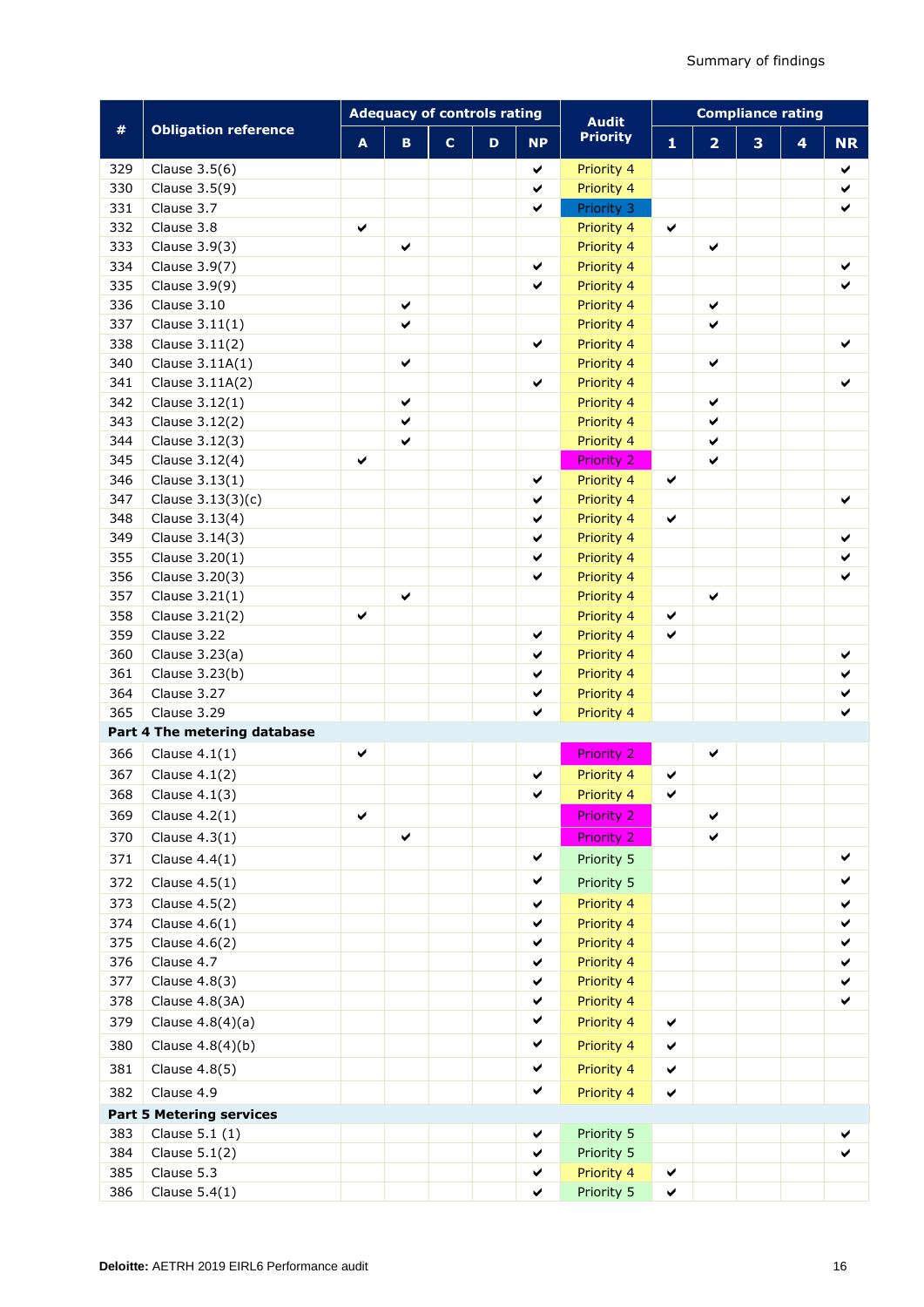|     |                             |   | <b>Adequacy of controls rating</b> |              |             |              | <b>Audit</b>      | <b>Compliance rating</b> |                |   |   |              |  |
|-----|-----------------------------|---|------------------------------------|--------------|-------------|--------------|-------------------|--------------------------|----------------|---|---|--------------|--|
| #   | <b>Obligation reference</b> | A | $\mathbf B$                        | $\mathbf{C}$ | $\mathbf D$ | <b>NP</b>    | <b>Priority</b>   | 1                        | $\overline{2}$ | 3 | 4 | <b>NR</b>    |  |
| 387 | Clause 5.4(1A)              |   |                                    |              |             | $\checkmark$ | Priority 4        | $\checkmark$             |                |   |   |              |  |
| 388 | Clause 5.4(2)               |   |                                    |              |             | $\checkmark$ | Priority 5        |                          |                |   |   | ✔            |  |
| 389 | Clause 5.5(2)               |   |                                    |              |             | $\checkmark$ | Priority 5        |                          |                |   |   | ✔            |  |
| 390 | Clause 5.5(2A)              |   |                                    |              |             | $\checkmark$ | Priority 4        |                          |                |   |   | ✔            |  |
| 391 | Clause $5.6(1)$             |   |                                    |              |             | $\checkmark$ | Priority 5        |                          |                |   |   | $\checkmark$ |  |
| 392 | Clause 5.7                  |   |                                    |              |             | ✔            | Priority 4        |                          |                |   |   | ✔            |  |
| 393 | Clause 5.8                  |   |                                    |              |             | ✔            | Priority 4        |                          |                |   |   | ✔            |  |
| 394 | Clause 5.9                  |   |                                    |              |             | ✔            | Priority 4        |                          |                |   |   | ✔            |  |
| 397 | Clause 5.12(1)              |   |                                    |              |             | ✔            | Priority 4        |                          |                |   |   | ✔            |  |
| 398 | Clause 5.13                 |   |                                    |              |             | ✔            | Priority 4        |                          |                |   |   | ✔            |  |
| 399 | Clause 5.14(3)              |   |                                    |              |             | ✔            | Priority 4        |                          |                |   |   | ✔            |  |
| 400 | Clause 5.15                 |   |                                    |              |             | ✔            | Priority 4        |                          |                |   |   | ✔            |  |
| 402 | Clause 5.17(1)              |   |                                    |              |             | ✔            | Priority 4        | ✔                        |                |   |   |              |  |
| 403 | Clause 5.17A(1)             |   |                                    |              |             | $\checkmark$ | Priority 4        |                          |                |   |   | ✔            |  |
| 404 | Clause 5.17A(3)             |   |                                    |              |             | $\checkmark$ | Priority 4        |                          |                |   |   | ✔            |  |
| 405 | Clause 5.18                 |   |                                    |              |             | $\checkmark$ | Priority 4        |                          |                |   |   | ✔            |  |
| 406 | Clause 5.19(1)              |   |                                    |              |             | $\checkmark$ | Priority 5        |                          |                |   |   | ✔            |  |
| 407 | Clause 5.19(2)              |   |                                    |              |             | ✔            | Priority 5        |                          |                |   |   | ✔            |  |
| 408 | Clause 5.19(3)              |   |                                    |              |             | ✔            | Priority 4        |                          |                |   |   | ✔            |  |
| 409 | Clause 5.19(5)              |   |                                    |              |             | $\checkmark$ | Priority 4        |                          |                |   |   | ✔            |  |
| 410 | Clause 5.19(6)              |   |                                    |              |             | ✔            | Priority 5        |                          |                |   |   | ✔            |  |
| 411 | Clause 5.20(1)              | ✔ |                                    |              |             |              | <b>Priority 2</b> |                          | ✔              |   |   |              |  |
| 412 | Clause 5.20(2)              |   |                                    |              |             | ✔            | Priority 4        | ✔                        |                |   |   |              |  |
| 413 | Clause 5.20(4)              |   |                                    |              |             | ✔            | Priority 4        |                          |                |   |   | ✔            |  |
| 414 | Clause 5.21(2)              |   |                                    |              |             | ✔            | Priority 4        |                          |                |   |   | ✔            |  |
| 415 | Clause 5.21(4)              |   |                                    |              |             | $\checkmark$ | Priority 4        |                          |                |   |   | ✔            |  |
| 416 | Clause 5.21(5)              |   |                                    |              |             | $\checkmark$ | Priority 4        |                          |                |   |   | ✔            |  |
| 417 | Clause 5.21(6)              |   |                                    |              |             | $\checkmark$ | Priority 4        |                          |                |   |   | $\checkmark$ |  |
| 418 | Clause 5.21(8)              |   |                                    |              |             | $\checkmark$ | Priority 4        |                          |                |   |   | ✔            |  |
| 419 | Clause 5.21(9)              |   |                                    |              |             | ✔            | Priority 4        |                          |                |   |   | ✔            |  |
| 420 | Clause 5.21(11)             |   |                                    |              |             | ✔            | Priority 4        |                          |                |   |   | ✔            |  |
| 421 | Clause 5.21(12)             |   |                                    |              |             | $\checkmark$ | Priority 4        |                          |                |   |   | ✔            |  |
| 422 | Clause 5.22(1)              |   | ✔                                  |              |             |              | Priority 4        |                          | ✔              |   |   |              |  |
| 423 | Clause 5.22(2)              |   |                                    |              |             | ✔            | Priority 4        | ✔                        |                |   |   |              |  |
| 424 | Clause 5.22(3)              |   |                                    |              |             | ✔            | Priority 4        |                          |                |   |   | ✔            |  |
| 425 | Clause 5.22(4)              |   |                                    |              |             | ✔            | Priority 4        |                          |                |   |   | ✔            |  |
| 426 | Clause 5.22(5)              |   |                                    |              |             | ✔            | Priority 4        |                          |                |   |   | ✔            |  |
| 427 | Clause 5.22(6)              |   |                                    |              |             | $\checkmark$ | Priority 4        |                          |                |   |   | ✔            |  |
| 428 | Clause 5.23(1)              |   |                                    |              |             | ✔            | Priority 4        |                          |                |   |   | ✔            |  |
| 429 | Clause 5.23(3)              |   |                                    |              |             | $\checkmark$ | Priority 4        |                          |                |   |   | ✔            |  |
| 430 | Clause 5.24(1)              |   |                                    |              |             | $\checkmark$ | Priority 4        |                          |                |   |   | ✔            |  |
| 431 | Clause 5.24(2)              |   |                                    |              |             | ✔            | Priority 4        |                          |                |   |   | ✔            |  |
| 432 | Clause 5.24(3)              |   |                                    |              |             | $\checkmark$ | Priority 4        |                          |                |   |   | ✔            |  |
| 433 | Clause 5.24(4)              |   |                                    |              |             | $\checkmark$ | Priority 4        |                          |                |   |   | ✔            |  |
| 434 | Clause 5.25                 |   |                                    |              |             | $\checkmark$ | Priority 4        |                          |                |   |   | ✔            |  |
| 435 | Clause 5.27                 |   |                                    |              |             | $\checkmark$ | Priority 4        |                          |                |   |   | ✔            |  |
| 441 | Clause 5.37(1)(a)           |   |                                    |              |             | ✔            | Priority 4        |                          |                |   |   | ✔            |  |
| 442 | Clause 5.37(1)(b)           |   |                                    |              |             | ✔            | Priority 4        |                          |                |   |   | ✔            |  |
| 443 | Clause 5.37(1)(b)           |   |                                    |              |             | ✔            | Priority 4        |                          |                |   |   | ✔            |  |
| 444 | Clause 5.37(2)              |   |                                    |              |             | $\checkmark$ | Priority 4        |                          |                |   |   | ✔            |  |
| 445 | Clause 5.37(3)              |   |                                    |              |             | ✔            | Priority 4        |                          |                |   |   | ✔            |  |
| 446 | Clause 5.38                 |   |                                    |              |             | ✔            | Priority 4        |                          |                |   |   | ✔            |  |
|     | <b>Part 6 Documentation</b> |   |                                    |              |             |              |                   |                          |                |   |   |              |  |
| 447 | Clause $6.1(1)$             |   | ✔                                  |              |             |              | Priority 4        |                          | ✔              |   |   |              |  |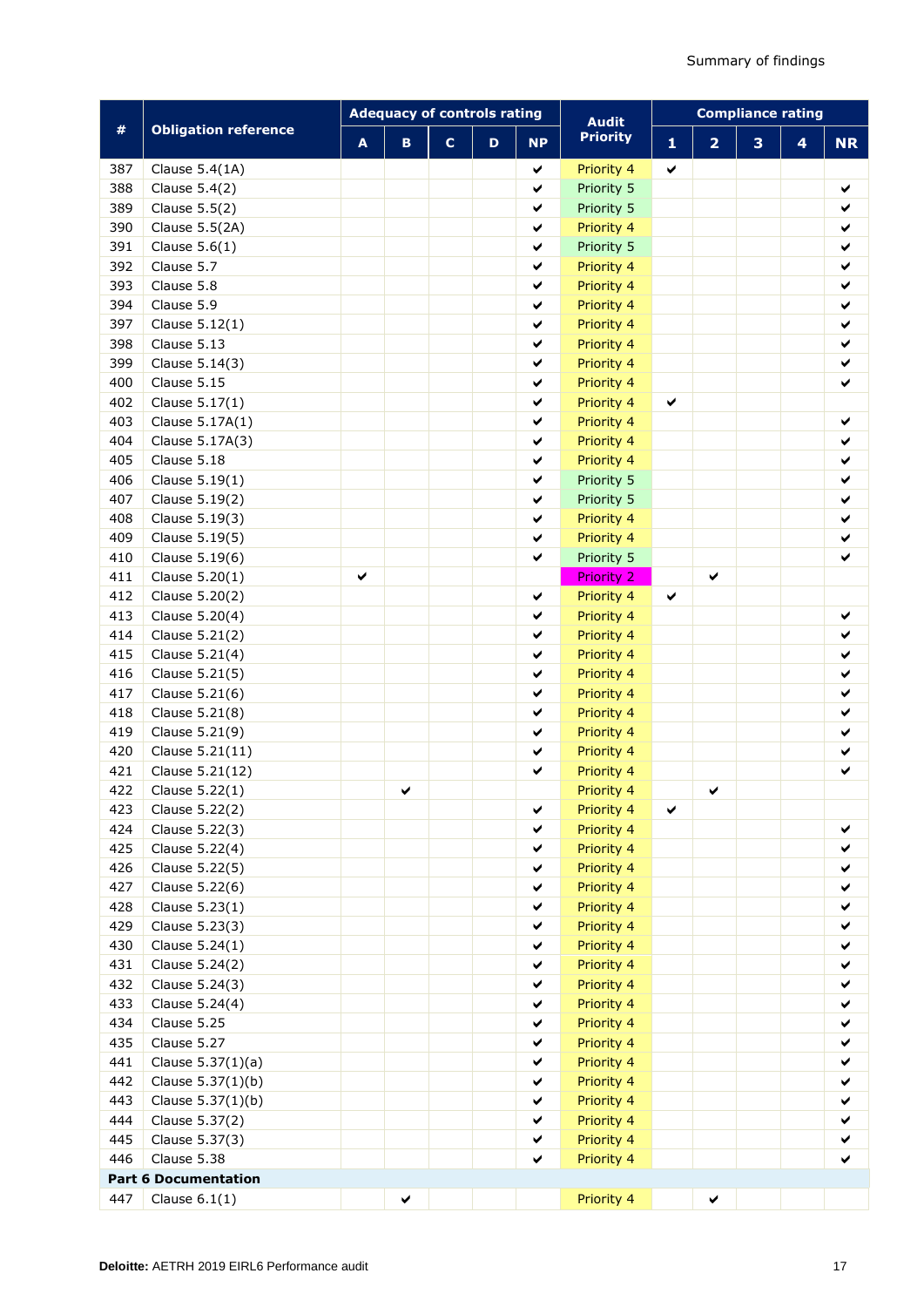|      |                                                                                                                         |   |    |              |   | <b>Adequacy of controls rating</b><br><b>Audit</b> |            | <b>Compliance rating</b> |                |   |   |           |  |
|------|-------------------------------------------------------------------------------------------------------------------------|---|----|--------------|---|----------------------------------------------------|------------|--------------------------|----------------|---|---|-----------|--|
| $\#$ | <b>Obligation reference</b>                                                                                             | A | B. | $\mathbf{C}$ | D | <b>NP</b>                                          | Priority   | $\mathbf{1}$             | $\overline{2}$ | 3 | 4 | <b>NR</b> |  |
| 448  | Clause $6.1(2)$                                                                                                         |   |    |              |   | ✔                                                  | Priority 4 |                          |                |   |   | ✔         |  |
| 448A | Clause 6.2                                                                                                              |   | ✔  |              |   |                                                    | Priority 5 |                          | ✔              |   |   |           |  |
| 448B | Clause 6.18                                                                                                             |   |    |              |   | ✔                                                  | Priority 5 |                          |                |   |   | ✔         |  |
| 448C | Clause 6.19A(1)                                                                                                         |   |    |              |   | ✔                                                  | Priority 5 |                          |                |   |   | ✔         |  |
| 448D | Clause 6.19B(1)                                                                                                         |   |    |              |   | ✔                                                  | Priority 5 |                          |                |   |   | ✔         |  |
| 449  | Clause 6.20(4)                                                                                                          |   |    |              |   | ✔                                                  | Priority 5 |                          |                |   |   | ✔         |  |
| 450  | Clause 6.20(5)                                                                                                          |   |    |              |   | ✔                                                  | Priority 4 |                          |                |   |   |           |  |
|      | Part 7 Notes and confidential information                                                                               |   |    |              |   |                                                    |            |                          |                |   |   |           |  |
| 451  | Clause 7.2(1)                                                                                                           |   |    |              |   | ✔                                                  | Priority 5 | ✔                        |                |   |   |           |  |
| 452  | Clause 7.2(2)                                                                                                           |   |    |              |   | ✔                                                  | Priority 4 |                          |                |   |   | ✔         |  |
| 453  | Clause 7.2(4)                                                                                                           |   |    |              |   | ✔                                                  | Priority 4 |                          |                |   |   |           |  |
| 454  | Clause 7.2(5)                                                                                                           |   |    |              |   | ✔                                                  | Priority 4 |                          |                |   |   |           |  |
| 455  | Clause 7.5                                                                                                              |   |    |              |   | ✔                                                  | Priority 4 | ✔                        |                |   |   |           |  |
| 456  | Clause $7.6(1)$                                                                                                         |   |    |              |   | ✔                                                  | Priority 4 |                          |                |   |   | ✔         |  |
|      | <b>Part 8 Dispute resolution</b>                                                                                        |   |    |              |   |                                                    |            |                          |                |   |   |           |  |
| 457  | Clause $8.1(1)$                                                                                                         |   |    |              |   | ✔                                                  | Priority 5 |                          |                |   |   |           |  |
| 458  | Clause $8.1(2)$                                                                                                         |   |    |              |   | ✔                                                  | Priority 5 |                          |                |   |   | ✔         |  |
| 459  | Clause $8.1(3)$                                                                                                         |   |    |              |   | ✔                                                  | Priority 5 |                          |                |   |   |           |  |
| 460  | Clause $8.1(4)$                                                                                                         |   |    |              |   | ✔                                                  | Priority 4 |                          |                |   |   | ✔         |  |
| 461  | Clause $8.3(2)$                                                                                                         |   |    |              |   | V                                                  | Priority 5 |                          |                |   |   |           |  |
|      | 16 Electricity Industry (Network Quality and Reliability of Supply) Code - Licence Conditions and<br><b>Obligations</b> |   |    |              |   |                                                    |            |                          |                |   |   |           |  |
| 462  | Clause $5(1)$                                                                                                           |   |    |              |   | ✔                                                  | Priority 5 | ✔                        |                |   |   |           |  |
| 463  | Clause 8                                                                                                                |   |    |              |   | ✔                                                  | Priority 5 |                          |                |   |   | ✔         |  |
| 464  | Clause 9                                                                                                                |   |    |              |   | ✔                                                  | Priority 5 | ✔                        |                |   |   |           |  |
| 465  | Clause $10(1)$                                                                                                          |   |    |              |   | ✔                                                  | Priority 5 | ✔                        |                |   |   |           |  |
| 466  | Clause $10(2)$                                                                                                          |   |    |              |   | ✔                                                  | Priority 5 |                          |                |   |   | ✔         |  |
| 468  | Clause $13(2)$                                                                                                          |   |    |              |   | ✔                                                  | Priority 5 | ✔                        |                |   |   |           |  |
| 469  | Clause $13(3)$                                                                                                          |   |    |              |   | ✔                                                  | Priority 4 | ✔                        |                |   |   |           |  |
| 470  | Clause $14(8)$                                                                                                          |   |    |              |   | ✔                                                  | Priority 4 |                          |                |   |   |           |  |
| 471  | Clause $15(2)$                                                                                                          |   |    |              |   | ✔                                                  | Priority 4 |                          |                |   |   |           |  |
| 477  | Clause $23(1)$                                                                                                          |   |    |              |   | ✔                                                  | Priority 5 | ✔                        |                |   |   |           |  |
| 478  | Clause $23(2)$                                                                                                          |   |    |              |   | ✔                                                  | Priority 4 | ✔                        |                |   |   |           |  |
| 479  | Clause $24(3)$                                                                                                          |   |    |              |   | ✔                                                  | Priority 4 |                          |                |   |   |           |  |
| 480  | Clause $24(4)$                                                                                                          |   |    |              |   | ✔                                                  | Priority 4 |                          |                |   |   | ✓         |  |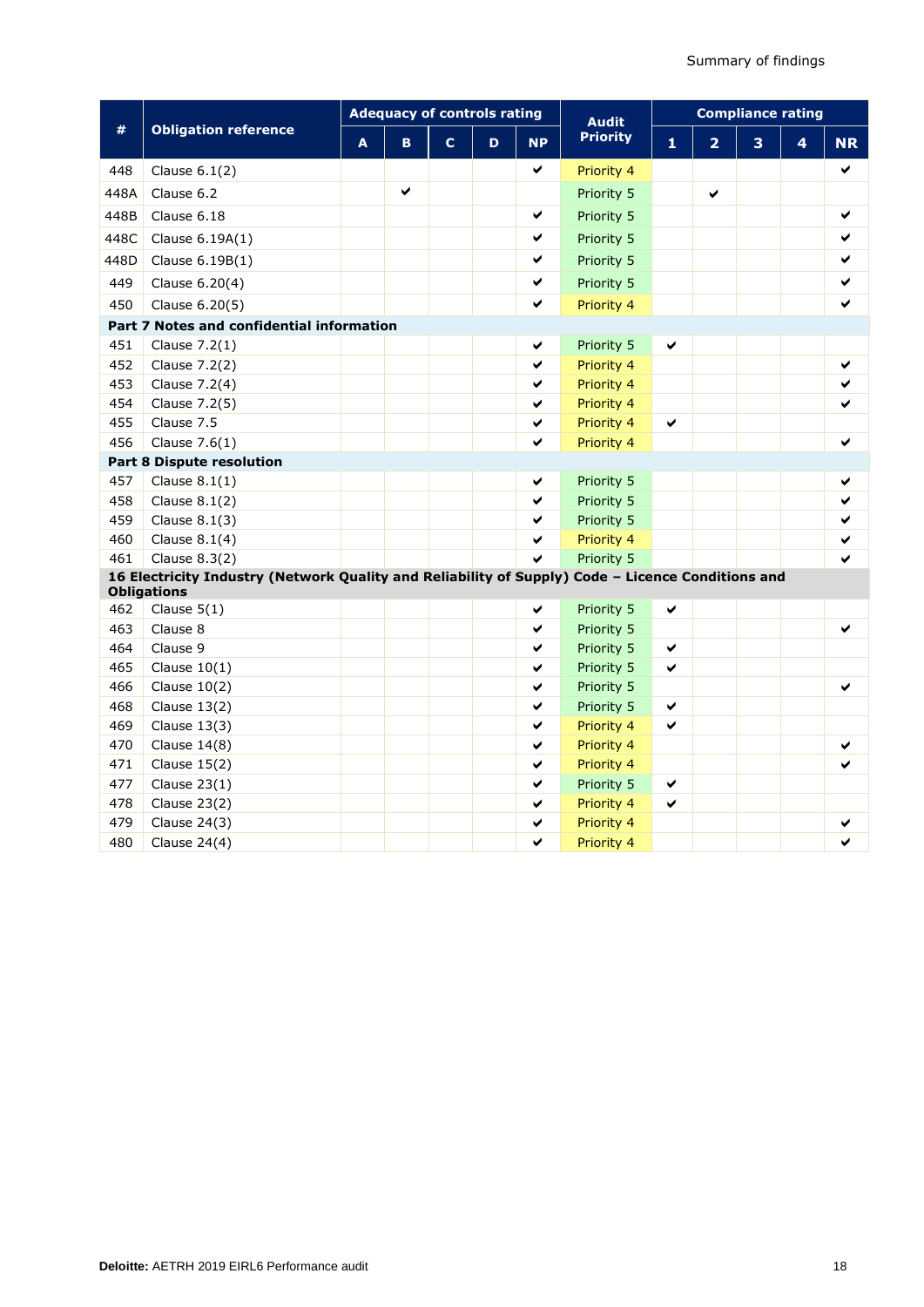# 4 Detailed findings, recommendations and action plans

This section has been structured in subsections for the relevant Codes and Regulations against which we assessed AETRH's compliance. The sections are:

- 4.1 Electricity Industry Act Licence Conditions and Obligations
- 4.2 Electricity Licences Licence Conditions and Obligations
- 4.3 Electricity Industry Metering Code Licence Conditions and Obligations

4.4 Electricity Industry (Network Quality and Reliability of Supply) Code

Each section contains:

- **Assessment of compliance and control adequacy**  the conclusions from our audit procedures and our assessment of AETRH's compliance with the applicable obligations
- **Findings**  the auditor's understanding of the process and any issues that have been identified during the audit
- **Recommendations** for improvement or enhancement of the process or control
- **Action plans** AETRH's formal response to audit recommendations, providing details of action to be implemented to address the specific issue raised by the audit, assignment of the actions to appropriate staff and corresponding completion dates for the actions.

The compliance and control adequacy ratings have been summarised below for each sub-section.

|              |                                                  | <b>Controls adequacy rating</b> |   |                                                                         |                         | <b>Compliance rating</b> |                |                          |   |           |                         |  |
|--------------|--------------------------------------------------|---------------------------------|---|-------------------------------------------------------------------------|-------------------------|--------------------------|----------------|--------------------------|---|-----------|-------------------------|--|
| A            | B                                                | C                               | D | <b>NP</b>                                                               | Total                   | 1                        | 2              | 3                        | 4 | <b>NR</b> | <b>Total</b>            |  |
|              | 4.1 Electricity Industry Act                     |                                 |   |                                                                         |                         |                          |                |                          |   |           |                         |  |
| 2            |                                                  |                                 |   | 5                                                                       | $\overline{\mathbf{z}}$ | 4                        | $\overline{2}$ |                          |   | 1         | $\overline{\mathbf{z}}$ |  |
|              | <b>4.2 Electricity Licences</b>                  |                                 |   |                                                                         |                         |                          |                |                          |   |           |                         |  |
|              |                                                  |                                 |   | 10                                                                      | 10                      | 5                        |                |                          |   | 5         | 10                      |  |
|              | 4.3 Electricity Industry Metering Code           |                                 |   |                                                                         |                         |                          |                |                          |   |           |                         |  |
|              | Part 2 Code objectives and arms-length treatment |                                 |   |                                                                         |                         |                          |                |                          |   |           |                         |  |
|              |                                                  |                                 |   | 2                                                                       | $\overline{2}$          |                          |                |                          |   | 2         | $\overline{2}$          |  |
|              | Part 3 Meters and metering installations         |                                 |   |                                                                         |                         |                          |                |                          |   |           |                         |  |
| 3            | 12                                               |                                 |   | 24                                                                      | 39                      | 8                        | 13             |                          |   | 18        | 39                      |  |
|              | Part 4 The metering database                     |                                 |   |                                                                         |                         |                          |                |                          |   |           |                         |  |
| 2            | $\mathbf{1}$                                     |                                 |   | 14                                                                      | 17                      | 6                        | 3              |                          |   | 8         | 17                      |  |
|              | Part 5 Metering services                         |                                 |   |                                                                         |                         |                          |                |                          |   |           |                         |  |
| $\mathbf{1}$ | $\mathbf{1}$                                     |                                 | ۰ | 54                                                                      | 56                      | 6                        | 2              | $\overline{\phantom{a}}$ |   | 48        | 56                      |  |
|              | Part 6 Documentation                             |                                 |   |                                                                         |                         |                          |                |                          |   |           |                         |  |
|              | $\mathcal{P}$                                    |                                 |   | 6                                                                       | 8                       |                          | $\overline{2}$ |                          |   | 6         | 8                       |  |
|              | Part 7 Notes and confidential information        |                                 |   |                                                                         |                         |                          |                |                          |   |           |                         |  |
|              |                                                  |                                 |   | 6                                                                       | 6                       | $\overline{2}$           |                |                          |   | 4         | 6                       |  |
|              | Part 8 Dispute resolution                        |                                 |   |                                                                         |                         |                          |                |                          |   |           |                         |  |
|              |                                                  |                                 |   | 5                                                                       | 5                       |                          |                |                          |   | 5         | 5                       |  |
|              |                                                  |                                 |   | 4.4 Electricity Industry (Network Quality & Reliability of Supply) Code |                         |                          |                |                          |   |           |                         |  |
|              |                                                  |                                 |   | 13                                                                      | 13                      | 7                        |                |                          |   | 6         | 13                      |  |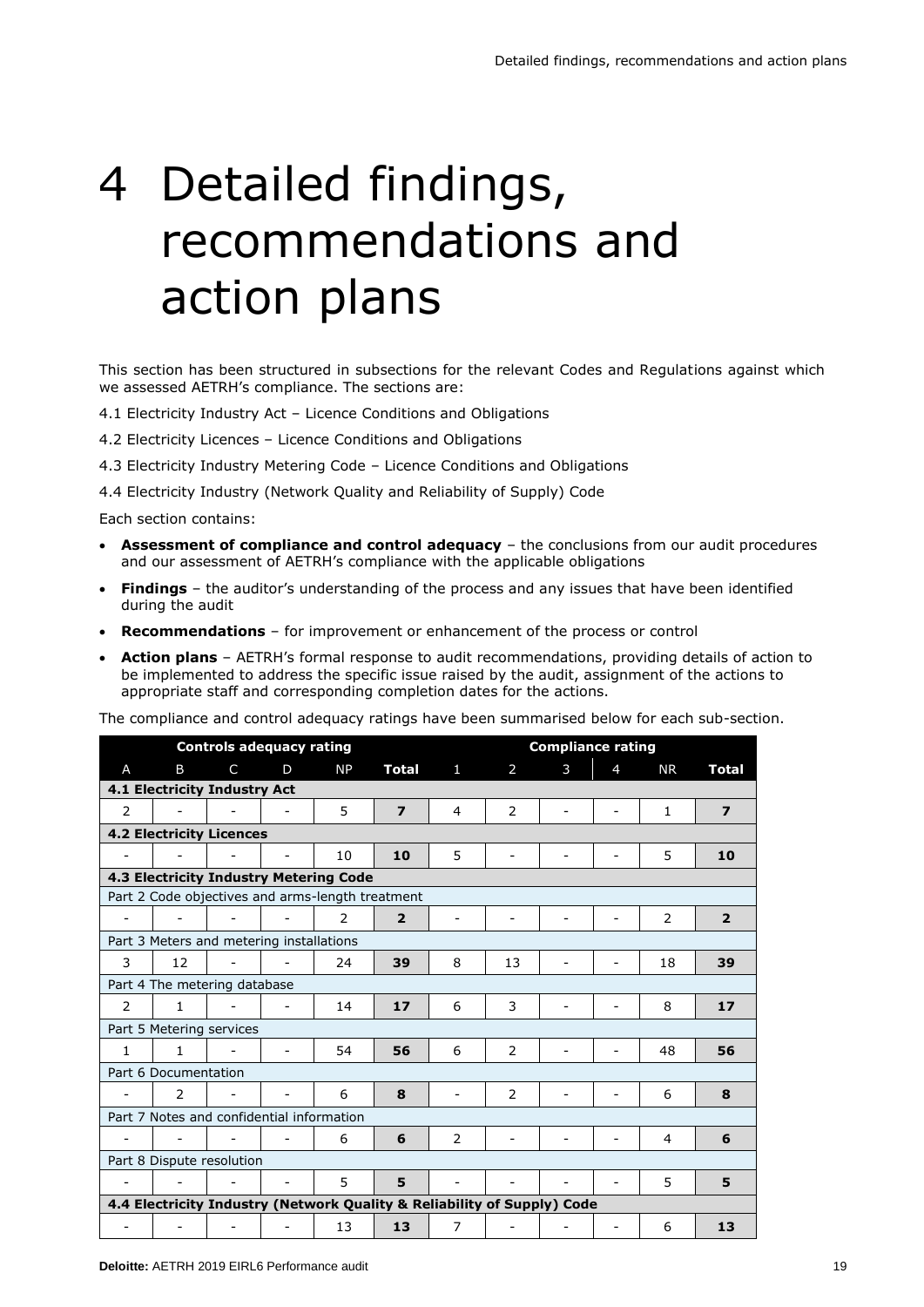### **4.1 Electricity Industry Act – Licence Conditions and Obligations**

| No. | Obligation under Condition                                                             |                                                                   |                                                                                                                                          | Findings                                                                                                                                                                                                                                                                                                                                                                                                                                                                                                                                                                                                                                                                                                                                                                                                                                                                                                                                                                                                                                                                                                                                                                                          |
|-----|----------------------------------------------------------------------------------------|-------------------------------------------------------------------|------------------------------------------------------------------------------------------------------------------------------------------|---------------------------------------------------------------------------------------------------------------------------------------------------------------------------------------------------------------------------------------------------------------------------------------------------------------------------------------------------------------------------------------------------------------------------------------------------------------------------------------------------------------------------------------------------------------------------------------------------------------------------------------------------------------------------------------------------------------------------------------------------------------------------------------------------------------------------------------------------------------------------------------------------------------------------------------------------------------------------------------------------------------------------------------------------------------------------------------------------------------------------------------------------------------------------------------------------|
| 101 | every 24 months.<br>Electricity Industry Act section 13(1)                             |                                                                   | A licensee must provide the ERA with a performance audit conducted<br>by an independent expert acceptable to the ERA, not less than once | Deloitte was appointed with the ERA's approval to undertake the performance<br>audit for AETRH for the period 1 October 2016 to 30 September 2019.                                                                                                                                                                                                                                                                                                                                                                                                                                                                                                                                                                                                                                                                                                                                                                                                                                                                                                                                                                                                                                                |
|     | Priority 5                                                                             | Controls rating: NP                                               | <b>Compliance Rating: 1</b>                                                                                                              |                                                                                                                                                                                                                                                                                                                                                                                                                                                                                                                                                                                                                                                                                                                                                                                                                                                                                                                                                                                                                                                                                                                                                                                                   |
| 102 | Electricity Industry Act section 14(1)(a)                                              | A licensee must provide for an asset management system.           |                                                                                                                                          | Through discussion with the Head of Operations and examination of AETRH's<br>Licence Application and relevant documentation, we determined AETRH has:<br>Maintained an established asset management system in Ellipse<br>Provided for a functioning asset management system applicable to all of<br>its operations. The 2019 Asset Management System (AMS) Review<br>reported on the effectiveness of AETRH's Asset Management System for<br>the period 1 October 2016 to 30 September 2019<br>Maintains both a Strategic Asset Management Plan (SAMP) and Asset<br>Management Plan (AMP)                                                                                                                                                                                                                                                                                                                                                                                                                                                                                                                                                                                                         |
|     | Priority 5                                                                             | Controls rating: NP                                               | <b>Compliance Rating: 1</b>                                                                                                              | Aligned its asset management system with ISO55000:2014.                                                                                                                                                                                                                                                                                                                                                                                                                                                                                                                                                                                                                                                                                                                                                                                                                                                                                                                                                                                                                                                                                                                                           |
| 103 | any substantial changes to it to the ERA.<br>Electricity Industry Act section 14(1)(b) | A licensee must notify details of the asset management system and |                                                                                                                                          | Through discussions with the Regulatory Compliance Manager, examination of<br>communications with the ERA and AETRH's Management of Change procedures,<br>we determined:<br>In response to recommendation 1/2016 of the previous audit, AETRH<br>$\bullet$<br>amended its Management of Change procedure in September 2017 to<br>include a definition of a "substantial change" to the asset management<br>system and requirement to notify the ERA of any such change<br>AETRH had a substantial change in the asset management system<br>during the audit period, when AETRH installed a battery storage system<br>at the Newman Power Station<br>In February 2017, AETRH provided written advice to the ERA in the<br>form of a letter, to notify them that a battery storage system was being<br>installed at Newman Power Station to provide an uninterruptable power<br>supply, replacing spinning reserve usually provided by a gas turbine<br>While AETRH was compliant with this obligation at the end of the period under<br>audit, the amended Management of Change procedure was implemented after<br>the start of the audit period which resulted in a partial non-compliance during |
|     | Priority 4                                                                             | Controls rating: A                                                | <b>Compliance Rating: 2</b>                                                                                                              | the earlier part of the period under audit. We have therefore rated this<br>obligation with an A/2 rating.                                                                                                                                                                                                                                                                                                                                                                                                                                                                                                                                                                                                                                                                                                                                                                                                                                                                                                                                                                                                                                                                                        |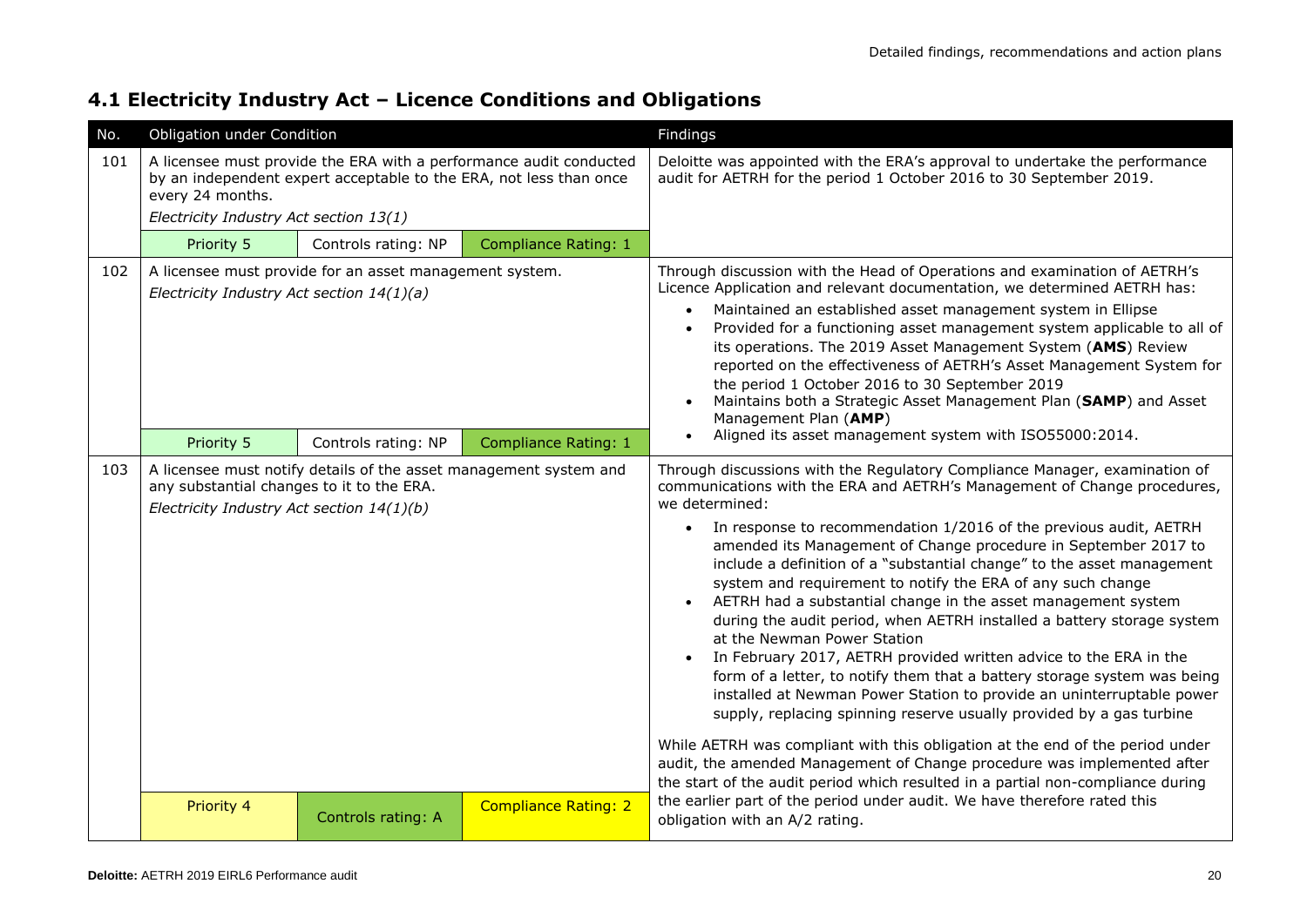| No. | Obligation under Condition                                           |                                                                                                                                                                                                               |                                                                                                                                                                                                                     | Findings                                                                                                                                                                                                                                                                                                                                                                                                                                                                                                                                                                                                      |
|-----|----------------------------------------------------------------------|---------------------------------------------------------------------------------------------------------------------------------------------------------------------------------------------------------------|---------------------------------------------------------------------------------------------------------------------------------------------------------------------------------------------------------------------|---------------------------------------------------------------------------------------------------------------------------------------------------------------------------------------------------------------------------------------------------------------------------------------------------------------------------------------------------------------------------------------------------------------------------------------------------------------------------------------------------------------------------------------------------------------------------------------------------------------|
| 104 | Electricity Industry Act section $14(1)(c)$                          | A licensee must provide the ERA with a report by an independent<br>24 months, or such longer period as determined by the ERA.                                                                                 | expert as to the effectiveness of its asset management system every                                                                                                                                                 | Deloitte was appointed with the ERA's approval to undertake the asset<br>management system review for AETRH for the period 1 October 2016 to 30<br>September 2019.                                                                                                                                                                                                                                                                                                                                                                                                                                            |
|     | Priority 5                                                           | Controls rating: NP                                                                                                                                                                                           | Compliance Rating: 1                                                                                                                                                                                                |                                                                                                                                                                                                                                                                                                                                                                                                                                                                                                                                                                                                               |
| 105 | Funding) Regulations 2014.<br>Electricity Industry Act section 17(1) |                                                                                                                                                                                                               | A licensee must pay the prescribed licence fees to the ERA according<br>to clauses 6, 7 and 8 of the Economic Regulation Authority (Licensing<br>Economic Regulation Authority (Licensing Funding) Regulations 2014 | Through discussion with the Regulatory Compliance Manager and examination<br>of Alinta's financial records of licence fee payments processed, we determined<br>all annual licence fees and standing charges have been paid on time (i.e. within<br>one month of the anniversary date) except for the Q1 2018/2019 standing<br>charge.                                                                                                                                                                                                                                                                         |
|     | Priority 4                                                           | Controls rating: A                                                                                                                                                                                            | <b>Compliance Rating: 2</b>                                                                                                                                                                                         |                                                                                                                                                                                                                                                                                                                                                                                                                                                                                                                                                                                                               |
| 106 | other unavoidable cause.<br>Electricity Industry Act section 31(3)   | A licensee must take reasonable steps to minimise the extent or<br>duration of any interruption, suspension or restriction of the supply<br>of electricity due to an accident, emergency, potential danger or |                                                                                                                                                                                                                     | AETRH confirmed that it maintains emergency and incident response and<br>business continuity systems to minimise the impact of any supply interruptions.<br>Through examination of AETRH's Emergency Response Plans and the Business<br>Continuity Plans, we determined:<br>AETRH maintains emergency response, incident response and business<br>$\bullet$<br>continuity management systems, which support AETRH's commitment<br>to its customer for maintaining continuity of supply and safe and secure<br>operations<br>AETRH managers are notified of significant disruptions as and when<br>they occur. |
|     | Priority 5                                                           | Controls rating: NP                                                                                                                                                                                           | <b>Compliance Rating: 1</b>                                                                                                                                                                                         |                                                                                                                                                                                                                                                                                                                                                                                                                                                                                                                                                                                                               |
| 107 | easement over land.<br>Electricity Industry Act section 41(6)        | A licensee must pay the costs of taking an interest in land or an                                                                                                                                             |                                                                                                                                                                                                                     | Project Development Manager - Environmental Asset Strategy has confirmed<br>AETRH did not acquire additional interest in land or easement over the audit<br>period.                                                                                                                                                                                                                                                                                                                                                                                                                                           |
|     | Priority 4                                                           | Controls rating: NP                                                                                                                                                                                           | Compliance Rating: NR                                                                                                                                                                                               |                                                                                                                                                                                                                                                                                                                                                                                                                                                                                                                                                                                                               |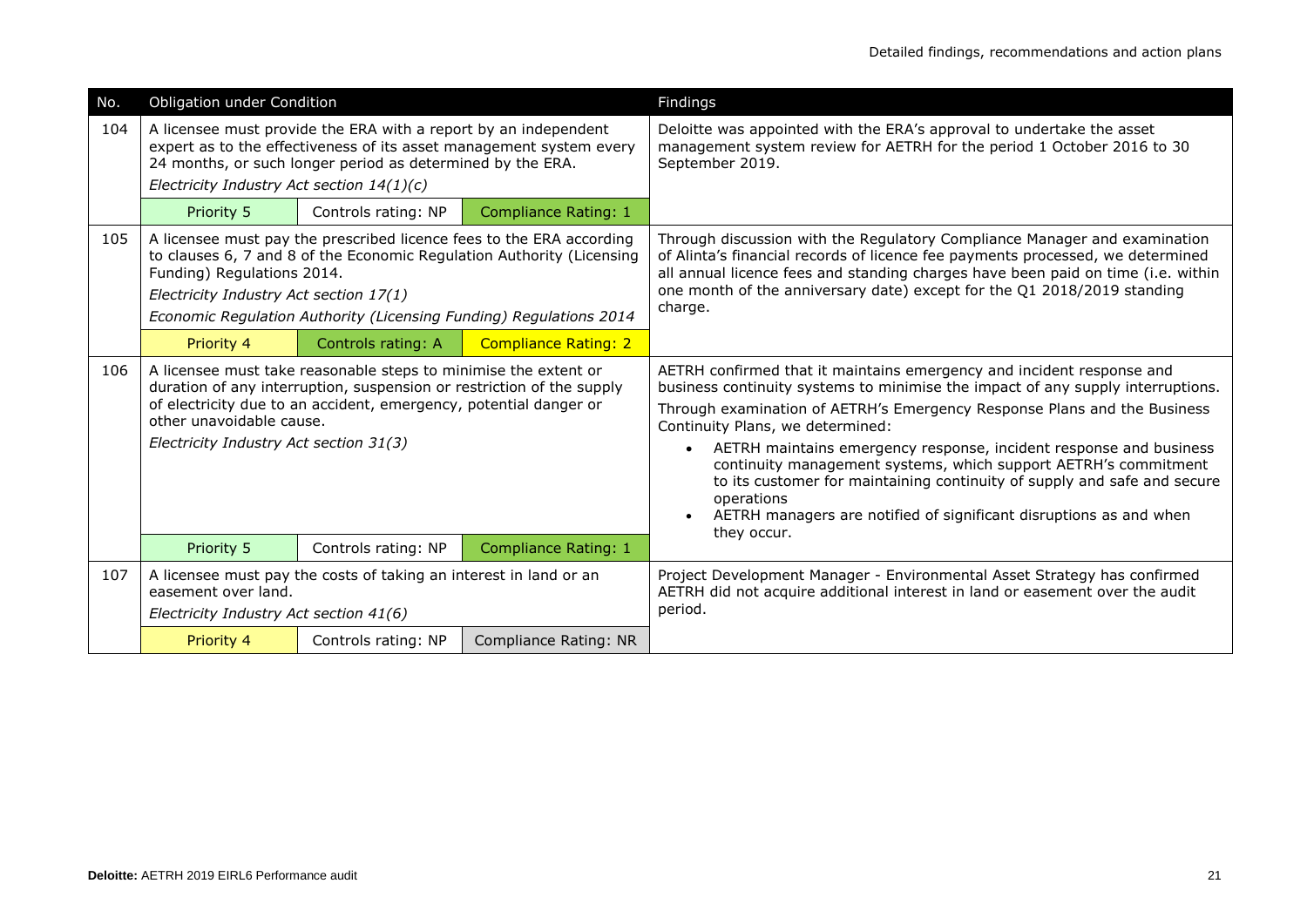### **4.2 Electricity Licenses – Licence Conditions and Obligations**

| No. | Obligation under Condition                                                                                                                                                                                                         |                                                                                                                                                                                                                                                    |                          | Findings                                                                                                                                                                                                                                                                                                                                                                                                                                                                                                                                                                                                                                                                                                                              |
|-----|------------------------------------------------------------------------------------------------------------------------------------------------------------------------------------------------------------------------------------|----------------------------------------------------------------------------------------------------------------------------------------------------------------------------------------------------------------------------------------------------|--------------------------|---------------------------------------------------------------------------------------------------------------------------------------------------------------------------------------------------------------------------------------------------------------------------------------------------------------------------------------------------------------------------------------------------------------------------------------------------------------------------------------------------------------------------------------------------------------------------------------------------------------------------------------------------------------------------------------------------------------------------------------|
| 119 |                                                                                                                                                                                                                                    | A licensee and any related body corporate must<br>maintain accounting records that comply with the<br>Australian Accounting Standards Board Standards or<br>equivalent International Accounting Standards.<br>Electricity Industry Act, section 11 |                          | Through examination of Alinta Energy Pty Ltd's 2017 and 2018 Financial Reports, we assessed<br>that the audit opinion on those financials, as issued by KMPG for FY17 Financial Statements<br>on 30 August 2017 and FY18 Financial Statements on 28 August 2018 included comment<br>confirming that the Financials:<br>Are prepared in accordance with the requirements of the Corporations Act 2001,<br>$\bullet$<br>Australian Accounting Standards and other authoritative<br>Use the pronouncements of the Australian Accounting Standards Board (AASB)<br>Adopt all new and amended Accounting Standards and Interpretations issued by the<br>AASB that are relevant to the operations of AETRH and effective reporting periods. |
|     | Priority 4                                                                                                                                                                                                                         | Controls rating: NP                                                                                                                                                                                                                                | Compliance<br>Rating: 1  |                                                                                                                                                                                                                                                                                                                                                                                                                                                                                                                                                                                                                                                                                                                                       |
| 120 | A licensee must comply with any individual performance<br>standards prescribed by the ERA.<br>Electricity Industry Act, section 11                                                                                                 |                                                                                                                                                                                                                                                    |                          | The Regulatory Compliance Manager confirmed that no individual performance standards<br>were prescribed over the audit period. Deloitte has performed the audit in accordance with<br>the March 2019 issue of the Audit and Review Guidelines Electricity and Gas Licences.                                                                                                                                                                                                                                                                                                                                                                                                                                                           |
|     | Priority 4                                                                                                                                                                                                                         | Controls rating: NP                                                                                                                                                                                                                                | Compliance<br>Rating: NR |                                                                                                                                                                                                                                                                                                                                                                                                                                                                                                                                                                                                                                                                                                                                       |
| 121 | performance audit.<br>Electricity Industry Act, section 11                                                                                                                                                                         | A licensee must comply, and require its auditor to<br>comply, with the ERA's standard audit guidelines for a                                                                                                                                       |                          | Deloitte was appointed with the ERA's approval to undertake the performance audit for AETRH<br>for the period 1 October 2016 to 30 September 2019. Deloitte has performed the audit in<br>accordance with the March 2019 issue of the Audit and Review Guidelines Electricity and Gas<br>Licences.                                                                                                                                                                                                                                                                                                                                                                                                                                    |
|     | Priority 4                                                                                                                                                                                                                         | Controls rating: NP                                                                                                                                                                                                                                | Compliance<br>Rating: 1  |                                                                                                                                                                                                                                                                                                                                                                                                                                                                                                                                                                                                                                                                                                                                       |
| 122 | A licensee must comply, and must require the licensee's<br>expert to comply, with the relevant aspects of the ERA's<br>standard audit guidelines for an asset management<br>system review.<br>Electricity Industry Act, section 11 |                                                                                                                                                                                                                                                    |                          | Deloitte was appointed with the ERA's approval to undertake the asset management system<br>review for AETRH for the period 1 October 2016 to 30 September 2019. Deloitte has<br>performed the review in accordance with the March 2019 issue of the Audit and Review<br>Guidelines Electricity and Gas Licences.                                                                                                                                                                                                                                                                                                                                                                                                                      |
|     | Priority 4                                                                                                                                                                                                                         | Controls rating: NP                                                                                                                                                                                                                                | Compliance<br>Rating: 1  |                                                                                                                                                                                                                                                                                                                                                                                                                                                                                                                                                                                                                                                                                                                                       |
| 123 |                                                                                                                                                                                                                                    | In the manner prescribed, a licensee must notify the<br>ERA, if it is under external administration or if there is a<br>significant change in the circumstances that the licence                                                                   |                          | The Regulatory Compliance Manager confirmed that AETRH was not placed under external<br>administration during the audit period nor were there any circumstances that affected the<br>company's ability to meet its licence obligations.                                                                                                                                                                                                                                                                                                                                                                                                                                                                                               |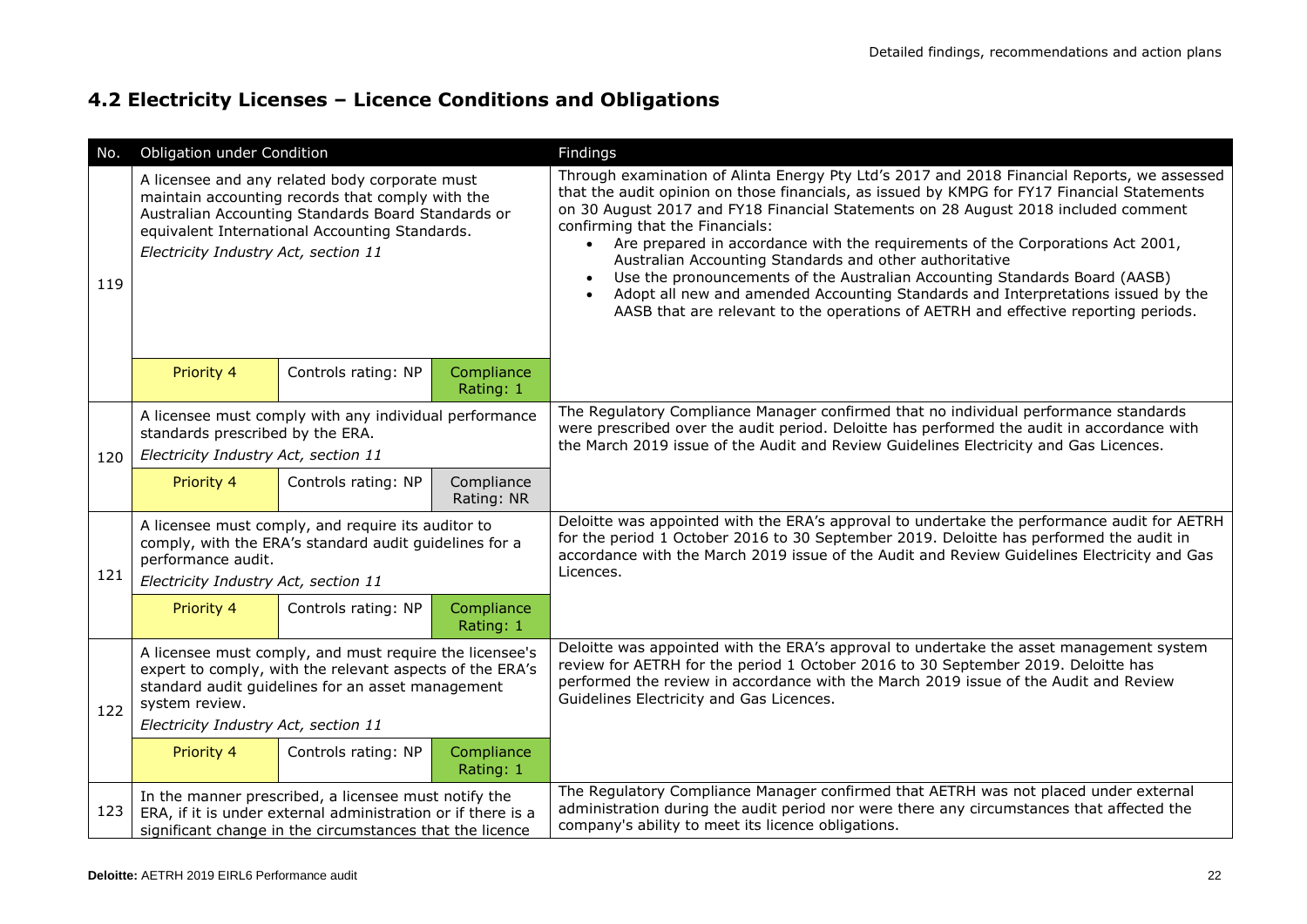| No. | Obligation under Condition                                                                                                                                                                                                  |                                                                                                                |                          | Findings                                                                                                                                                                                                                                                                                                                                                                                                                                            |
|-----|-----------------------------------------------------------------------------------------------------------------------------------------------------------------------------------------------------------------------------|----------------------------------------------------------------------------------------------------------------|--------------------------|-----------------------------------------------------------------------------------------------------------------------------------------------------------------------------------------------------------------------------------------------------------------------------------------------------------------------------------------------------------------------------------------------------------------------------------------------------|
|     | meet its obligations.                                                                                                                                                                                                       | was granted which may affect the licensee's ability to                                                         |                          |                                                                                                                                                                                                                                                                                                                                                                                                                                                     |
|     | Electricity Industry Act, section 11                                                                                                                                                                                        |                                                                                                                |                          |                                                                                                                                                                                                                                                                                                                                                                                                                                                     |
|     | Priority 4                                                                                                                                                                                                                  | Controls rating: NP                                                                                            | Compliance               |                                                                                                                                                                                                                                                                                                                                                                                                                                                     |
|     |                                                                                                                                                                                                                             |                                                                                                                | Rating: NR               |                                                                                                                                                                                                                                                                                                                                                                                                                                                     |
| 124 | A licensee must provide the ERA, in the manner<br>prescribed, with any information that the ERA requires<br>in connection with its functions under the Electricity<br>Industry Act.<br>Electricity Industry Act, section 11 |                                                                                                                |                          | Through discussion with the Regulatory and Compliance Manager and examination of AETRH's<br>Annual Compliance Report for FY18, we determined AETRH had prepared reports in the<br>manner and form as required by section 11 of the Industry Act. Through examination of<br>communications with the ERA evidencing lodgement of the annual compliance report, we<br>determined AETRH had submitted the reports to the ERA by the 31 August due date. |
|     | Priority 4                                                                                                                                                                                                                  | Controls rating: NP                                                                                            | Compliance<br>Rating: 1  |                                                                                                                                                                                                                                                                                                                                                                                                                                                     |
|     |                                                                                                                                                                                                                             | A licensee must publish any information as directed by<br>the ERA to publish, within the timeframes specified. |                          | The Regulatory Compliance Manager confirmed that AETRH was not required by the ERA to<br>publish any information during the audit period.                                                                                                                                                                                                                                                                                                           |
| 125 | Electricity Industry Act, section 11                                                                                                                                                                                        |                                                                                                                |                          |                                                                                                                                                                                                                                                                                                                                                                                                                                                     |
|     | Priority 4                                                                                                                                                                                                                  | Controls rating: NP                                                                                            | Compliance<br>Rating: NR |                                                                                                                                                                                                                                                                                                                                                                                                                                                     |
|     | specified.                                                                                                                                                                                                                  | All notices must be in writing, unless otherwise                                                               |                          | The Regulatory Compliance Manager confirmed that AETRH maintains manual and scanned<br>records to evidence formal communications with the Authority, which have been made via<br>post or email and are stored on AETRH Energy's system. We sighted a number of sample                                                                                                                                                                               |
| 126 | Electricity Industry Act, section 11                                                                                                                                                                                        |                                                                                                                |                          | correspondences with the ERA.                                                                                                                                                                                                                                                                                                                                                                                                                       |
|     | Priority 4                                                                                                                                                                                                                  | Controls rating: NP                                                                                            | Compliance<br>Rating: 1  |                                                                                                                                                                                                                                                                                                                                                                                                                                                     |
|     | Restoration Register.                                                                                                                                                                                                       | A distributor must create and maintain a Priority                                                              |                          | Obligation 127 and 128<br>Through discussions with the Regulatory Compliance Manager and examination of AETRH's                                                                                                                                                                                                                                                                                                                                     |
| 127 | Electricity Industry Act, section 11                                                                                                                                                                                        |                                                                                                                |                          | Electricity Integrated Regional Licence, we determined AETRH was not required by the ERA to<br>maintain a priority restoration register as it transports electricity to just one customer. AETRH                                                                                                                                                                                                                                                    |
|     | Priority 4                                                                                                                                                                                                                  | Controls rating: NP                                                                                            | Compliance<br>Rating: NR | must notify the ERA within ten business days if they distribute electricity to more than one<br>customer.                                                                                                                                                                                                                                                                                                                                           |
|     | The Priority Restoration Register must comply with any<br>criteria determined by the Minister.                                                                                                                              |                                                                                                                |                          |                                                                                                                                                                                                                                                                                                                                                                                                                                                     |
| 128 | Electricity Industry Act, section 11                                                                                                                                                                                        |                                                                                                                |                          |                                                                                                                                                                                                                                                                                                                                                                                                                                                     |
|     | Priority 4                                                                                                                                                                                                                  | Controls rating: NP                                                                                            | Compliance<br>Rating: NR |                                                                                                                                                                                                                                                                                                                                                                                                                                                     |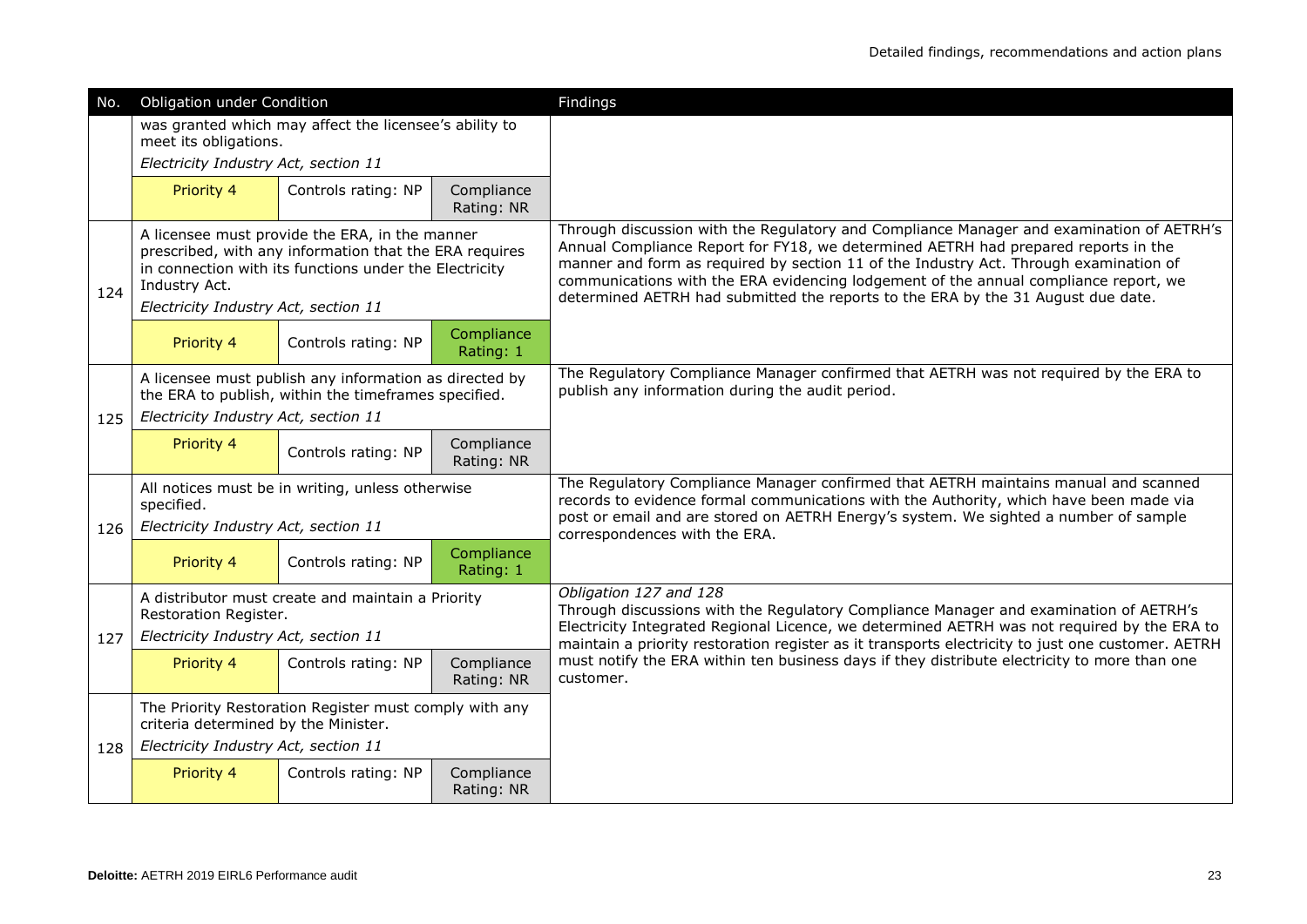### **4.3 Electricity Industry Metering Code**

#### **Summary findings**

AETRH maintains six meters on its electricity transmission network for measuring and recording energy data relating to electricity transferred to its customers' delivery points. AETRH's PPA with its customer specifies AETRH's obligations for operating and maintaining metering equipment, including references to the requirements of the *North West Interconnected System Electricity Network Access Technical Rules,* the *Electricity Transmission Regulations 1996 (WA)*, *Good Engineering and Operating Practices* and the Metering Code. All energy data from these meters is captured within Alinta's Honeywell Experion system. Although AETRH has demonstrated that it has operated its meters and recorded related energy data to the satisfaction of its customer throughout the period subject to this audit, it has not completed the below components of recommendation 2/2016 from the previous audit and is still non-compliant with the below obligations during the audit:

- 1. AETRH has not established a clear metering management plan or framework for demonstrating its:
	- Installation and maintenance of meters in accordance with an applicable metrology procedure, the specifications of the National Measurement Institute under the *National Measurements Act*; and the functionality and testing requirements outlined in Part 3 of the Metering Code (*obligations 319, 320, 326, 327 , 336, 337, 340, 342-344, 357*)
	- Management of validated energy data (*obligation 422*)
	- Compliance with all applicable agreements, rules, procedures, criteria and processes outlined in Part 6 of the Metering Code (*obligation 447*).

We also note that AETRH has not complied with clause 6.2 of the Metering Code, which requires a network operator to submit a proposed model service level agreement, metrology procedure and mandatory link criteria to the Authority for its approval. During the 2016 audit, clause 6.2 of the Metering Code was not referenced in the Reporting Manual and was not included in the scope of the audit. However, the reporting manual has been updated during the audit period to create a new obligation referencing the requirements of clause 6.2 of the Metering Code (**obligation 448A)**. The creation of obligation 448A has now triggered the requirement of the Metering Code for such documents to be prepared.

We recognise that AETRH expects to complete the metering management plan and incorporate the technical requirements of clause 6.2 of the Metering Code as part of the NWIS access project, which will include a model SLA and Metrology Procedure. AETRH is currently awaiting the detailed regulatory framework design paper for the NWIS, which it anticipates receiving from Energy Policy WA in July 2020 after review by the Minister for Energy.

*The recommendation and action plan below applies to obligations 319, 320, 326, 327, 336, 337, 340, 342-344, 357, 422, 447 and 448A*.

| <b>Recommendation 2/2019</b>                                                                                                                                         | <b>Action Plan 2/2019</b>                                                                                                                                                            |
|----------------------------------------------------------------------------------------------------------------------------------------------------------------------|--------------------------------------------------------------------------------------------------------------------------------------------------------------------------------------|
| When the Energy Policy WA detailed regulatory framework design                                                                                                       | AETRH will:                                                                                                                                                                          |
| paper for the NWIS is formalised, AETRH will prepare a metering<br>management plan to:<br>Incorporate the requirements of the Metering Code relevant to<br>$\bullet$ | Prepare a metering management plan to incorporate the requirements of<br>the Metering Code relevant to AETRH's metering operations.<br><b>Responsible Person: Head of Operations</b> |
| AETRH's metering operations                                                                                                                                          | Target Date: 30 June 2020                                                                                                                                                            |

| No. | Obligation under condition     |                                                  |                                                                                                                                       | Findings                                                                                                                                                                   |  |  |  |  |
|-----|--------------------------------|--------------------------------------------------|---------------------------------------------------------------------------------------------------------------------------------------|----------------------------------------------------------------------------------------------------------------------------------------------------------------------------|--|--|--|--|
|     |                                | Part 2 Code objectives and arms-length treatment |                                                                                                                                       |                                                                                                                                                                            |  |  |  |  |
| 317 | Metering Code clause 2.2(1)(a) | associates on an arms-length basis.              | A network operator must treat all Code participants that are its                                                                      | Obligations 317 and 318<br>During the period subject to audit, no other retailers, distributors, generators or<br>users (Code participants) had access to AETRH's network. |  |  |  |  |
|     | Priority 5                     | Controls rating: NP                              | Compliance Rating: NR                                                                                                                 |                                                                                                                                                                            |  |  |  |  |
| 318 |                                |                                                  | A network operator must ensure that no Code participant that is<br>its associate receives a benefit in respect of the Code unless the |                                                                                                                                                                            |  |  |  |  |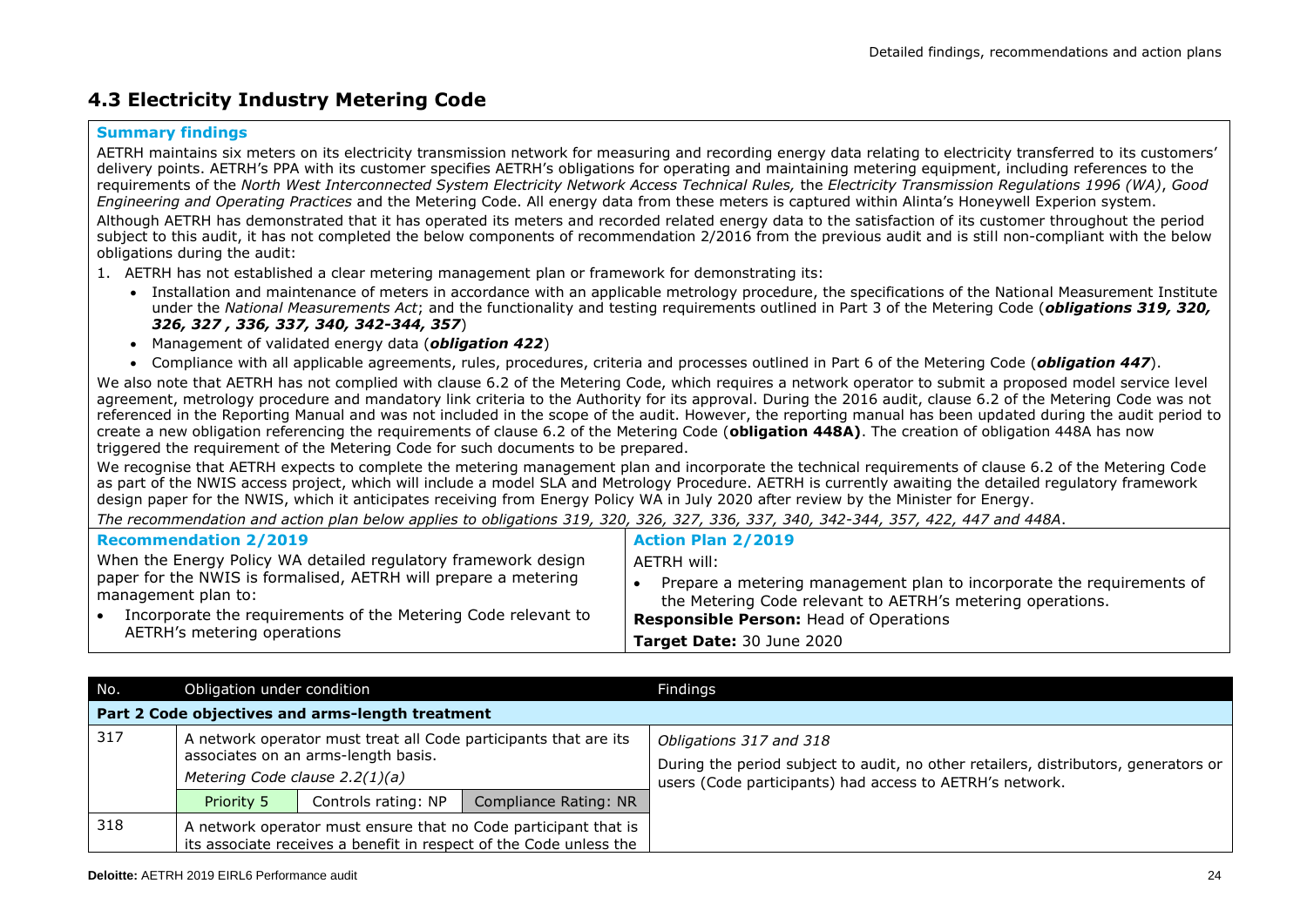| No. | Obligation under condition                                                                                                                                                                                                                                                                                                                                     |                                                                                                                                                                                                                                  |                                                                    | Findings                                                                                                                                                                                                                                                                                                                                                                                                                                        |
|-----|----------------------------------------------------------------------------------------------------------------------------------------------------------------------------------------------------------------------------------------------------------------------------------------------------------------------------------------------------------------|----------------------------------------------------------------------------------------------------------------------------------------------------------------------------------------------------------------------------------|--------------------------------------------------------------------|-------------------------------------------------------------------------------------------------------------------------------------------------------------------------------------------------------------------------------------------------------------------------------------------------------------------------------------------------------------------------------------------------------------------------------------------------|
|     | same terms and conditions.<br>Metering Code clause 2.2(1)(b)                                                                                                                                                                                                                                                                                                   | or is also made available to all other Code participants on the                                                                                                                                                                  | benefit is attributable to an arm's length application of the Code |                                                                                                                                                                                                                                                                                                                                                                                                                                                 |
|     | Priority 4                                                                                                                                                                                                                                                                                                                                                     | Controls rating: NP                                                                                                                                                                                                              | Compliance Rating: NR                                              |                                                                                                                                                                                                                                                                                                                                                                                                                                                 |
|     | Part 3 Meters and metering installations                                                                                                                                                                                                                                                                                                                       |                                                                                                                                                                                                                                  |                                                                    |                                                                                                                                                                                                                                                                                                                                                                                                                                                 |
| 319 | A network operator must ensure that its meters meet the<br>requirements specified in the applicable metrology procedure<br>and also comply with any applicable specifications or guidelines<br>(including any transitional arrangements) specified by the<br>National Measurement Institute under the National<br>Measurement Act.<br>Metering Code clause 3.1 |                                                                                                                                                                                                                                  |                                                                    | Obligations 319 and 320<br>Through discussion with Head of Operations and consideration of AETRH's<br>metering processes, we determined:<br>Although AETRH has demonstrated that it has maintained its meters to<br>$\bullet$<br>the satisfaction of its customer throughout the period subject to this<br>audit, it has not completed recommendation 2/2016 of the previous<br>audit, regarding the creation of a metering management plan for |
|     | Priority 4                                                                                                                                                                                                                                                                                                                                                     | <b>Controls rating: B</b>                                                                                                                                                                                                        | <b>Compliance Rating: 2</b>                                        | demonstrating its compliance with the specifications of the National<br>Measurement Institute under the National Measurements Act                                                                                                                                                                                                                                                                                                               |
| 320 | An accumulation meter must at least conform to the<br>requirements specified in the applicable metrology procedure<br>and display, or permit access to a display of the measurements<br>specified in subclauses 3.2(1) (a) (b) using dials, a cyclometer,<br>an illuminated display panel or some other visual means.<br>Metering Code clause 3.2(1)           |                                                                                                                                                                                                                                  |                                                                    | Despite the meters collecting interval data, AETRH categorises its<br>meters as accumulation meters<br>In response to recommendation 2/2016, AETRH has developed a<br>metering database which includes relevant technical metering<br>information<br>The information relevant to the meters is captured in the metering<br>$\bullet$<br>database and monthly generation database.                                                               |
|     | Priority 4                                                                                                                                                                                                                                                                                                                                                     | <b>Controls rating: B</b>                                                                                                                                                                                                        | <b>Compliance Rating: 2</b>                                        | Refer to summary findings, recommendation and action plan at Issue 2/2019<br>above.                                                                                                                                                                                                                                                                                                                                                             |
| 321 | An interval meter must at least have an interface to allow the<br>interval energy data to be downloaded in the manner prescribed<br>using an interface compatible with the requirements specified in<br>the applicable metrology procedure.<br>Metering Code clause 3.3(1)                                                                                     |                                                                                                                                                                                                                                  |                                                                    | Through discussion with the Head of Operations, we determined that despite<br>the meters collecting interval data, AETRH categorises its meters as<br>accumulation meters. The information relevant to the meters is captured in the<br>metering database.                                                                                                                                                                                      |
|     | Priority 4                                                                                                                                                                                                                                                                                                                                                     | Controls rating: NP                                                                                                                                                                                                              | Compliance Rating: NR                                              |                                                                                                                                                                                                                                                                                                                                                                                                                                                 |
| 322 | Metering Code clause 3.3(3)                                                                                                                                                                                                                                                                                                                                    | If a metering installation is required to include a<br>modem and isolation device approved under the relevant<br>telecommunications regulations, to allow the interval energy<br>data to be downloaded in the manner prescribed. | communications link, the link must (where necessary), include a    | Through discussion with the Head of Operations and consideration of AETRH's<br>metering arrangements, we determined AETRH's meters operate within internal<br>communications systems and are not required to comply with<br>telecommunications regulations.                                                                                                                                                                                     |
|     | Priority 4                                                                                                                                                                                                                                                                                                                                                     | Controls rating: NP                                                                                                                                                                                                              | Compliance Rating: NR                                              |                                                                                                                                                                                                                                                                                                                                                                                                                                                 |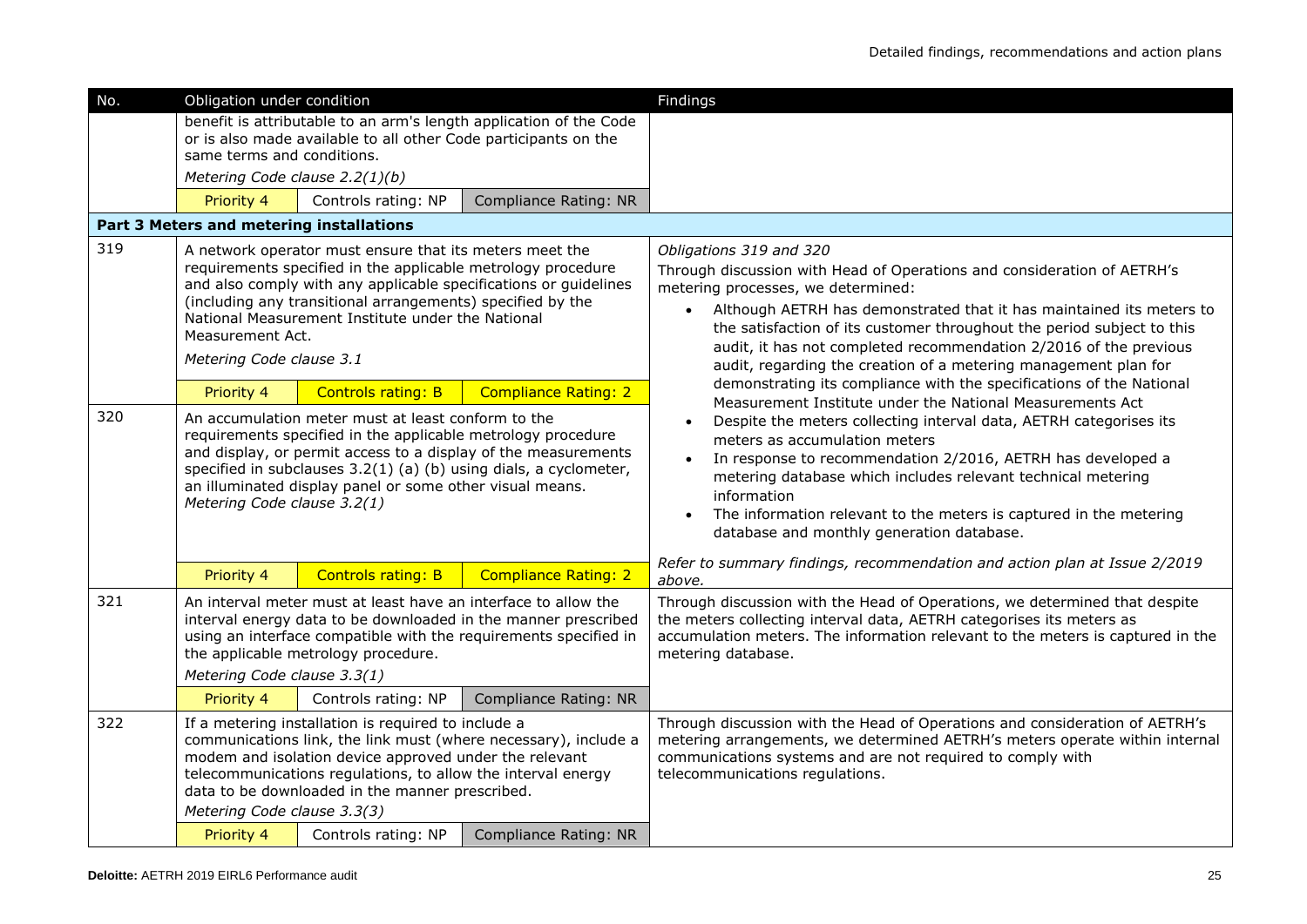| No. | Obligation under condition                                                                                                                                                                                                                                                                                                                                                                                               |                                                                                                                                      |                                                                                                                                                                                                      | Findings                                                                                                                                                                                                                                                                                                                                                                      |
|-----|--------------------------------------------------------------------------------------------------------------------------------------------------------------------------------------------------------------------------------------------------------------------------------------------------------------------------------------------------------------------------------------------------------------------------|--------------------------------------------------------------------------------------------------------------------------------------|------------------------------------------------------------------------------------------------------------------------------------------------------------------------------------------------------|-------------------------------------------------------------------------------------------------------------------------------------------------------------------------------------------------------------------------------------------------------------------------------------------------------------------------------------------------------------------------------|
| 323 | A network operator must ensure that bidirectional electricity<br>flows do not occur at a metering point unless the metering<br>installation for the metering point is capable of separately<br>measuring and recording electricity flows in each direction.<br>Metering Code clause 3.3A(1)                                                                                                                              |                                                                                                                                      |                                                                                                                                                                                                      | Through discussion with the Head of Operations and consideration of AETRH's<br>metering arrangements, we determined AETRH's meters are capable of<br>separately measuring and recording electricity flows in each direction.                                                                                                                                                  |
|     | Priority 4                                                                                                                                                                                                                                                                                                                                                                                                               | Controls rating: NP                                                                                                                  | <b>Compliance Rating: 1</b>                                                                                                                                                                          |                                                                                                                                                                                                                                                                                                                                                                               |
| 324 | Metering Code clause 3.3B                                                                                                                                                                                                                                                                                                                                                                                                | which was not previously subject to a bi-directional electricity<br>a metering point which will result in bi-directional electricity | A user who is aware of bi-directional flows at a metering point<br>flows or any changes in a customer's or user's circumstances in<br>flows must notify the network operator within 2 business days. | Obligations 324 and 325<br>Though discussion with the Head of Operations and consideration of AETRH's<br>metering arrangements, we determined:<br>AETRH's electricity supply arrangements provide only for electricity to<br>be transferred out of the network at the point of connection to the Roy<br>Hill mine site. Accordingly, no bi-directional electricity flows have |
|     | Priority 4                                                                                                                                                                                                                                                                                                                                                                                                               | Controls rating: NP                                                                                                                  | <b>Compliance Rating: NR</b>                                                                                                                                                                         | occurred at AETRH's metering points during the period subject to audit<br>Each of AETRH's accumulation meters have the capability to record the                                                                                                                                                                                                                               |
| 325 | An accumulation meter or an interval meter that separately<br>measures and records bi-directional electricity flows at the<br>metering point must record:<br>The net electricity production transferred into the network<br>that exceeds electricity consumption and<br>The net electricity consumption transferred out of the<br>$\bullet$<br>network that exceeds electricity production.<br>Metering Code clause 3.3C |                                                                                                                                      |                                                                                                                                                                                                      | net electricity production transferred into the network that exceeds<br>electricity consumption and the net electricity consumption transferred<br>out of the network that exceeds electricity production<br>All such energy data is captured within Alinta's Honeywell Experion<br>system.                                                                                   |
|     | Priority 4                                                                                                                                                                                                                                                                                                                                                                                                               | Controls rating: NP                                                                                                                  | <b>Compliance Rating: 1</b>                                                                                                                                                                          |                                                                                                                                                                                                                                                                                                                                                                               |
| 326 | A network operator must ensure that there is a metering<br>installation at every connection point on its network which is not<br>a Type 7 connection point. Unless it is a Type 7 metering<br>installation, the metering installation must meet the<br>functionality requirements prescribed.<br>Metering Code clause 3.5(1) and (2)                                                                                     |                                                                                                                                      |                                                                                                                                                                                                      | Obligations 326 and 327<br>Through discussion with the Head of Operations and consideration of AETRH's<br>metering arrangements, we determined:<br>AETRH has no Type 7 connection points (street lights etc).<br>$\bullet$<br>AETRH has meters for each points on its network and maintains a<br>$\bullet$<br>schematic that displays the meters at the switching points      |
|     | Priority 4                                                                                                                                                                                                                                                                                                                                                                                                               | <b>Controls rating: B</b>                                                                                                            | <b>Compliance Rating: 2</b>                                                                                                                                                                          | Although AETRH has demonstrated that it has maintained its meters to                                                                                                                                                                                                                                                                                                          |
| 327 | For each metering installation on its network, a network<br>operator must provide, install, operate and, subject to<br>subclause 3.7(5), maintain the metering installation in the<br>manner prescribed, unless otherwise agreed.<br>Metering Code clause 3.5(3)                                                                                                                                                         |                                                                                                                                      |                                                                                                                                                                                                      | the satisfaction of its customer throughout the period subject to this<br>audit, it has not completed recommendation 2/2016 of the previous<br>audit, regarding the creation of a metering management plan for<br>demonstrating its compliance with the specifications of the National<br>Measurement Institute under the National Measurements Act.                          |
|     |                                                                                                                                                                                                                                                                                                                                                                                                                          |                                                                                                                                      |                                                                                                                                                                                                      | Refer to summary findings, recommendation and action plan at Issue 2/2019                                                                                                                                                                                                                                                                                                     |
|     | Priority 4                                                                                                                                                                                                                                                                                                                                                                                                               | <b>Controls rating: B</b>                                                                                                            | <b>Compliance Rating: 2</b>                                                                                                                                                                          | above.                                                                                                                                                                                                                                                                                                                                                                        |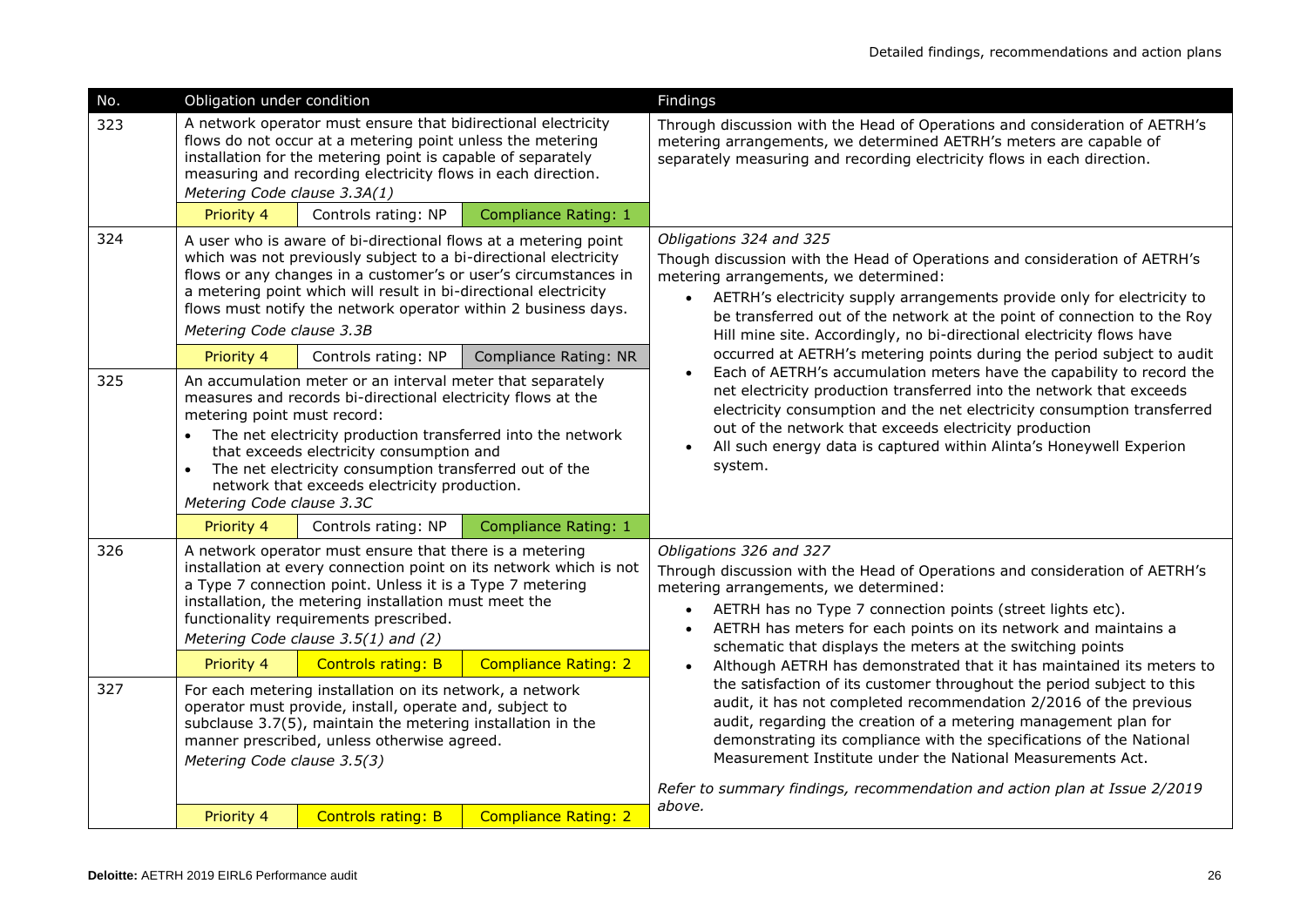| No. | Obligation under condition                                                                                                                                                                                                                                                                                                          |                     |                              | Findings                                                                                                                                                                                                                                                                                                                                                                                     |
|-----|-------------------------------------------------------------------------------------------------------------------------------------------------------------------------------------------------------------------------------------------------------------------------------------------------------------------------------------|---------------------|------------------------------|----------------------------------------------------------------------------------------------------------------------------------------------------------------------------------------------------------------------------------------------------------------------------------------------------------------------------------------------------------------------------------------------|
| 328 | Except for a Type 7 metering installation, a network operator<br>must ensure that the metering point for a revenue metering<br>installation is located as close as practicable to the connection<br>point in accordance with good electricity industry practice.<br>Metering Code clause 3.5(4)                                     |                     |                              | Through discussion with the Head of Operations and consideration of AETRH's<br>metering arrangements, we determined:<br>• AETRH's meters are located as close as practicable to the connection<br>points within its network, being the Roy Hill mine site switchyard<br>AETRH maintains a schematic which outlines the meters at the<br>switching points.                                    |
|     | Priority 4                                                                                                                                                                                                                                                                                                                          | Controls rating: NP | <b>Compliance Rating: 1</b>  |                                                                                                                                                                                                                                                                                                                                                                                              |
| 329 | A network operator may only impose a charge for providing,<br>installing, operating or maintaining a metering installation in<br>accordance with the applicable service level agreement between<br>it and the user.<br>Metering Code clause 3.5(6)                                                                                  |                     |                              | Through discussion with the Head of Operations and consideration of AETRH's<br>metering arrangements, we determined:<br>AETRH operates under the PPAs with its customer which does not<br>$\bullet$<br>provide for AETRH to impose a charge for providing, installing,<br>operating or maintaining its meters<br>AETRH has not imposed such a charge during the period subject to            |
|     | Priority 4                                                                                                                                                                                                                                                                                                                          | Controls rating: NP | <b>Compliance Rating: NR</b> | audit.                                                                                                                                                                                                                                                                                                                                                                                       |
| 330 | If a network operator becomes aware that a metering<br>installation does not comply with the Code, the network<br>operator must advise affected parties of the non-compliance<br>and arrange for the non-compliance to be corrected as soon as<br>practicable.<br>Metering Code clause 3.5(9)                                       |                     |                              | Through discussion with the Head of Operations and consideration of AETRH's<br>metering arrangements, we determined that AETRH has not identified any of its<br>meters to be non-compliant with the Metering Code.                                                                                                                                                                           |
|     | Priority 4                                                                                                                                                                                                                                                                                                                          | Controls rating: NP | <b>Compliance Rating: NR</b> |                                                                                                                                                                                                                                                                                                                                                                                              |
| 331 | All devices that may be connected to a telecommunications<br>network must be compatible with the telecommunications<br>network and comply with all applicable State and<br>Commonwealth enactments.<br>Metering Code clause 3.7                                                                                                     |                     |                              | Through discussion with the Head of Operations and consideration of AETRH's<br>metering arrangements, we determined:<br>AETRH's meters operate with internal communication systems only and<br>$\bullet$<br>therefore have not triggered the requirement to comply with the<br>external communication regulations as specified in clause 3.7.                                                |
|     | Priority 3                                                                                                                                                                                                                                                                                                                          | Controls rating: NP | <b>Compliance Rating: NR</b> |                                                                                                                                                                                                                                                                                                                                                                                              |
| 332 | Subject to clause 3.27, a network operator must ensure that,<br>consistent with the standards of good electricity industry<br>practice, each metering installation on its network is secured by<br>devices or methods that hinder unauthorized access and enable<br>unauthorized access to be detected.<br>Metering Code clause 3.8 |                     |                              | Obligations 332 and 333<br>Through discussion with the Head of Operations, inspection of site operations at<br>Newman, consideration of AETRH's metering arrangements and examination of<br>the metering database, we determined:<br>Meters are secured to prevent and detect unauthorised access<br>Meters are designed to meet the accuracy requirements for type 1<br>$\bullet$<br>meters |
|     | Priority 4                                                                                                                                                                                                                                                                                                                          | Controls rating: A  | <b>Compliance Rating: 1</b>  |                                                                                                                                                                                                                                                                                                                                                                                              |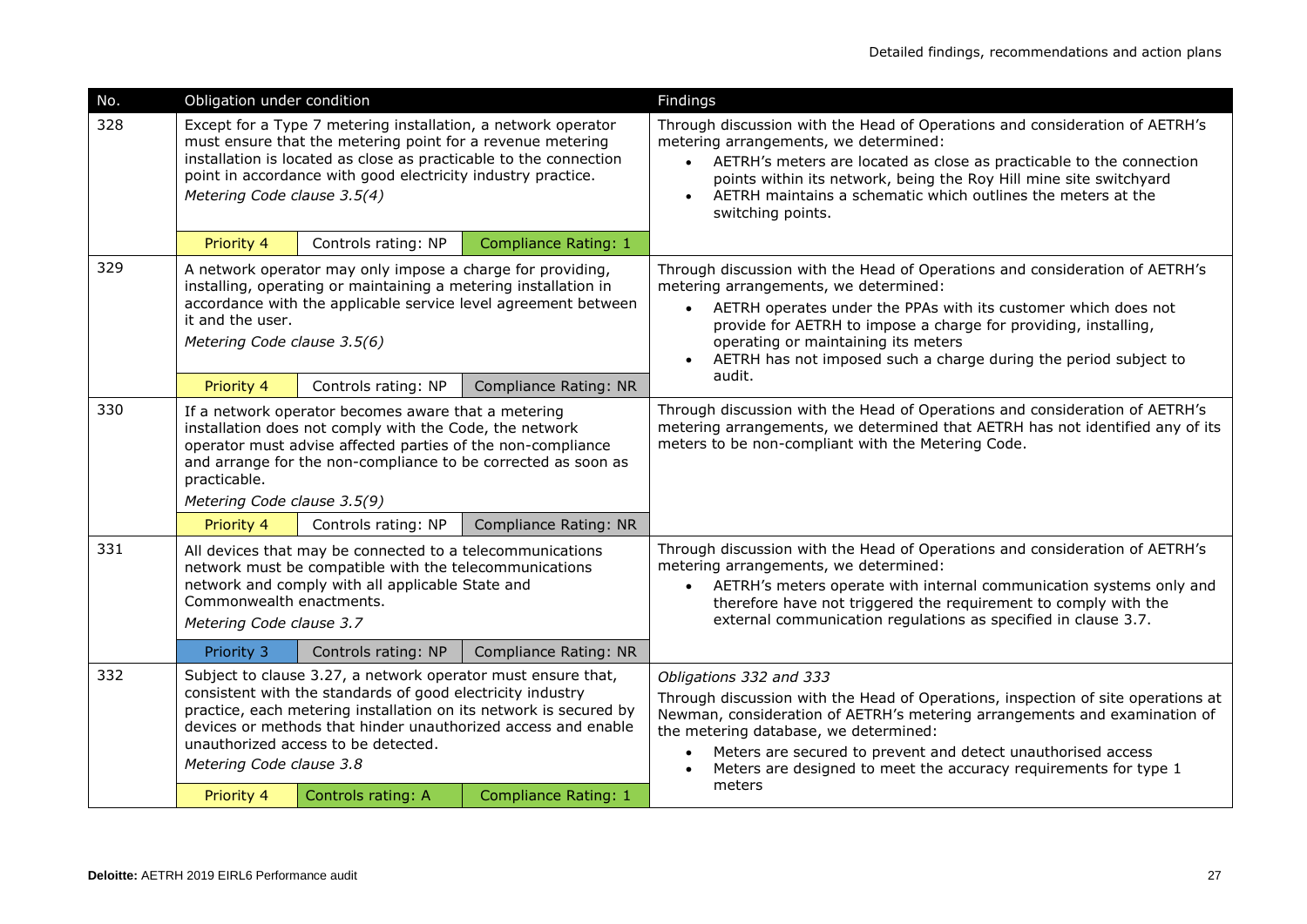| No. | Obligation under condition                                                                                                                                                                                                                                                                                                                                                                                                                                                            |                                                                 |                                                                                                                                     | Findings                                                                                                                                                                                                                                                                                                                                                                                                                                                                                                                                                                                                                                                                                                                                                                                                         |
|-----|---------------------------------------------------------------------------------------------------------------------------------------------------------------------------------------------------------------------------------------------------------------------------------------------------------------------------------------------------------------------------------------------------------------------------------------------------------------------------------------|-----------------------------------------------------------------|-------------------------------------------------------------------------------------------------------------------------------------|------------------------------------------------------------------------------------------------------------------------------------------------------------------------------------------------------------------------------------------------------------------------------------------------------------------------------------------------------------------------------------------------------------------------------------------------------------------------------------------------------------------------------------------------------------------------------------------------------------------------------------------------------------------------------------------------------------------------------------------------------------------------------------------------------------------|
| 333 | Code.<br>Metering Code clause 3.9(3)                                                                                                                                                                                                                                                                                                                                                                                                                                                  | metering installation specified in Table 3 in Appendix 1 of the | Subject to subclauses 3.9(4), 3.9(5) and 3.9(7), each metering<br>installation must meet at least the requirements for that type of | In response to recommendation 2/2016 of the previous audit, AETRH<br>created its metering database in January 2018 containing calibration<br>tables that applied to each metering installation to achieve installation<br>accuracy in accordance with the accuracy requirements in Part 3 of the<br>Metering Code (Appendix 1, Table 3)<br>All metering installations meet the requirements under the Metering                                                                                                                                                                                                                                                                                                                                                                                                   |
|     | Priority 4                                                                                                                                                                                                                                                                                                                                                                                                                                                                            | <b>Controls rating: B</b>                                       | <b>Compliance Rating: 2</b>                                                                                                         | Code for Type 1 installations (annual throughput above 1,000 GWh).                                                                                                                                                                                                                                                                                                                                                                                                                                                                                                                                                                                                                                                                                                                                               |
| 334 | A metering installation used to supply a customer with<br>requirements above 1000 volts that requires a VT and whose<br>annual consumption is below 750MWh must meet the relevant<br>accuracy requirements of a Type 3 metering installation for<br>active energy only.<br>Metering Code clause 3.9(7)                                                                                                                                                                                |                                                                 |                                                                                                                                     | During the audit period, AETRH did not have any customers with annual<br>consumption below 750 MWh.<br>Accordingly, AETRH had no obligations under clause 3.9(7) of the Metering<br>Code for the period subject to audit.                                                                                                                                                                                                                                                                                                                                                                                                                                                                                                                                                                                        |
|     | Priority 4                                                                                                                                                                                                                                                                                                                                                                                                                                                                            | Controls rating: NP                                             | <b>Compliance Rating: NR</b>                                                                                                        |                                                                                                                                                                                                                                                                                                                                                                                                                                                                                                                                                                                                                                                                                                                                                                                                                  |
| 335 | If compensation is carried out within the meter then the<br>resultant metering system error must be as close as practicable<br>to zero.<br>Metering Code clause 3.9(9)                                                                                                                                                                                                                                                                                                                |                                                                 |                                                                                                                                     | Through discussion with the Head of Operations and consideration of AETRH's<br>metering arrangements, we determined that no such compensation has been<br>carried out within AETRH's meters during the period subject to audit.                                                                                                                                                                                                                                                                                                                                                                                                                                                                                                                                                                                  |
|     | Priority 4                                                                                                                                                                                                                                                                                                                                                                                                                                                                            | Controls rating: NP                                             | <b>Compliance Rating: NR</b>                                                                                                        |                                                                                                                                                                                                                                                                                                                                                                                                                                                                                                                                                                                                                                                                                                                                                                                                                  |
| 336 | A network operator must ensure that any programmable<br>settings within any of its metering installations, data loggers or<br>peripheral devices, that may affect the resolution of displayed or<br>stored data, meet the relevant requirements specified in the<br>applicable metrology procedure and comply with any applicable<br>specifications or guidelines specified by the National<br>Measurement Institute under the National Measurement Act.<br>Metering Code clause 3.10 |                                                                 |                                                                                                                                     | Through discussion with the Head of Operations and consideration of AETRH's<br>metering arrangements, we determined:<br>AETRH has maintained each meter on its network in accordance with<br>$\bullet$<br>relevant requirements, including those under the National Measurement<br>Act<br>Although AETRH has demonstrated that it has maintained its meters to<br>$\bullet$<br>the satisfaction of its customer throughout the period subject to this<br>audit, it has not completed recommendation 2/2016 of the previous<br>audit, regarding the creation of a metering management plan for<br>demonstrating its compliance with the specifications of the National<br>Measurement Institute under the National Measurements Act.<br>Refer to summary findings, recommendation and action plan at Issue 2/2019 |
|     | Priority 4                                                                                                                                                                                                                                                                                                                                                                                                                                                                            | <b>Controls rating: B</b>                                       | <b>Compliance Rating: 2</b>                                                                                                         | above.                                                                                                                                                                                                                                                                                                                                                                                                                                                                                                                                                                                                                                                                                                                                                                                                           |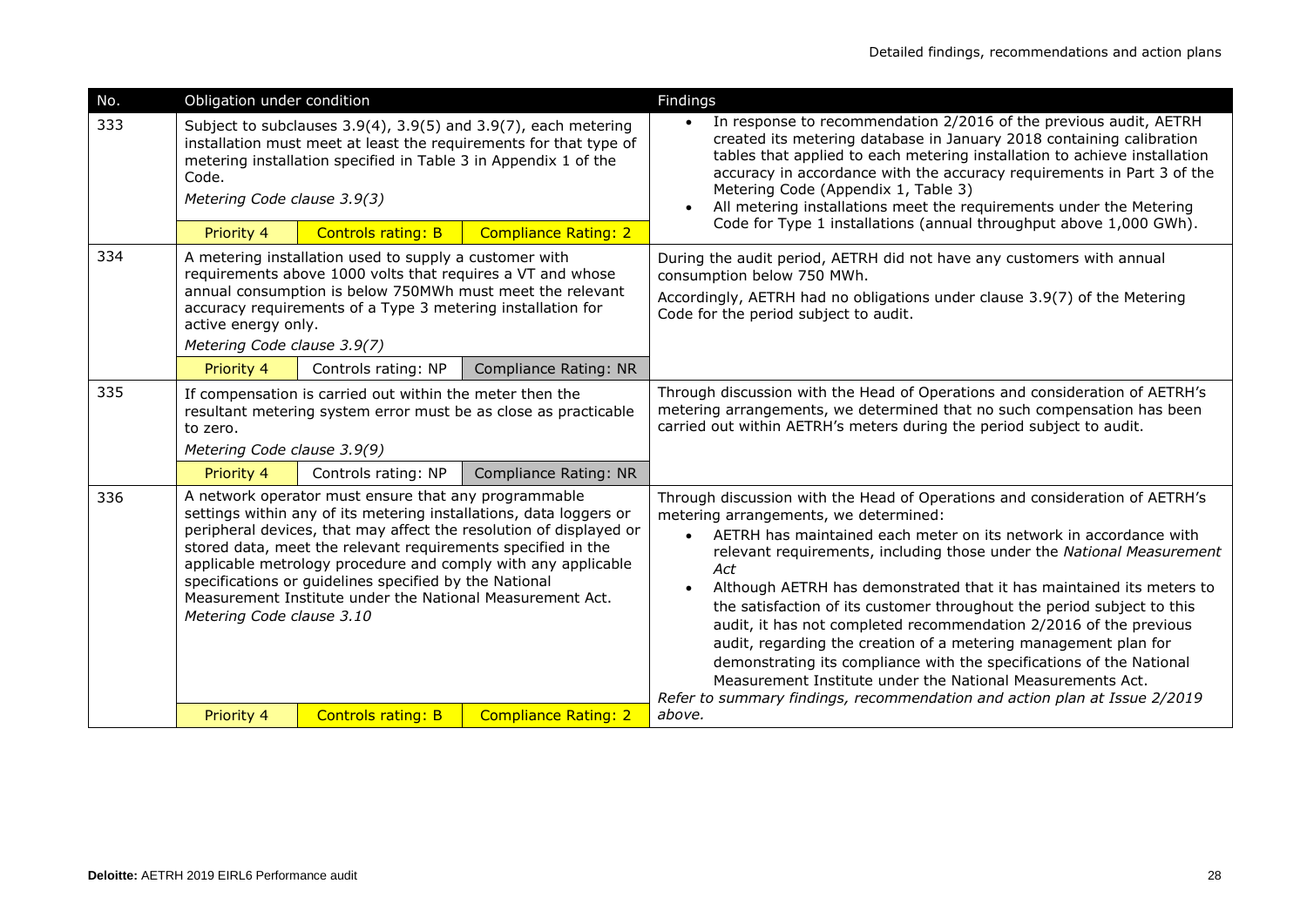| No. | Obligation under condition                                                                                                                                                                                                                                                                                                                                                        |                                                                                                                          |                                                                                                                                                                                                    | Findings                                                                                                                                                                                                                                                                                                                                                                                                                                                                                                                                                                                                                                                                                                                                                      |
|-----|-----------------------------------------------------------------------------------------------------------------------------------------------------------------------------------------------------------------------------------------------------------------------------------------------------------------------------------------------------------------------------------|--------------------------------------------------------------------------------------------------------------------------|----------------------------------------------------------------------------------------------------------------------------------------------------------------------------------------------------|---------------------------------------------------------------------------------------------------------------------------------------------------------------------------------------------------------------------------------------------------------------------------------------------------------------------------------------------------------------------------------------------------------------------------------------------------------------------------------------------------------------------------------------------------------------------------------------------------------------------------------------------------------------------------------------------------------------------------------------------------------------|
| 337 | A network operator must ensure that a metering installation on<br>its network is operating consistently with good electricity<br>industry practice to measure and record data, and to permit<br>collection of data within the time specified in the applicable<br>service level agreement, for at least the percentages of the year<br>specified.<br>Metering Code clause 3.11(1) |                                                                                                                          |                                                                                                                                                                                                    | Through discussion with the Head of Operations and consideration of AETRH's<br>metering arrangements, we determined:<br>• AETRH has maintained each meter on its network in accordance with<br>good industry practice to measure and record data<br>Although AETRH has demonstrated that it has maintained its meters to<br>the satisfaction of its customer throughout the period subject to this<br>audit, it has not completed recommendation 2/2016 of the previous<br>audit, regarding the creation of a metering management plan for<br>demonstrating its compliance with the specifications of the National<br>Measurement Institute under the National Measurements Act.<br>Refer to summary findings, recommendation and action plan at Issue 2/2019 |
|     | Priority 4                                                                                                                                                                                                                                                                                                                                                                        | <b>Controls rating: B</b>                                                                                                | <b>Compliance Rating: 2</b>                                                                                                                                                                        | above.                                                                                                                                                                                                                                                                                                                                                                                                                                                                                                                                                                                                                                                                                                                                                        |
| 338 | If an outage or malfunction occurs to a metering installation,<br>the network operator must make repairs to the metering<br>installation in accordance with the applicable service level<br>agreement.<br>Metering Code clause 3.11(2)                                                                                                                                            |                                                                                                                          |                                                                                                                                                                                                    | The Head of Operations confirmed that AETRH had not made repairs to its<br>meters during the period subject to audit.                                                                                                                                                                                                                                                                                                                                                                                                                                                                                                                                                                                                                                         |
|     | Priority 4                                                                                                                                                                                                                                                                                                                                                                        | Controls rating: NP                                                                                                      | Compliance Rating: NR                                                                                                                                                                              |                                                                                                                                                                                                                                                                                                                                                                                                                                                                                                                                                                                                                                                                                                                                                               |
| 340 | A network operator must ensure that the meters on its network<br>are systematically sampled and tested for accuracy in<br>accordance with AS 1284.13.<br>Metering Code clause 3.11A(1)                                                                                                                                                                                            |                                                                                                                          |                                                                                                                                                                                                    | Obligations 340 to 344<br>Through discussion with the Head of Operations and consideration of AETRH's<br>metering arrangements, we determined:                                                                                                                                                                                                                                                                                                                                                                                                                                                                                                                                                                                                                |
|     | Priority 4                                                                                                                                                                                                                                                                                                                                                                        | <b>Controls rating: B</b>                                                                                                | <b>Compliance Rating: 2</b>                                                                                                                                                                        | AETRH has a metering database, which includes all relevant metering<br>$\bullet$<br>information                                                                                                                                                                                                                                                                                                                                                                                                                                                                                                                                                                                                                                                               |
| 341 | testing of the population.<br>Metering Code clause 3.11A(2)                                                                                                                                                                                                                                                                                                                       | Subject to clause 3.11A(3), if a "population" of meters is<br>removed and replaced with new meters within 3 years of the | deemed to have failed under AS 1284.13, the network operator<br>must ensure that all the meters that make up the population are                                                                    | AETRH had not identified any of its meters as failing during the audit<br>period<br>Although AETRH has demonstrated that it has maintained its meters to<br>the satisfaction of its customer throughout the period subject to this<br>audit, it has not completed recommendation 2/2016 of the previous<br>audit, regarding the creation of a metering management plan for                                                                                                                                                                                                                                                                                                                                                                                    |
|     | Priority 4                                                                                                                                                                                                                                                                                                                                                                        | Controls rating: NP                                                                                                      | <b>Compliance Rating: NR</b>                                                                                                                                                                       | demonstrating its compliance with the specifications of the National<br>Measurement Institute under the National Measurements Act.                                                                                                                                                                                                                                                                                                                                                                                                                                                                                                                                                                                                                            |
| 342 | A network operator must ensure that each metering installation<br>complies with, at least, the prescribed design requirements.<br>Metering Code clause 3.12(1)<br><b>Controls rating: B</b><br>Priority 4<br><b>Compliance Rating: 2</b>                                                                                                                                          |                                                                                                                          |                                                                                                                                                                                                    | Refer to summary findings, recommendation and action plan at Issue 2/2019<br>above.                                                                                                                                                                                                                                                                                                                                                                                                                                                                                                                                                                                                                                                                           |
| 343 |                                                                                                                                                                                                                                                                                                                                                                                   | of any applicable specifications or guidelines (including any<br>transitional arrangements) specified by the National    | A network operator must ensure that instrument transformers in<br>its metering installations comply with the relevant requirements<br>Measurement Institute under the National Measurement Act and |                                                                                                                                                                                                                                                                                                                                                                                                                                                                                                                                                                                                                                                                                                                                                               |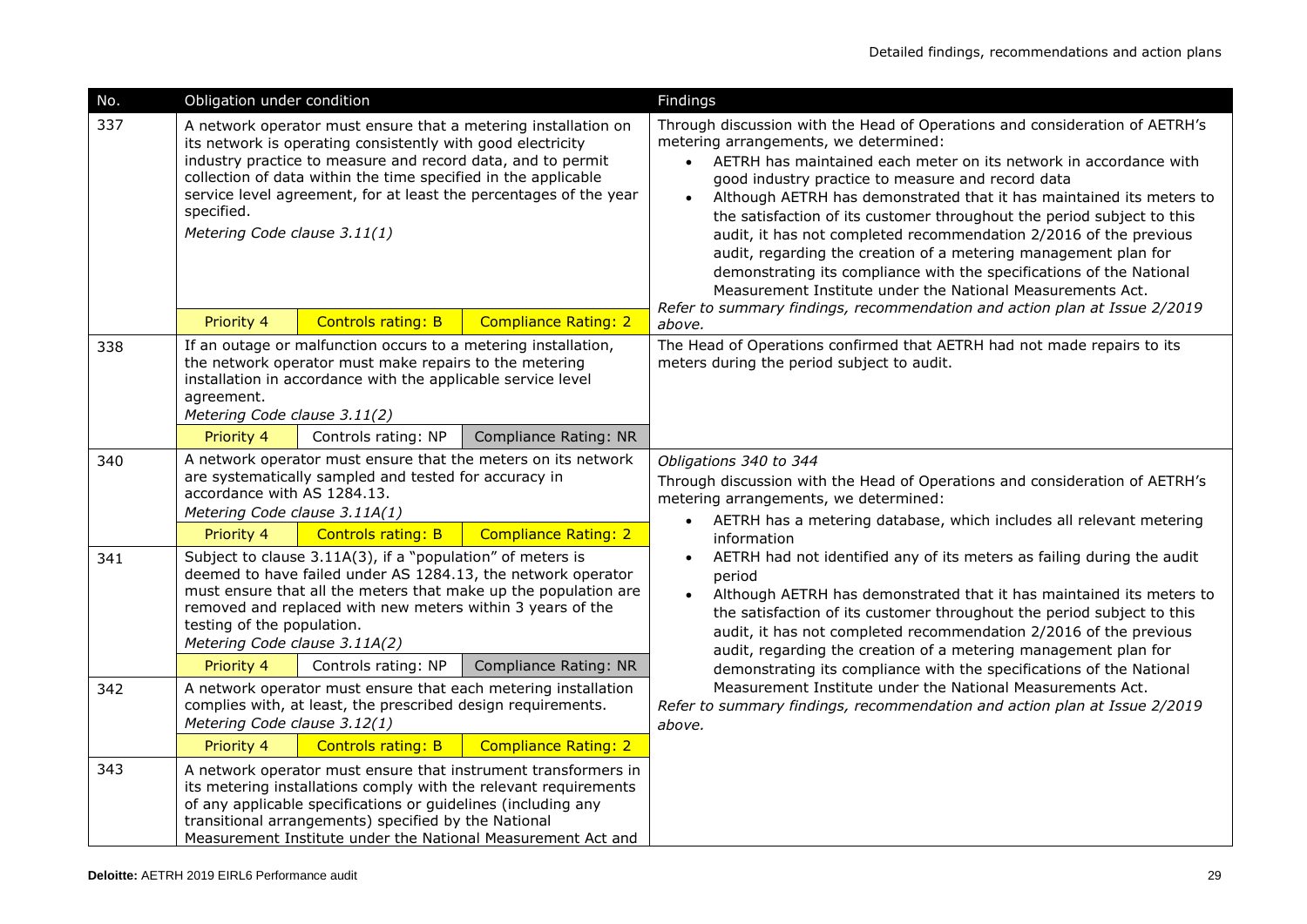| No. | Obligation under condition                                                                                                                                                                                                                                                         |                                                                                                                                                                                                                          |                                                                                                      | Findings                                                                                                                                                                                                                                                                                                                                                                                                                                                                                                                                                                                                                                                                                                                                                                                                                                      |
|-----|------------------------------------------------------------------------------------------------------------------------------------------------------------------------------------------------------------------------------------------------------------------------------------|--------------------------------------------------------------------------------------------------------------------------------------------------------------------------------------------------------------------------|------------------------------------------------------------------------------------------------------|-----------------------------------------------------------------------------------------------------------------------------------------------------------------------------------------------------------------------------------------------------------------------------------------------------------------------------------------------------------------------------------------------------------------------------------------------------------------------------------------------------------------------------------------------------------------------------------------------------------------------------------------------------------------------------------------------------------------------------------------------------------------------------------------------------------------------------------------------|
|     | procedure.<br>Metering Code clause 3.12(2)                                                                                                                                                                                                                                         | any requirements specified in the applicable metrology                                                                                                                                                                   |                                                                                                      |                                                                                                                                                                                                                                                                                                                                                                                                                                                                                                                                                                                                                                                                                                                                                                                                                                               |
|     | Priority 4                                                                                                                                                                                                                                                                         | <b>Controls rating: B</b>                                                                                                                                                                                                | <b>Compliance Rating: 2</b>                                                                          |                                                                                                                                                                                                                                                                                                                                                                                                                                                                                                                                                                                                                                                                                                                                                                                                                                               |
| 344 | Metering Code clause 3.12(3)<br>Priority 4                                                                                                                                                                                                                                         | A network operator must provide isolation facilities, to the<br>and calibration of the metering installation.<br><b>Controls rating: B</b>                                                                               | standard of good electricity industry practice, to facilitate testing<br><b>Compliance Rating: 2</b> |                                                                                                                                                                                                                                                                                                                                                                                                                                                                                                                                                                                                                                                                                                                                                                                                                                               |
| 345 | A network operator must maintain drawings and supporting<br>information, to the standard of good electricity industry<br>practice, detailing the metering installation for maintenance and<br>auditing purposes.<br>Metering Code clause 3.12(4)                                   |                                                                                                                                                                                                                          |                                                                                                      | Through discussion with the Head of Operations, examination of meter<br>drawings and supporting information showing AETRH's metering arrangements,<br>we determined:<br>In response to recommendation 2/2016 of the previous audit, AETRH<br>$\bullet$<br>compiled relevant meter drawings and supporting information<br>These are now stored in the internal document management system,<br><b>CLM Matrix</b><br>Drawings show the metering installation arrangements<br>AETRH keeps a detailed commissioning test report that highlights the<br>tests completed to commission the meters<br>Supporting information contains list of metering equipment and meter<br>schedule<br>This has been classified as an A/2 as AETRH were compliant for part of the<br>audit period, and therefore had a period of non-compliance before the changes |
|     | <b>Priority 2</b>                                                                                                                                                                                                                                                                  | Controls rating: A                                                                                                                                                                                                       | <b>Compliance Rating: 2</b>                                                                          | were put into place                                                                                                                                                                                                                                                                                                                                                                                                                                                                                                                                                                                                                                                                                                                                                                                                                           |
| 346 | A network operator must procure the user or the user's<br>customer to install (or arrange for the installation of) a full<br>check metering installation or partial check metering installation<br>in accordance with the prescribed requirements.<br>Metering Code clause 3.13(1) |                                                                                                                                                                                                                          |                                                                                                      | Obligations 346 to 348<br>Through discussion with the Head of Operations and consideration of AETRH's<br>metering arrangements, we determined:<br>AETRH uses parallel check meters for each of its metering installations,<br>$\bullet$<br>which are Type 1 metering installations                                                                                                                                                                                                                                                                                                                                                                                                                                                                                                                                                            |
|     | Priority 4                                                                                                                                                                                                                                                                         | Controls rating: NP                                                                                                                                                                                                      | Compliance Rating: 1                                                                                 | AETRH does not use partial check meters                                                                                                                                                                                                                                                                                                                                                                                                                                                                                                                                                                                                                                                                                                                                                                                                       |
| 347 |                                                                                                                                                                                                                                                                                    | A partial check metering installation must be physically<br>arranged in a manner determined by the network operator,<br>acting in accordance with good electricity industry practice.<br>Metering Code clause 3.13(3)(c) |                                                                                                      | AETRH's parallel check metering arrangements meet the requirements<br>of clause 3.13(4) (b) of the Metering Code.                                                                                                                                                                                                                                                                                                                                                                                                                                                                                                                                                                                                                                                                                                                             |
|     | Priority 4                                                                                                                                                                                                                                                                         | Controls rating: NP                                                                                                                                                                                                      | Compliance Rating: NR                                                                                |                                                                                                                                                                                                                                                                                                                                                                                                                                                                                                                                                                                                                                                                                                                                                                                                                                               |
| 348 | A check metering installation for a metering point must comply<br>with the prescribed requirements.<br>Metering Code clause 3.13(4)                                                                                                                                                |                                                                                                                                                                                                                          |                                                                                                      |                                                                                                                                                                                                                                                                                                                                                                                                                                                                                                                                                                                                                                                                                                                                                                                                                                               |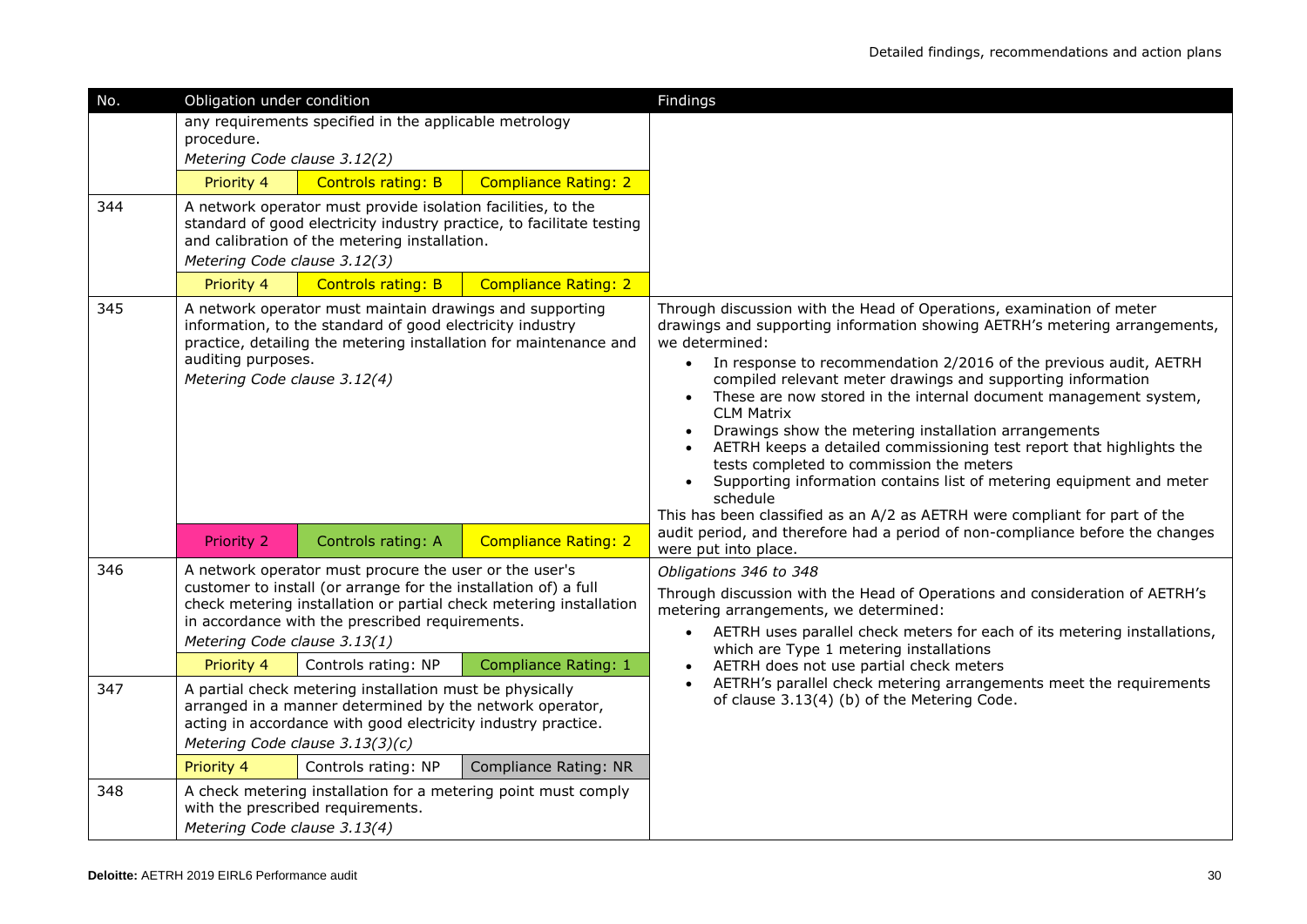| No. | Obligation under condition                                                                                                                                                                                                                                                                                                                                                                                                                         |                                                                                                                              |                                                                      | Findings                                                                                                                                                                                                                                                                                                                                                                                                                                                                                                                                                                                                                                                                                                          |
|-----|----------------------------------------------------------------------------------------------------------------------------------------------------------------------------------------------------------------------------------------------------------------------------------------------------------------------------------------------------------------------------------------------------------------------------------------------------|------------------------------------------------------------------------------------------------------------------------------|----------------------------------------------------------------------|-------------------------------------------------------------------------------------------------------------------------------------------------------------------------------------------------------------------------------------------------------------------------------------------------------------------------------------------------------------------------------------------------------------------------------------------------------------------------------------------------------------------------------------------------------------------------------------------------------------------------------------------------------------------------------------------------------------------|
|     | Priority 4                                                                                                                                                                                                                                                                                                                                                                                                                                         | Controls rating: NP                                                                                                          | <b>Compliance Rating: 1</b>                                          |                                                                                                                                                                                                                                                                                                                                                                                                                                                                                                                                                                                                                                                                                                                   |
| 349 | If, under clause 3.14(2), a metering installation uses metering<br>class CTs and VTs that do not comply with the Table 3 in<br>Appendix 1, then the network operator must either or both<br>install meters of a higher class accuracy and apply accuracy<br>calibration factors within the meter to compensate for CT and<br>VT errors, in order to achieve the accuracy requirements in<br>Table 3 in Appendix 1.<br>Metering Code clause 3.14(3) |                                                                                                                              |                                                                      | Through discussion with the Head of Operations and consideration of AETRH's<br>metering arrangements, we determined:<br>• At the time of commissioning, AETRH's metering installations were<br>designed in compliance with the accuracy requirements of the Metering<br>Code<br>Accordingly, clause 3.14(3) is not relevant to AETRH's circumstances.                                                                                                                                                                                                                                                                                                                                                             |
|     | Priority 4                                                                                                                                                                                                                                                                                                                                                                                                                                         | Controls rating: NP                                                                                                          | <b>Compliance Rating: NR</b>                                         |                                                                                                                                                                                                                                                                                                                                                                                                                                                                                                                                                                                                                                                                                                                   |
| 355 | If reasonably requested by a Code participant, a network<br>operator must provide enhanced technology features in a<br>metering installation.<br>Metering Code clause 3.20(1)                                                                                                                                                                                                                                                                      |                                                                                                                              |                                                                      | The Head of Operations confirmed that AETRH has not been requested by a<br>Code participant to provide enhanced technology features in a metering<br>installation.                                                                                                                                                                                                                                                                                                                                                                                                                                                                                                                                                |
|     | Priority 4                                                                                                                                                                                                                                                                                                                                                                                                                                         | Controls rating: NP                                                                                                          | <b>Compliance Rating: NR</b>                                         |                                                                                                                                                                                                                                                                                                                                                                                                                                                                                                                                                                                                                                                                                                                   |
| 356 | A network operator may only impose a charge for the provision<br>of metering installations with enhanced technology features in<br>accordance with the applicable service level agreement between<br>it and the user.<br>Metering Code clause 3.20(3)                                                                                                                                                                                              |                                                                                                                              |                                                                      | Through discussion with the Head of Operations and consideration of AETRH's<br>metering arrangements, we determined:<br>AETRH's PPAs with its customer does not provide for AETRH to impose a<br>charge for providing, installing, operating or maintaining its meters<br>AETRH has not imposed such a charge during the period subject to<br>audit.                                                                                                                                                                                                                                                                                                                                                              |
|     | Priority 4                                                                                                                                                                                                                                                                                                                                                                                                                                         | Controls rating: NP                                                                                                          | <b>Compliance Rating: NR</b>                                         |                                                                                                                                                                                                                                                                                                                                                                                                                                                                                                                                                                                                                                                                                                                   |
| 357 | Meters containing an internal real time clock must maintain time<br>accuracy as prescribed. Time drift must be measured over a<br>period of 1 month.<br>Metering Code clause 3.21(1)                                                                                                                                                                                                                                                               |                                                                                                                              |                                                                      | Through discussion with the Head of Operations and consideration of AETRH's<br>metering arrangements, we determined:<br>AETRH's meters contain an internal real time clock<br>$\bullet$<br>Although AETRH has demonstrated that it has maintained its meters to<br>$\bullet$<br>the satisfaction of its customer throughout the period subject to this<br>audit, it has not completed recommendation 2/2016 of the previous<br>audit, regarding the creation of a metering management plan for<br>demonstrating its compliance with the specifications of the National<br>Measurement Institute under the National Measurements Act.<br>Refer to summary findings, recommendation and action plan at Issue 2/2019 |
|     | Priority 4                                                                                                                                                                                                                                                                                                                                                                                                                                         | <b>Controls rating: B</b>                                                                                                    | <b>Compliance Rating: 2</b>                                          | above.                                                                                                                                                                                                                                                                                                                                                                                                                                                                                                                                                                                                                                                                                                            |
| 358 | prescribed.                                                                                                                                                                                                                                                                                                                                                                                                                                        | If a metering installation includes measurement elements and<br>on site for storing the interval energy data for the periods | an internal data logger at the same site, it must include facilities | Through discussion with the Head of Operations and consideration of AETRH's<br>metering arrangements, we determined that AETRH's on-site facilities and<br>systems appropriately provide for interval energy data to be stored.                                                                                                                                                                                                                                                                                                                                                                                                                                                                                   |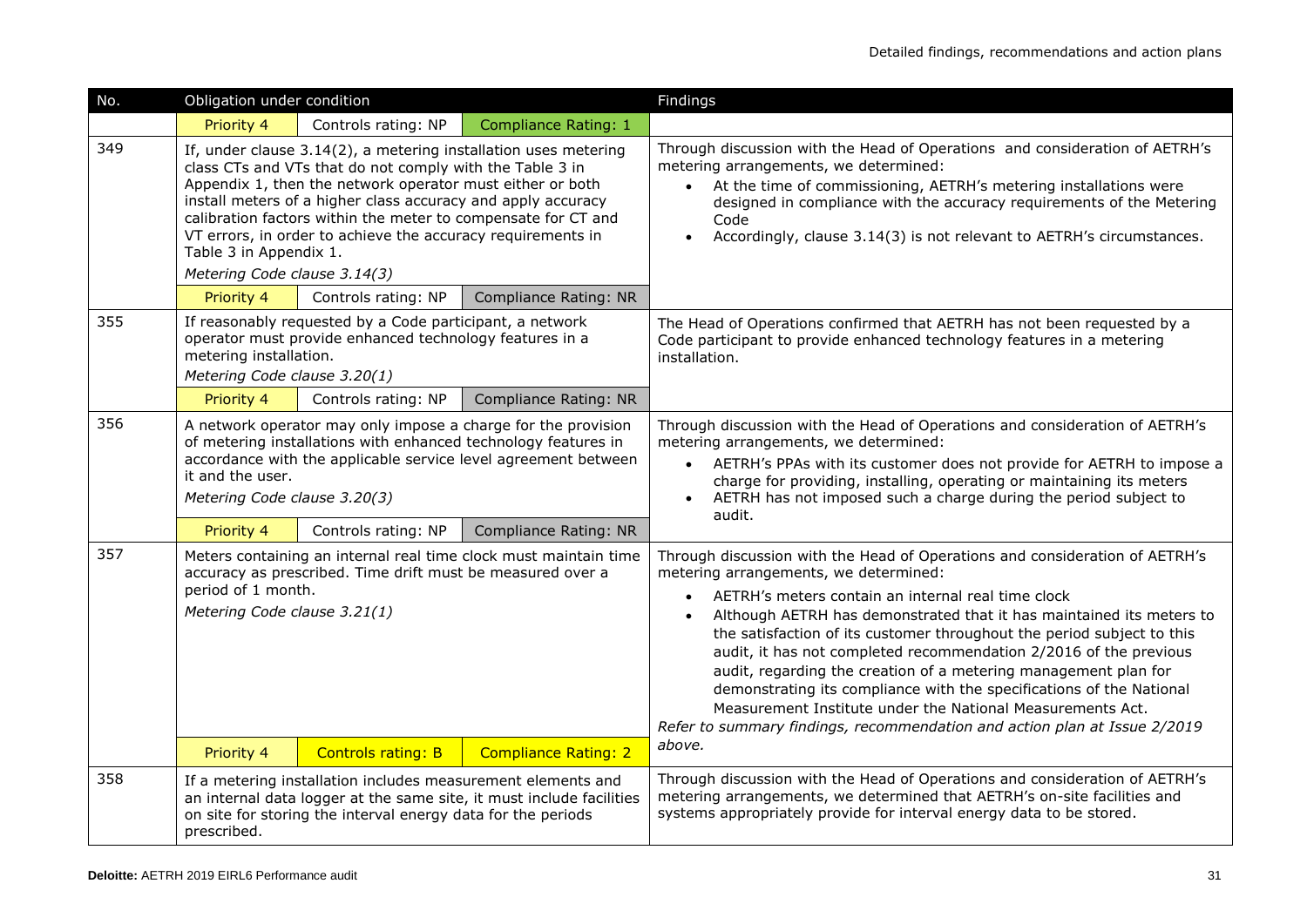| No. | Obligation under condition                                                                                                                                                                                                                                                                                                  |                     |                              | Findings                                                                                                                                                                                                                                                                                                                                                                              |
|-----|-----------------------------------------------------------------------------------------------------------------------------------------------------------------------------------------------------------------------------------------------------------------------------------------------------------------------------|---------------------|------------------------------|---------------------------------------------------------------------------------------------------------------------------------------------------------------------------------------------------------------------------------------------------------------------------------------------------------------------------------------------------------------------------------------|
|     | Metering Code clause 3.21(2)                                                                                                                                                                                                                                                                                                |                     |                              |                                                                                                                                                                                                                                                                                                                                                                                       |
|     | Priority 4                                                                                                                                                                                                                                                                                                                  | Controls rating: A  | <b>Compliance Rating: 1</b>  |                                                                                                                                                                                                                                                                                                                                                                                       |
| 359 | A network operator providing one or more metering installations<br>with enhanced technology features must be licensed to use and<br>access the metering software applicable to all devices being<br>installed and be able to program the devices and set<br>parameters.<br>Metering Code clause 3.22                        |                     |                              | Through discussion with the Head of Operations and consideration of AETRH's<br>metering arrangements, we determined:<br>During the period subject to audit AETRH held the required licence for<br>$\bullet$<br>using and accessing the metering software associated with its meters<br>AETRH has trained and qualified personnel who are able to set the<br>parameters of the meters. |
|     | Priority 4                                                                                                                                                                                                                                                                                                                  | Controls rating: NP | <b>Compliance Rating: 1</b>  |                                                                                                                                                                                                                                                                                                                                                                                       |
| 360 | Where signals are provided from the meter for the user or the<br>user's customer, a network operator must ensure that signals<br>are isolated by relays or electronic buffers to prevent accidental<br>or malicious damage to the meter.<br>Electricity Industry Metering Code clause 3.23(a)                               |                     |                              | Obligations 360 and 361<br>AETRH confirmed that during the period subject to audit, no signals were<br>provided from the meter to the user or customer.                                                                                                                                                                                                                               |
|     | Priority 4                                                                                                                                                                                                                                                                                                                  | Controls rating: NP | Compliance Rating: NR        |                                                                                                                                                                                                                                                                                                                                                                                       |
| 361 | Where signals are provided from the meter for the user or the<br>user's customer, a network operator must provide the user, or<br>the user's customer, with sufficient details of the signal<br>specification to enable compliance with clause 3.23(c) of the<br>Code.<br>Electricity Industry Metering Code clause 3.23(b) |                     |                              |                                                                                                                                                                                                                                                                                                                                                                                       |
|     | Priority 4                                                                                                                                                                                                                                                                                                                  | Controls rating: NP | Compliance Rating: NR        |                                                                                                                                                                                                                                                                                                                                                                                       |
| 364 | A person must not install a metering installation on a network<br>unless the person is the network operator or a registered<br>metering installation provider for the network operator doing<br>the type of work authorised by its registration.<br>Metering Code clause 3.27                                               |                     |                              | The Head of Operations confirmed that no meters were installed on AETRH's<br>transmission network during the period subject to audit.                                                                                                                                                                                                                                                 |
|     | Priority 4                                                                                                                                                                                                                                                                                                                  | Controls rating: NP | Compliance Rating: NR        |                                                                                                                                                                                                                                                                                                                                                                                       |
| 365 | A network operator must publish a list of registered metering<br>installation providers, including the prescribed details, and<br>update the list at least annually.<br>Metering Code clause 3.29                                                                                                                           |                     |                              | As AETRH has not installed any new meters during the period subject to audit,<br>there was no requirement to register a metering installation provider or publish<br>an associated list.                                                                                                                                                                                              |
|     | Priority 4                                                                                                                                                                                                                                                                                                                  | Controls rating: NP | <b>Compliance Rating: NR</b> |                                                                                                                                                                                                                                                                                                                                                                                       |
|     | Part 4 The metering database                                                                                                                                                                                                                                                                                                |                     |                              |                                                                                                                                                                                                                                                                                                                                                                                       |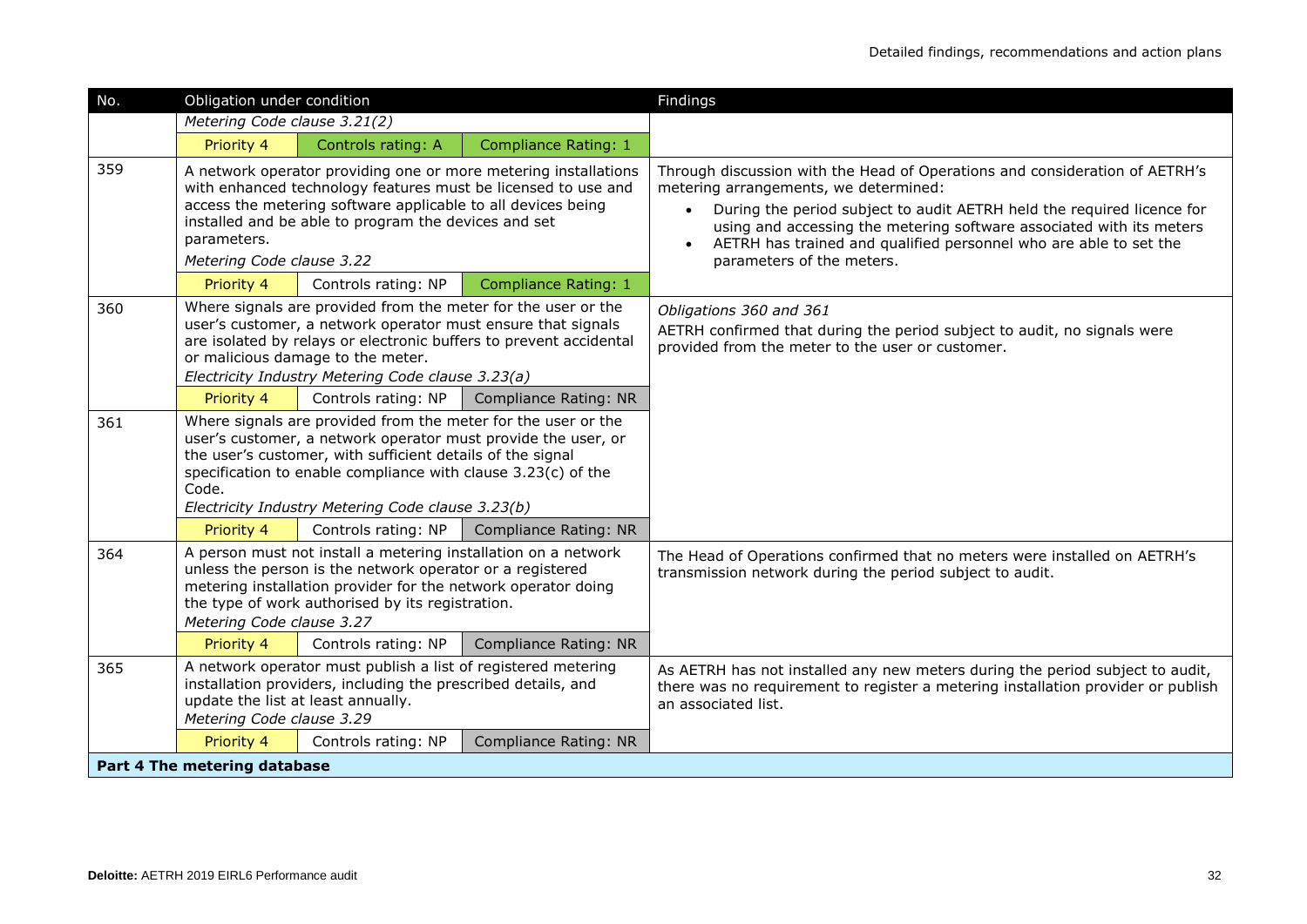| No. | Obligation under condition                                                                                                                                                                                                                                                                                                                     |                     |                             | Findings                                                                                                                                                                                                                                                                                                                                                                                                                                                                                                                                                                                                                                                                                                                                                                                                                                                                                                                                                                                                                                                                                 |
|-----|------------------------------------------------------------------------------------------------------------------------------------------------------------------------------------------------------------------------------------------------------------------------------------------------------------------------------------------------|---------------------|-----------------------------|------------------------------------------------------------------------------------------------------------------------------------------------------------------------------------------------------------------------------------------------------------------------------------------------------------------------------------------------------------------------------------------------------------------------------------------------------------------------------------------------------------------------------------------------------------------------------------------------------------------------------------------------------------------------------------------------------------------------------------------------------------------------------------------------------------------------------------------------------------------------------------------------------------------------------------------------------------------------------------------------------------------------------------------------------------------------------------------|
| 366 | A network operator must establish, maintain and administer a<br>metering database containing standing data and energy data for<br>each metering point on its network.<br>Metering Code clause 4.1(1)                                                                                                                                           |                     |                             | Through discussion with the Head of Operations and examination of AETRH's<br>metering database, we determined:<br>In response to recommendation 2/2016 of the previous audit, AETRH<br>$\bullet$<br>has created a metering database which is contained in the internal<br>document management system CLM Matrix<br>AETRH maintains standing data within the metering database for each<br>point on its network<br>Energy data from each of AETRH's meters is captured within Alinta's<br>Honeywell Experion system.<br>We examined the standing data in the metering database and energy data in<br>the Honeywell Experion system against the criteria of clause 4.1(1) and<br>determined:<br>Each metering point on the network is contained in the database<br>$\bullet$<br>Database contains standing data for each metering point<br>$\bullet$<br>Energy data is maintained for the metering points.<br>$\bullet$<br>This has been classified as a A/2 as AETRH were compliant for part of the audit<br>period, and therefore had a period of non-compliance before the changes were |
|     | Priority 2                                                                                                                                                                                                                                                                                                                                     | Controls rating: A  | <b>Compliance Rating: 2</b> | put into place.                                                                                                                                                                                                                                                                                                                                                                                                                                                                                                                                                                                                                                                                                                                                                                                                                                                                                                                                                                                                                                                                          |
| 367 | A network operator must ensure that its metering database with<br>its associated links, circuits, information storage and processing<br>systems are secured by devices or methods consistent with a<br>good industry practice (to hinder unauthorised access and<br>enable unauthorised access to be detected).<br>Metering Code clause 4.1(2) |                     |                             | Through discussion with the Head of Operations and Alinta Energy IT,<br>consideration of AETRH's metering arrangements and examination of Alinta<br>Energy's IT Security Policy and password policy system parameters, we<br>determined:<br>Alinta's Honeywell Experion system is appropriately secured through<br>physical and logical means to prevent and/or detect unauthorised<br>access.                                                                                                                                                                                                                                                                                                                                                                                                                                                                                                                                                                                                                                                                                           |
|     | Priority 4                                                                                                                                                                                                                                                                                                                                     | Controls rating: NP | <b>Compliance Rating: 1</b> |                                                                                                                                                                                                                                                                                                                                                                                                                                                                                                                                                                                                                                                                                                                                                                                                                                                                                                                                                                                                                                                                                          |
| 368 | A network operator must prepare and, if applicable, implement<br>a disaster recovery plan to ensure that it is able, to rebuild the<br>metering database and provide energy data to Code participants<br>within 2 business days after the day of any disaster.<br>Metering Code clause 4.1(3)                                                  |                     |                             | Through discussion with the Head of Operations and Alinta Energy IT; and<br>examination of Alinta Energy's System back-up protocol, we determined:<br>AETRH has established appropriate capabilities to restore the Honeywell<br>$\bullet$<br>Experion system within two business days to ensure energy data will<br>continue to be captured<br>Alinta backs up the metering database every evening to its server,<br>$\bullet$<br>which allows AETRH to recover the database should it need to.                                                                                                                                                                                                                                                                                                                                                                                                                                                                                                                                                                                         |
|     | Priority 4                                                                                                                                                                                                                                                                                                                                     | Controls rating: NP | Compliance Rating: 1        |                                                                                                                                                                                                                                                                                                                                                                                                                                                                                                                                                                                                                                                                                                                                                                                                                                                                                                                                                                                                                                                                                          |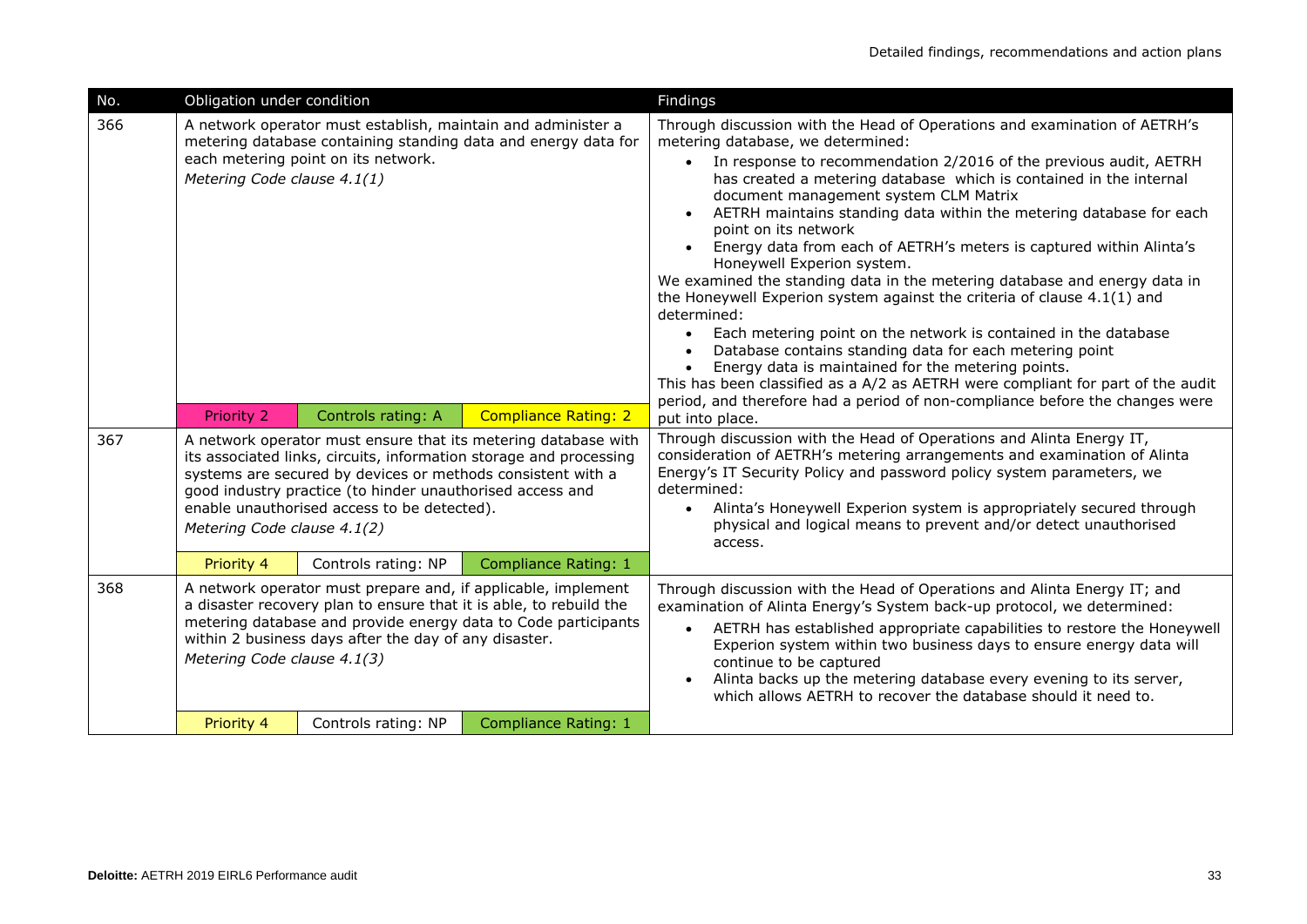| No.              | Obligation under condition                                                                                                                                                                                                                                                                |                                                                                     |                                                                | Findings                                                                                                                                                                                                                                                                                                                                                                                                                                                                                                                                                                                                                                                                                                                                                                    |
|------------------|-------------------------------------------------------------------------------------------------------------------------------------------------------------------------------------------------------------------------------------------------------------------------------------------|-------------------------------------------------------------------------------------|----------------------------------------------------------------|-----------------------------------------------------------------------------------------------------------------------------------------------------------------------------------------------------------------------------------------------------------------------------------------------------------------------------------------------------------------------------------------------------------------------------------------------------------------------------------------------------------------------------------------------------------------------------------------------------------------------------------------------------------------------------------------------------------------------------------------------------------------------------|
| 369              |                                                                                                                                                                                                                                                                                           |                                                                                     | A network operator must ensure that its registry complies with | Obligations 369 and 370                                                                                                                                                                                                                                                                                                                                                                                                                                                                                                                                                                                                                                                                                                                                                     |
|                  |                                                                                                                                                                                                                                                                                           | the Code and the prescribed clause of the market rules.                             |                                                                | Through discussion with the Head of Operations and examination of the                                                                                                                                                                                                                                                                                                                                                                                                                                                                                                                                                                                                                                                                                                       |
|                  | Metering Code clause 4.2(1)                                                                                                                                                                                                                                                               |                                                                                     |                                                                | metering database, we determined:                                                                                                                                                                                                                                                                                                                                                                                                                                                                                                                                                                                                                                                                                                                                           |
| 370              | <b>Priority 2</b><br>the items specified.<br>Metering Code clause 4.3(1)                                                                                                                                                                                                                  | Controls rating: A<br>The standing data for a metering point must comprise at least | <b>Compliance Rating: 2</b>                                    | • In response to recommendation 2/2016 of the previous audit AETRH<br>established a metering database, which includes relevant metering<br>information<br>This database is located in the internal document management system<br><b>CLM Matrix</b><br>The database contained the minimum required information prescribed<br>$\bullet$<br>in the market rules<br>The database contains most of the minimum required standing data<br>specified in Metering Code clause 4.3(1).<br>Examination of the Standing database showed the metering database had all<br>the prerequisite standing data item headings of <i>clause 4.3(1)</i> . However, six<br>columns in the database were left blank:<br>(4) Voltage at metering point<br>$\bullet$<br>(5) Distribution loss factor |
|                  |                                                                                                                                                                                                                                                                                           |                                                                                     |                                                                | $(14)$ NMI<br>(20) Summation scheme values and multipliers<br>(21) Data register coding details                                                                                                                                                                                                                                                                                                                                                                                                                                                                                                                                                                                                                                                                             |
|                  |                                                                                                                                                                                                                                                                                           |                                                                                     |                                                                |                                                                                                                                                                                                                                                                                                                                                                                                                                                                                                                                                                                                                                                                                                                                                                             |
|                  | Priority 2                                                                                                                                                                                                                                                                                | <b>Controls rating: B</b>                                                           | <b>Compliance Rating: 2</b>                                    | (27) Algorithms.                                                                                                                                                                                                                                                                                                                                                                                                                                                                                                                                                                                                                                                                                                                                                            |
|                  | <b>Recommendation 1/2019</b>                                                                                                                                                                                                                                                              |                                                                                     |                                                                | Action Plan 1/2019.                                                                                                                                                                                                                                                                                                                                                                                                                                                                                                                                                                                                                                                                                                                                                         |
|                  | blank:                                                                                                                                                                                                                                                                                    | the applicability of the following columns, which are currently                     | In its metering database AETRH should provide commentary on    | AETRH will update the metering database to provide commentary on standing<br>data items 4, 5, 14, 20, 21 and 27.                                                                                                                                                                                                                                                                                                                                                                                                                                                                                                                                                                                                                                                            |
|                  |                                                                                                                                                                                                                                                                                           |                                                                                     |                                                                | Responsible Person: Head of Operations                                                                                                                                                                                                                                                                                                                                                                                                                                                                                                                                                                                                                                                                                                                                      |
|                  | (4) Voltage at metering point<br>(5) Distribution loss factor                                                                                                                                                                                                                             |                                                                                     |                                                                | Target Date: 31 January 2020                                                                                                                                                                                                                                                                                                                                                                                                                                                                                                                                                                                                                                                                                                                                                |
|                  | (14) NMI meter                                                                                                                                                                                                                                                                            |                                                                                     |                                                                |                                                                                                                                                                                                                                                                                                                                                                                                                                                                                                                                                                                                                                                                                                                                                                             |
|                  |                                                                                                                                                                                                                                                                                           | (20) Summation scheme values and multipliers                                        |                                                                |                                                                                                                                                                                                                                                                                                                                                                                                                                                                                                                                                                                                                                                                                                                                                                             |
|                  |                                                                                                                                                                                                                                                                                           | (21) Data register coding details                                                   |                                                                |                                                                                                                                                                                                                                                                                                                                                                                                                                                                                                                                                                                                                                                                                                                                                                             |
| (27) Algorithms. |                                                                                                                                                                                                                                                                                           |                                                                                     |                                                                |                                                                                                                                                                                                                                                                                                                                                                                                                                                                                                                                                                                                                                                                                                                                                                             |
| 371              | If there is a discrepancy between energy data held in a<br>metering installation and in the metering database, the affected<br>Code participants and the network operator must liaise to<br>determine the most appropriate way to resolve the discrepancy.<br>Metering Code clause 4.4(1) |                                                                                     |                                                                | Obligations 371 and 372<br>Through discussion with the Head of Operations we determined that AETRH has<br>not accessed any other network for the purpose of its Licence throughout the<br>period subject to this audit. Accordingly it has not acted as a Code participant in<br>relation to another network and this obligation is not relevant to this audit.                                                                                                                                                                                                                                                                                                                                                                                                             |
|                  | Priority 5                                                                                                                                                                                                                                                                                | Controls rating: NP                                                                 | Compliance Rating: NR                                          |                                                                                                                                                                                                                                                                                                                                                                                                                                                                                                                                                                                                                                                                                                                                                                             |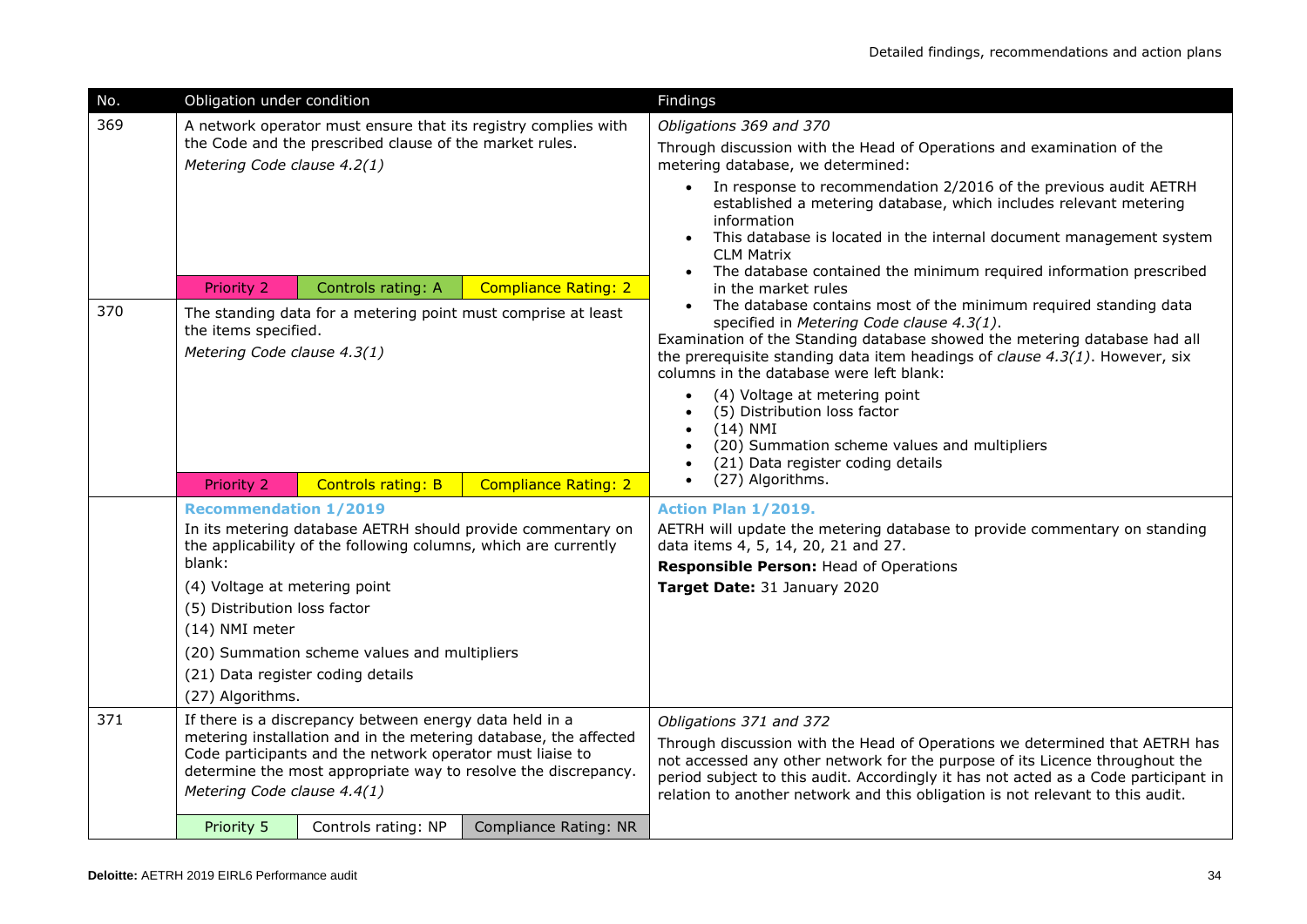| No. | Obligation under condition                                                                                                                                                                                                                                                                                                                                                                                                                                                                                                          |                     |                              | Findings                                                                                                                                                                                                                                                                                                 |
|-----|-------------------------------------------------------------------------------------------------------------------------------------------------------------------------------------------------------------------------------------------------------------------------------------------------------------------------------------------------------------------------------------------------------------------------------------------------------------------------------------------------------------------------------------|---------------------|------------------------------|----------------------------------------------------------------------------------------------------------------------------------------------------------------------------------------------------------------------------------------------------------------------------------------------------------|
| 372 | A Code participant must not knowingly permit the registry to be<br>materially inaccurate.                                                                                                                                                                                                                                                                                                                                                                                                                                           |                     |                              |                                                                                                                                                                                                                                                                                                          |
|     | Metering Code clause 4.5(1)                                                                                                                                                                                                                                                                                                                                                                                                                                                                                                         |                     |                              |                                                                                                                                                                                                                                                                                                          |
|     | Priority 5                                                                                                                                                                                                                                                                                                                                                                                                                                                                                                                          | Controls rating: NP | Compliance Rating: NR        |                                                                                                                                                                                                                                                                                                          |
| 373 | Subject to subclause 5.19(6), if a Code participant, other than a<br>network operator, becomes aware of a change to, or an<br>inaccuracy in, an item of standing data in the registry, then it<br>must notify the network operator and provide details of the<br>change or inaccuracy within the timeframes prescribed.<br>Metering Code clause 4.5(2)                                                                                                                                                                              |                     |                              | Obligations 373 to 376<br>The Head of Operations confirmed that AETRH had not become aware of any<br>inaccuracy in an item of standing data in Horizon Power's metering registry<br>during the period subject to audit.<br>During the period of audit there was no opportunity for a code participant to |
|     | Priority 4                                                                                                                                                                                                                                                                                                                                                                                                                                                                                                                          | Controls rating: NP | <b>Compliance Rating: NR</b> | have visibility of AETRH's standing data, as no code participants had access to                                                                                                                                                                                                                          |
| 374 | If the network operator is notified of a change to, or inaccuracy<br>in, an item of standing data by a Code participant that is the<br>designated source for the item of standing data under Table 2 in<br>clause 4.3(1) then the network operator must update the<br>registry to address the issue.<br>Metering Code clause 4.6(1)                                                                                                                                                                                                 |                     |                              | AETRH's network.                                                                                                                                                                                                                                                                                         |
|     | Priority 4                                                                                                                                                                                                                                                                                                                                                                                                                                                                                                                          | Controls rating: NP | Compliance Rating: NR        |                                                                                                                                                                                                                                                                                                          |
| 375 | If a network operator is notified of a change to or inaccuracy in<br>an item of standing data by a Code participant which is not the<br>designated source for the item of standing data, or otherwise<br>becomes aware of a change to or inaccuracy in an item of<br>standing data, then the network operator must undertake<br>investigations to the standard of good electricity industry<br>practice to determine whether the registry should be updated,<br>and update the registry as required.<br>Metering Code clause 4.6(2) |                     |                              |                                                                                                                                                                                                                                                                                                          |
|     | Priority 4                                                                                                                                                                                                                                                                                                                                                                                                                                                                                                                          | Controls rating: NP | Compliance Rating: NR        |                                                                                                                                                                                                                                                                                                          |
| 376 | If standing data for a metering point is updated in the registry,<br>the network operator must, within 2 business days after the<br>update (or such other time as is specified in the applicable<br>service level agreement) notify the update to the current user<br>and each previous user, if the updated standing data relates to<br>a period or periods when the previous user was the current<br>user.<br>Metering Code clause 4.7<br>Priority 4<br>Controls rating: NP<br>Compliance Rating: NR                              |                     |                              |                                                                                                                                                                                                                                                                                                          |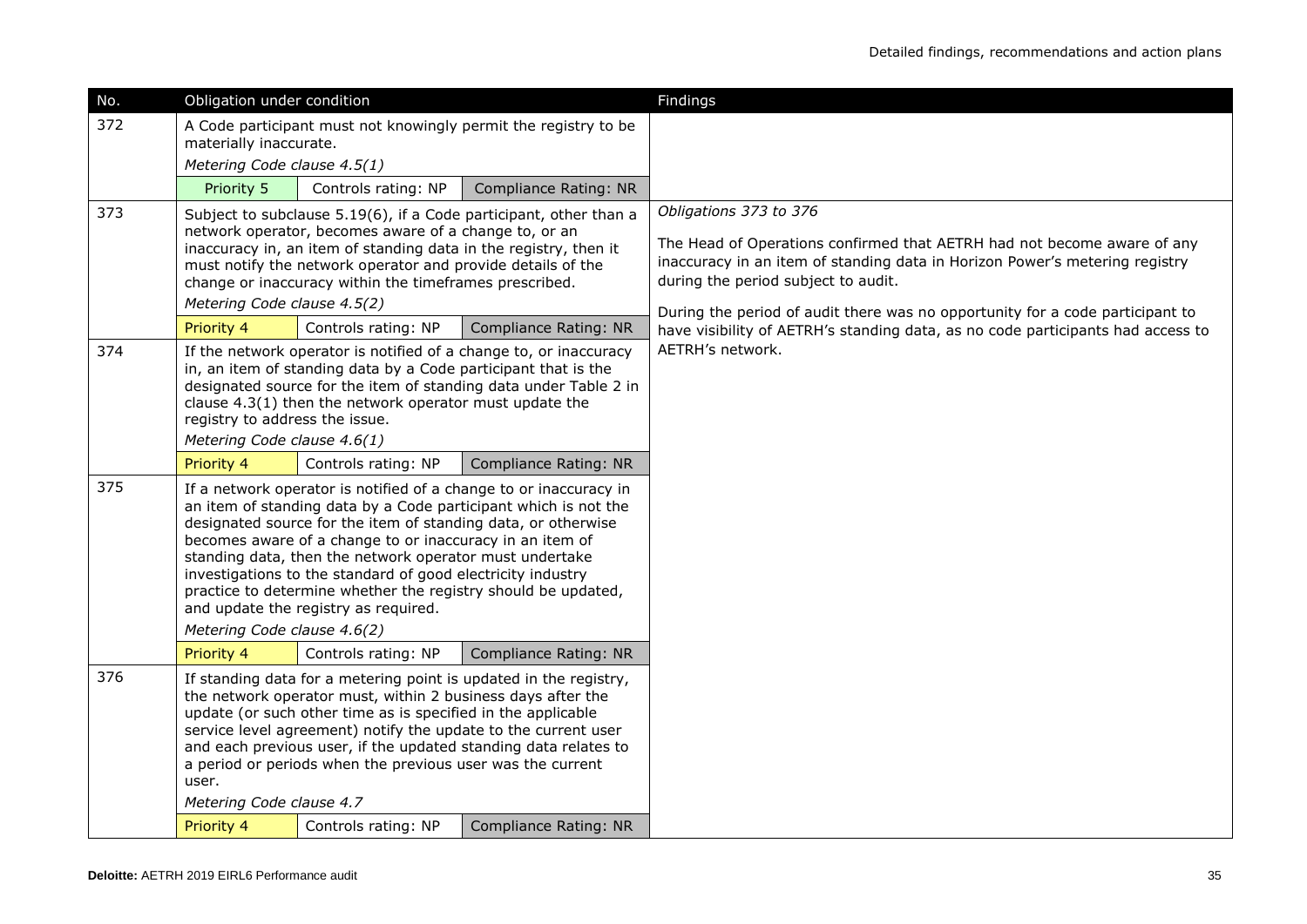| No. | Obligation under condition                                                                                                                                                                                                                                                                                                                                            |                                                                                                                                                                                                                                                 |                                                                  | Findings                                                                                                                                                                                                                                                                                                                           |
|-----|-----------------------------------------------------------------------------------------------------------------------------------------------------------------------------------------------------------------------------------------------------------------------------------------------------------------------------------------------------------------------|-------------------------------------------------------------------------------------------------------------------------------------------------------------------------------------------------------------------------------------------------|------------------------------------------------------------------|------------------------------------------------------------------------------------------------------------------------------------------------------------------------------------------------------------------------------------------------------------------------------------------------------------------------------------|
| 377 |                                                                                                                                                                                                                                                                                                                                                                       | A network operator must allow a user who is a retailer or a                                                                                                                                                                                     |                                                                  | Obligations 377 and 378                                                                                                                                                                                                                                                                                                            |
|     | access.                                                                                                                                                                                                                                                                                                                                                               | generator to have local and, where a suitable communications<br>points at its associated connection points, using a password<br>provided by the network operator that provides 'read only'<br>Electricity Industry Metering Code, clause 4.8(3) | link is installed, remote access to the energy data for metering | During the period subject of audit, no other retailers or generators had access<br>to AETRH's transmission and distribution network.                                                                                                                                                                                               |
|     | Priority 4                                                                                                                                                                                                                                                                                                                                                            | Controls rating: NP                                                                                                                                                                                                                             | <b>Compliance Rating: NR</b>                                     |                                                                                                                                                                                                                                                                                                                                    |
| 378 | A network operator must allow a user who is a retailer or a<br>generator to have access to data held in its metering database<br>for metering points at its associated connection points, by using<br>a password provided by the network operator which provides<br>'read only' access.<br>Electricity Industry Metering Code, clause 4.8(3A)                         |                                                                                                                                                                                                                                                 |                                                                  |                                                                                                                                                                                                                                                                                                                                    |
|     | Priority 4                                                                                                                                                                                                                                                                                                                                                            | Controls rating: NP                                                                                                                                                                                                                             | Compliance Rating: NR                                            |                                                                                                                                                                                                                                                                                                                                    |
| 379 | A network operator must have devices and methods in place<br>that ensure that energy data held in its metering installation is<br>secured from unauthorised local or remote access using the<br>methods prescribed.<br>Metering Code clause 4.8(4)(a)                                                                                                                 |                                                                                                                                                                                                                                                 |                                                                  | Obligations 379 to 381<br>Through discussion with the Head of Operations and Alinta Energy IT,<br>consideration of AETRH's metering arrangements and examination of Alinta<br>Energy's IT Security Policy and password policy system parameters, we<br>determined:                                                                 |
|     | Priority 4                                                                                                                                                                                                                                                                                                                                                            | Controls rating: NP                                                                                                                                                                                                                             | <b>Compliance Rating: 1</b>                                      | Alinta has appropriate methods in place to ensure that relevant data<br>held in its meters and Honeywell Experian system and is appropriately                                                                                                                                                                                      |
| 380 | prescribed.<br>Metering Code clause 4.8(4)(b)                                                                                                                                                                                                                                                                                                                         | ensure that the data held in its metering database is secured<br>from unauthorised local or remote access using the methods                                                                                                                     | A network operator must have devices and methods in place to     | secured through physical and logical means to prevent and/or detect<br>unauthorised access<br>The metering database and associated information is appropriately<br>protected through passwords and other system securities to prevent<br>unauthorised access<br>Alinta Energy business systems are appropriately protected through |
|     | Priority 4                                                                                                                                                                                                                                                                                                                                                            | Controls rating: NP                                                                                                                                                                                                                             | Compliance Rating: 1                                             | passwords and other system securities to prevent unauthorised access.                                                                                                                                                                                                                                                              |
| 381 | Without limiting subclause 4.8(4), a network operator must<br>ensure that electronic passwords and other electronic security<br>controls are only issued to the specified authorised personnel<br>and otherwise keep its records of electronic passwords and<br>other electronic security controls secure from unauthorised<br>access.<br>Metering Code clause 4.8(5) |                                                                                                                                                                                                                                                 |                                                                  |                                                                                                                                                                                                                                                                                                                                    |
|     | Priority 4                                                                                                                                                                                                                                                                                                                                                            | Controls rating: NP                                                                                                                                                                                                                             | <b>Compliance Rating: 1</b>                                      |                                                                                                                                                                                                                                                                                                                                    |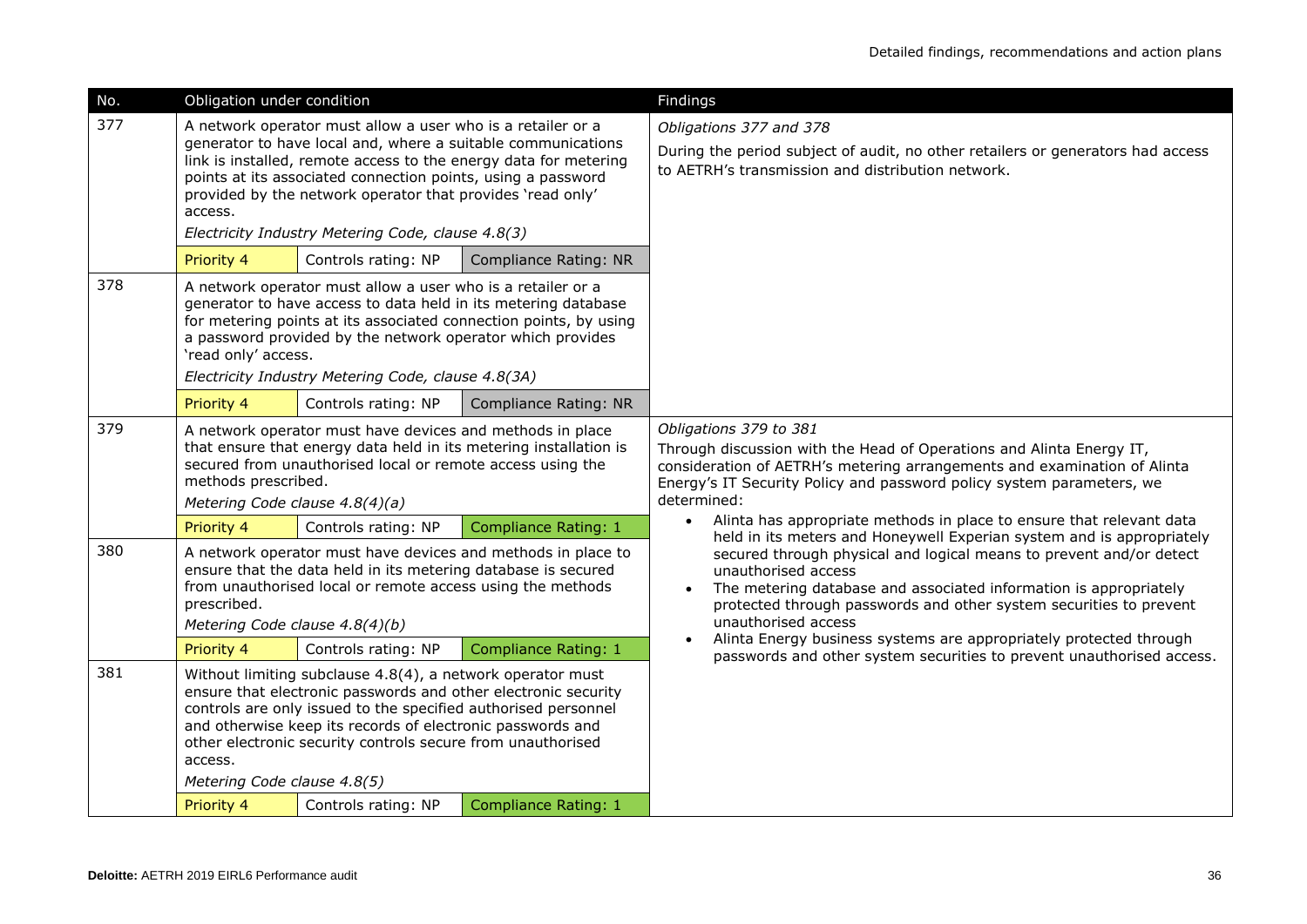| No.        | Obligation under condition                                                                                                                                                                                                                                                                                                                                                                                                                                                                             |                     |                             | Findings                                                                                                                                                                                                                                                                                                                                                                                                                                                                                                                                                             |
|------------|--------------------------------------------------------------------------------------------------------------------------------------------------------------------------------------------------------------------------------------------------------------------------------------------------------------------------------------------------------------------------------------------------------------------------------------------------------------------------------------------------------|---------------------|-----------------------------|----------------------------------------------------------------------------------------------------------------------------------------------------------------------------------------------------------------------------------------------------------------------------------------------------------------------------------------------------------------------------------------------------------------------------------------------------------------------------------------------------------------------------------------------------------------------|
| 382        | A network operator must retain energy data in its metering<br>database for each metering point on its network (including any<br>energy data that has been replaced under subclause 5.24) for at<br>least the periods, and with the level of accessibility, prescribed.<br>Metering Code clause 4.9                                                                                                                                                                                                     |                     |                             | Through discussion with the Head of Operations and Alinta Energy IT; and<br>consideration of AETRH's metering arrangements, we determined:<br>Alinta's Honeywell Experion system is designed to ensure that relevant<br>$\bullet$<br>energy data is retained in a readily accessible format for at least 13<br>months and once archived, indefinitely (i.e. in excess of five years and<br>11 months) in a format that is accessible within a reasonable period of<br>time.                                                                                          |
|            | Priority 4<br><b>Part 5 Metering Services</b>                                                                                                                                                                                                                                                                                                                                                                                                                                                          | Controls rating: NP | <b>Compliance Rating: 1</b> |                                                                                                                                                                                                                                                                                                                                                                                                                                                                                                                                                                      |
| 383<br>384 | A network operator must use all reasonable endeavours to<br>accommodate another Code participant's requirement to obtain<br>a metering service and requirements in connection with the<br>negotiation of a service level agreement.<br>Metering Code clause 5.1 (1)<br>Priority 5<br>Controls rating: NP<br>Compliance Rating: NR<br>Without limiting subclause $5.1(1)$ , a network operator must                                                                                                     |                     |                             | Obligations 383 and 384<br>During the period subject to audit, no other retailers, distributors, generators or<br>users (collectively Code Participants) had access to AETRH's transmission<br>network, or an opportunity to obtain a metering service. Therefore clause 5.1 of<br>the Metering Code did not apply to AETRH's circumstances during the period<br>subject to audit.                                                                                                                                                                                   |
|            | expeditiously and diligently process all requests for a service<br>level agreement and negotiate its terms in good faith and, to<br>the extent reasonably practicable in accordance with good<br>electricity industry practice, permit a Code participant to acquire<br>a metering service containing only those elements of the<br>metering service which the Code participant wishes to acquire.<br>Metering Code clause 5.1(2)<br>Priority 5<br>Controls rating: NP<br><b>Compliance Rating: NR</b> |                     |                             |                                                                                                                                                                                                                                                                                                                                                                                                                                                                                                                                                                      |
| 385        | A network operator must, for each metering point on its<br>network, obtain energy data from the metering installation and<br>transfer the energy data into its metering database by no later<br>than 2 business days after the date for the scheduled meter<br>reading for the metering point (or such other time as is<br>specified in the applicable service level agreement).<br>Metering Code clause 5.3                                                                                           |                     |                             | Obligations 385 to 387<br>Through discussion with the Senior Analyst, Finance - Merchant Energy and<br>consideration of AETRH's metering arrangements, we determined:<br>Energy data collected from meters is immediately transferred to Alinta's<br>$\bullet$<br>Honeywell Experion system<br>Actual meter readings are undertaken on a continuous basis and in 30<br>minute intervals<br>AETRH's use of check meters accommodates the required energy data<br>$\bullet$<br>validation processes<br>Meter readings are only performed by appointed AETRH personnel. |
|            | Priority 4                                                                                                                                                                                                                                                                                                                                                                                                                                                                                             | Controls rating: NP | Compliance Rating: 1        |                                                                                                                                                                                                                                                                                                                                                                                                                                                                                                                                                                      |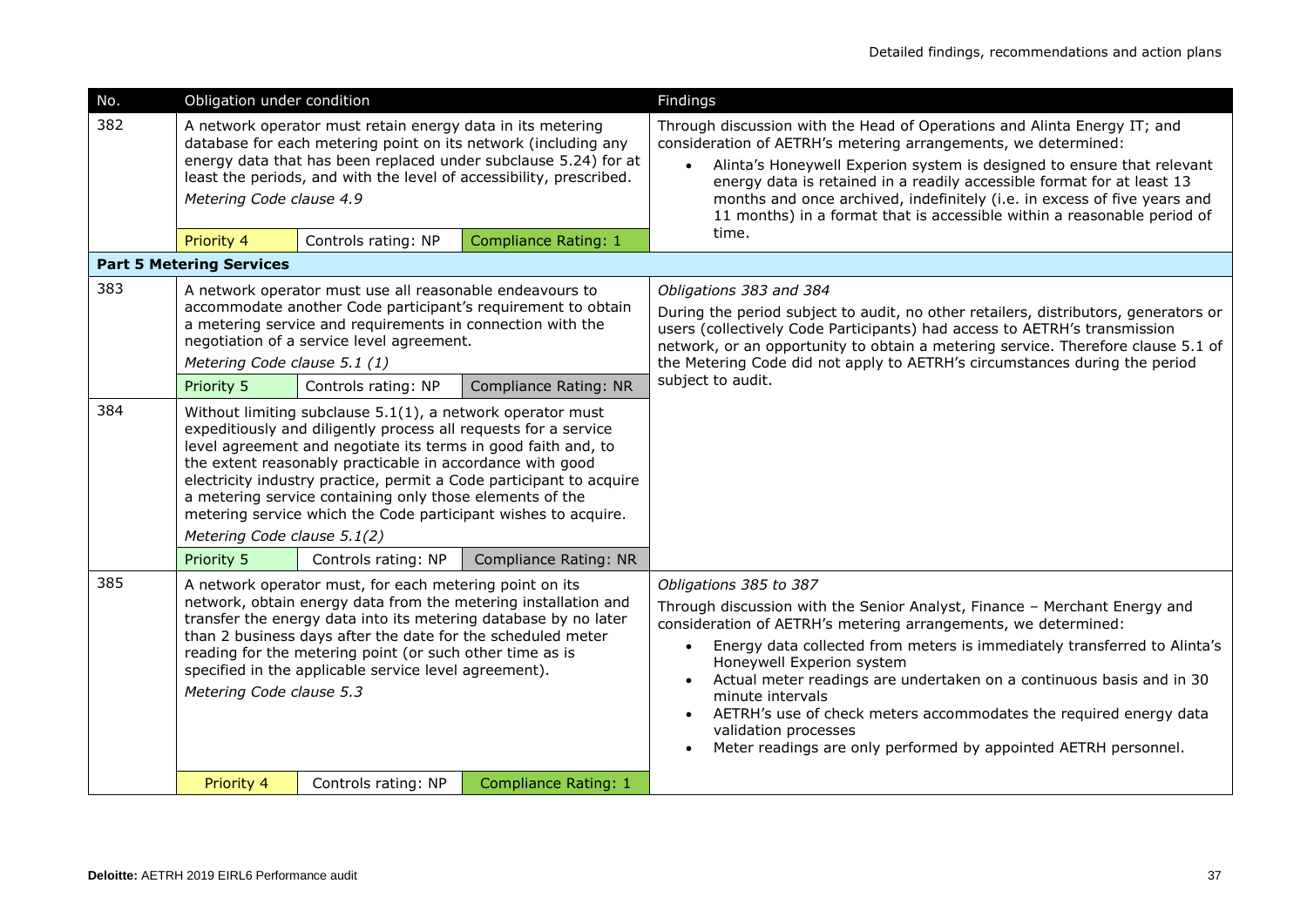| No. | Obligation under condition                                                                                                                                                                                                                                                                                                                                                                                                                                                                             |                                                                                                                                                             |                                                                  | Findings                                                                                                                                                                                                                                                                                                                                                                      |
|-----|--------------------------------------------------------------------------------------------------------------------------------------------------------------------------------------------------------------------------------------------------------------------------------------------------------------------------------------------------------------------------------------------------------------------------------------------------------------------------------------------------------|-------------------------------------------------------------------------------------------------------------------------------------------------------------|------------------------------------------------------------------|-------------------------------------------------------------------------------------------------------------------------------------------------------------------------------------------------------------------------------------------------------------------------------------------------------------------------------------------------------------------------------|
| 386 | A network operator must, for each meter on its network, at<br>least once in every 12 month period, undertake a meter reading<br>that provides an actual value that passes the validation<br>processes in Appendix 2.<br>Metering Code clause 5.4(1)                                                                                                                                                                                                                                                    |                                                                                                                                                             |                                                                  |                                                                                                                                                                                                                                                                                                                                                                               |
|     | Priority 5                                                                                                                                                                                                                                                                                                                                                                                                                                                                                             | Controls rating: NP                                                                                                                                         | <b>Compliance Rating: 1</b>                                      |                                                                                                                                                                                                                                                                                                                                                                               |
| 387 | The meter reading referred to in clause $5.4(1)$ must not be<br>undertaken by the customer associated with the meter, and<br>must be undertaken by a person who is employed or appointed<br>by the network operator and who is suitably skilled in<br>accordance with good electricity industry practice to carry out<br>meter readings.<br>Metering Code clause 5.4(1A)                                                                                                                               |                                                                                                                                                             |                                                                  |                                                                                                                                                                                                                                                                                                                                                                               |
|     | Priority 4                                                                                                                                                                                                                                                                                                                                                                                                                                                                                             | Controls rating: NP                                                                                                                                         | Compliance Rating: 1                                             |                                                                                                                                                                                                                                                                                                                                                                               |
| 388 |                                                                                                                                                                                                                                                                                                                                                                                                                                                                                                        | assist the network operator to comply with the network<br>operator's obligation under subclause 5.4(1).<br>Electricity Industry Metering Code clause 5.4(2) | A user must, when reasonably requested by a network operator,    | The Head of Operations confirmed that AETRH has not accessed any other<br>network for the purpose of its Licence throughout the period subject to this<br>audit. Accordingly it has not acted as a user in relation to another network and<br>this obligation is not relevant to this audit.                                                                                  |
|     | Priority 5                                                                                                                                                                                                                                                                                                                                                                                                                                                                                             | Controls rating: NP                                                                                                                                         | Compliance Rating: NR                                            |                                                                                                                                                                                                                                                                                                                                                                               |
| 389 | Subject to subclause 5.5(2A) (b), a network operator may<br>impose a charge for the provision of data but only if a user has<br>requested the energy data to the extent permitted by, and in<br>accordance with the applicable service level agreement between<br>it and the user, and if a customer has given a direction under<br>subclause 5.17A (1), in accordance with the prescribed<br>conditions.<br>Metering Code clause 5.5(2)<br>Priority 5<br>Controls rating: NP<br>Compliance Rating: NR |                                                                                                                                                             |                                                                  | Obligations 389 and 390<br>Through discussion with the Head of Operations and consideration of AETRH's<br>metering arrangements, we determined:<br>AETRH's PPA with its customer does not allow for it to impose a charge<br>$\bullet$<br>for providing energy data or standing data on request<br>AETRH has not imposed such a charge during the period subject to<br>audit. |
| 390 |                                                                                                                                                                                                                                                                                                                                                                                                                                                                                                        |                                                                                                                                                             | A network operator must not impose a charge for the provision    |                                                                                                                                                                                                                                                                                                                                                                               |
|     | enactment prohibits it doing so.<br>Metering Code clause 5.5(2A)                                                                                                                                                                                                                                                                                                                                                                                                                                       |                                                                                                                                                             | of standing data and for the provision of energy data if another |                                                                                                                                                                                                                                                                                                                                                                               |
|     | Priority 4                                                                                                                                                                                                                                                                                                                                                                                                                                                                                             | Controls rating: NP                                                                                                                                         | Compliance Rating: NR                                            |                                                                                                                                                                                                                                                                                                                                                                               |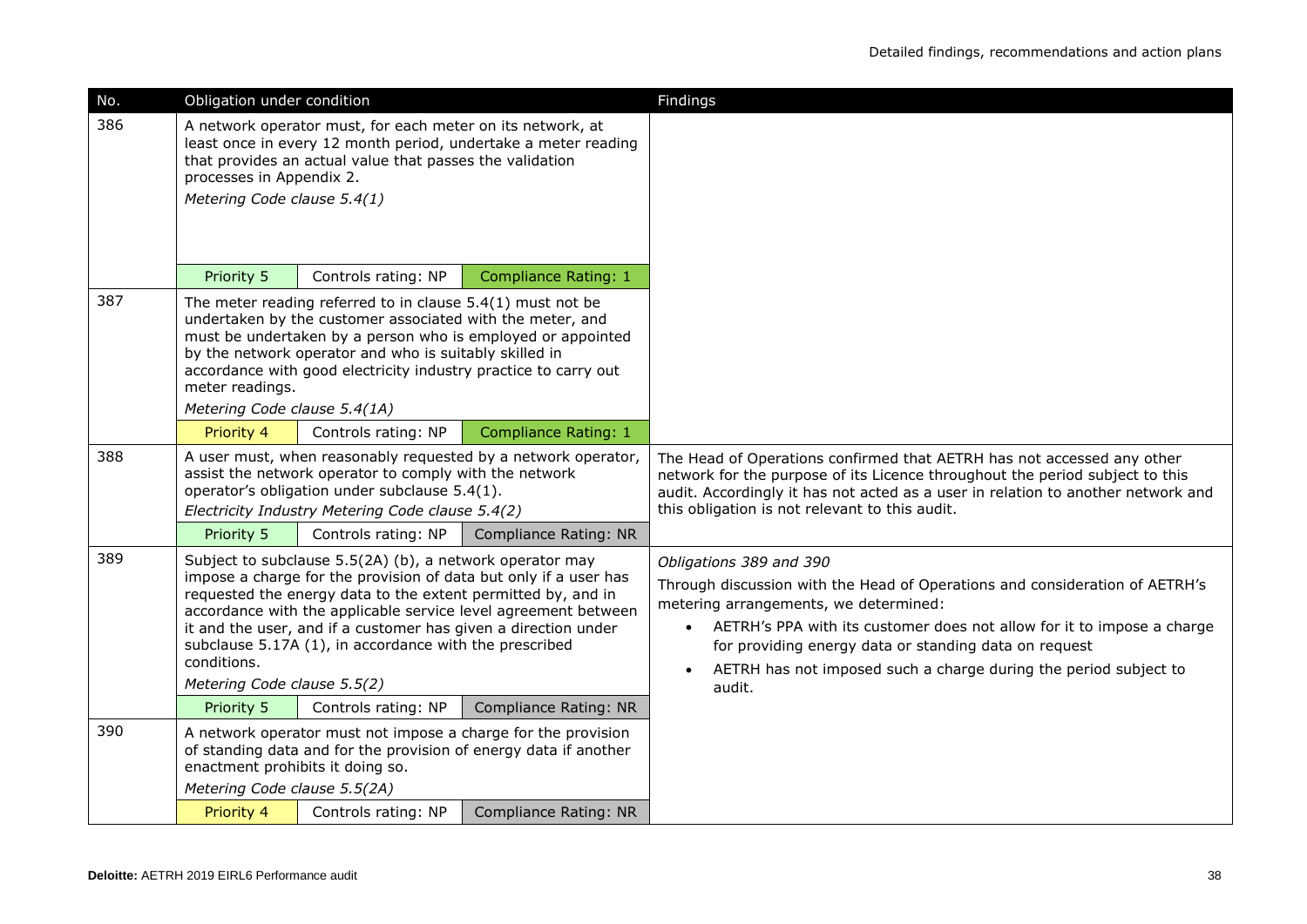| No.        | Obligation under condition                                                                                                                                                                                                                                                                                                                                                                                                                                                                                                                                                                                                                                       |                     |                              | Findings                                                                                                                                                                                                                                                                                                                                                                                                                                                                                                                                                                                                                                                                                                                                                  |
|------------|------------------------------------------------------------------------------------------------------------------------------------------------------------------------------------------------------------------------------------------------------------------------------------------------------------------------------------------------------------------------------------------------------------------------------------------------------------------------------------------------------------------------------------------------------------------------------------------------------------------------------------------------------------------|---------------------|------------------------------|-----------------------------------------------------------------------------------------------------------------------------------------------------------------------------------------------------------------------------------------------------------------------------------------------------------------------------------------------------------------------------------------------------------------------------------------------------------------------------------------------------------------------------------------------------------------------------------------------------------------------------------------------------------------------------------------------------------------------------------------------------------|
| 391<br>392 | Subject to subclause 5.6(2), a network operator must provide<br>validated, and where necessary, substituted or estimated<br>energy data for a metering point to the user for the metering<br>point and the IMO within the timeframes prescribed in subclause<br>$5.6(1)(2)$ .<br>Metering Code clause 5.6(1)<br>Priority 5<br>Controls rating: NP<br><b>Compliance Rating: NR</b><br>If a replacement energy data value is inserted in a metering<br>database for a metering point, the network operator must<br>provide replacement energy data to the user for the metering<br>point and the IMO within the timeframes prescribed.<br>Metering Code clause 5.7 |                     |                              | Obligations 391 and 392<br>Through discussion with the Senior Analyst, Finance - Merchant Energy and<br>consideration of AETRH's metering arrangements, we determined:<br>Energy data, including validated, substituted or estimated data is<br>provided to AETRH's customer in accordance with the PPA<br>As AETRH's network is not part of the wholesale electricity market,<br>AETRH is not required to provide data to the IMO (AEMO)<br>During the period subject to audit, no other users had access to<br>AETRH's transmission network.                                                                                                                                                                                                            |
|            | Priority 4                                                                                                                                                                                                                                                                                                                                                                                                                                                                                                                                                                                                                                                       | Controls rating: NP | <b>Compliance Rating: NR</b> |                                                                                                                                                                                                                                                                                                                                                                                                                                                                                                                                                                                                                                                                                                                                                           |
| 393        | A network operator must provide a user with whatever<br>information the network operator has that is necessary to<br>enable the user to comply with its obligations under the Code of<br>Conduct, within the time necessary for the user to comply with<br>the obligations.<br>Metering Code clause 5.8                                                                                                                                                                                                                                                                                                                                                          |                     |                              | Obligations 393, 394, 397 to 400<br>Through discussion with the Senior Analyst, Finance - Merchant Energy and<br>consideration of AETRH's metering arrangements, we determined:<br>Any related metering information (including dates for the purpose of<br>invoicing) is required to be provided to AETRH's customer in accordance<br>with the PPA<br>During the period subject to audit, no other users had access to<br>$\bullet$<br>AETRH's transmission network<br>No requests for energy data, standing data or bulk standing data have<br>been received by AETRH during the period subject to audit<br>As AETRH's network is not part of the wholesale electricity market,<br>$\bullet$<br>AETRH is not required to provide data to the IMO (AEMO). |
|            | Priority 4                                                                                                                                                                                                                                                                                                                                                                                                                                                                                                                                                                                                                                                       | Controls rating: NP | <b>Compliance Rating: NR</b> |                                                                                                                                                                                                                                                                                                                                                                                                                                                                                                                                                                                                                                                                                                                                                           |
| 394        | A network operator must provide standing data, provided to or<br>obtained by it under this Code, to users where required to do so<br>under any enactment.<br>Metering Code clause 5.9<br>Controls rating: NP<br>Priority 4<br>Compliance Rating: NR                                                                                                                                                                                                                                                                                                                                                                                                              |                     |                              |                                                                                                                                                                                                                                                                                                                                                                                                                                                                                                                                                                                                                                                                                                                                                           |
| 397        | If a user gives a network operator an energy data request for a<br>metering point in accordance with the communication rules and<br>the energy data request relates only to a time or times for<br>which the user was the current user at the metering point, then<br>the a network operator must provide a user with a complete set<br>of energy data for the a metering point within the timeframes<br>prescribed.<br>Metering Code clause 5.12(1)                                                                                                                                                                                                             |                     |                              |                                                                                                                                                                                                                                                                                                                                                                                                                                                                                                                                                                                                                                                                                                                                                           |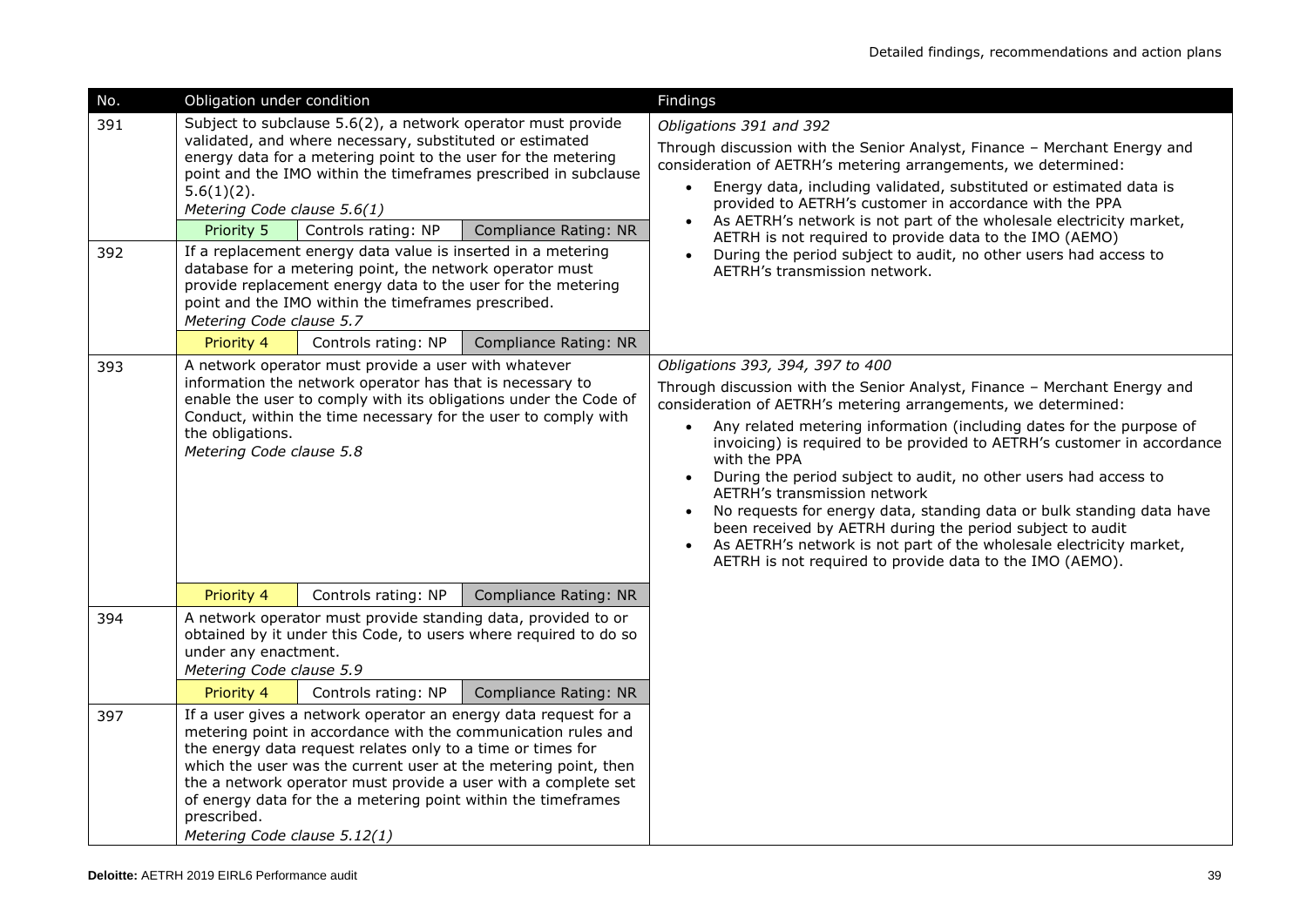| No. | Obligation under condition                                                                                                                                                                                                                                                                                                                                                                                                                         |                                  |                                                                                                                                                                                                                                                                          | Findings                                                                                                                                                                                                                                                                                |
|-----|----------------------------------------------------------------------------------------------------------------------------------------------------------------------------------------------------------------------------------------------------------------------------------------------------------------------------------------------------------------------------------------------------------------------------------------------------|----------------------------------|--------------------------------------------------------------------------------------------------------------------------------------------------------------------------------------------------------------------------------------------------------------------------|-----------------------------------------------------------------------------------------------------------------------------------------------------------------------------------------------------------------------------------------------------------------------------------------|
|     | Priority 4                                                                                                                                                                                                                                                                                                                                                                                                                                         | Controls rating: NP              | <b>Compliance Rating: NR</b>                                                                                                                                                                                                                                             |                                                                                                                                                                                                                                                                                         |
| 398 | If the current user for a metering point gives the network<br>operator a standing data request for the metering point in<br>accordance with the communication rules then the network<br>operator must provide the current user with a complete current<br>set of standing data for a metering point and advise whether<br>there is a communications link for the metering point, within the<br>timeframes prescribed.<br>Metering Code clause 5.13 |                                  |                                                                                                                                                                                                                                                                          |                                                                                                                                                                                                                                                                                         |
|     | Priority 4                                                                                                                                                                                                                                                                                                                                                                                                                                         | Controls rating: NP              | <b>Compliance Rating: NR</b>                                                                                                                                                                                                                                             |                                                                                                                                                                                                                                                                                         |
| 399 | If a user makes a bulk standing data request, the network<br>operator must in accordance with the communication rules,<br>acknowledge receipt of the request and provide the requested<br>standing data within the timeframes prescribed.<br>Metering Code clause 5.14(3)                                                                                                                                                                          |                                  |                                                                                                                                                                                                                                                                          |                                                                                                                                                                                                                                                                                         |
|     | Priority 4                                                                                                                                                                                                                                                                                                                                                                                                                                         | Controls rating: NP              | Compliance Rating: NR                                                                                                                                                                                                                                                    |                                                                                                                                                                                                                                                                                         |
| 400 | Metering Code clause 5.15                                                                                                                                                                                                                                                                                                                                                                                                                          | with the requirements specified. | If a network operator provides energy data to a user or the IMO<br>it must also provide the date of the meter reading in accordance                                                                                                                                      |                                                                                                                                                                                                                                                                                         |
|     | Priority 4                                                                                                                                                                                                                                                                                                                                                                                                                                         | Controls rating: NP              | Compliance Rating: NR                                                                                                                                                                                                                                                    |                                                                                                                                                                                                                                                                                         |
| 402 | A user must provide standing data and validated, and where<br>necessary substituted or estimated, energy data to the user's<br>customer to which that information relates where the user is<br>required by an enactment or an agreement to do so for billing<br>purposes or for the purpose of providing metering services to<br>the customer.<br>Electricity Industry Metering Code clause 5.17(1)                                                |                                  |                                                                                                                                                                                                                                                                          | Through discussion with the Senior Analyst, Finance - Merchant Energy and<br>consideration of AETRH's metering arrangements, we determined that standing<br>data and validated energy data is provided to AETRH's customer in accordance<br>with the PPA, for the purpose of invoicing. |
|     | Priority 4                                                                                                                                                                                                                                                                                                                                                                                                                                         | Controls rating: NP              | <b>Compliance Rating: 1</b>                                                                                                                                                                                                                                              |                                                                                                                                                                                                                                                                                         |
| 403 | (2).<br>Metering Code clause 5.17A(1)                                                                                                                                                                                                                                                                                                                                                                                                              |                                  | A network operator must provide data for a metering point from<br>its metering database to a person if (and to the extent that) the<br>customer associated with the metering point gives the network<br>operator a direction to do so that complies with subclause 5.17A | Obligations 403 and 404<br>The Senior Analyst, Finance - Merchant Energy confirmed that during the<br>period subject to audit, AETRH did not receive any directions from its customer<br>to provide data for a metering point from its metering database.                               |
|     | Priority 4                                                                                                                                                                                                                                                                                                                                                                                                                                         | Controls rating: NP              | Compliance Rating: NR                                                                                                                                                                                                                                                    |                                                                                                                                                                                                                                                                                         |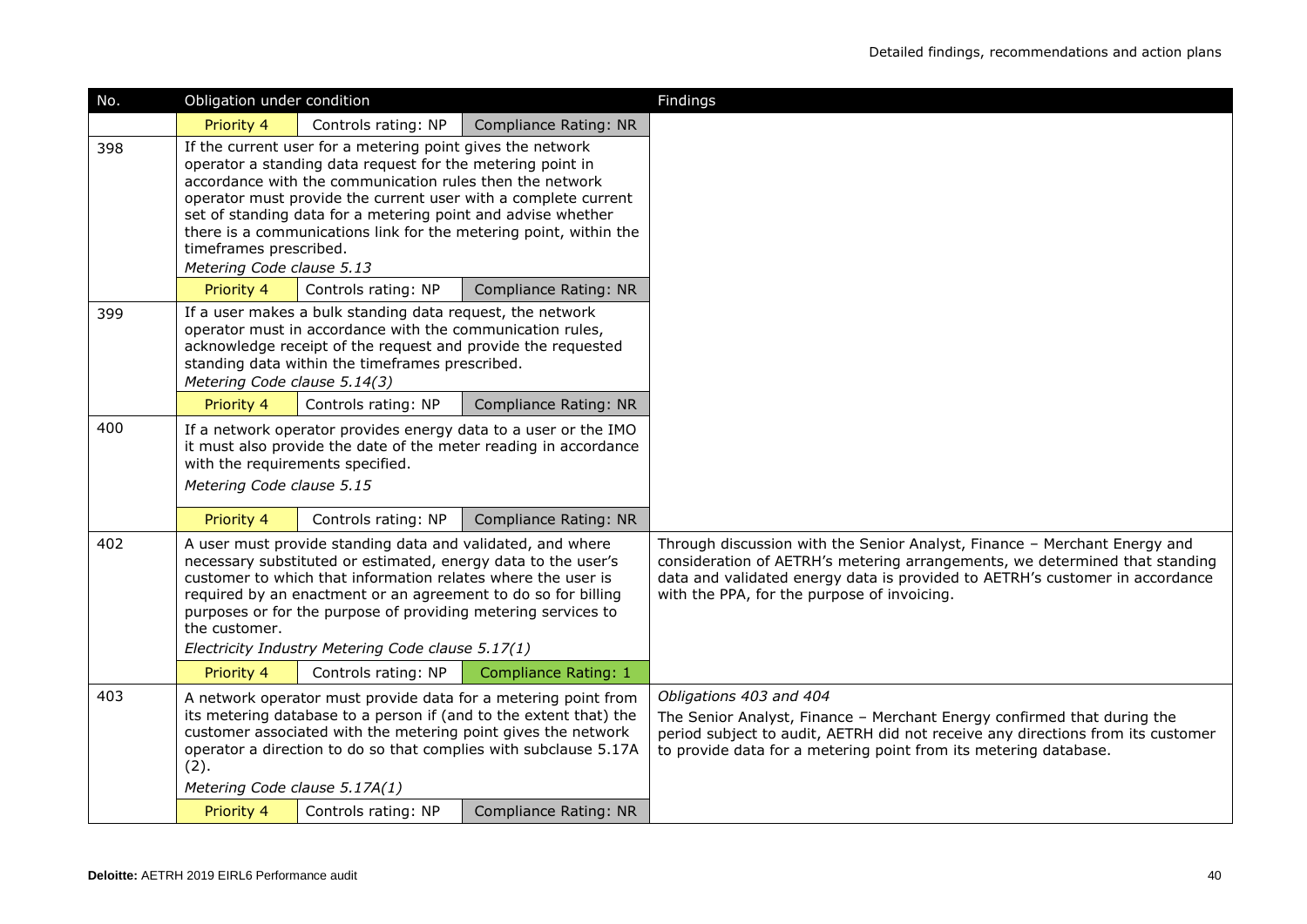| No. | Obligation under condition                                                                                                                                                                                                                                                                                                                                                                                             |                                                                                                                                                                                  |                                                                    | Findings                                                                                                                                                                                                                                                                                                                                   |
|-----|------------------------------------------------------------------------------------------------------------------------------------------------------------------------------------------------------------------------------------------------------------------------------------------------------------------------------------------------------------------------------------------------------------------------|----------------------------------------------------------------------------------------------------------------------------------------------------------------------------------|--------------------------------------------------------------------|--------------------------------------------------------------------------------------------------------------------------------------------------------------------------------------------------------------------------------------------------------------------------------------------------------------------------------------------|
| 404 |                                                                                                                                                                                                                                                                                                                                                                                                                        | A network operator must comply with a direction under<br>subclause 5.17A (1) within the timeframes prescribed.                                                                   |                                                                    |                                                                                                                                                                                                                                                                                                                                            |
|     | Metering Code clause 5.17A(3)                                                                                                                                                                                                                                                                                                                                                                                          |                                                                                                                                                                                  |                                                                    |                                                                                                                                                                                                                                                                                                                                            |
|     | Priority 4                                                                                                                                                                                                                                                                                                                                                                                                             | Controls rating: NP                                                                                                                                                              | Compliance Rating: NR                                              |                                                                                                                                                                                                                                                                                                                                            |
| 405 | If a user collects or receives information regarding a change in<br>the energisation status of a metering point then the user must<br>provide the network operator with the prescribed information,<br>including the stated attributes, within the timeframes<br>prescribed.<br>Electricity Industry Metering Code clause 5.18                                                                                         |                                                                                                                                                                                  |                                                                    | Obligations 405-408<br>The Senior Analyst, Finance - Merchant Energy confirmed that AETRH has not<br>accessed any other network for the purpose of its Licence throughout the period<br>subject to this audit. Accordingly it has not acted as a user in relation to<br>another network and this obligation is not relevant to this audit. |
|     | Priority 4                                                                                                                                                                                                                                                                                                                                                                                                             | Controls rating: NP                                                                                                                                                              | Compliance Rating: NR                                              |                                                                                                                                                                                                                                                                                                                                            |
| 406 | A user must, when requested by the network operator acting in<br>accordance with good electricity industry practice, use<br>reasonable endeavours to collect information from customers, if<br>any, that assists the network operator in meeting its obligations<br>described in the Code and elsewhere, and provide that<br>information to the network operator.<br>Electricity Industry Metering Code clause 5.19(1) |                                                                                                                                                                                  |                                                                    |                                                                                                                                                                                                                                                                                                                                            |
|     | Priority 5                                                                                                                                                                                                                                                                                                                                                                                                             | Controls rating: NP                                                                                                                                                              | <b>Compliance Rating: NR</b>                                       |                                                                                                                                                                                                                                                                                                                                            |
| 407 |                                                                                                                                                                                                                                                                                                                                                                                                                        | record of the prescribed information in relation to the site of<br>each connection point with which the user is associated.<br>Electricity Industry Metering Code clause 5.19(2) | A user must, to the extent that it is able, collect and maintain a |                                                                                                                                                                                                                                                                                                                                            |
|     | Priority 5                                                                                                                                                                                                                                                                                                                                                                                                             | Controls rating: NP                                                                                                                                                              | <b>Compliance Rating: NR</b>                                       |                                                                                                                                                                                                                                                                                                                                            |
| 408 | Subject to subclauses 5.19(3A) and 5.19(6), the user must,<br>within 1 business day after becoming aware of any change in an<br>attribute described in subclause 5.19(2), notify the network<br>operator of the change.<br>Electricity Industry Metering Code clause 5.19(3)                                                                                                                                           |                                                                                                                                                                                  |                                                                    |                                                                                                                                                                                                                                                                                                                                            |
|     | Priority 4                                                                                                                                                                                                                                                                                                                                                                                                             | Controls rating: NP                                                                                                                                                              | Compliance Rating: NR                                              |                                                                                                                                                                                                                                                                                                                                            |
| 409 | A network operator must give notice to a user, or (if there is a<br>different current user) the current user, acknowledging receipt<br>of any customer, site or address attributes from the user within<br>the timeframes prescribed.<br>Electricity Industry Metering Code clause 5.19(5)                                                                                                                             |                                                                                                                                                                                  |                                                                    | There are no other users on AETRH's network. Accordingly, AETRH had no<br>obligations under clause 5.19(5) of the Metering Code for the period subject to<br>audit.                                                                                                                                                                        |
|     | Priority 4                                                                                                                                                                                                                                                                                                                                                                                                             | Controls rating: NP                                                                                                                                                              | <b>Compliance Rating: NR</b>                                       |                                                                                                                                                                                                                                                                                                                                            |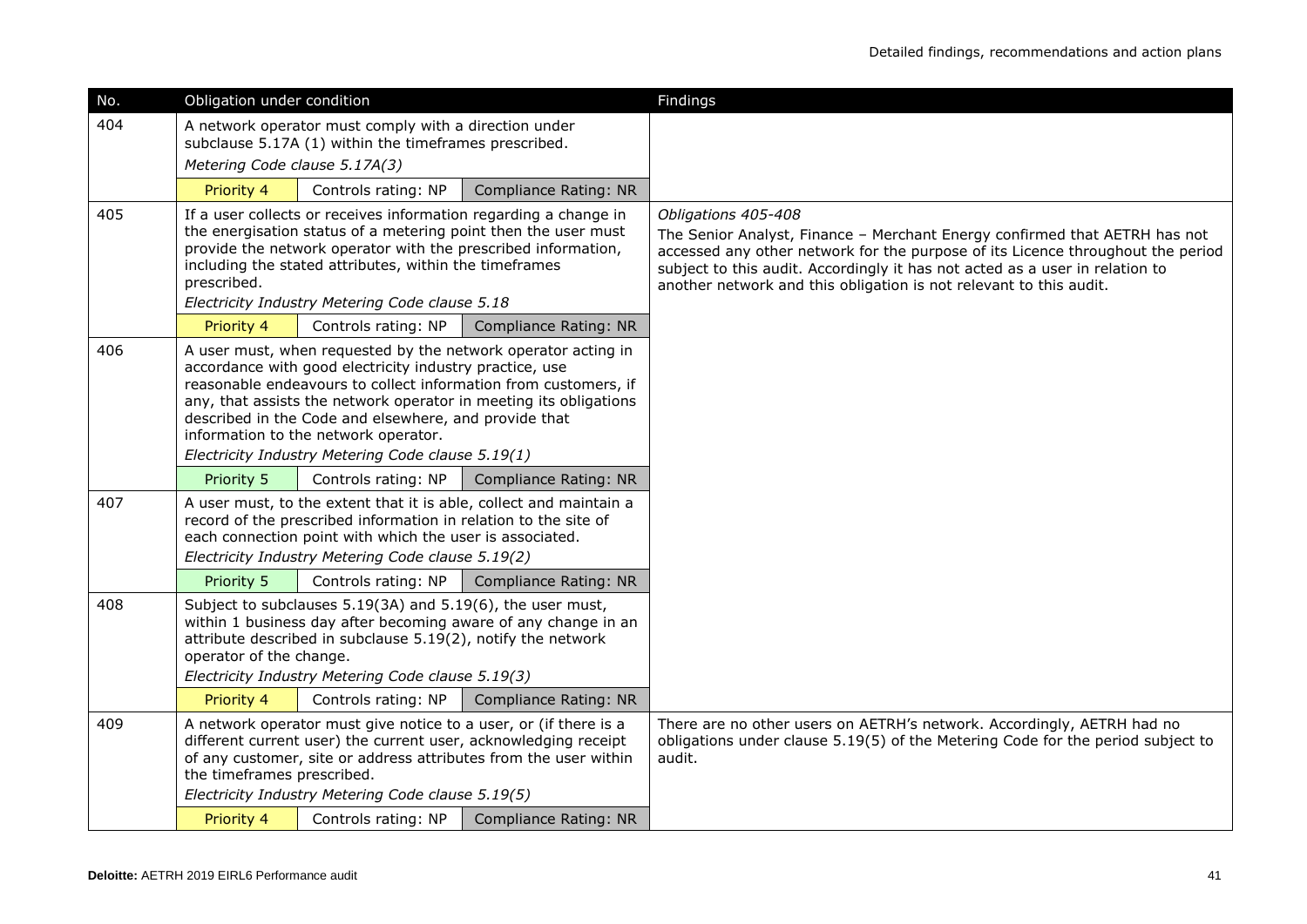| No. | Obligation under condition                                                                                                                                                                                                                                                                                                                                                                                                                     |                     |                              | Findings                                                                                                                                                                                                                                                                                                               |
|-----|------------------------------------------------------------------------------------------------------------------------------------------------------------------------------------------------------------------------------------------------------------------------------------------------------------------------------------------------------------------------------------------------------------------------------------------------|---------------------|------------------------------|------------------------------------------------------------------------------------------------------------------------------------------------------------------------------------------------------------------------------------------------------------------------------------------------------------------------|
| 410 | The user must use reasonable endeavours to ensure that it does<br>not notify the network operator of a change in an attribute<br>described in subclause 5.19(2) that results from the provision of<br>standing data by the network operator to the user.<br>Electricity Industry Metering Code clause 5.19(6)                                                                                                                                  |                     |                              | AETRH has not acted as a user on any other network. Accordingly, AETRH had<br>no obligations under clause 5.19(6) of the Metering Code for the period subject<br>to audit.                                                                                                                                             |
|     | Priority 5                                                                                                                                                                                                                                                                                                                                                                                                                                     | Controls rating: NP | <b>Compliance Rating: NR</b> |                                                                                                                                                                                                                                                                                                                        |
| 411 | A network operator must, by not later than 6 months after the<br>date this Code applies to the network operator, develop, in<br>accordance with the communication rules, an Energy Data<br>Verification Request Form.<br>Metering Code clause 5.20(1)                                                                                                                                                                                          |                     |                              | Obligations 411 and 412<br>Through consultation with the Head of Operations and examination of AETRH's<br>Energy Data Verification Required Form, it was determined:<br>In response to recommendation 2/2016 of the previous audit, AETRH<br>created an Energy Data Verification Request Form during the audit         |
|     | Priority 2                                                                                                                                                                                                                                                                                                                                                                                                                                     | Controls rating: A  | <b>Compliance Rating: 2</b>  | period                                                                                                                                                                                                                                                                                                                 |
| 412 | An Energy Data Verification Request Form must require a Code<br>participant to provide the information prescribed.<br>Metering Code clause 5.20(2)                                                                                                                                                                                                                                                                                             |                     |                              | The Request Form was developed and placed in the internal document<br>management system, CLM Matrix on Sept 2017<br>The Request Form contains the communication rule requirements<br>prescribed by section 5.20(1) (2) of the Code.<br>This has been classified as a A/2 as AETRH were compliant for part of the audit |
|     | Priority 4                                                                                                                                                                                                                                                                                                                                                                                                                                     | Controls rating: NP | <b>Compliance Rating: 1</b>  | period, and therefore had a period of non-compliance before the changes were<br>put into place.                                                                                                                                                                                                                        |
| 413 | If a Code participant requests verification of energy data under<br>subclause 5.20(3), the network operator must, in accordance<br>with the metrology procedure, subject to subclause 5.20(5), use<br>reasonable endeavours to verify energy data and inform the<br>requesting Code participant of the result of the verification and<br>provide the verified energy data within the timeframes<br>prescribed.<br>Metering Code clause 5.20(4) |                     |                              | The Senior Analyst, Finance - Merchant Energy confirmed that during the<br>period subject to audit, AETRH did not receive any request for verification of<br>energy data.                                                                                                                                              |
|     | Priority 4                                                                                                                                                                                                                                                                                                                                                                                                                                     | Controls rating: NP | Compliance Rating: NR        |                                                                                                                                                                                                                                                                                                                        |
| 414 | A network operator must comply with any reasonable request<br>under subclause 5.21(1)<br>Metering Code clause 5.21(2)                                                                                                                                                                                                                                                                                                                          |                     |                              | Obligations 414 and 415<br>The Head of Operations and Senior Analyst, Finance - Merchant Energy<br>confirmed that during the period subject to audit, AETRH did not receive any                                                                                                                                        |
|     | Priority 4                                                                                                                                                                                                                                                                                                                                                                                                                                     | Controls rating: NP | <b>Compliance Rating: NR</b> | request for a test or audit of the accuracy of a metering installation, the energy<br>data from the metering installation and/or the standing data from the metering                                                                                                                                                   |
| 415 | A test or audit under subclause $5.21(1)$ is to be conducted in<br>accordance with the metrology procedure and the applicable<br>service level agreement.                                                                                                                                                                                                                                                                                      |                     |                              | installation.                                                                                                                                                                                                                                                                                                          |
|     | Metering Code clause 5.21(4)                                                                                                                                                                                                                                                                                                                                                                                                                   | Controls rating: NP | Compliance Rating: NR        |                                                                                                                                                                                                                                                                                                                        |
|     | Priority 4                                                                                                                                                                                                                                                                                                                                                                                                                                     |                     |                              |                                                                                                                                                                                                                                                                                                                        |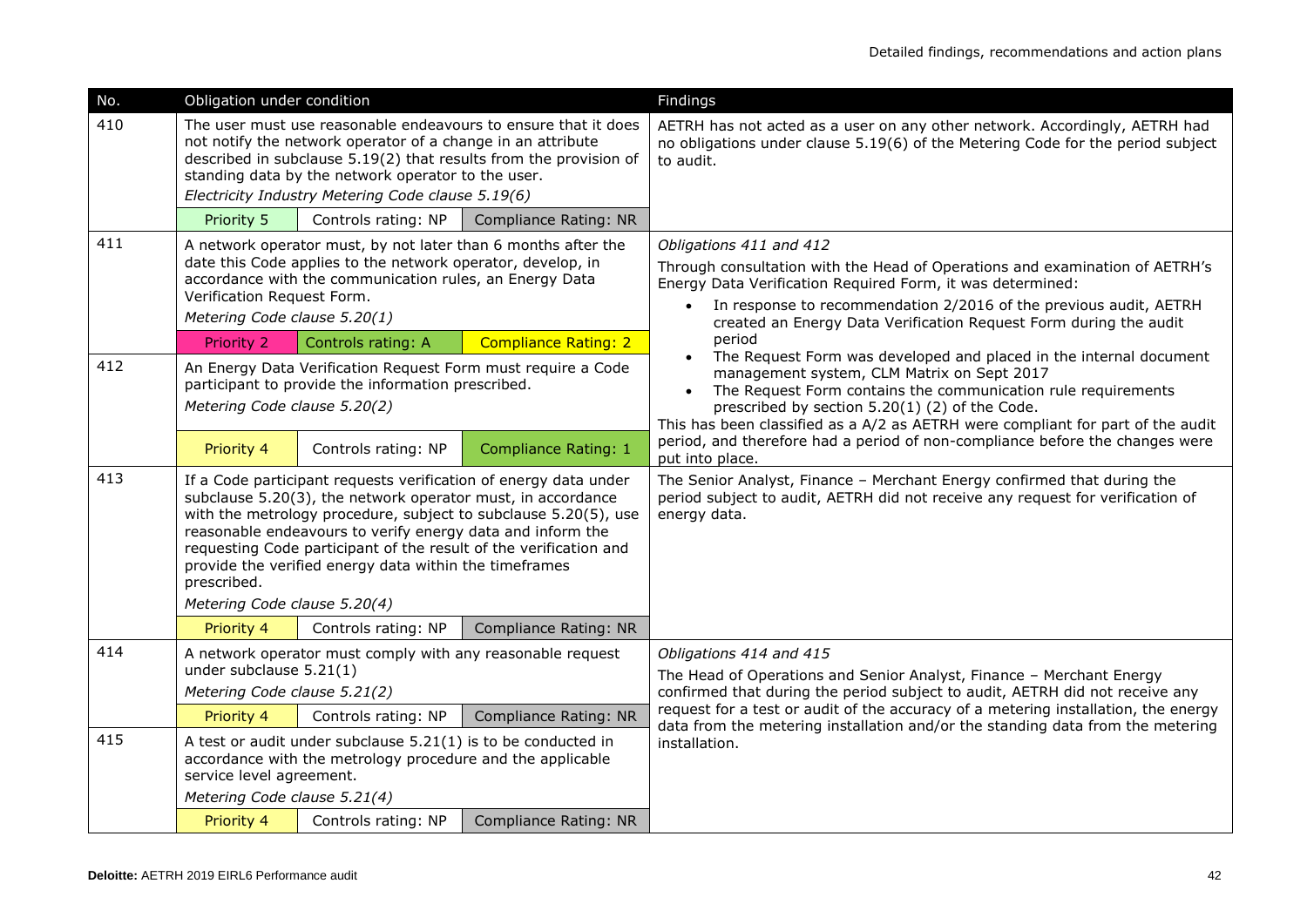| No. | Obligation under condition                                                                                                                                                                                                                                                                                                                                                                                                                                                                                                                     |                                                                                                                                                                                                                                           |                                                                  | Findings                                                                                                                                                                                                                                                                                                                                                         |
|-----|------------------------------------------------------------------------------------------------------------------------------------------------------------------------------------------------------------------------------------------------------------------------------------------------------------------------------------------------------------------------------------------------------------------------------------------------------------------------------------------------------------------------------------------------|-------------------------------------------------------------------------------------------------------------------------------------------------------------------------------------------------------------------------------------------|------------------------------------------------------------------|------------------------------------------------------------------------------------------------------------------------------------------------------------------------------------------------------------------------------------------------------------------------------------------------------------------------------------------------------------------|
| 416 |                                                                                                                                                                                                                                                                                                                                                                                                                                                                                                                                                | A Code participant must not request a test or audit under<br>test or audit relates to a time or times at which the user was<br>the current user or the Code participant is the IMO.<br>Electricity Industry Metering Code, clause 5.21(5) | subclause 5.21(1) unless the Code participant is a user and the  | Obligations 416 and 417<br>Through discussions with the Head of Operations, we determined AETRH has<br>not acted as a user on any other networks. Accordingly, AETRH had no<br>obligations under clause 5.25 (5) (6) for the period subject to audit.                                                                                                            |
|     | Priority 4                                                                                                                                                                                                                                                                                                                                                                                                                                                                                                                                     | Controls rating: NP                                                                                                                                                                                                                       | <b>Compliance Rating: NR</b>                                     |                                                                                                                                                                                                                                                                                                                                                                  |
| 417 | agreement.                                                                                                                                                                                                                                                                                                                                                                                                                                                                                                                                     | A Code participant must not make a request under subclause<br>5.21(1) that is inconsistent with any access arrangement or<br>Electricity Industry Metering Code, clause 5.21(6)                                                           |                                                                  |                                                                                                                                                                                                                                                                                                                                                                  |
|     | Priority 4                                                                                                                                                                                                                                                                                                                                                                                                                                                                                                                                     | Controls rating: NP                                                                                                                                                                                                                       | <b>Compliance Rating: NR</b>                                     |                                                                                                                                                                                                                                                                                                                                                                  |
| 418 | A network operator may only impose a charge for the testing of<br>the metering installations, or auditing of information from the<br>meters associated with the metering installations, or both, in<br>accordance with the applicable service level agreement between<br>it and the user.<br>Metering Code clause 5.21(8)                                                                                                                                                                                                                      |                                                                                                                                                                                                                                           |                                                                  | Obligations 418 to 421<br>Through discussion with the Head of Operations and consideration of AETRH's<br>metering arrangements, we determined:<br>AETRH's PPA with its customer does not provide for AETRH to impose a<br>charge for undertaking a test of metering installations and/or auditing<br>of information from the meters associated with the metering |
|     | Priority 4                                                                                                                                                                                                                                                                                                                                                                                                                                                                                                                                     | Controls rating: NP                                                                                                                                                                                                                       | Compliance Rating: NR                                            | installations<br>AETRH has not imposed such a charge during the period subject to                                                                                                                                                                                                                                                                                |
| 419 | Any written service level agreement entered into under<br>subclause 5.21(7), must include a provision that no charge is to<br>be imposed if the test or audit reveals a non-compliance with<br>this Code.<br>Metering Code clause 5.21(9)                                                                                                                                                                                                                                                                                                      |                                                                                                                                                                                                                                           |                                                                  | audit.<br>The Head of Operations confirmed that during the period subject to audit,<br>AETRH did not receive any request for a test or audit of the accuracy of a<br>metering installation, the energy data from the metering installation and/or the<br>standing data from the metering installation.                                                           |
|     | Priority 4                                                                                                                                                                                                                                                                                                                                                                                                                                                                                                                                     | Controls rating: NP                                                                                                                                                                                                                       | <b>Compliance Rating: NR</b>                                     |                                                                                                                                                                                                                                                                                                                                                                  |
| 420 | If a test or audit shows that the accuracy of the metering<br>installation or information from the meter associated with the<br>metering installation does not comply with the requirements<br>under this Code, the network operator must advise the affected<br>parties as soon as practicable of errors detected under a test or<br>audit, the possible duration of the errors, and must restore the<br>accuracy of the metering installation in accordance with the<br>applicable service level agreement.<br>Metering Code clause 5.21(11) |                                                                                                                                                                                                                                           |                                                                  |                                                                                                                                                                                                                                                                                                                                                                  |
|     | Priority 4                                                                                                                                                                                                                                                                                                                                                                                                                                                                                                                                     | Controls rating: NP                                                                                                                                                                                                                       | Compliance Rating: NR                                            |                                                                                                                                                                                                                                                                                                                                                                  |
| 421 | metering installation.                                                                                                                                                                                                                                                                                                                                                                                                                                                                                                                         | altered except during accuracy testing and calibration of a                                                                                                                                                                               | The original stored error correction data in a meter must not be |                                                                                                                                                                                                                                                                                                                                                                  |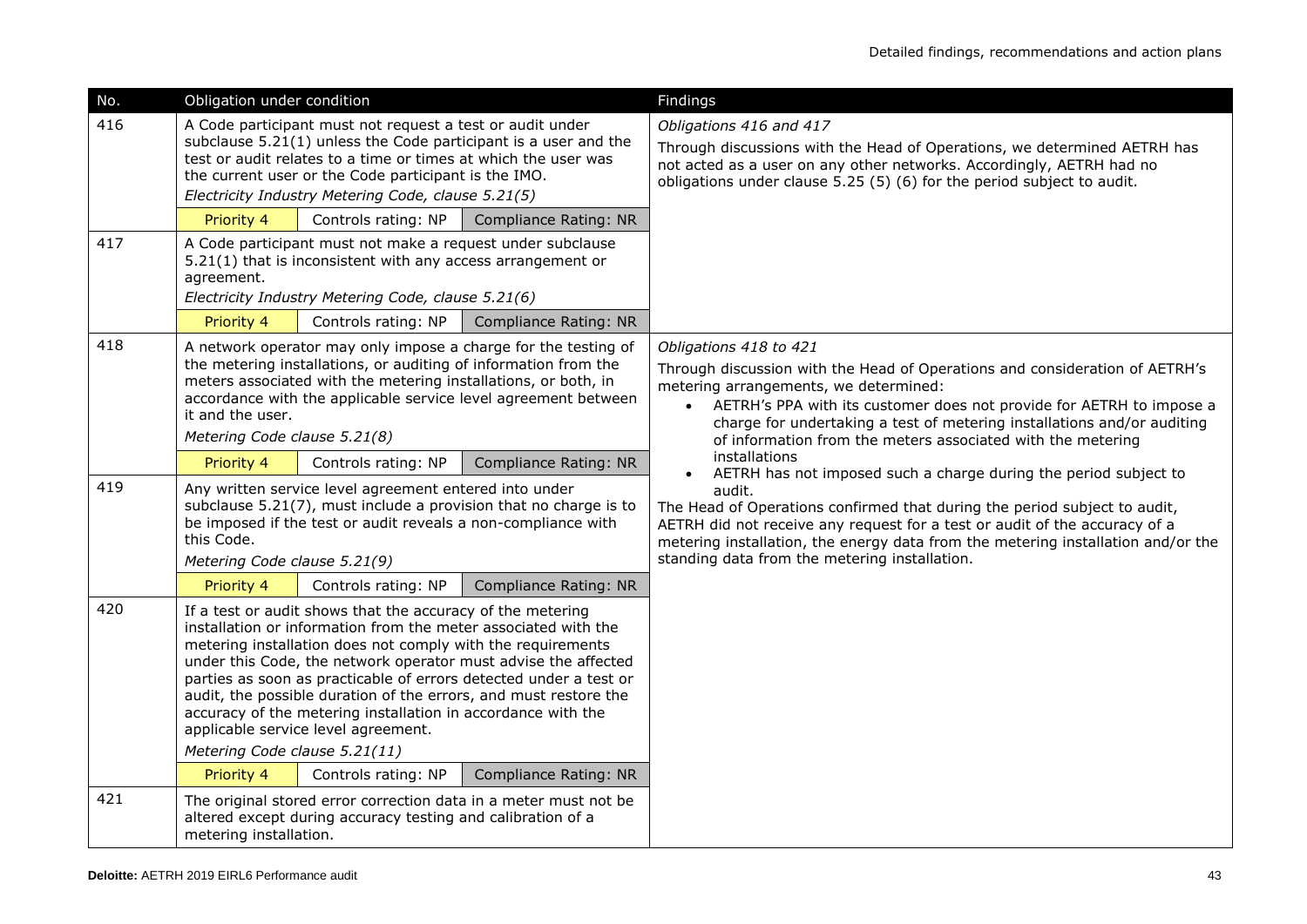| No. | Obligation under condition                                                                                                                                                                                                                                                                                                                                   |                                                                                                                                                                                                                                                            |                                                                 | Findings                                                                                                                                                                                                                                                                                                                                                                                                                                                                                                                                                                                                                                                                                                                                                                                                                                                                     |
|-----|--------------------------------------------------------------------------------------------------------------------------------------------------------------------------------------------------------------------------------------------------------------------------------------------------------------------------------------------------------------|------------------------------------------------------------------------------------------------------------------------------------------------------------------------------------------------------------------------------------------------------------|-----------------------------------------------------------------|------------------------------------------------------------------------------------------------------------------------------------------------------------------------------------------------------------------------------------------------------------------------------------------------------------------------------------------------------------------------------------------------------------------------------------------------------------------------------------------------------------------------------------------------------------------------------------------------------------------------------------------------------------------------------------------------------------------------------------------------------------------------------------------------------------------------------------------------------------------------------|
|     | Metering Code clause 5.21(12)                                                                                                                                                                                                                                                                                                                                |                                                                                                                                                                                                                                                            |                                                                 |                                                                                                                                                                                                                                                                                                                                                                                                                                                                                                                                                                                                                                                                                                                                                                                                                                                                              |
|     | Priority 4                                                                                                                                                                                                                                                                                                                                                   | Controls rating: NP                                                                                                                                                                                                                                        | <b>Compliance Rating: NR</b>                                    |                                                                                                                                                                                                                                                                                                                                                                                                                                                                                                                                                                                                                                                                                                                                                                                                                                                                              |
| 422 | Appendix 3.<br>Metering Code clause 5.22(1)                                                                                                                                                                                                                                                                                                                  | A network operator must validate energy data in accordance<br>procedures set out in Appendix 2 and must, where necessary,<br>substitute and estimate energy data under this Code applying,<br>as a minimum, the prescribed rules and procedures set out in | with this Code applying, as a minimum, the prescribed rules and | Through discussion with the Head of Operations and consideration of AETRH's<br>metering arrangements, we determined:<br>AETRH uses parallel check meters for each of its metering installations,<br>$\bullet$<br>which are Type 1 metering installations<br>Energy data is validated in accordance with the prescribed rules and<br>procedures as set out in Appendix 2 of the Metering Code<br>Although AETRH applies energy data validation process in accordance<br>with its obligations under its customer's PPA, AETRH has not completed<br>recommendation 2/2016 of the previous audit, regarding the creation of<br>a metering management plan for demonstrating its compliance with the<br>specifications of the National Measurement Institute under the National<br>Measurements Act.<br>Refer to summary findings, recommendation and action plan at Issue 2/2019 |
|     | Priority 4                                                                                                                                                                                                                                                                                                                                                   | <b>Controls rating: B</b>                                                                                                                                                                                                                                  | <b>Compliance Rating: 2</b>                                     | above.                                                                                                                                                                                                                                                                                                                                                                                                                                                                                                                                                                                                                                                                                                                                                                                                                                                                       |
| 423 | The network operator must use check metering data, where<br>available, to validate energy data provided that the check<br>metering data has been appropriately adjusted for differences in<br>metering installation accuracy in accordance with subclause<br>3.13.<br>Metering Code clause 5.22(2)                                                           |                                                                                                                                                                                                                                                            |                                                                 | Through discussion with the Head of Operations and consideration of AETRH's<br>metering arrangements, we determined:<br>AETRH uses parallel check meters for each of its metering installations,<br>$\bullet$<br>which are Type 1 metering installations<br>AETRH's parallel check metering arrangements meet the requirements<br>of clause 3.13(4) (b) of the Metering Code.                                                                                                                                                                                                                                                                                                                                                                                                                                                                                                |
|     | Priority 4                                                                                                                                                                                                                                                                                                                                                   | Controls rating: NP                                                                                                                                                                                                                                        | Compliance Rating: 1                                            |                                                                                                                                                                                                                                                                                                                                                                                                                                                                                                                                                                                                                                                                                                                                                                                                                                                                              |
| 424 | If a check meter is not available or energy data cannot be<br>recovered from the metering installation within the time<br>required under this Code, then the network operator must<br>prepare substitute values using a method contained in Appendix<br>3 and agreed where necessary with the relevant Code<br>participants.<br>Metering Code clause 5.22(3) |                                                                                                                                                                                                                                                            |                                                                 | The Senior Analyst, Finance - Merchant Energy confirmed that during the<br>period subject to audit, there were no instances in which substitute values were<br>required to be prepared due to a check meter not being available or energy<br>data not being recoverable from a metering installation within the time<br>required.                                                                                                                                                                                                                                                                                                                                                                                                                                                                                                                                            |
|     | Priority 4                                                                                                                                                                                                                                                                                                                                                   | Controls rating: NP                                                                                                                                                                                                                                        | Compliance Rating: NR                                           |                                                                                                                                                                                                                                                                                                                                                                                                                                                                                                                                                                                                                                                                                                                                                                                                                                                                              |
| 425 | If a network operator detects a loss of energy data or incorrect<br>energy data from a metering installation, it must notify each<br>affected Code participant of the loss or error within 24 hours<br>after detection.                                                                                                                                      |                                                                                                                                                                                                                                                            |                                                                 | The Senior Analyst, Finance - Merchant Energy confirmed that during the<br>period subject to audit, there were no instances in which it detected a loss of<br>energy data or incorrect energy data from a metering installation.                                                                                                                                                                                                                                                                                                                                                                                                                                                                                                                                                                                                                                             |
|     | Metering Code clause 5.22(4)<br>Priority 4                                                                                                                                                                                                                                                                                                                   | Controls rating: NP                                                                                                                                                                                                                                        | Compliance Rating: NR                                           |                                                                                                                                                                                                                                                                                                                                                                                                                                                                                                                                                                                                                                                                                                                                                                                                                                                                              |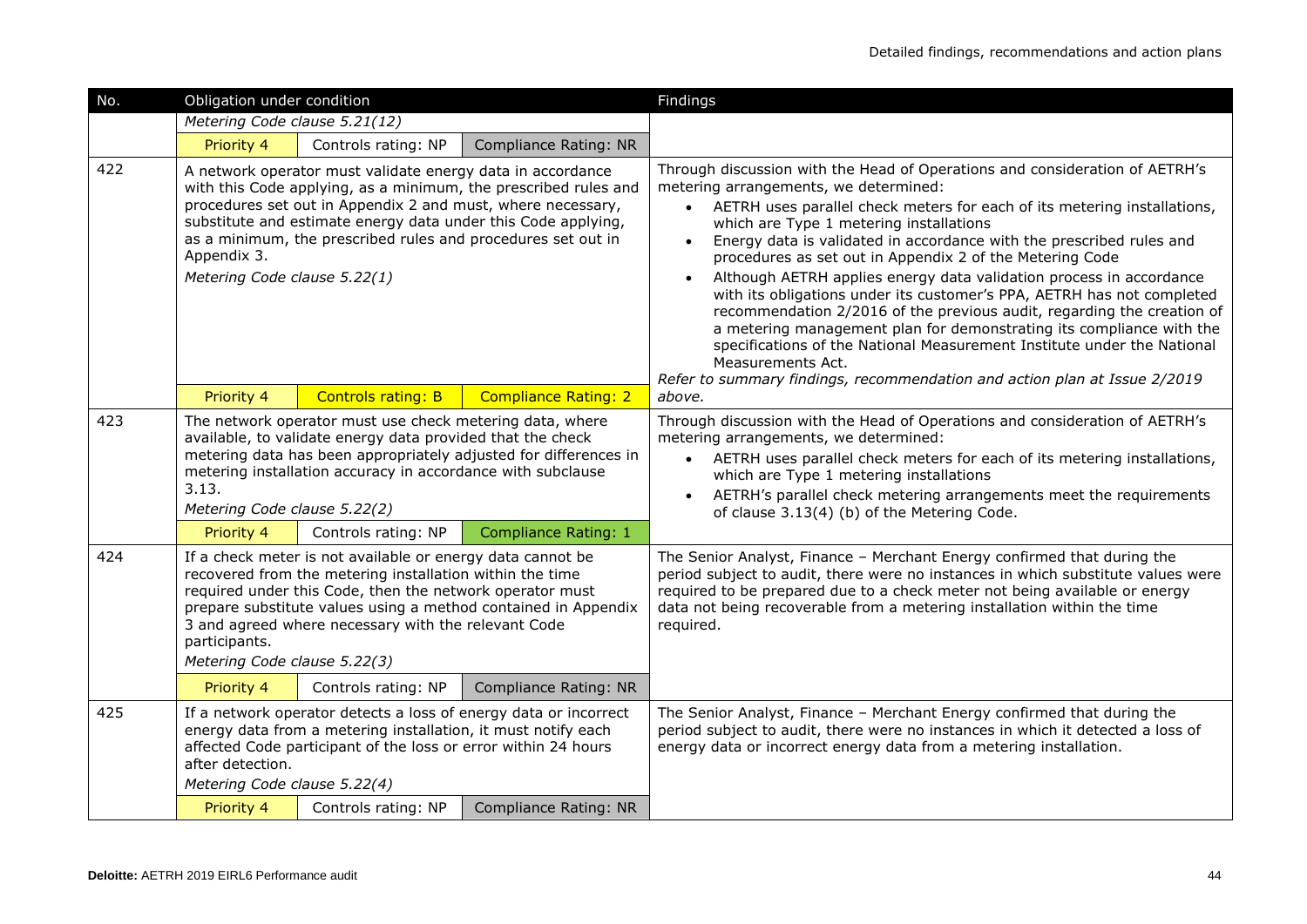| No. | Obligation under condition                                                                                                                                                                                                                                                                                                                                                     |                                                                                                                                                                                                                                                            |                                                                                                                                 | Findings                                                                                                                                                                                                                                                                                                                                                                                       |
|-----|--------------------------------------------------------------------------------------------------------------------------------------------------------------------------------------------------------------------------------------------------------------------------------------------------------------------------------------------------------------------------------|------------------------------------------------------------------------------------------------------------------------------------------------------------------------------------------------------------------------------------------------------------|---------------------------------------------------------------------------------------------------------------------------------|------------------------------------------------------------------------------------------------------------------------------------------------------------------------------------------------------------------------------------------------------------------------------------------------------------------------------------------------------------------------------------------------|
| 426 | Metering Code clause 5.22(5)                                                                                                                                                                                                                                                                                                                                                   | Substitution or estimation of energy data is required when<br>energy data is missing, unavailable or corrupted, including in<br>the circumstances described in this subclause.                                                                             |                                                                                                                                 | Obligations 426 to 429<br>The Head of Operations and Senior Analyst, Finance - Merchant Energy<br>confirmed that during the period subject to audit, there were no instances in<br>which substitution or estimation of energy data was required due to energy                                                                                                                                  |
|     | Priority 4                                                                                                                                                                                                                                                                                                                                                                     | Controls rating: NP                                                                                                                                                                                                                                        | <b>Compliance Rating: NR</b>                                                                                                    | data being missing, unavailable or corrupted.                                                                                                                                                                                                                                                                                                                                                  |
| 427 | undertaking any substitution.<br>Metering Code clause 5.22(6)                                                                                                                                                                                                                                                                                                                  | A network operator must review all validation failures before                                                                                                                                                                                              |                                                                                                                                 |                                                                                                                                                                                                                                                                                                                                                                                                |
|     | Priority 4                                                                                                                                                                                                                                                                                                                                                                     | Controls rating: NP                                                                                                                                                                                                                                        | Compliance Rating: NR                                                                                                           |                                                                                                                                                                                                                                                                                                                                                                                                |
| 428 | If a network operator determines that there is no possibility of<br>determining an actual value for a metering point, then the<br>network operator must designate an estimated or substituted<br>value for the metering point to be a deemed actual value for the<br>metering point.<br>Metering Code clause 5.23(1)                                                           |                                                                                                                                                                                                                                                            |                                                                                                                                 |                                                                                                                                                                                                                                                                                                                                                                                                |
|     | Priority 4                                                                                                                                                                                                                                                                                                                                                                     | Controls rating: NP                                                                                                                                                                                                                                        | Compliance Rating: NR                                                                                                           |                                                                                                                                                                                                                                                                                                                                                                                                |
| 429 | deemed actual value.<br>Metering Code clause 5.23(3)                                                                                                                                                                                                                                                                                                                           | a metering point then the network operator must repair or<br>replace the meter or one or more of components of metering<br>equipment (as appropriate) at the metering point and<br>subclauses 5.24(3) (c) and 5.24(4) apply in respect of the              | If a network operator has designated a deemed actual value for<br>estimated or substituted value which was designated to be the |                                                                                                                                                                                                                                                                                                                                                                                                |
|     | Priority 4                                                                                                                                                                                                                                                                                                                                                                     | Controls rating: NP                                                                                                                                                                                                                                        | Compliance Rating: NR                                                                                                           |                                                                                                                                                                                                                                                                                                                                                                                                |
| 430 | If a network operator uses an actual value (first value) for<br>energy data for a metering point, and a better quality actual or<br>deemed actual value is available (second value), the network<br>operator must replace the first value with the second value if<br>doing so would be consistent with good electricity industry<br>practice.<br>Metering Code clause 5.24(1) |                                                                                                                                                                                                                                                            |                                                                                                                                 | Obligations 430 to 434<br>The Senior Analyst, Finance - Merchant Energy confirmed that during the<br>period subject to audit, there were no instances in which:<br>A better quality actual or deemed actual value became available<br>$\bullet$<br>Substitution or estimation of energy data was required<br>A Code participant requested an estimated or substituted value to be<br>replaced. |
|     | Priority 4                                                                                                                                                                                                                                                                                                                                                                     | Controls rating: NP                                                                                                                                                                                                                                        | Compliance Rating: NR                                                                                                           |                                                                                                                                                                                                                                                                                                                                                                                                |
| 431 |                                                                                                                                                                                                                                                                                                                                                                                | If a network operator uses a deemed actual value (first value)<br>for energy data for a metering point, and a better quality<br>deemed actual value is available (second value), then the<br>network operator must replace the first value with the second |                                                                                                                                 |                                                                                                                                                                                                                                                                                                                                                                                                |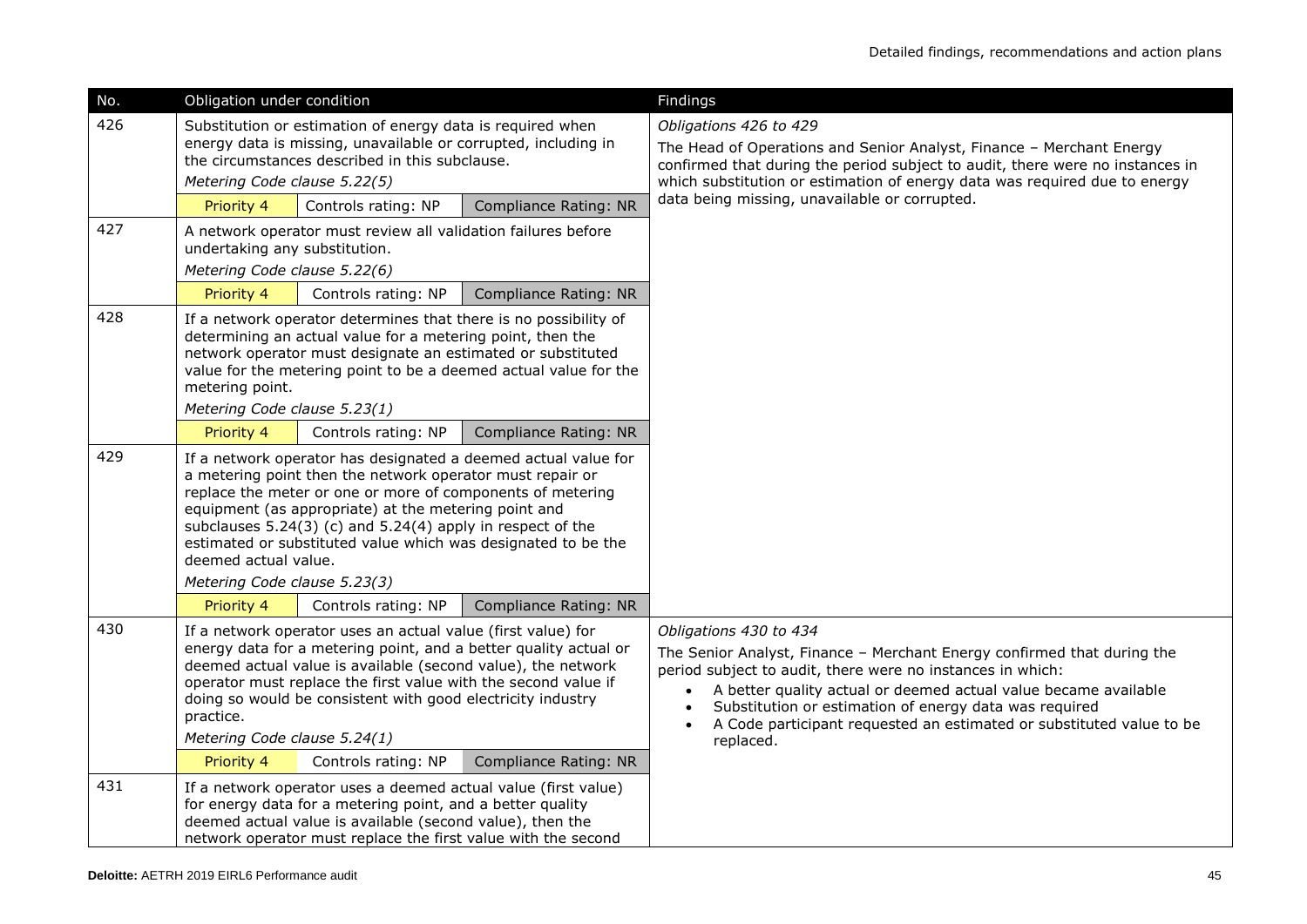| No. | Obligation under condition                                                                                                                                                                                                                                                                                                                                                                                                                                                         |                                                             |                       | Findings                                                                                                                                                                                                                                                        |
|-----|------------------------------------------------------------------------------------------------------------------------------------------------------------------------------------------------------------------------------------------------------------------------------------------------------------------------------------------------------------------------------------------------------------------------------------------------------------------------------------|-------------------------------------------------------------|-----------------------|-----------------------------------------------------------------------------------------------------------------------------------------------------------------------------------------------------------------------------------------------------------------|
|     |                                                                                                                                                                                                                                                                                                                                                                                                                                                                                    | value if doing so would be consistent with good electricity |                       |                                                                                                                                                                                                                                                                 |
|     | industry practice.<br>Metering Code clause 5.24(2)                                                                                                                                                                                                                                                                                                                                                                                                                                 |                                                             |                       |                                                                                                                                                                                                                                                                 |
|     | Priority 4                                                                                                                                                                                                                                                                                                                                                                                                                                                                         | Controls rating: NP                                         | Compliance Rating: NR |                                                                                                                                                                                                                                                                 |
| 432 | If a network operator uses an estimated or substituted value<br>(first value) for energy data for a metering point, and a better<br>quality actual, deemed, estimated or substituted value is<br>available (second value), then the network operator must<br>replace the first value with the second value if doing so would<br>be consistent with good electricity industry practice or the user<br>and its customer jointly request it to do so.<br>Metering Code clause 5.24(3) |                                                             |                       |                                                                                                                                                                                                                                                                 |
|     | Priority 4                                                                                                                                                                                                                                                                                                                                                                                                                                                                         | Controls rating: NP                                         | Compliance Rating: NR |                                                                                                                                                                                                                                                                 |
| 433 | A network operator (acting in accordance with good electricity<br>industry practice) must consider any reasonable request from a<br>Code participant for an estimated or substituted value to be<br>replaced under subclause 5.24.<br>Metering Code clause 5.24(4)                                                                                                                                                                                                                 |                                                             |                       |                                                                                                                                                                                                                                                                 |
|     | Priority 4                                                                                                                                                                                                                                                                                                                                                                                                                                                                         | Controls rating: NP                                         | Compliance Rating: NR |                                                                                                                                                                                                                                                                 |
| 434 | A network operator must ensure the accuracy of estimated<br>energy data in accordance with the methods in its metrology<br>procedure and ensure that any transformation or processing of<br>data preserves its accuracy in accordance with the metrology<br>procedure.<br>Metering Code clause 5.25                                                                                                                                                                                |                                                             |                       |                                                                                                                                                                                                                                                                 |
|     | Priority 4                                                                                                                                                                                                                                                                                                                                                                                                                                                                         | Controls rating: NP                                         | Compliance Rating: NR |                                                                                                                                                                                                                                                                 |
| 435 | Upon request from a network operator, the current user for a<br>connection point must provide the network operator with<br>customer attribute information that it reasonably believes are<br>missing or incorrect within the timeframes prescribed.<br>Electricity Industry Metering Code clause 5.27                                                                                                                                                                              |                                                             |                       | Through discussions with the Head of Operations, we determined AETRH has<br>not acted as a user on any other networks. Accordingly, AETRH had no<br>obligations under clause 5.27 for the period subject to audit.                                              |
|     | Priority 4                                                                                                                                                                                                                                                                                                                                                                                                                                                                         | Controls rating: NP                                         | Compliance Rating: NR |                                                                                                                                                                                                                                                                 |
| 441 | A network operator must for the year ending on each 30 June,<br>prepare a report setting out the information listed in subclause<br>5.37(2) for each metering service it was requested during the<br>year to provide or scheduled during the year to carry out.<br>Metering Code clause 5.37(1)(a)                                                                                                                                                                                 |                                                             |                       | Obligations 441 to 446<br>During the period subject to audit, the requirements of Division 5.5 of the<br>Metering Code were not relevant to AETRH's network operations as AETRH did<br>not have any small use customers connected to its network and it was not |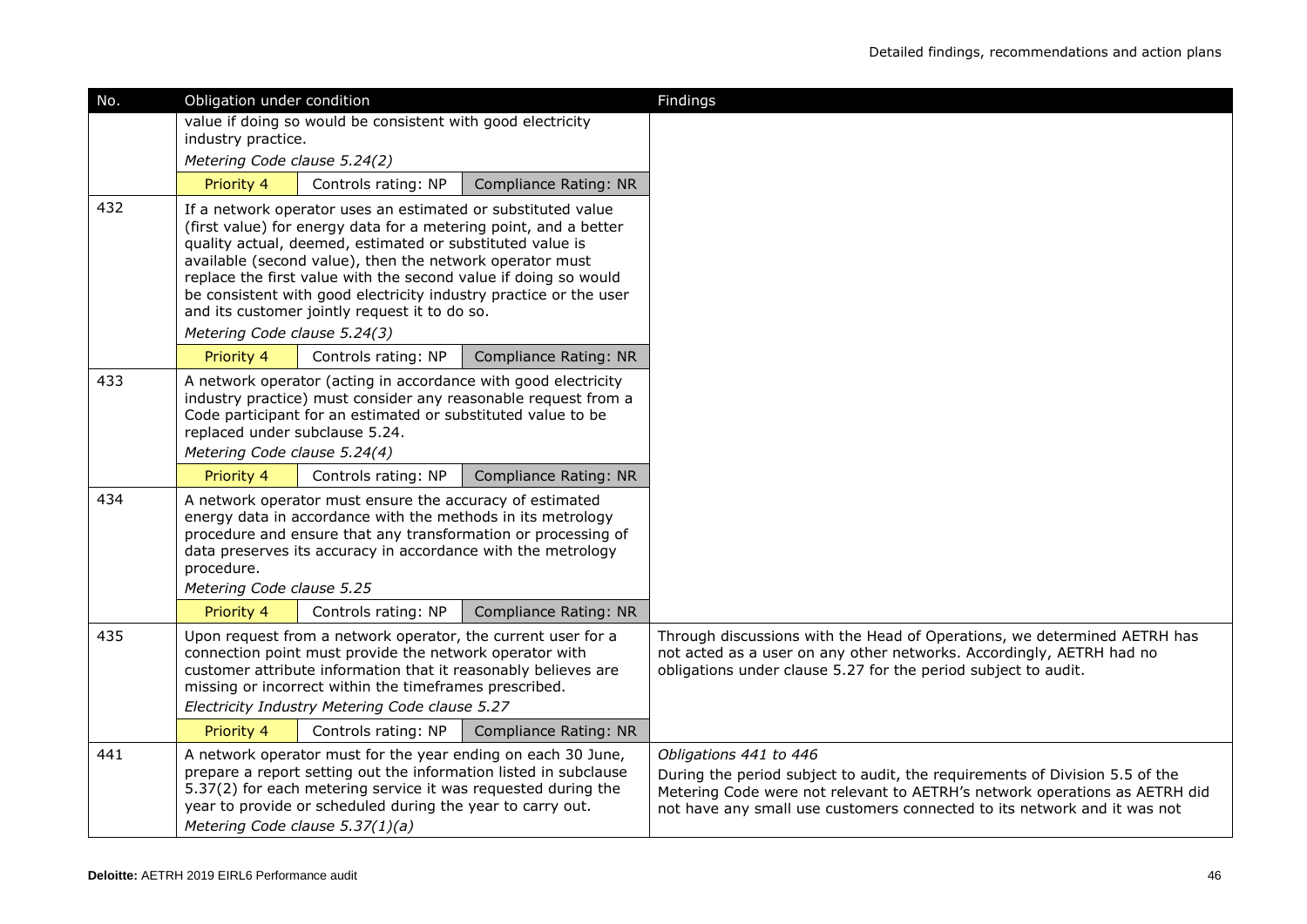| No. | Obligation under condition                                                                                                                                                                                                                                                                                                                                                               |                                                                                                                   |                              | Findings                                                                                                                                                                                                                                                                                                                                                            |
|-----|------------------------------------------------------------------------------------------------------------------------------------------------------------------------------------------------------------------------------------------------------------------------------------------------------------------------------------------------------------------------------------------|-------------------------------------------------------------------------------------------------------------------|------------------------------|---------------------------------------------------------------------------------------------------------------------------------------------------------------------------------------------------------------------------------------------------------------------------------------------------------------------------------------------------------------------|
|     | Priority 4                                                                                                                                                                                                                                                                                                                                                                               | Controls rating: NP                                                                                               | <b>Compliance Rating: NR</b> | contracted to provide metering services at one or more connection points on its                                                                                                                                                                                                                                                                                     |
| 442 | A network operator must provide a copy of the report described<br>in subclause $5.37(1)$ (a) to the Minister and the ERA not less<br>than 5 business days before it is published under subclause<br>$5.37(3)$ .<br>Metering Code clause 5.37(1)(b)                                                                                                                                       |                                                                                                                   |                              | network.<br>Accordingly, AETRH had no obligations under clauses 5.37 and 5.38 of the<br>Metering Code for the period subject to audit.                                                                                                                                                                                                                              |
|     | Priority 4                                                                                                                                                                                                                                                                                                                                                                               | Controls rating: NP                                                                                               | Compliance Rating: NR        |                                                                                                                                                                                                                                                                                                                                                                     |
| 443 |                                                                                                                                                                                                                                                                                                                                                                                          | A network operator must publish the report described in<br>subclause 5.37(1) within 3 months after the year ends. |                              |                                                                                                                                                                                                                                                                                                                                                                     |
|     |                                                                                                                                                                                                                                                                                                                                                                                          | Metering Code clause 5.37(1)(b)                                                                                   |                              |                                                                                                                                                                                                                                                                                                                                                                     |
|     | Priority 4                                                                                                                                                                                                                                                                                                                                                                               | Controls rating: NP                                                                                               | Compliance Rating: NR        |                                                                                                                                                                                                                                                                                                                                                                     |
| 444 | information prescribed.<br>Metering Code clause 5.37(2)                                                                                                                                                                                                                                                                                                                                  | The report prepared by the network operator must include the                                                      |                              |                                                                                                                                                                                                                                                                                                                                                                     |
|     | Priority 4                                                                                                                                                                                                                                                                                                                                                                               | Controls rating: NP                                                                                               | Compliance Rating: NR        |                                                                                                                                                                                                                                                                                                                                                                     |
| 445 | For each relevant metering service, the information in subclause<br>5.37(2) must be reported separately for the specified classes of<br>connection point.<br>Metering Code clause 5.37(3)                                                                                                                                                                                                |                                                                                                                   |                              |                                                                                                                                                                                                                                                                                                                                                                     |
|     | Priority 4                                                                                                                                                                                                                                                                                                                                                                               | Controls rating: NP                                                                                               | Compliance Rating: NR        |                                                                                                                                                                                                                                                                                                                                                                     |
| 446 | A network operator must keep such records of information as<br>are required for the purposes of subclause 5.37, and must<br>retain the information (in a format that is accessible within a<br>reasonable period of time) for at least 7 years after the day on<br>which a report containing the information is published under<br>subclause $5.37(1)(c)$ .<br>Metering Code clause 5.38 |                                                                                                                   |                              |                                                                                                                                                                                                                                                                                                                                                                     |
|     | Priority 4                                                                                                                                                                                                                                                                                                                                                                               | Controls rating: NP                                                                                               | Compliance Rating: NR        |                                                                                                                                                                                                                                                                                                                                                                     |
|     | <b>Part 6 Documentation</b>                                                                                                                                                                                                                                                                                                                                                              |                                                                                                                   |                              |                                                                                                                                                                                                                                                                                                                                                                     |
| 447 | A network operator must, in relation to its network, comply with<br>the agreements, rules, procedures, criteria and processes<br>prescribed.<br>Metering Code clause 6.1(1)                                                                                                                                                                                                              |                                                                                                                   |                              | AETRH has not completed recommendation 2/2016 of the previous audit,<br>regarding the creation of a metering management plan for demonstrating its<br>compliance with all applicable agreements, rules, procedures, criteria and<br>processes outlined in Part 6 of the Metering Code.<br>Refer to summary findings, recommendation and action plan at Issue 2/2019 |
|     | Priority 4                                                                                                                                                                                                                                                                                                                                                                               | <b>Controls rating: B</b>                                                                                         | <b>Compliance Rating: 2</b>  | above.                                                                                                                                                                                                                                                                                                                                                              |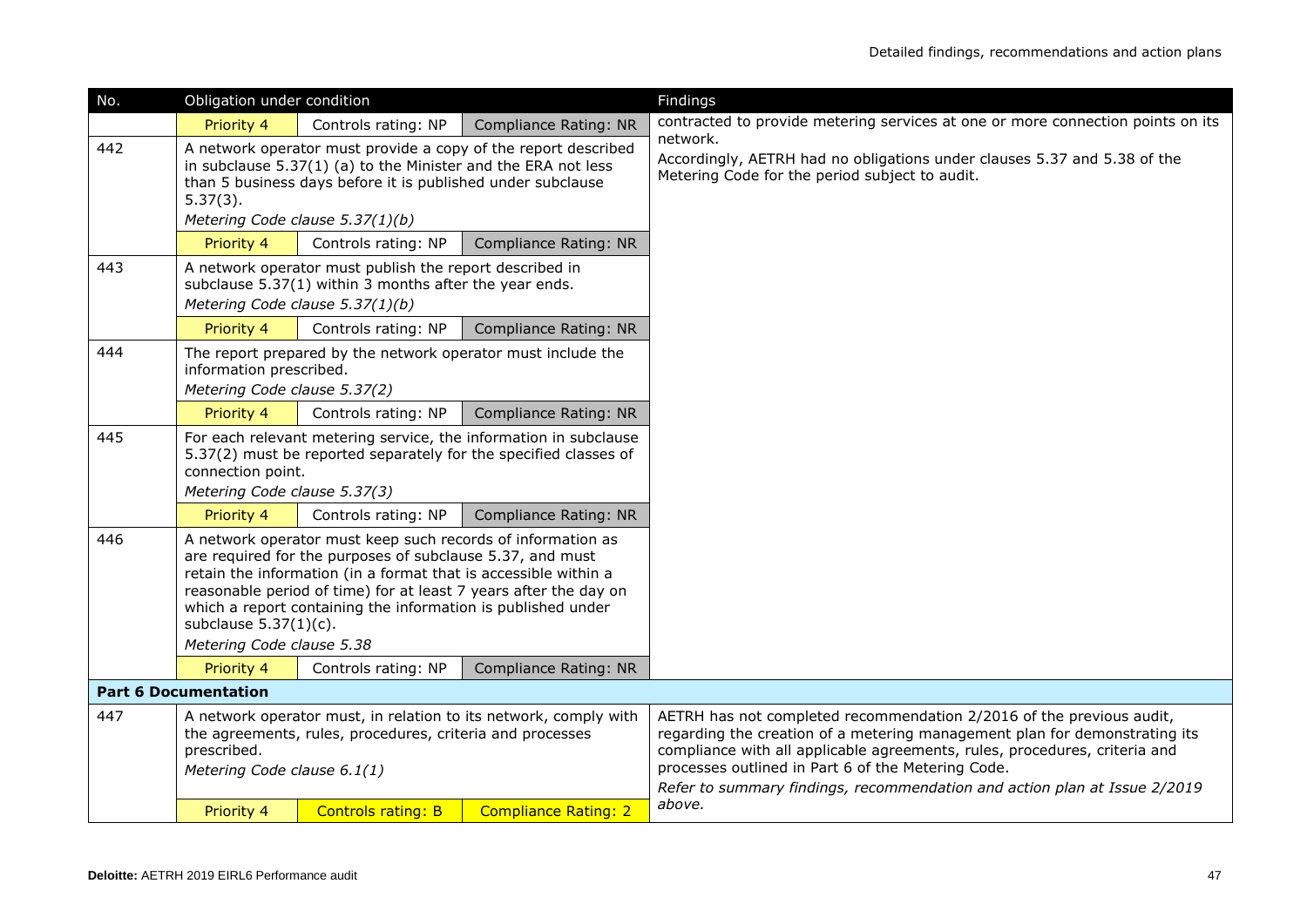| No.  | Obligation under condition                                                                                                                                                                                                                                                                                                                                                                                                                                       |                                                                                                                                                                                                                                              |                                                                 | Findings                                                                                                                                                                                                                                                                                                                                                                                                                                                                                                                                                                                                                                                   |
|------|------------------------------------------------------------------------------------------------------------------------------------------------------------------------------------------------------------------------------------------------------------------------------------------------------------------------------------------------------------------------------------------------------------------------------------------------------------------|----------------------------------------------------------------------------------------------------------------------------------------------------------------------------------------------------------------------------------------------|-----------------------------------------------------------------|------------------------------------------------------------------------------------------------------------------------------------------------------------------------------------------------------------------------------------------------------------------------------------------------------------------------------------------------------------------------------------------------------------------------------------------------------------------------------------------------------------------------------------------------------------------------------------------------------------------------------------------------------------|
| 448  | criteria prescribed.                                                                                                                                                                                                                                                                                                                                                                                                                                             | contract, comply with the rules, procedures, agreements and<br>Electricity Industry Metering Code, clause 6.1(2)                                                                                                                             | A user must, in relation to a network on which it has an access | Through discussions with the Head of Operations, we determined AETRH has<br>not acted as a user on any other networks. Accordingly, AETRH had no<br>obligations under clause 6.1(2) for the period subject to audit.                                                                                                                                                                                                                                                                                                                                                                                                                                       |
|      | Priority 4                                                                                                                                                                                                                                                                                                                                                                                                                                                       | Controls rating: NP                                                                                                                                                                                                                          | <b>Compliance Rating: NR</b>                                    |                                                                                                                                                                                                                                                                                                                                                                                                                                                                                                                                                                                                                                                            |
| 448A | A network operator must, as soon as practicable and in any<br>event no later than 6 months after the date this Code applies to<br>it, submit to the ERA for its approval the prescribed documents<br>in subclauses $6.2(a)-(d)$ .<br>Electricity Industry Metering Code clause 6.2                                                                                                                                                                               |                                                                                                                                                                                                                                              |                                                                 | In its role of a network operator, AETRH has not complied with clause 6.2(a)-<br>(d) of the Metering Code, which required the following documents to be<br>submitted by June 2013 to the ERA for approval:<br>Proposed model service level agreement<br>$\bullet$<br>Proposed metrology procedure<br>$\bullet$<br>Proposed mandatory link criteria.<br>$\bullet$<br>AETRH has not completed recommendation 2/2016 of the previous audit,<br>regarding the creation of a metering management plan for demonstrating its<br>compliance with all applicable agreements, rules, procedures, criteria and<br>processes outlined in Part 6 of the Metering Code. |
|      | Priority 5                                                                                                                                                                                                                                                                                                                                                                                                                                                       | <b>Controls rating: B</b>                                                                                                                                                                                                                    | Compliance rating: 2                                            | Refer to summary findings, recommendation and action plan at Issue 2/2019<br>above.                                                                                                                                                                                                                                                                                                                                                                                                                                                                                                                                                                        |
| 448B | Priority 5                                                                                                                                                                                                                                                                                                                                                                                                                                                       | A network operator must publish the document within 10<br>business days after notification of the ERA's approval under<br>subclauses 6.13(1) (a) (i), 6.16 or 6.17.<br>Electricity Industry Metering Code clause 6.18<br>Controls rating: NP | Compliance rating: NR                                           | Obligations 448B to 448D<br>Regulatory Compliance Manager confirmed that the requirement for AETRH to<br>submit the prescribed documents (model SLA, metrology procedure, mandatory<br>link criteria) over the audit period was not triggered.<br>However, through examination of the Post Audit and Review Implementation                                                                                                                                                                                                                                                                                                                                 |
| 448C | date this Code applies to it.                                                                                                                                                                                                                                                                                                                                                                                                                                    | A network operator must publish its communication rules as<br>Electricity Industry Metering Code clause 6.19A(1)                                                                                                                             | soon as practicable, and in any event within 6 months after the | Plan, AETRH expects to incorporate the technical requirements of clause 6.2 of<br>the Metering Code as part of the NWIS access project, which will include a<br>model SLA and Metrology Procedure.<br>AETRH is currently awaiting the detailed regulatory framework design paper for<br>the NWIS, which it anticipates receiving from Energy Policy WA in July 2020<br>after review by the new Minister for Energy.                                                                                                                                                                                                                                        |
| 448D | Priority 5<br>Controls rating: NP<br>Compliance rating: NR<br>Once communication rules have been published for a network<br>under clause 6.19A, or amended under clause 6.21(3), the<br>communication rules may only be amended thereafter in<br>accordance with the communication rules made under subclause<br>6.7(1) (k) or clause 6.19C.<br>Electricity Industry Metering Code clause 6.19B(1)<br>Priority 5<br>Controls rating: NP<br>Compliance rating: NR |                                                                                                                                                                                                                                              |                                                                 |                                                                                                                                                                                                                                                                                                                                                                                                                                                                                                                                                                                                                                                            |
| 449  | with the ERA's final findings.                                                                                                                                                                                                                                                                                                                                                                                                                                   | A network operator must amend any document in accordance                                                                                                                                                                                     |                                                                 | Obligations 449 and 450                                                                                                                                                                                                                                                                                                                                                                                                                                                                                                                                                                                                                                    |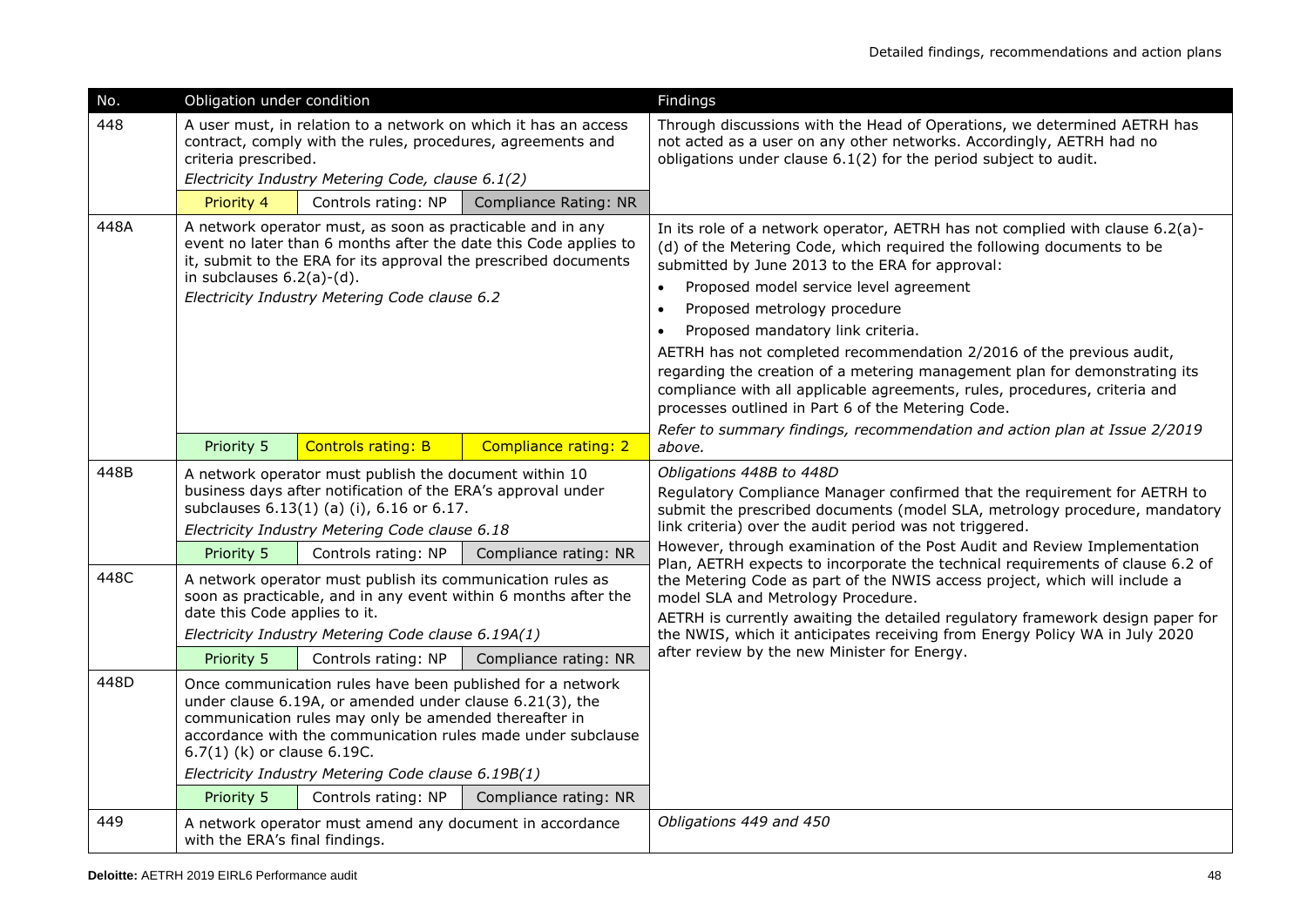| No. | Obligation under condition                                                                                                                                                                                                                                                                                    |                                                                                                                                                                                                                                                   |                                                                     | Findings                                                                                                                                                                                                                                                                                      |  |  |  |  |
|-----|---------------------------------------------------------------------------------------------------------------------------------------------------------------------------------------------------------------------------------------------------------------------------------------------------------------|---------------------------------------------------------------------------------------------------------------------------------------------------------------------------------------------------------------------------------------------------|---------------------------------------------------------------------|-----------------------------------------------------------------------------------------------------------------------------------------------------------------------------------------------------------------------------------------------------------------------------------------------|--|--|--|--|
|     | Metering Code clause 6.20(4)                                                                                                                                                                                                                                                                                  |                                                                                                                                                                                                                                                   |                                                                     | During the period subject to audit, AETRH had not submitted a proposed model                                                                                                                                                                                                                  |  |  |  |  |
|     | Priority 5                                                                                                                                                                                                                                                                                                    | Controls rating: NP                                                                                                                                                                                                                               | <b>Compliance Rating: NR</b>                                        | service level agreement, metrology procedure or mandatory link criteria to the<br>Authority for its approval.                                                                                                                                                                                 |  |  |  |  |
| 450 | Metering Code clause 6.20(5)                                                                                                                                                                                                                                                                                  | amended under subclause 6.20(4).                                                                                                                                                                                                                  | The network operator must publish any document that has been        |                                                                                                                                                                                                                                                                                               |  |  |  |  |
|     | Priority 4                                                                                                                                                                                                                                                                                                    | Controls rating: NP                                                                                                                                                                                                                               | <b>Compliance Rating: NR</b>                                        |                                                                                                                                                                                                                                                                                               |  |  |  |  |
|     |                                                                                                                                                                                                                                                                                                               | <b>Part 7 Notes and confidential information</b>                                                                                                                                                                                                  |                                                                     |                                                                                                                                                                                                                                                                                               |  |  |  |  |
| 451 | Code participants must use reasonable endeavours to ensure<br>that they can send and receive a notice by post, facsimile and<br>electronic communication and must notify the network operator<br>of a telephone number for voice communication in connection<br>with the Code.<br>Metering Code clause 7.2(1) |                                                                                                                                                                                                                                                   |                                                                     | Through discussions with the Head of Operations and consideration of AETRH's<br>business practices, we determined AETRH maintains electronic, facsimile and<br>voice communication channels commensurate with the expectations of a major<br>business.                                        |  |  |  |  |
|     | Priority 5                                                                                                                                                                                                                                                                                                    | Controls rating: NP                                                                                                                                                                                                                               | <b>Compliance Rating: 1</b>                                         |                                                                                                                                                                                                                                                                                               |  |  |  |  |
| 452 | A network operator must notify each Code participant of its<br>initial contact details and of any change to its contact details at<br>least 3 business days before the change takes effect.<br>Metering Code clause 7.2(2)                                                                                    |                                                                                                                                                                                                                                                   |                                                                     | Alinta Energy moved into its new Perth office premises on 26 March 2018,<br>however there are no other code participants on AETRH's network.                                                                                                                                                  |  |  |  |  |
|     | Priority 4                                                                                                                                                                                                                                                                                                    | Controls rating: NP                                                                                                                                                                                                                               | <b>Compliance Rating: NR</b>                                        |                                                                                                                                                                                                                                                                                               |  |  |  |  |
| 453 | after the request.                                                                                                                                                                                                                                                                                            | If requested by a network operator with whom it has entered<br>into an access contract, the Code participant must notify its<br>contact details to a network operator within 3 business days<br>Electricity Industry Metering Code, clause 7.2(4) |                                                                     | Obligations 453 and 454<br>AETRH has not accessed any other network for the purpose of its Licence<br>throughout the period subject to this audit. Accordingly it has not acted as a<br>Code participant in relation to another network and this obligation is not<br>relevant to this audit. |  |  |  |  |
|     | Priority 4                                                                                                                                                                                                                                                                                                    | Controls rating: NP                                                                                                                                                                                                                               | Compliance Rating: NR                                               |                                                                                                                                                                                                                                                                                               |  |  |  |  |
| 454 | A Code participant must notify any affected network operator of<br>any change to the contact details it notified to the network<br>operator under subclause 7.2(4) at least 3 business days before<br>the change takes effect.<br>Electricity Industry Metering Code, clause 7.2(5)                           |                                                                                                                                                                                                                                                   |                                                                     |                                                                                                                                                                                                                                                                                               |  |  |  |  |
|     | Priority 4                                                                                                                                                                                                                                                                                                    | Controls rating: NP                                                                                                                                                                                                                               | <b>Compliance Rating: NR</b>                                        |                                                                                                                                                                                                                                                                                               |  |  |  |  |
| 455 |                                                                                                                                                                                                                                                                                                               | A Code participant must subject to subclauses 5.17A and 7.6<br>provided to it under or in connection with the Code and may<br>only use or reproduce confidential information for the purpose                                                      | not disclose, or permit the disclosure of, confidential information | Obligations 455 and 456<br>Through discussions with the Head of Operations and examination of the PPA,<br>we determined:                                                                                                                                                                      |  |  |  |  |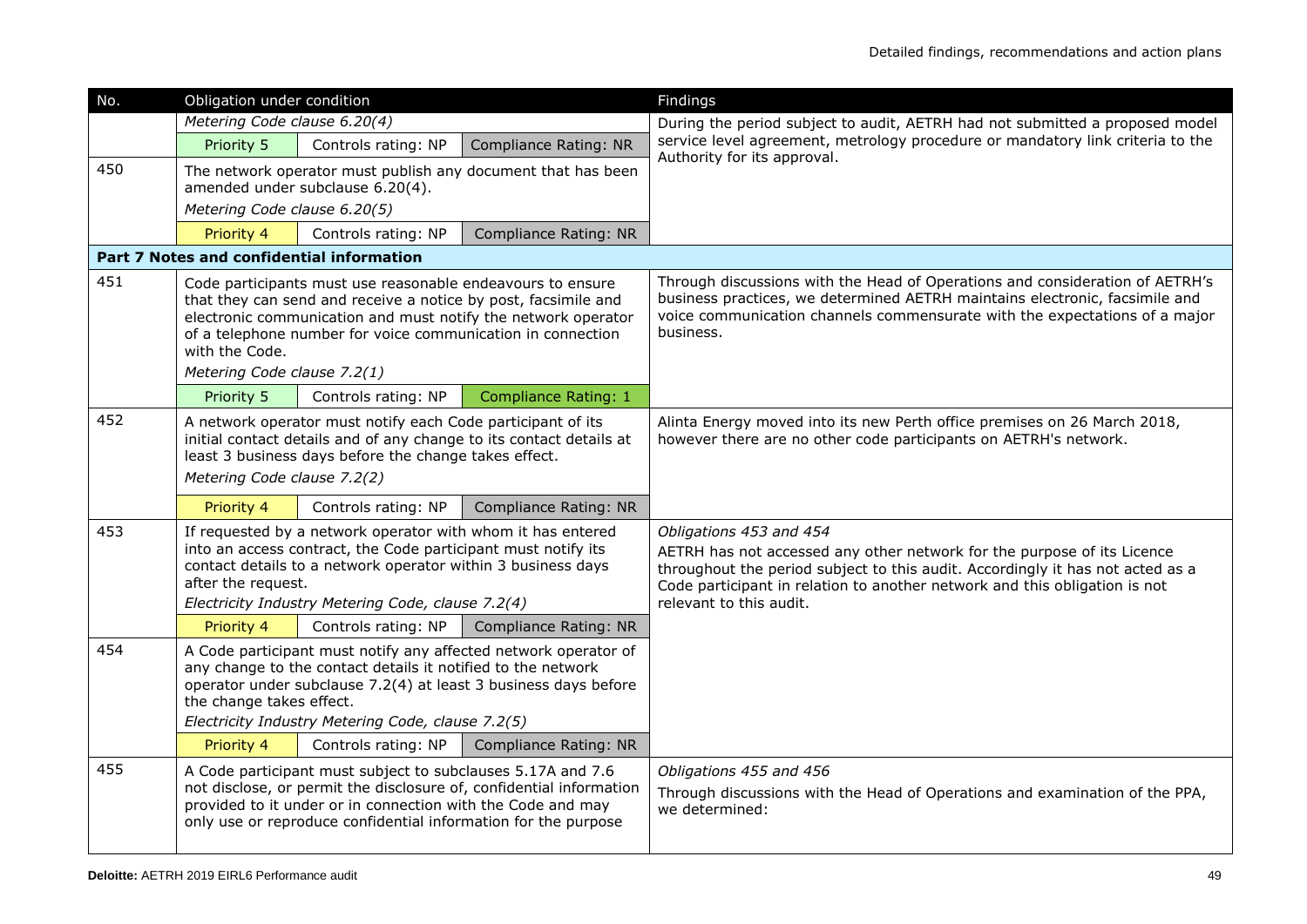| No.                                                                                                                                                                             | Obligation under condition                |                                                                                                                                                                                                                                                                                                                    |                                                                                                                                                                      | Findings                                                                                                                                                                                                                                                                                                                                                             |  |  |  |
|---------------------------------------------------------------------------------------------------------------------------------------------------------------------------------|-------------------------------------------|--------------------------------------------------------------------------------------------------------------------------------------------------------------------------------------------------------------------------------------------------------------------------------------------------------------------|----------------------------------------------------------------------------------------------------------------------------------------------------------------------|----------------------------------------------------------------------------------------------------------------------------------------------------------------------------------------------------------------------------------------------------------------------------------------------------------------------------------------------------------------------|--|--|--|
|                                                                                                                                                                                 | the Code.<br>Metering Code clause 7.5     |                                                                                                                                                                                                                                                                                                                    | for which it was disclosed or another purpose contemplated by                                                                                                        | AETRH is aware of its confidentiality requirements both in its capacity<br>$\bullet$<br>as a user and a network operator<br>AETRH's PPA (which governs AETRH's obligations as a network<br>operator) with its customer contains detailed provisions on the<br>management of confidential information                                                                 |  |  |  |
|                                                                                                                                                                                 | Priority 4                                | Controls rating: NP                                                                                                                                                                                                                                                                                                | <b>Compliance Rating: 1</b>                                                                                                                                          | During the period subject to audit, AETRH was not required under a<br>provision in the Metering Code to disclose confidential information.                                                                                                                                                                                                                           |  |  |  |
| 456<br>A Code participant must disclose or permit the disclosure of<br>confidential information that is required to be disclosed by the<br>Code.<br>Metering Code clause 7.6(1) |                                           |                                                                                                                                                                                                                                                                                                                    |                                                                                                                                                                      |                                                                                                                                                                                                                                                                                                                                                                      |  |  |  |
|                                                                                                                                                                                 | Priority 4                                | Controls rating: NP                                                                                                                                                                                                                                                                                                | <b>Compliance Rating: NR</b>                                                                                                                                         |                                                                                                                                                                                                                                                                                                                                                                      |  |  |  |
|                                                                                                                                                                                 | <b>Part 8 Dispute resolution</b>          |                                                                                                                                                                                                                                                                                                                    |                                                                                                                                                                      |                                                                                                                                                                                                                                                                                                                                                                      |  |  |  |
| 457                                                                                                                                                                             | Metering Code clause 8.1(1)               | If any dispute arises between any Code participants then<br>(subject to subclause 8.2(3)) representatives of disputing<br>resolve the dispute by negotiations in good faith.                                                                                                                                       | parties must meet within 5 business days after a notice given by<br>a disputing party to the other disputing parties and attempt to                                  | Obligations 457 to 461<br>For the purposes of the Metering Code, 'disputes' refers to metering disputes<br>between AETRH as a code participant and as a network operator, another<br>retailer, another generator, another network operator, a user or the IMO.<br>Through discussions with the Head of Operations; and examination of AETRH's<br>PPA, we determined: |  |  |  |
|                                                                                                                                                                                 | Priority 5                                | Controls rating: NP                                                                                                                                                                                                                                                                                                | Compliance Rating: NR                                                                                                                                                | No disputes occurred during the period subject to audit                                                                                                                                                                                                                                                                                                              |  |  |  |
| 458                                                                                                                                                                             | Metering Code clause 8.1(2)               | If a dispute is not resolved within 10 business days after the<br>dispute is referred to representative negotiations, the disputing<br>parties must refer the dispute to a senior management officer of<br>each disputing party who must meet and attempt to resolve the<br>dispute by negotiations in good faith. | AETRH, in its role as a network operator, is governed by the provisions<br>of its customer PPA when settling disputes.                                               |                                                                                                                                                                                                                                                                                                                                                                      |  |  |  |
|                                                                                                                                                                                 | Priority 5                                | Controls rating: NP                                                                                                                                                                                                                                                                                                | Compliance Rating: NR                                                                                                                                                |                                                                                                                                                                                                                                                                                                                                                                      |  |  |  |
| 459                                                                                                                                                                             | Metering Code clause 8.1(3)<br>Priority 5 | dispute is referred to senior management negotiations, the<br>officer of each disputing party who must meet and attempt to<br>resolve the dispute by negotiations in good faith.<br>Controls rating: NP                                                                                                            | If the dispute is not resolved within 10 business days after the<br>disputing parties must refer the dispute to the senior executive<br><b>Compliance Rating: NR</b> |                                                                                                                                                                                                                                                                                                                                                                      |  |  |  |
| 460                                                                                                                                                                             |                                           | management negotiations or CEO negotiations, the disputing<br>parties must prepare a written and signed record of the<br>resolution and adhere to the resolution.                                                                                                                                                  | If the dispute is resolved by representative negotiations, senior                                                                                                    |                                                                                                                                                                                                                                                                                                                                                                      |  |  |  |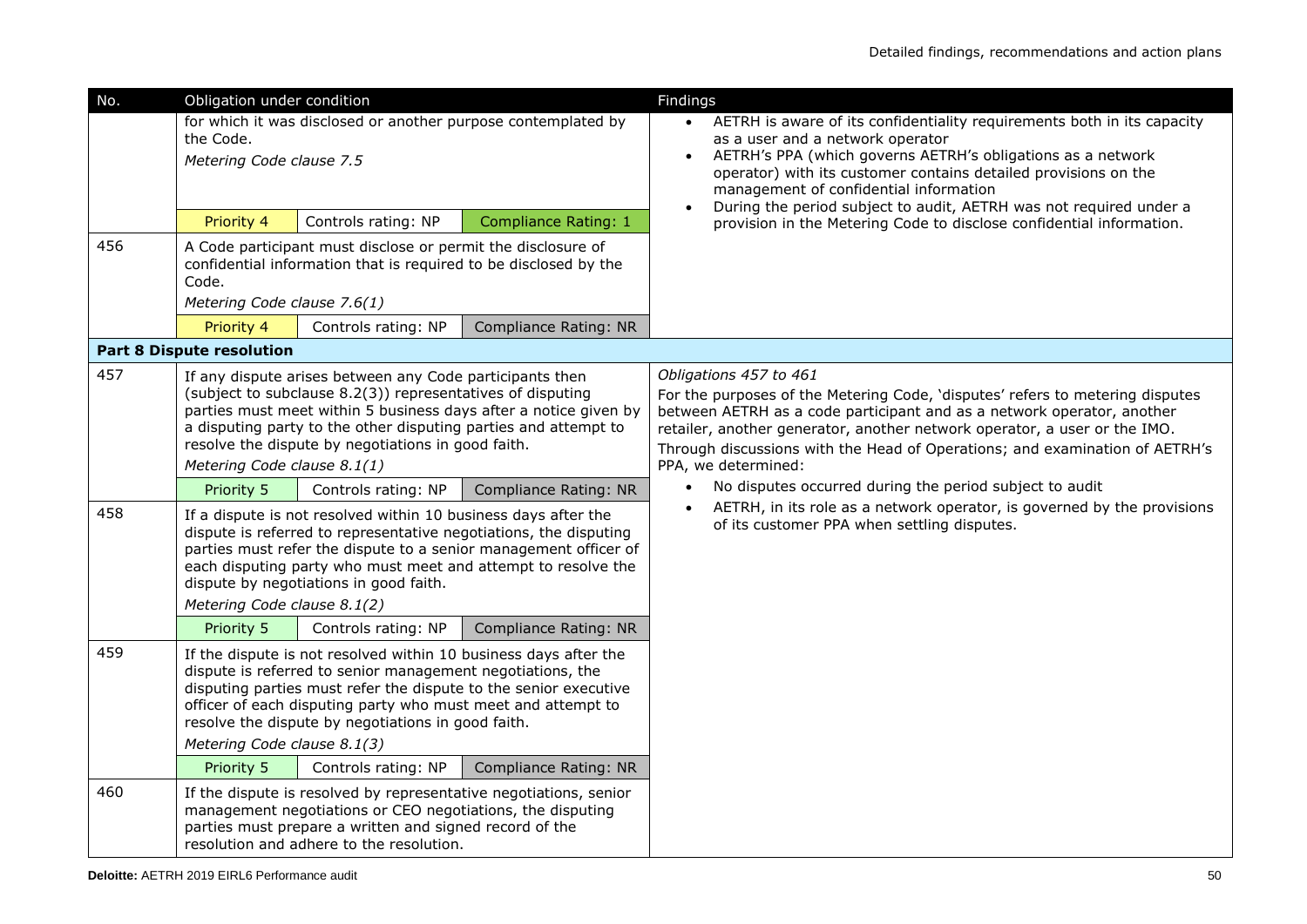| No. |                             | Obligation under condition                                  |                                                                 |  |  |
|-----|-----------------------------|-------------------------------------------------------------|-----------------------------------------------------------------|--|--|
|     | Metering Code clause 8.1(4) |                                                             |                                                                 |  |  |
|     | <b>Priority 4</b>           | Controls rating: NP                                         | Compliance Rating: NR                                           |  |  |
| 461 | subclause $8.3(1)$ .        | manner which is directed towards achieving the objective in | The disputing parties must at all times conduct themselves in a |  |  |
|     | Metering Code clause 8.3(2) |                                                             |                                                                 |  |  |
|     | Priority 5                  | Controls rating: NP                                         | Compliance Rating: NR                                           |  |  |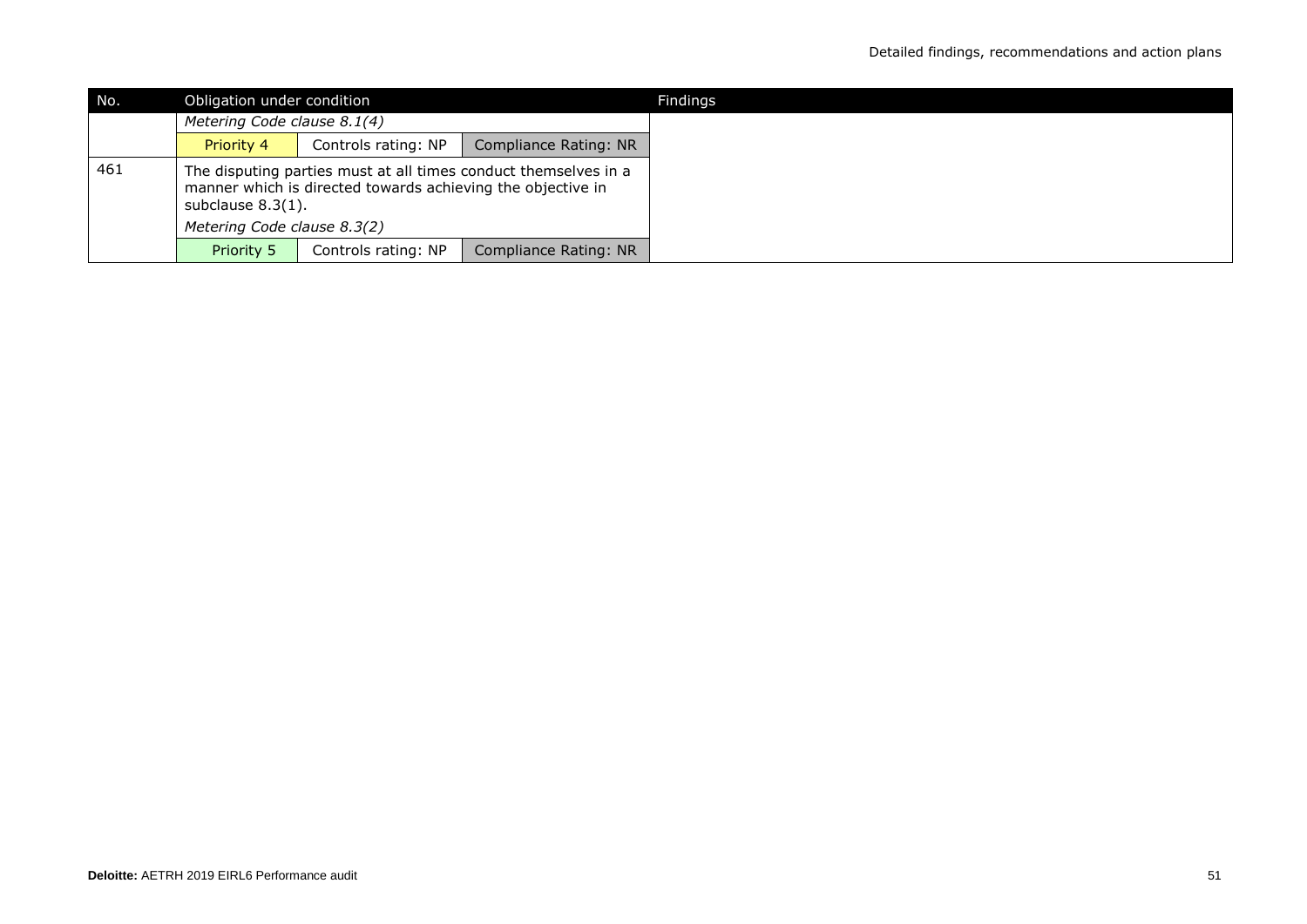### **4.4 Electricity Industry (Network Quality and Reliability of Supply) Code**

| No. | Obligation under Condition                                                                                                                                                                                                                                                                                                                                                                                                                                                                                                                            |                                                                                                                                                                                                       |                                                                                                                                                                                                                                                                                                                                                                                                                                                                           |                                                                                                                                                                                                                                                                                                                                                                |  |  |
|-----|-------------------------------------------------------------------------------------------------------------------------------------------------------------------------------------------------------------------------------------------------------------------------------------------------------------------------------------------------------------------------------------------------------------------------------------------------------------------------------------------------------------------------------------------------------|-------------------------------------------------------------------------------------------------------------------------------------------------------------------------------------------------------|---------------------------------------------------------------------------------------------------------------------------------------------------------------------------------------------------------------------------------------------------------------------------------------------------------------------------------------------------------------------------------------------------------------------------------------------------------------------------|----------------------------------------------------------------------------------------------------------------------------------------------------------------------------------------------------------------------------------------------------------------------------------------------------------------------------------------------------------------|--|--|
| 462 | complies with prescribed standards.<br>2005 clause 5(1)                                                                                                                                                                                                                                                                                                                                                                                                                                                                                               | A distributor or transmitter must, as far as reasonably practicable,<br>ensure that electricity supply to a customer's electrical installations                                                       | Electricity Industry (Network Quality and Reliability of Supply) Code                                                                                                                                                                                                                                                                                                                                                                                                     | Through discussion with the Head of Operations and consideration of AETRH's<br>transmission network operations and the PPA with its customer, we determined<br>that during the audit period, AETRH had ensured that electricity supply to its<br>customers' electrical installations complied with the prescribed standards and in<br>accordance with the PPA. |  |  |
|     | Priority 5                                                                                                                                                                                                                                                                                                                                                                                                                                                                                                                                            | Controls rating: NP                                                                                                                                                                                   | Compliance Rating: 1                                                                                                                                                                                                                                                                                                                                                                                                                                                      |                                                                                                                                                                                                                                                                                                                                                                |  |  |
| 463 | A distributor or transmitter must, so far as reasonably practicable,<br>Head of Operations confirmed that there were no occasions during the audit<br>disconnect the supply of electricity to installations or property in<br>period in which AETRH was required to disconnect the supply of electricity to its<br>specified circumstances, unless it is in the interest of the customer<br>customer's electrical installations.<br>to maintain the supply.<br>Electricity Industry (Network Quality and Reliability of Supply) Code<br>2005 clause 8 |                                                                                                                                                                                                       |                                                                                                                                                                                                                                                                                                                                                                                                                                                                           |                                                                                                                                                                                                                                                                                                                                                                |  |  |
|     | Priority 5                                                                                                                                                                                                                                                                                                                                                                                                                                                                                                                                            | Controls rating: NP                                                                                                                                                                                   | <b>Compliance Rating: NR</b>                                                                                                                                                                                                                                                                                                                                                                                                                                              |                                                                                                                                                                                                                                                                                                                                                                |  |  |
| 464 | 2005 clause 9                                                                                                                                                                                                                                                                                                                                                                                                                                                                                                                                         | A distributor or transmitter must, as far as reasonably practicable,<br>ensure that the supply of electricity is maintained and the<br>occurrence and duration of interruptions is kept to a minimum. | Electricity Industry (Network Quality and Reliability of Supply) Code                                                                                                                                                                                                                                                                                                                                                                                                     | Obligation 464, 465, 466, 468 and 469<br>Through discussion with the Head of Operations and consideration of AETRH's<br>transmission network operations and its customer PPAs, we determined that<br>during the audit period:                                                                                                                                  |  |  |
|     | Priority 5                                                                                                                                                                                                                                                                                                                                                                                                                                                                                                                                            | Controls rating: NP                                                                                                                                                                                   | <b>Compliance Rating: 1</b>                                                                                                                                                                                                                                                                                                                                                                                                                                               | AETRH's customer's PPA prescribe voltage fluctuation, harmonic and<br>reliability requirements, plus obligations upon AETRH for managing                                                                                                                                                                                                                       |  |  |
| 465 | 2005 clause 10(1)                                                                                                                                                                                                                                                                                                                                                                                                                                                                                                                                     | A distributor or transmitter must, so far as reasonably practicable,<br>reduce the effect of any interruption on a customer.                                                                          | Electricity Industry (Network Quality and Reliability of Supply) Code                                                                                                                                                                                                                                                                                                                                                                                                     | interruptions<br>As far as reasonably practicable, AETRH had ensured that the supply of<br>$\bullet$<br>electricity to its customer was maintained and the occurrence and<br>duration of interruptions was kept to a minimum<br>There were no instances in which an alternate supply of electricity was                                                        |  |  |
|     | Priority 5                                                                                                                                                                                                                                                                                                                                                                                                                                                                                                                                            | Controls rating: NP                                                                                                                                                                                   | <b>Compliance Rating: 1</b>                                                                                                                                                                                                                                                                                                                                                                                                                                               | viable in the event of its customer being affected by a proposed                                                                                                                                                                                                                                                                                               |  |  |
| 466 | 2005 clause 10(2)                                                                                                                                                                                                                                                                                                                                                                                                                                                                                                                                     |                                                                                                                                                                                                       | interruption<br>A distributor or transmitter must consider whether, in specified<br>AETRH's customer PPA addresses the requirements of clause 13 of the<br>circumstances, it should supply electricity by alternative means to a<br>Network Quality and Reliability of Supply Code in relation to the<br>customer who will be affected by a proposed interruption.<br>duration of interruptions.<br>Electricity Industry (Network Quality and Reliability of Supply) Code |                                                                                                                                                                                                                                                                                                                                                                |  |  |
|     | Priority 5                                                                                                                                                                                                                                                                                                                                                                                                                                                                                                                                            | Controls rating: NP                                                                                                                                                                                   | <b>Compliance Rating: NR</b>                                                                                                                                                                                                                                                                                                                                                                                                                                              |                                                                                                                                                                                                                                                                                                                                                                |  |  |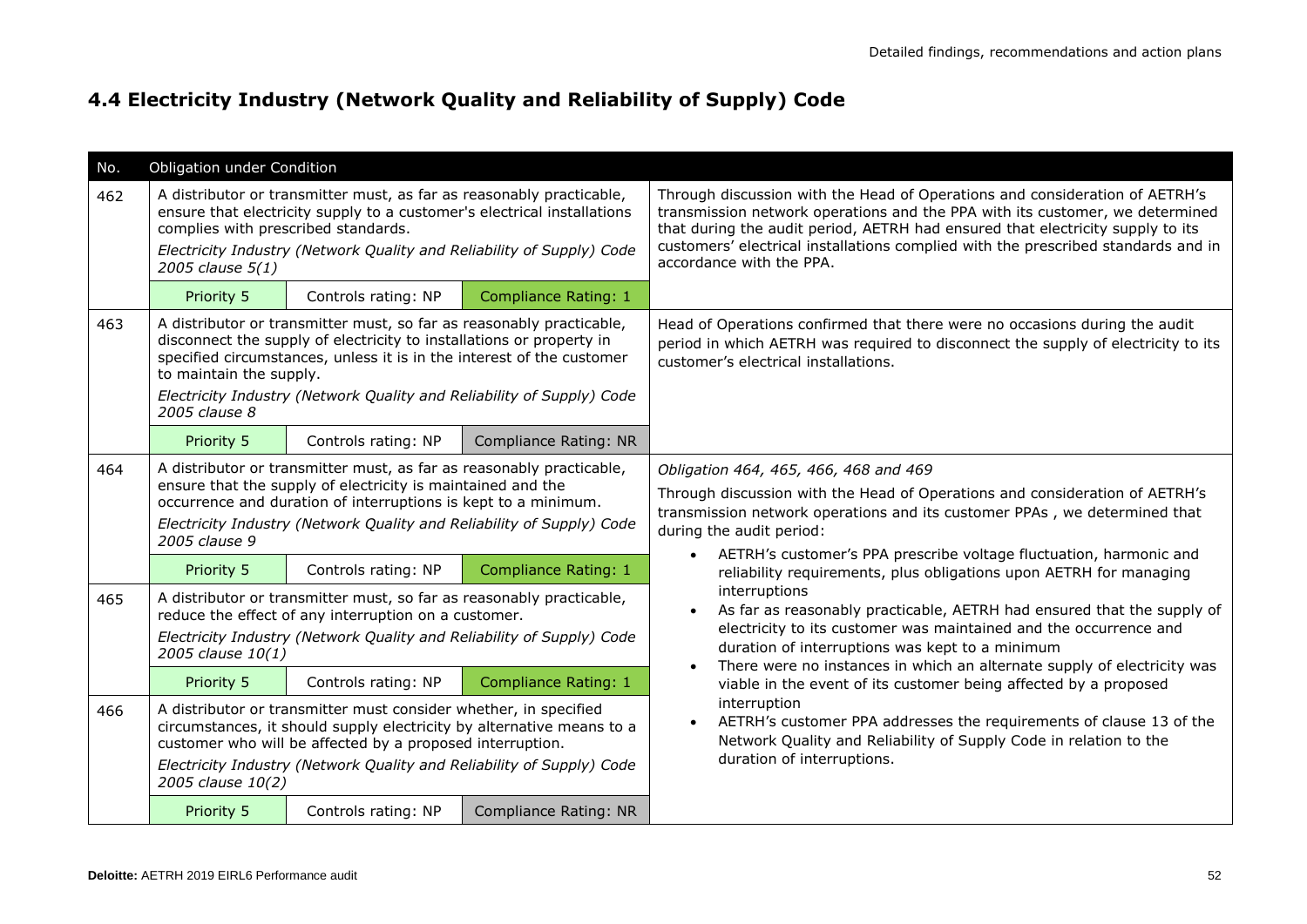| No. | Obligation under Condition                                                                                                                                                                                                                                                                                                                                               |                                                                                                                                                                                                                    |                                                                       |                                                                                                                                                                                                                                                                                                                                                                                                          |  |  |
|-----|--------------------------------------------------------------------------------------------------------------------------------------------------------------------------------------------------------------------------------------------------------------------------------------------------------------------------------------------------------------------------|--------------------------------------------------------------------------------------------------------------------------------------------------------------------------------------------------------------------|-----------------------------------------------------------------------|----------------------------------------------------------------------------------------------------------------------------------------------------------------------------------------------------------------------------------------------------------------------------------------------------------------------------------------------------------------------------------------------------------|--|--|
| 468 | 2005 clause 13(2)                                                                                                                                                                                                                                                                                                                                                        | A distributor or transmitter must, so far as reasonably practicable,<br>ensure that customers in specified areas do not have average total<br>lengths of interruptions of supply greater than specified durations. | Electricity Industry (Network Quality and Reliability of Supply) Code |                                                                                                                                                                                                                                                                                                                                                                                                          |  |  |
|     | Priority 5                                                                                                                                                                                                                                                                                                                                                               | Controls rating: NP                                                                                                                                                                                                | Compliance Rating: 1                                                  |                                                                                                                                                                                                                                                                                                                                                                                                          |  |  |
| 469 | 2005 clause 13(3)                                                                                                                                                                                                                                                                                                                                                        | The average total length of interruptions of supply is to be<br>calculated using the specified method.                                                                                                             | Electricity Industry (Network Quality and Reliability of Supply) Code |                                                                                                                                                                                                                                                                                                                                                                                                          |  |  |
|     | Priority 4                                                                                                                                                                                                                                                                                                                                                               | Controls rating: NP                                                                                                                                                                                                | <b>Compliance Rating: 1</b>                                           |                                                                                                                                                                                                                                                                                                                                                                                                          |  |  |
| 470 | A distributor or transmitter must, on request, provide to an affected<br>customer a free copy of an instrument issued by the Minister and of<br>any notice given under section 14(7) of the Electricity Industry<br>(Network Quality and Reliability of Supply) Code 2005.<br>Electricity Industry (Network Quality and Reliability of Supply) Code<br>2005 clause 14(8) |                                                                                                                                                                                                                    |                                                                       | The Regulatory Compliance Manager confirmed no requests had been made by<br>its customer and the Minister had not issued an instrument in relation to the<br>Network Quality and Reliability of Supply Code, nor had any notice been given<br>under section 14(7) of the Network Quality and Reliability of Supply Code.                                                                                 |  |  |
|     | Priority 4                                                                                                                                                                                                                                                                                                                                                               | Controls rating: NP                                                                                                                                                                                                | Compliance Rating: NR                                                 |                                                                                                                                                                                                                                                                                                                                                                                                          |  |  |
| 471 | A distributor or transmitter that agrees with a customer to exclude<br>or modify certain provisions must set out the advantages and<br>disadvantages to the customer of doing so in their agreement.<br>Electricity Industry (Network Quality and Reliability of Supply) Code<br>2005 clause 15(2)                                                                       |                                                                                                                                                                                                                    |                                                                       | Through discussion with the Head of Operations and consideration of AETRH's<br>operations and its customer's PPA, we determined that:<br>AETRH's PPA with its customer set out provisions related to quality and<br>$\bullet$<br>reliability standards<br>However, no new customer agreements had been established and or                                                                                |  |  |
|     | Priority 4                                                                                                                                                                                                                                                                                                                                                               | Controls rating: NP                                                                                                                                                                                                | <b>Compliance Rating: NR</b>                                          | modified during the audit period.                                                                                                                                                                                                                                                                                                                                                                        |  |  |
| 477 | A distributor or transmitter must take all such steps as are<br>reasonably necessary to monitor the operation of its network to<br>ensure compliance with specified requirements.<br>Electricity Industry (Network Quality and Reliability of Supply) Code<br>2005 clause 23(1)                                                                                          |                                                                                                                                                                                                                    |                                                                       | Through discussion with the Head of Operations and consideration of AETRH's<br>transmission network operations and its customer's PPA, we determined that<br>during the audit period, AETRH had monitored its network operations to ensure<br>compliance with the requirements of its customer's PPA and any additional<br>requirement prescribed by the Network Quality and Reliability of Supply Code. |  |  |
|     | Priority 5                                                                                                                                                                                                                                                                                                                                                               | Controls rating: NP                                                                                                                                                                                                | Compliance Rating: 1                                                  |                                                                                                                                                                                                                                                                                                                                                                                                          |  |  |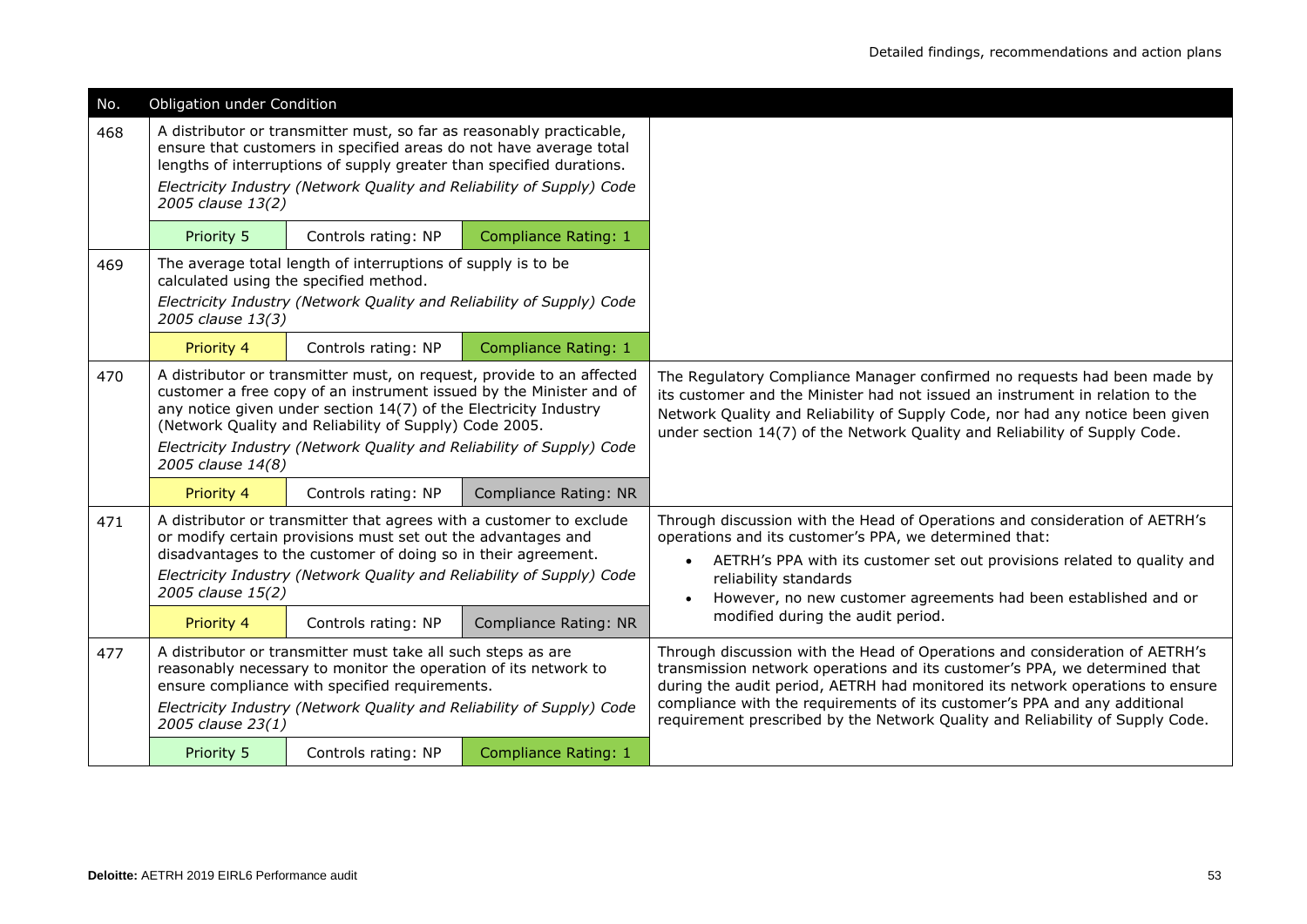| No. | Obligation under Condition       |                                                                                                                                                                                                         |                                                                                                                                             |                                                                                                                                                                                                                                                                                            |  |  |
|-----|----------------------------------|---------------------------------------------------------------------------------------------------------------------------------------------------------------------------------------------------------|---------------------------------------------------------------------------------------------------------------------------------------------|--------------------------------------------------------------------------------------------------------------------------------------------------------------------------------------------------------------------------------------------------------------------------------------------|--|--|
| 478 | specified.<br>Code, clause 23(2) | A distributor or transmitter must keep records of information<br>regarding its compliance with specific requirements for the period<br>Electricity Industry (Network Quality and Reliability of Supply) |                                                                                                                                             | Through discussion with the Head of Operations and consideration of AETRH's<br>business practices, we determined that AETRH uses the SharePoint system to<br>maintain formal records of information regarding its network quality and<br>reliability performance for a minimum of 7 years. |  |  |
|     | Priority 4                       | Controls rating: NP                                                                                                                                                                                     | <b>Compliance Rating: 1</b>                                                                                                                 |                                                                                                                                                                                                                                                                                            |  |  |
| 479 | 2005 clause 24(3)                | A distributor or transmitter must complete a quality investigation                                                                                                                                      | requested by a customer in accordance with specified requirements.<br>Electricity Industry (Network Quality and Reliability of Supply) Code | Obligation 479 and 480<br>Head of Operations confirmed that during the audit period, there were no<br>requests from its customer for AETRH to complete a quality investigation.                                                                                                            |  |  |
|     | Priority 4                       | Controls rating: NP                                                                                                                                                                                     | Compliance Rating: NR                                                                                                                       |                                                                                                                                                                                                                                                                                            |  |  |
| 480 | 2005 clause 24(4)                | A distributor or transmitter must report the results of an<br>investigation to the customer concerned.                                                                                                  | Electricity Industry (Network Quality and Reliability of Supply) Code                                                                       |                                                                                                                                                                                                                                                                                            |  |  |
|     | Priority 4                       | Controls rating: NP                                                                                                                                                                                     | Compliance Rating: NR                                                                                                                       |                                                                                                                                                                                                                                                                                            |  |  |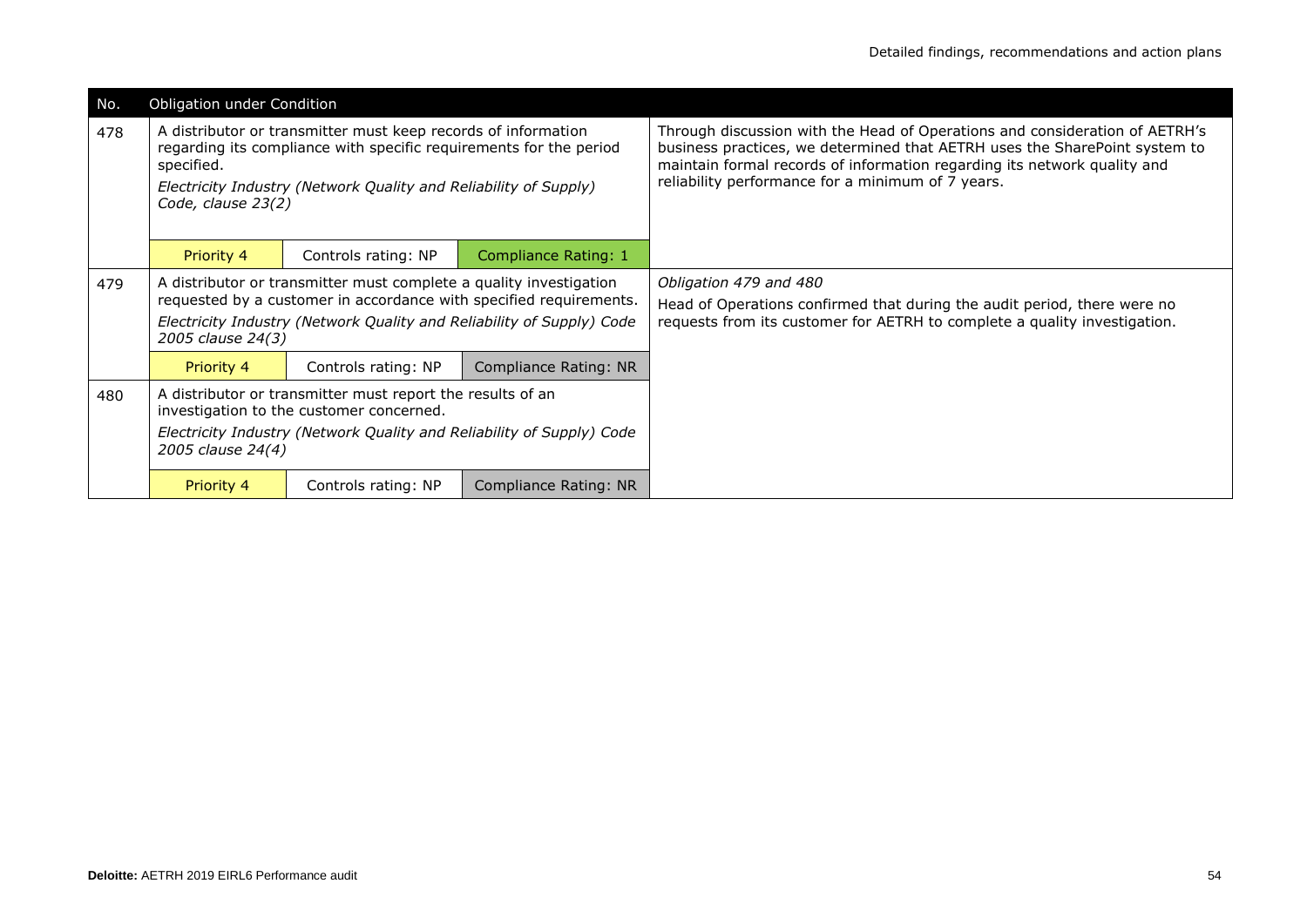# 5 Follow-up of previous audit noncompliances and recommendations

The ratings provided are defined in accordance with the ERA's March 2019 issue of the Audit and Review Guidelines: Electricity and Gas Licences.

| Ref                                  | Legislative<br>obligation                                 | Rating      | Details of the issue (taken from the<br>2016Performance Audit Report)                                                                                                                                                                                                                                                                                                                                                                                                                                                                                                        | Auditors' recommendation or<br>action taken                                                                                                                                                                                   | Date<br>resolved      | Further action<br>required |  |  |
|--------------------------------------|-----------------------------------------------------------|-------------|------------------------------------------------------------------------------------------------------------------------------------------------------------------------------------------------------------------------------------------------------------------------------------------------------------------------------------------------------------------------------------------------------------------------------------------------------------------------------------------------------------------------------------------------------------------------------|-------------------------------------------------------------------------------------------------------------------------------------------------------------------------------------------------------------------------------|-----------------------|----------------------------|--|--|
| Resolved during current audit period |                                                           |             |                                                                                                                                                                                                                                                                                                                                                                                                                                                                                                                                                                              |                                                                                                                                                                                                                               |                       |                            |  |  |
| Obligation<br>103                    | Electricity<br><b>Industry Act</b><br>section<br>14(1)(b) | A2          | Judgement is required to determine whether<br>changes to the asset management system<br>during the audit period are sufficiently<br>substantial as to require specific notification<br>to the Authority in accordance with the<br>requirements of section 14(1) of the Act.<br>AETRH had not specifically considered this<br>requirement and does not have a protocol in<br>place for determining whether the<br>requirement has been triggered.<br>As it may be reasonable to form a view either<br>way, we consider AETRH has not breached<br>the requirements of the Act. | In September 2017 AETRH<br>updated its Management of<br>Change procedure to include the<br>definition of substantial change in<br>the Asset Management System<br>and the requirement to notify the<br>ERA of any such change. | Septem<br>ber<br>2017 | No                         |  |  |
| Obligation<br>331                    | Metering<br>Code clause<br>3.7                            | <b>NPNR</b> | AETRH's meters are currently not supported<br>by equipment which is connected to a<br>telecommunications network. However, in the<br>event of such equipment being installed,<br>AETRH has not established a clear metering<br>management plan or framework for ensuring<br>its compliance with the Metering Code and<br>applicable State and Commonwealth<br>enactments.                                                                                                                                                                                                    | AETRH's meters operate with<br>internal communication systems<br>only and therefore have not<br>triggered the requirement to<br>comply with the external<br>communication regulations as<br>specified in clause 3.7.          | N/A                   | <b>No</b>                  |  |  |
| Obligation<br>332                    | Metering<br>Code clause<br>3.8                            | A1          | Although AETRH has demonstrated that it has<br>installed and maintained its meters to the<br>satisfaction of its customers throughout the<br>period subject to this audit, it has not<br>established a clear metering management<br>plan or framework for demonstrating its                                                                                                                                                                                                                                                                                                  | AETRH's meters have been<br>secured through physical and<br>logical means to prevent and/or<br>detect unauthorised access.                                                                                                    | N/A                   | <b>No</b>                  |  |  |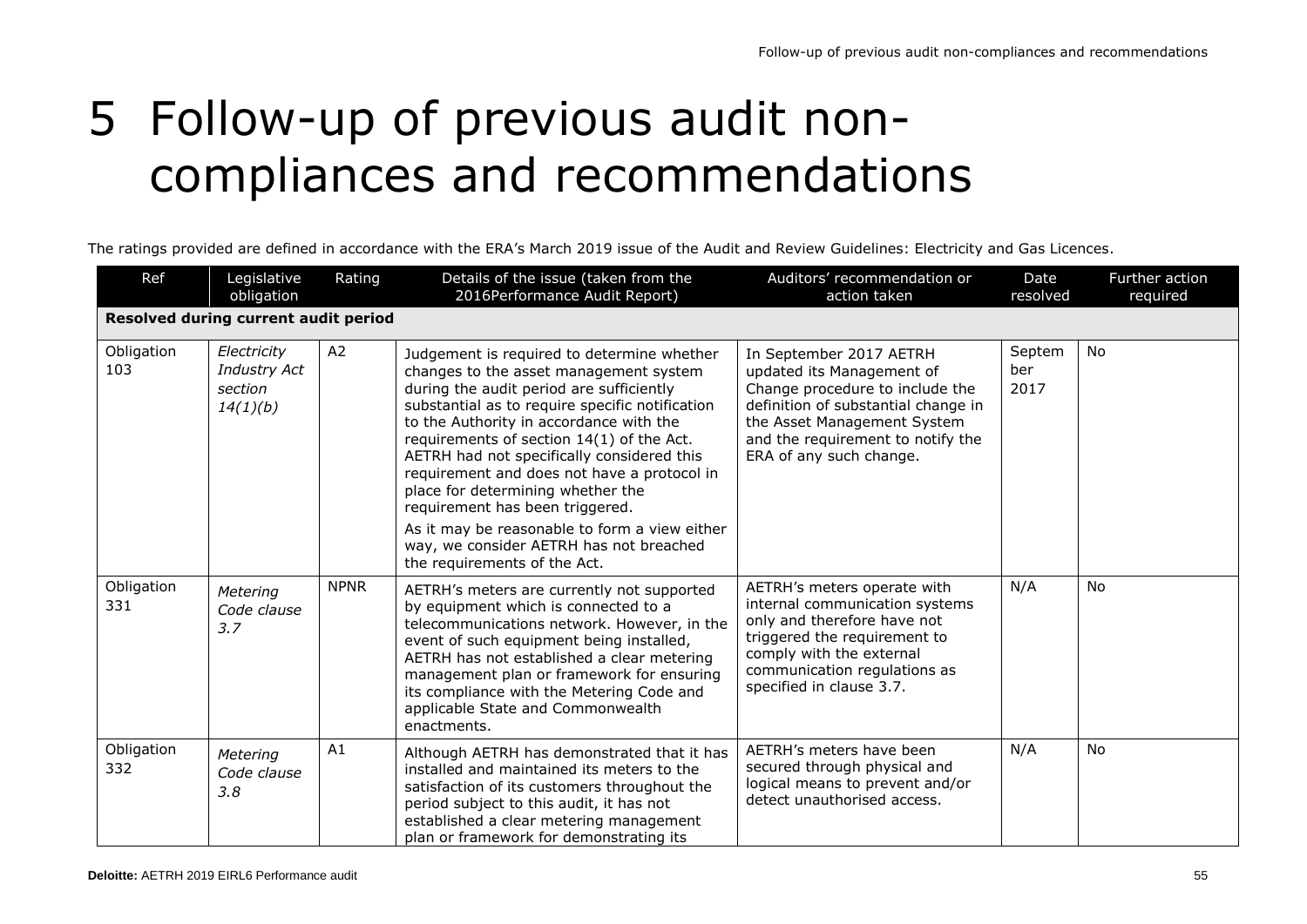|                           |                                                                        |                      | compliance with all requirements outlined in<br>Part 3 of the Metering Code                                                                                                                                                                                                                                                                                |                                                                                                                                                                                                                                                                                                                                                                                                              |                 |           |
|---------------------------|------------------------------------------------------------------------|----------------------|------------------------------------------------------------------------------------------------------------------------------------------------------------------------------------------------------------------------------------------------------------------------------------------------------------------------------------------------------------|--------------------------------------------------------------------------------------------------------------------------------------------------------------------------------------------------------------------------------------------------------------------------------------------------------------------------------------------------------------------------------------------------------------|-----------------|-----------|
| Obligation<br>333         | Metering<br>Code clause<br>3.9                                         | A2                   | Although AETRH has demonstrated that it has<br>installed and maintained its meters to the<br>satisfaction of its customers throughout the<br>period subject to this audit, it has not<br>established a clear metering management<br>plan or framework for demonstrating its<br>compliance with all requirements outlined in<br>Part 3 of the Metering Code | AETRH's metering database<br>contains calibration tables that<br>applied to each metering<br>installation to achieve installation<br>accuracy in accordance with the<br>accuracy requirements in Part 3 of<br>the Metering Code (Appendix 1,<br>Table 3). All metering installations<br>meet the requirements under the<br>Metering Code for Type 1<br>installations (annual throughput<br>above 1,000 GWh). | January<br>2018 | <b>No</b> |
| Obligation<br>341         | Metering<br>Code clause<br>3.11A(2)                                    | <b>NPNR</b>          | Although AETRH has demonstrated that it has<br>installed and maintained its meters to the<br>satisfaction of its customers throughout the<br>period subject to this audit, it has not<br>established a clear metering management<br>plan or framework for demonstrating its<br>compliance with all requirements outlined in<br>Part 3 of the Metering Code | AETRH had not identified any of its<br>meters as failing during the audit<br>period. Hence it has not triggered<br>the requirement of this<br>recommendation.                                                                                                                                                                                                                                                | N/A             | <b>No</b> |
| Obligation<br>345         | Metering<br>Code clause<br>3.12(4)                                     | A2                   | Maintain drawings and supporting<br>information, to the standard of good<br>electricity industry practice, detailing the<br>metering installation for maintenance and<br>auditing purposes                                                                                                                                                                 | <b>AETRH has:</b><br>Compiled relevant meter<br>drawings and supporting<br>information, which are stored<br>in the internal document<br>management system, CLM<br>Matrix<br>Drawings show the metering<br>installation arrangements<br>Supporting information<br>contains a list of metering<br>equipment and meter<br>schedule.                                                                             | January<br>2018 | <b>No</b> |
| Obligation<br>366 and 369 | Metering<br>Code clause<br>4.1(1)<br>Metering<br>Code clause<br>4.2(1) | A2<br>B <sub>2</sub> | AETRH did not have a formal metering<br>database:<br>Containing standing data and energy data<br>for each metering point on its network<br>Compliant with meter registry<br>$\bullet$<br>requirements clause 4.2(1).                                                                                                                                       | In January 2018, AETRH created a<br>metering database that:<br>Encapsulates the standing<br>$\bullet$<br>data and energy data<br>requirements of clause 4.1(1)<br>Compliant with the meter<br>$\bullet$<br>registry requirement of clause<br>$4.1(2)$ .                                                                                                                                                      | January<br>2018 | No        |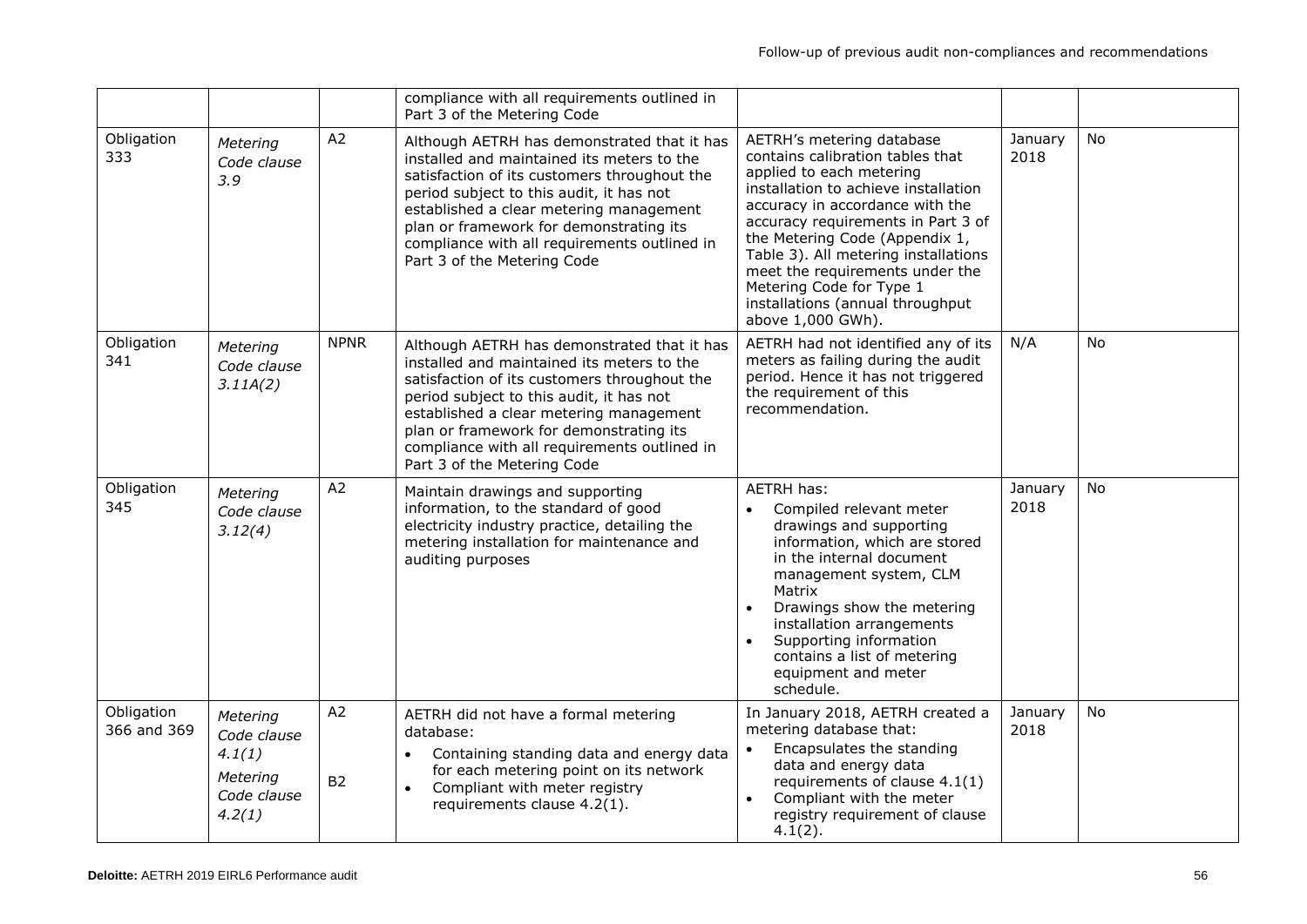| Obligation<br>411                                                                                                                                                     | Metering<br>Code clause<br>5.20(1) | A <sub>2</sub> | AETRH had not established an Energy Data<br>Verification Request form.                           | In January 2018, AETRH<br>established an Energy Data<br>Verification Request form<br>containing the communication rule<br>requirements prescribed by clause<br>$5.20(1)$ of the Code. | January<br>2018 | No |  |
|-----------------------------------------------------------------------------------------------------------------------------------------------------------------------|------------------------------------|----------------|--------------------------------------------------------------------------------------------------|---------------------------------------------------------------------------------------------------------------------------------------------------------------------------------------|-----------------|----|--|
| Obligation<br>434                                                                                                                                                     | Metering<br>Code clause<br>5.25    | <b>NPNR</b>    | AETRH has not established a metrology<br>procedure as outlined in Part 3 of the<br>Metering Code | AETRH has a single customer, and<br>there is no need to estimate the<br>energy data. The control rating<br>has been changed from a D to an<br>NP.                                     | N/A             | No |  |
| Unresolved during current audit period                                                                                                                                |                                    |                |                                                                                                  |                                                                                                                                                                                       |                 |    |  |
| Refer to post audit implementation plan. The recommendation and action plan applies to obligations 319, 320, 326, 327, 336, 337, 340, 342-344, 357, 370,<br>422, 447. |                                    |                |                                                                                                  |                                                                                                                                                                                       |                 |    |  |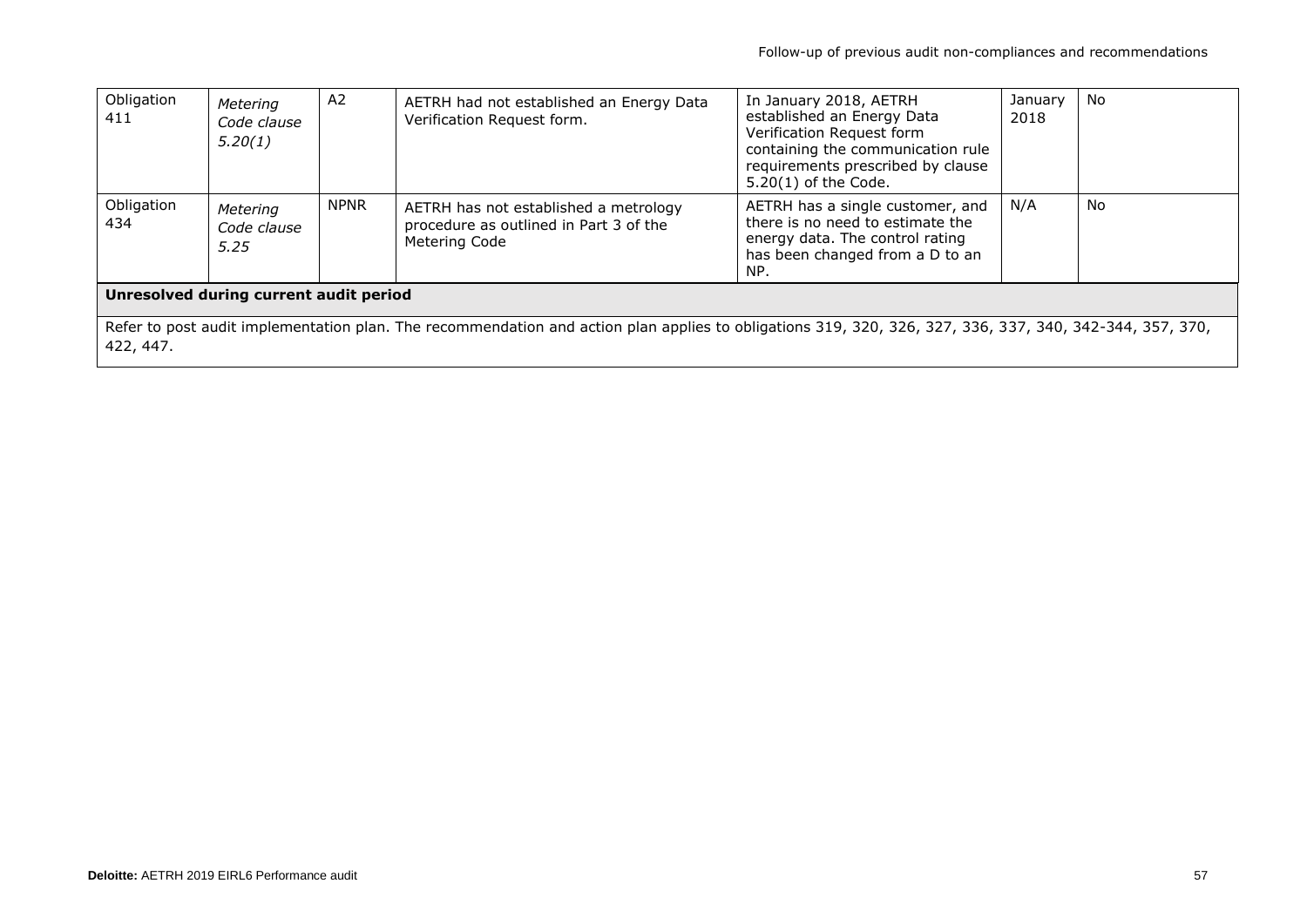# Appendix A - Audit plan